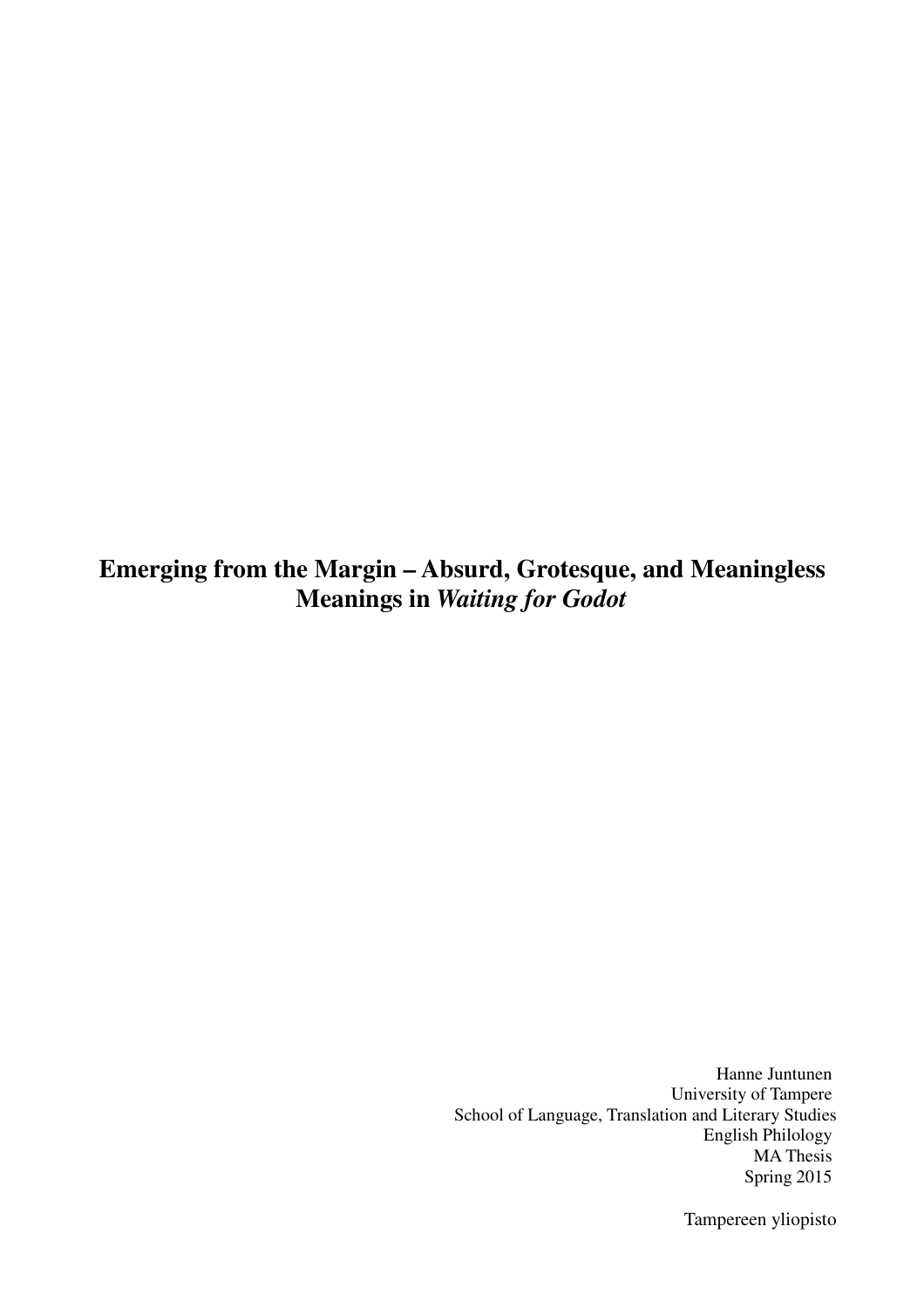Englantilainen filologia Kieli-, käännös- ja kirjallisuustieteiden yksikkö

JUNTUNEN, HANNE: Emerging from the Margin – Absurd, Grotesque, and Meaningless Meanings in *Waiting for Godot*

Pro gradu -tutkielma, 122 sivua Huhtikuu 2015

Tutkielmassa tarkastellaan Samuel Beckettin läpimurtonäytelmää *Waiting for Godot* (suom. *Huomenna hän tulee*), ja pyritään osoittamaan näytelmän sisältävän merkittävästi hienovaraisia groteskeja piirteitä, joita ei aiemmassa tutkimuksessa ole huomioitu juurikaan. Näytelmän groteskit piirteet nousevat siis ikään kuin sekä tekstin itsensä että aiemman tutkimuksen marginaaleista. Näihin tutkielma pyrkii pureutumaan ja joita se aikoo aukoa ja paljastaa.

Tutkielmaan on valittu groteskin teorian lisäksi kaksi muuta aiempaa teoreettista kehystä, joiden puitteissa näytelmää on usein tutkittu ja analysoitu: absurdius sekä merkityksettömyys. Jokaista kolmea viitekehystä tutkitaan kolmelta näkökannalta: niiden konstruoimasta paikasta, ajasta, ja itsestä (tai identiteetistä) käsin. Tutkielma lähtee liikkeelle ensimmäisessä osassa absurdin teatterista ja absurdin (eritoten Albert Camus'n) teoriasta laajemmin osoittamaan, millaisia absurdeja piirteitä ja merkityksiä näytelmään on luettu, näitä samalla kyseenalaistaen ja kritisoiden.

Toisessa osassa siirrytään merkityksettömyyden teoriaan, Maurice Blanchot keskeisimpänä kriitikkona, ja tarkastellaan, millaisia merkityksettömiä merkityksiä ensimmäisessä osassa havaitut keskeiset piirteet saavat.

Kolmannessa osassa tarkastellaan, hyödyntäen erityisesti Mihail Bahtinin ja Wolfgang Kayserin kirjoituksia, groteskin kautta kahdessa aiemmassa osassa tutkittuja ja ongelmallisiksi havaittuja ilmiöitä, ja pyritään osoittamaan, miten ne eivät pelkästään koodaudu auki groteskin linssin läpi luettuna, vaan suorastaan kutsuvat groteskeja tulkintoja itsestään.

Tutkielman kolmiportaisuudesta muotoutuu eräänlainen oma metodinsa: eri viitekehyksiä teokseen sovittamalla voidaan teoksesta ikään kuin suodattaa esiin tekstimassan seasta keskeiset ilmiöt ja merkitykset tutkimuksen kohteeksi.

Lopputuloksena nähdään, kuinka Beckettin tyylille ominainen groteskin muoto sijaitsee toisaalta näytelmän itsensä, toisaalta aiemman tutkimuksen marginaalissa, ja kuinka nämä kaksi tasoa ovat analogisessa suhteessa.

Avainsanat: absurdi, merkityksettömyys, groteski, samuel beckett, waiting for godot, kirjallisuustiede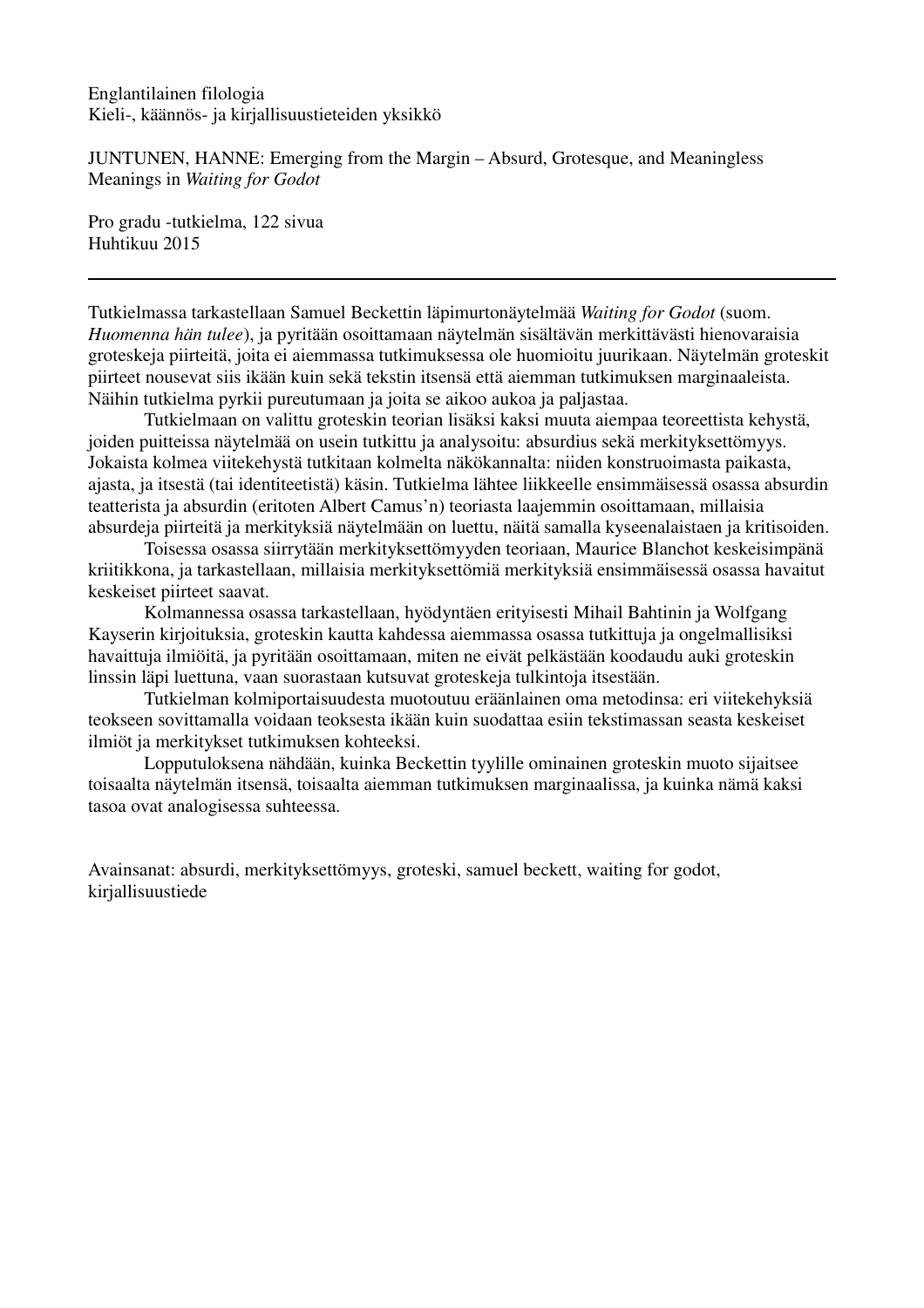# **Table of Contents**

| 3.2 Reading the Absurd and the Meaningless in Beckett: A Development50  |  |
|-------------------------------------------------------------------------|--|
|                                                                         |  |
|                                                                         |  |
|                                                                         |  |
|                                                                         |  |
|                                                                         |  |
| 4.2. Reading the Absurd, the Meaningless, and the Grotesque in Beckett: |  |
|                                                                         |  |
|                                                                         |  |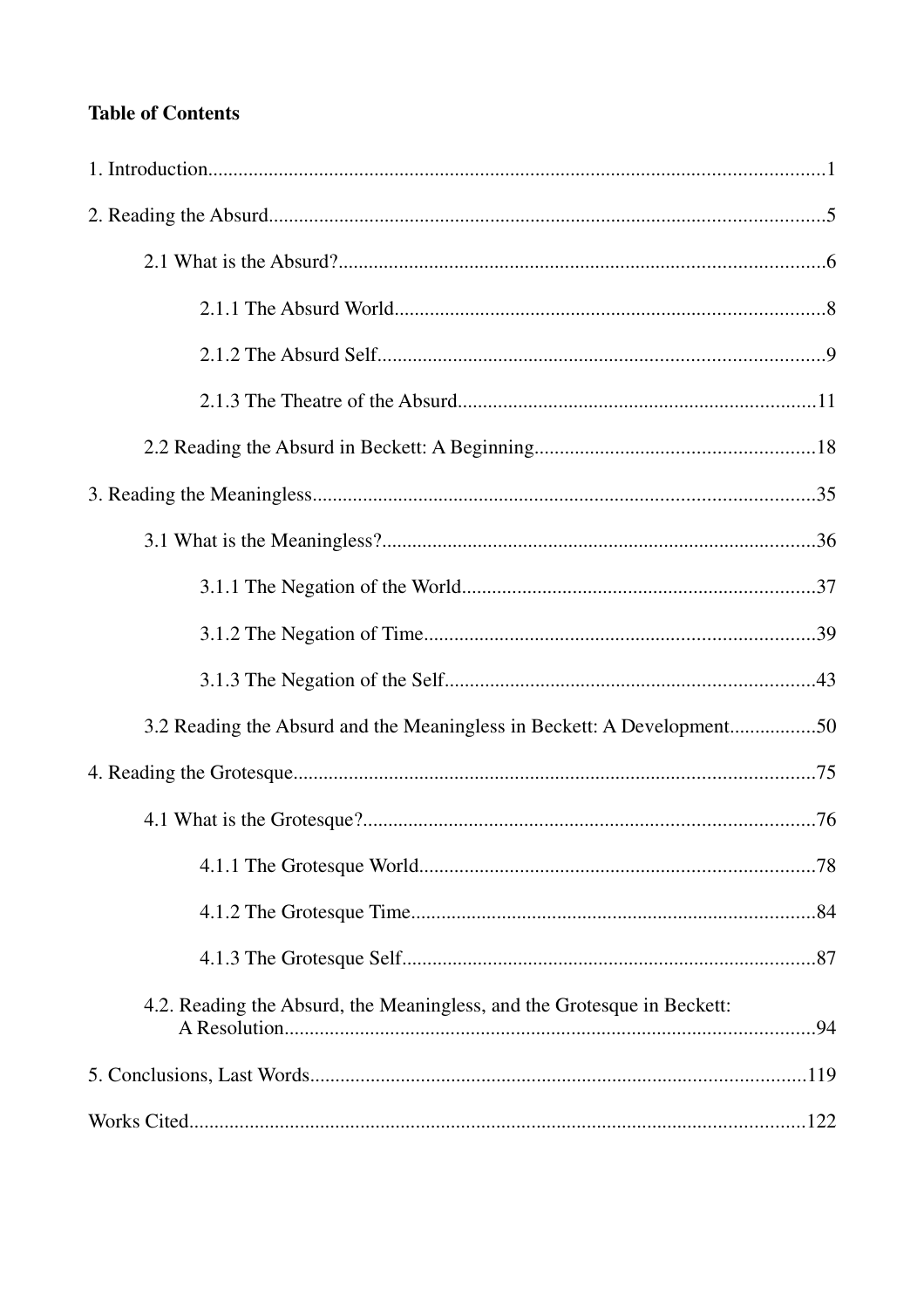## **1. Introduction**

Whatever could be said of such a seminal work of twentieth century literature as Samuel Beckett's *Waiting for Godot* that has not already been said? Surely this is a piece that is analysed to the death it so ambivalently seeks and fears. Yet meaning changes with time and readers, and the statement, so often made of Beckett's works, that a text construes meaninglessness, is especially compelling for a student of literature. Bearing this in mind, we begin.

Firstly, looking at the table of contents, the focus of this thesis may not be immediately apparent. The reason there are three seemingly distinct sections on three seemingly distinct topics is that we are to demonstrate their interconnectedness, and furthermore, that the frameworks of the absurd and the meaningless—which are among the most discussed topics in conjunction with both Beckett's work in general and *Waiting for Godot* in particular—are in a mutually supportive relationship with the framework of the grotesque, which has so far been rather contingent in criticism (though not completely neglected, and this is an interesting discussion to take part in).

The aim of this thesis is to show how the grotesque grows out of the absurd and the meaningless, or emerges from the margins of silence, the gaps, that remain in the discussions, relating specifically to *Godot*, as the influential critic Martin Esslin argues that while the play is analysable, "any endeavour to arrive at a clear and certain interpretation" of the play would be foolish (1985, 45). We will, therefore, endeavour to seek an analytical framework that refuses clear and certain meanings, and for this purpose, the theory of the grotesque is not only appropriate, but very insightful.

To tease out the grotesque from the margins of earlier criticism and from the margins of the play itself, a kind of filtration method has been devised, if such a loan from the natural sciences may be permitted: by imposing several theories onto the text, we filter out what is irrelevant to us. This gives us a number of critical strata, layers of the text which take on different meanings and significances in different theoretical contexts. It is presumed that, after such a process, we are left with something new. A meaning that emerges from meaninglessness. For this reason, this thesis is as much about the theories as it is about the play, and this is reflected in the way the theories are

1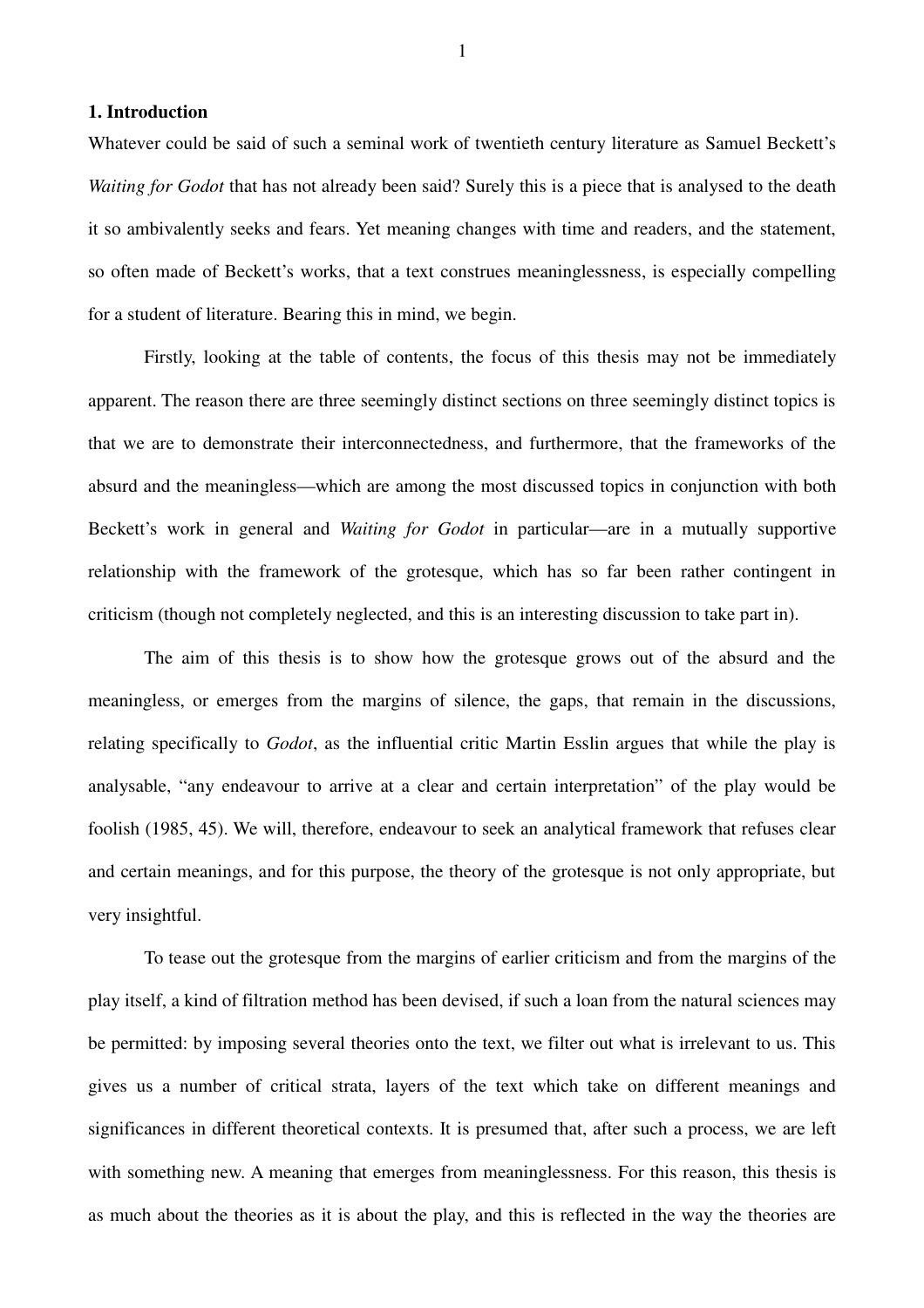discussed quite deeply and comprehensively.

In the context of all three theories, on each strata, as it were, there are a number of concepts or themes that suggest themselves over and over again. These run through the thesis as the red thread of the analysis: those of world, time, and self are picked out as the main ones, and they serve the function of nodes or interstices for the rest. This division is kept as absolute as possible, but during the writing process it became clear their interconnectedness renders such an endeavour nearly futile. The division is held to a reasonable extent nonetheless. The minor concepts or themes, which may not all be present in all three frameworks, are: language, void, tragicomedy, realism, the aura, consciousness, paradox, contradiction, and night. Granted, most of these are such sweeping, general terms as to encompass whole areas of life, and have in themselves limited expressive, let alone analytic, capacity. However, the individual contexts in which they are discussed demarcate and shape them. The breadth of their scope makes them adaptable, plastic, and the contours of each theory are marked on their adaptive surfaces.

The individual critical discussion for which this thesis has the most to offer, and towards which it builds, is the grotesque. It is strangely underrepresented especially in the criticism on *Waiting for Godot,* considering how relatively often the grotesque is identified and discussed for example in Beckett's prose work. Yet it is not somehow outside or alien to the play: a notable theorist of the grotesque, Geoffrey Galt Harpham argues that the grotesque reveals the presence of meaning within apparent meaninglessness; it does not stay in the margin—these directionalities, Harpham argues, are unravelled in and by the grotesque, for on one hand, the grotesque compresses forms into meaningful ambivalence, and on the other, it proliferates them into meaningless ambivalence (1982; 31, 44-45, 65-68, 184). It appears as a glimpse throughout both the play and, as importantly, the criticism. For example, Esslin already states that the plays of the Theatre of the Absurd are grotesque, and Neil Cornwell notes the parallels between the grotesque and the absurd, but neither elaborates on this—it is argued that the absurd and the grotesque both are "quickly cheapened" that is, especially susceptible to dismissive and approximate use (Blau 1961, 137-139; Kayser 1981, 17; Thomson 1971, 10-13). On the other hand, theorists of grotesque such as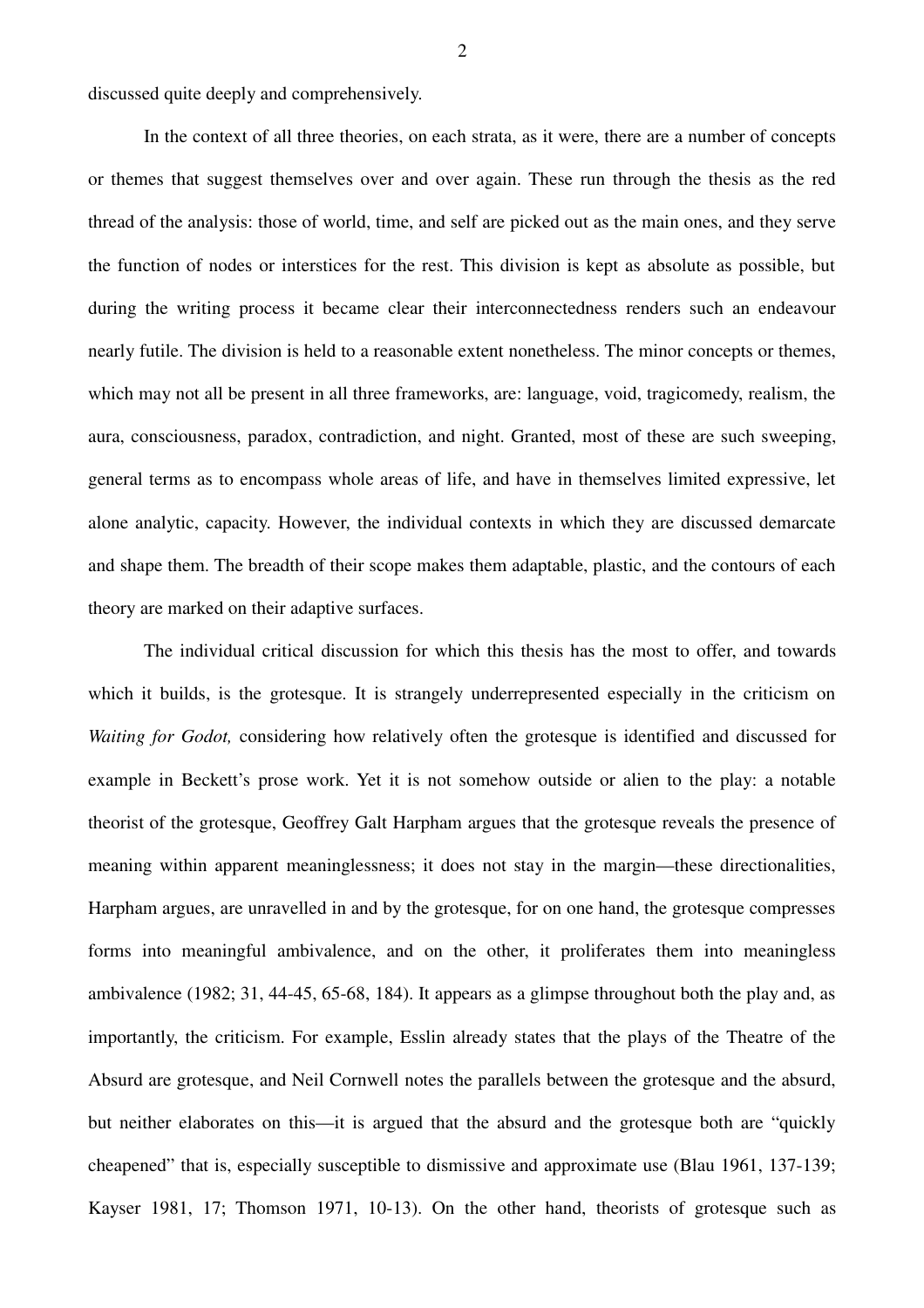Wolfgang Kayser, Philip Thomson, and Arthur Clayborough mention Beckett in passing, but never really focus on the kind of grotesque that is found in his works. The connection that is made between the grotesque and Beckett is in its contingency a perfect example of just such cheapening use. It is mentioned in passing, treated like an off-handed remark, and David Musgrave, one of the few who actually do consider the connection worth closer inspection, notes that most of Beckett study has "tended to dwell on established theories of the grotesque and has not attempted to determine how the grotesque in Beckett's works differs from other representatives of the mode" (2003).

Furthermore, our chosen play, *Waiting for Godot*, gets minimal attention in this respect as was noted. This may be due to its nature as a relatively straightforward theatrical piece. We view this not as a hindrance but a strength: the play does not self-evidently invite grotesque readings, but, as will be apparent, the grotesque permeates it, making the findings more revealing. The grotesque exists in the play like a palimpsest text: it hides behind the lines of dialogue, and given the opportunity, bursts forth with force and effortlessness. The tradition of the grotesque has a similar relationship to Beckett studies generally as well, as it "hides" behind the lines of query. We wish to study the kind of grotesque that specifically emerges from the play, for it is certainly not a very typical one. Musgrave argues it represents a new era or generation of the grotesque, but the problematics brought forth by the absurd and the meaningless help us understand that his formulation, while evincing great insight, partly focuses on aspects which may not be central to Beckett's work.

Before we begin, let us first introduce the object of this thesis and the structure of its argument briefly. In his very influential book, Esslin posits Beckett into a group of playwrights loosely collected under a common rubric which he calls the Theatre of the Absurd. The group does not form an actual movement as they lack solid connections between them; the denomination has been assigned to their type of drama *ex post facto*. *Waiting for Godot* is one of Beckett's earliest and most recognised plays, originally in French, and first performed in Paris in 1953. The English translation is by Beckett himself, and it was first staged in the English language in London in 1955.

3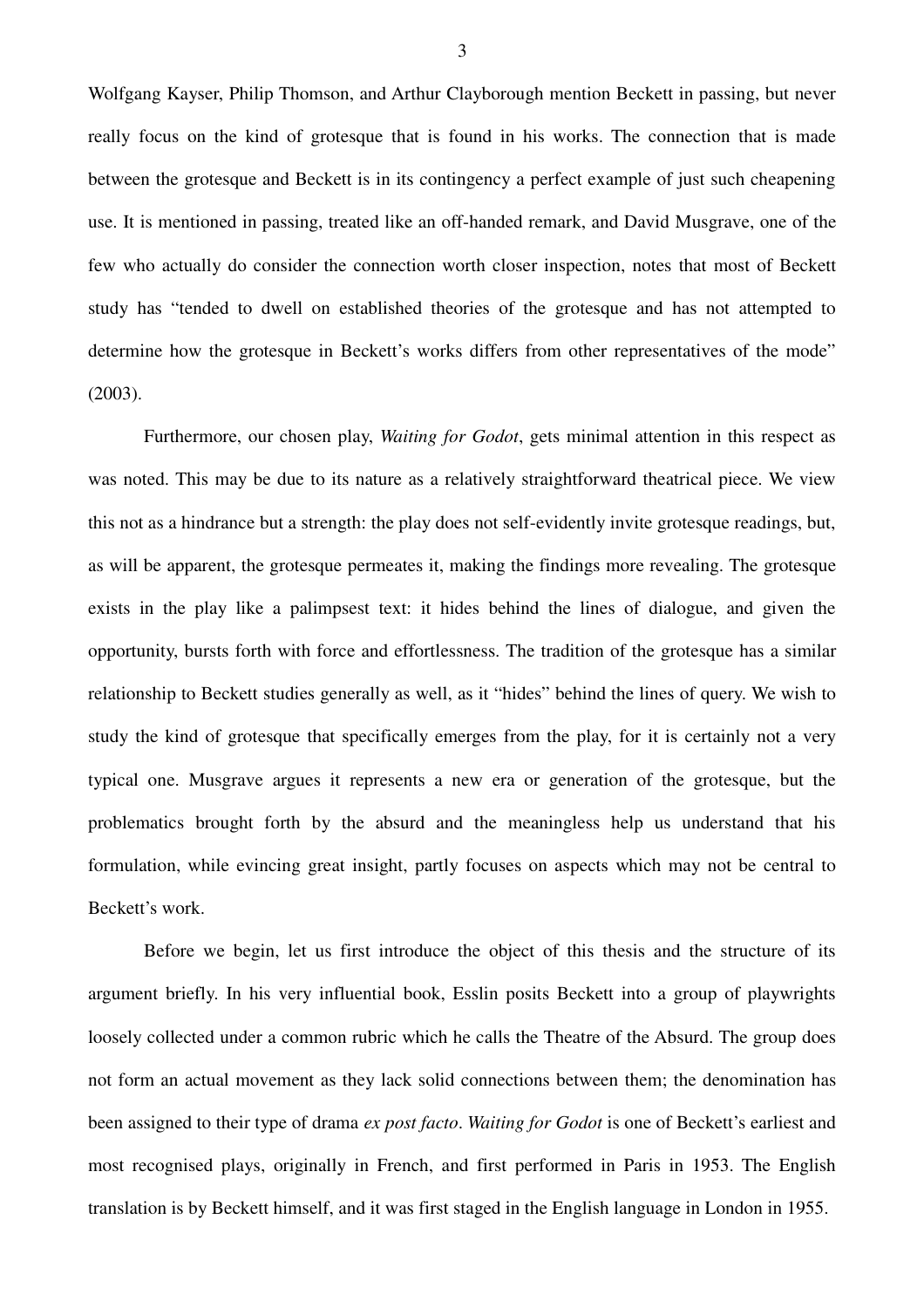The play is divided into two acts, and features two main characters, Vladimir and Estragon, who await a third character, Mr. Godot, never to be seen in the play, on a country road near a single tree. The stage-setting is very bare, only the tree and a stone or a mound are explicitly mentioned. There are three other recurring characters: a master and his servant, Pozzo and Lucky, and the messenger boy from Mr. Godot. Pozzo and Lucky are passing by, and the messenger boy appears only at the end of each act. While waiting, Vladimir and Estragon pass the time by talking, participating in what can only be described as a variety of physical and linguistic games. Though we shall discuss it not in terms of a theatrical production but as a text (experienced as a textual rather than a multimodal entity), it is fruitful to consider on a general level what is said about the characteristics of the Theatre of the Absurd.

About the structure of this thesis, we will begin our analysis with the absurd: It is the first and foundational theory to be applied to Beckett's works, and thus appears in a variety of forms, since most critics have of it a version of their own, though all versions have in common the sense of loss of meaning and value. We will be using as our starting point Albert Camus's formulation. However, we will notice that the absurd as a theoretical framework is unable to really grasp the play in terms of meaninglessness and what it entails. Its discussion is also centred on the play as a theatrical, physical and visual work. This gives rise to the need to look at meaninglessness as a subject and a tradition of Beckett criticism independent of the absurd.

In the second section we move on to the meaningless: The theory is more textually-oriented in its approach, it discusses the play from a completely different viewpoint, and thus addresses some problematic, seemingly unsolvable, issues that arise from absurdist criticism. Yet the framework of the meaningless is not enough in itself, as it leads to an untenable paradox. This leads to a need for a still new framework, one that encompasses both traditions, and, more importantly, which legitimises paradoxical meanings. This leads us to the grotesque.

In the third and last section we move onto the grotesque: The palimpsest nature of the grotesque in *Waiting for Godot*, the vague assertion that some grotesque elements can indeed be found in Beckett's works, on both Beckett studies and grotesque theories, was mentioned. But the

4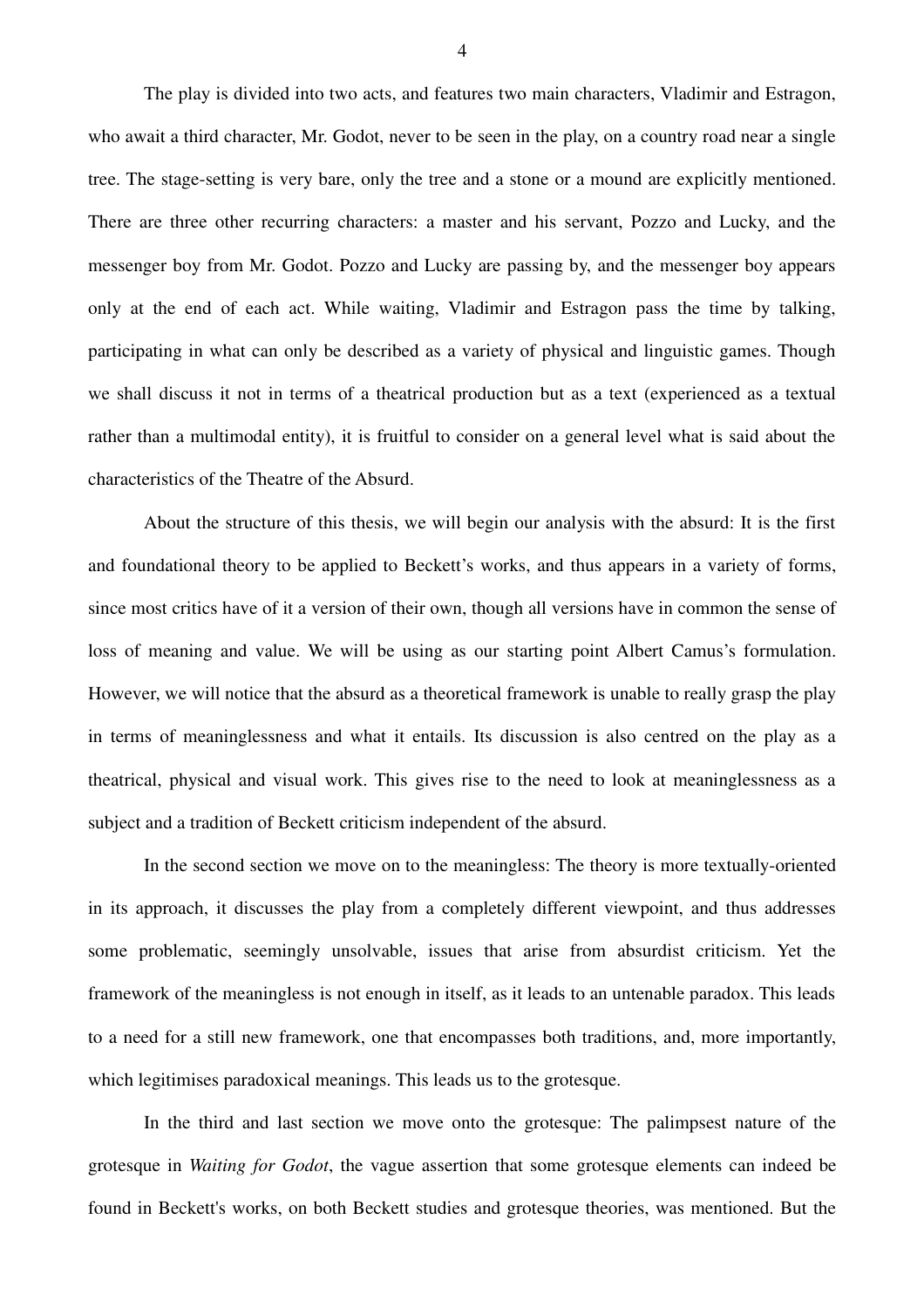ties are even deeper: the history of the Theatre of the Absurd is closely if obliquely linked to the history of the tradition of the grotesque, as the two manifest similarly in relation to different phases of the history of Western culture. The superficial and incidental role of the grotesque in the Theatre is therefore an unfortunate oversight.

Our analysis does not focus on the history of the grotesque and the Theatre, and therefore this subject, which would certainly warrant a study of its own, is but a minor point. More importantly the grotesque helps us overcome many problems with the interpretation of our main object, *Waiting for Godot*: On one hand, the critical tradition of the absurd tries too hard to fix a definite meaning for the play, and the physicality of the play as a play invites readings that may be objectionable—and in direct contradiction to the explicitly stated general consensus that there can be no meaning fixed to the play (for example, Esslin himself argues that the identity of Godot is unimportant yet cannot resist speculating on it anyway). On the other hand, the critical tradition of the meaningless is better suited for understanding the textuality of the play but cannot fully grasp the relationship between meaning and meaninglessness, silence and materiality, in the play. The grotesque that emerges from the text combines these as the strange, clashing existence of both nothingness and embodiment. The combination of traditions is also reflected back to the grotesque in the way the play combines the two main traditions of the grotesque, here called the carnivalgrotesque and the subjective grotesque.

As a final note, this thesis in itself is something of a hybrid, its ingredients sought and fumbled upon in many different places and thinkers' works. It may seem (hopefully merely initially) to the reader even a grotesque one, as Harpham argues that grotesque analysis is the application of a method and expression to an unsuitable object (1982, 12). Hopefully at the end of this thesis the method has proven itself worthwhile.

#### **2. Reading the Absurd**

Let us begin by considering the foundation and inspiration of the Theatre of the Absurd and the putative inspiration for *Waiting for Godot*, the concept of the absurd. Though there is a number of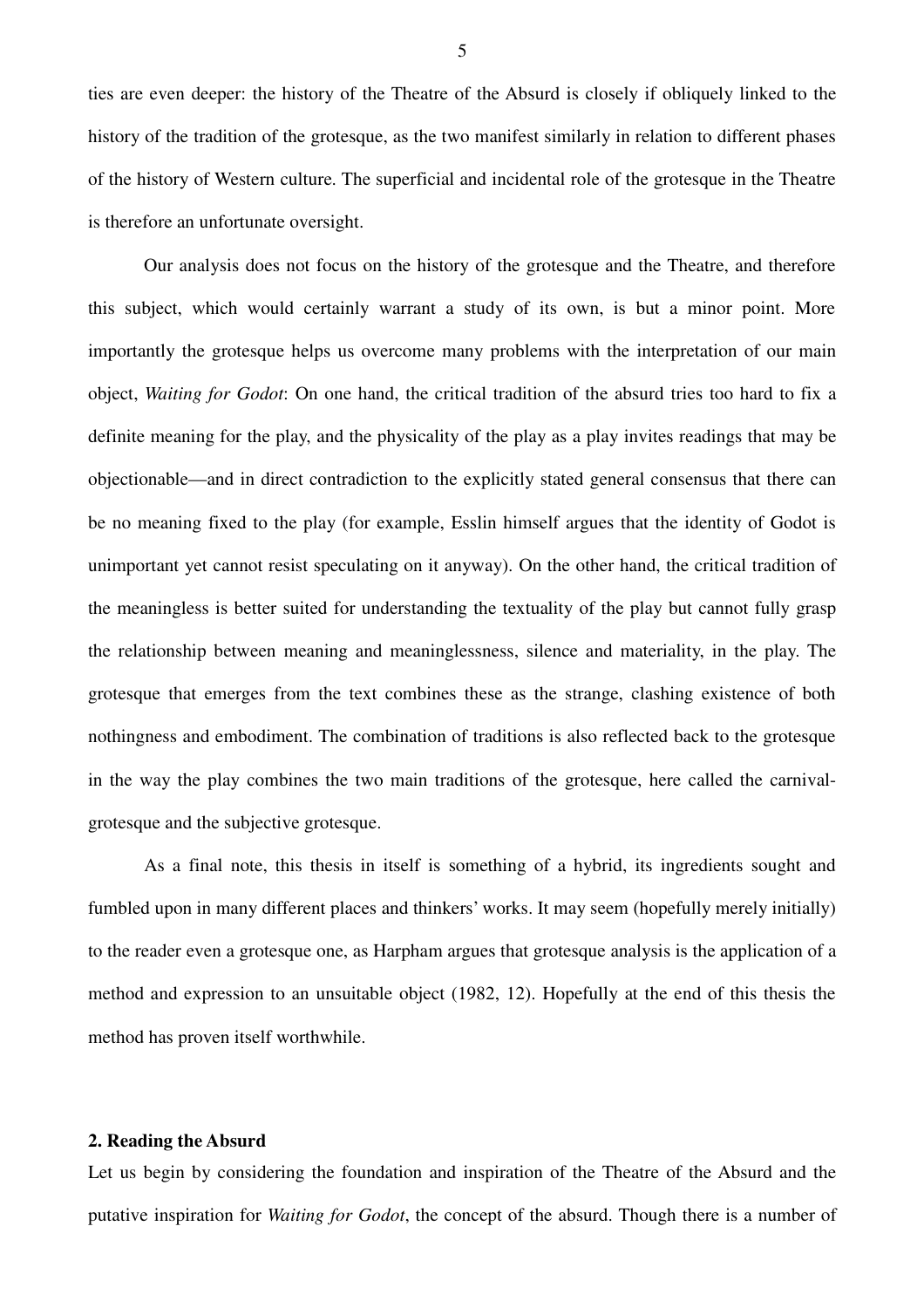works dedicated to the analysis of the absurd, we will rely mainly on the definition presented by the essay *The Myth of Sisyphus* by Albert Camus (originally published in 1942), as this "fundamental treatise" (Cornwell 2006; 3, 114) is treated as the main authority of the absurd by Esslin, and is surely, if not the most, at least among the most influential texts on the absurd. The essay centres on the figure of Sisyphus from ancient Greek mythology: he displeased the gods, and as punishment in the afterlife must roll a large boulder up a hill, only for the boulder to roll back down, thus renewing his labour indefinitely. Camus argues that instead of being tortured by his punishment, Sisyphus is the happiest of all men: "The struggle itself toward the heights is enough to fill a man's heart. One must imagine Sisyphus happy." (Camus 1991, 123) Sisyphus lives his (after)life freed of disappointments and uncertainty, and Beckett's works have been read as just such an infinite ceaseless task—indeed, Beckett is recorded to view writing as such a task (Brater 1975, 197; Cornwell 2006; 20, 241; Krieger 1977, 988-991). We will see how these ideas have been interpreted in the works of the Theatre of the Absurd, for like Manuel Grossman argues, the meaning is specialised (1967, 473-474).

#### **2.1 What is the Absurd?**

The word *absurd*, according to Camus, denotes something impossible, and more importantly, something that is contradictory. The absurd is not a single entity, but a relation between two extremes; it, as Camus lyrically puts it, "bursts from the comparison between a bare fact and a certain reality, between an action and the world that transcends it." (1991, 30) The absurd is a clash, an unceasing struggle, in the experience of an individual when faced with the familiar world made strange, a world void of reason and explanation, in short, world without meaning. (1991; 6, 14, 29.) The absurd, therefore, is an experience rather than a physical phenomenon. Camus argues that the absurd is felt when the human need for coherence and unity is encountered by the incoherence and strangeness of the world. As the only bond between the mind and the world the absurd it is a "divine equivalence which springs from anarchy" (Camus 1991, 51), it is restless and oppositional. (1991; 28-31, 35, 51.) The absurd can only be denied or accepted completely, as the clash that creates the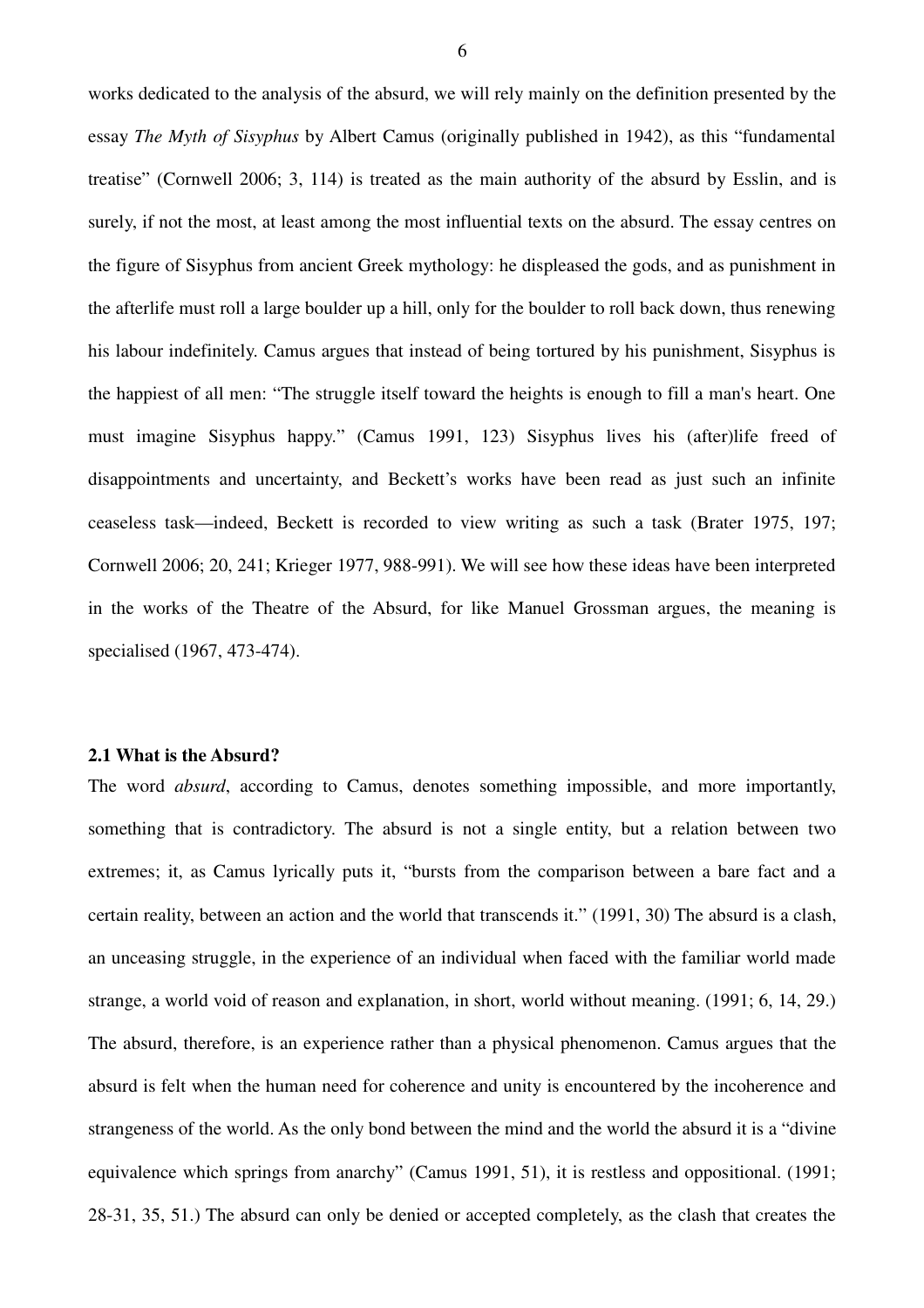absurd cannot be reconciled (1991, 48). A relationship can only exist between two distinct components, not their indistinct fusion.

Camus describes the denial of the absurd as being asleep, the similarities between being wilfully ignorant and unconscious being somewhat obvious and as the denial of the absurd is, necessarily, the denial of a part of the human mind as well. The acceptance of the absurd situation is, conversely, described as awakening, consciousness, and lucidity, and the encounter with the absurd is a moment of lucidity. (1991; 6, 13, 44, 15.) Owing to its nature as consciousness (also literally understood), and since the absurd is delimited on both sides by the extremes by whose clash it is created, it is "lucid *reason* noting its limits" [Italics added.] (1991, 49). In terms of the night/day duality which is derivative of asleep/awake, Camus describes the absurd as "light without effulgence" (Camus 1991, 5), and committing suicide because one cannot bear the absurd is the flight from light (1991, 5).

In a world of perpetual struggle, devoid of meaning and explanation, Camus asks: "Does the Absurd dictate death?" We are strangers in a hostile world, exiles without memory or hope of a homeland, divorced from our very lives. Should we commit suicide as nothing has meaning any more? (1991; 6, 9.) As the metaphors of light and awakening imply, the experience of the absurd is by no means negative in nature for Camus, as Neil Cornwell and Clyde Manschreck note (Cornwell 2006, 115; Manschreck 1976, 92). Accepting the absurd, or living in reconciliation to it, is empowering. The world is suddenly given a "poetry of forms and colours" (Camus 1991, 52). The void where meaning disappears becomes suddenly eloquent, and indeed the absurd is a progression towards this void. (Camus 1991, 12; Cornwell 2006; 12, 115.) Furthermore, even though the absurd teaches that all experience is meaningless, it also dictates that life should be lived to the fullest and the longest, as human life is the only necessary good in the meaningless world (Camus 1991, 62-63; Cornwell 2006, 117). The will to live in the present moment, the will to experience the world, is the consequence of accepting the absurd for nothing matters more than being conscious, "the purest of joys" (Camus 1991, 63). "By the mere activity of consciousness I transform into a rule of life what was invitation to death—and I refuse suicide." (Camus 1991, 64) The acceptance of the absurd has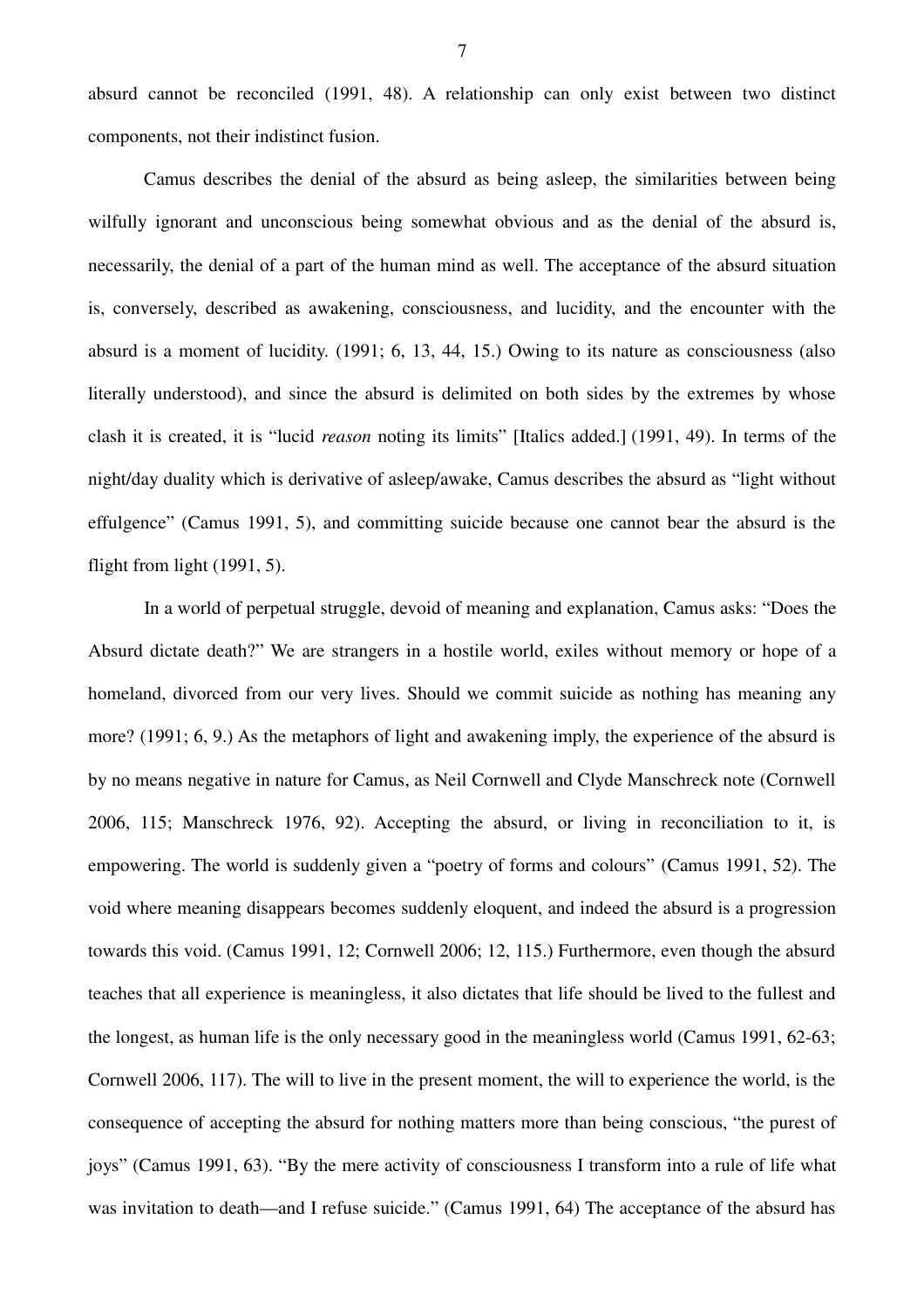other consequences, deeply personal, which we shall discuss more in depth later: revolt, freedom, and passion (Camus 1991, 60).

The two facets of the absurd, or the two clashing elements, the absurdity of the world and the human mind, will be discussed in the following section.

## **2.1.1 The Absurd World**

What is the absurd world, the world deprived of meaning, reason, and familiarity for Camus? It is the world the human mind cannot grasp, knowledge of it is impossible, everything seems to have sunk into nothingness, and all explanations turn to images covering up the emptiness of uncertainty. It is the world of "the anonymous impersonal pronoun 'one'" (Camus 1991, 52), the natural world having suddenly turned strange. It reveals the inhumanity of the world which has been made comprehensible by imposing the human system of thought upon it—the absurd takes this imposed meaning away from us. It is once more unexplainable, inhuman–divested of illusions of meaning and false illumination. (Camus 1991; 6, 14, 19-25) The absurd world is experienced as a stranger to it, it seems nonsensical and irrational as it cannot be grasped (1991, 27). Yet it is, by necessity, none other than our own world and has never been anything else. The human need for coherence, or human nostalgia (to use Camus's term), has wanted to grasp it, to bring it closer for inspection and understanding (Camus 1991, 31, 35). Camus writes: "The world evades us because it becomes itself again . . . It withdraws at a distance from us." (Camus 1991, 14) Walter Benjamin speaks of a phenomenon he names the aura which exhibits such similarities that we shall discuss it here briefly.

With references notably similar to Camus's (who talks of "the soft lines of these hills, and the hand of evening on this troubled heart" [1991, 20].) Benjamin writes: "If, while resting on a summer afternoon, you follow with your eyes a mountain range on the horizon or a branch which casts its shadow over you, you experience the aura of those mountains, of that branch." (1936, section III) The aura is a perceived distance that does not rely on the spatial proximity of the object, it is an effect on the human mind of distance, reverence and sublimity. As Benjamin notes in another essay, it is the experience of the object as opaque (2014, 137). For Benjamin, human nostalgia is

8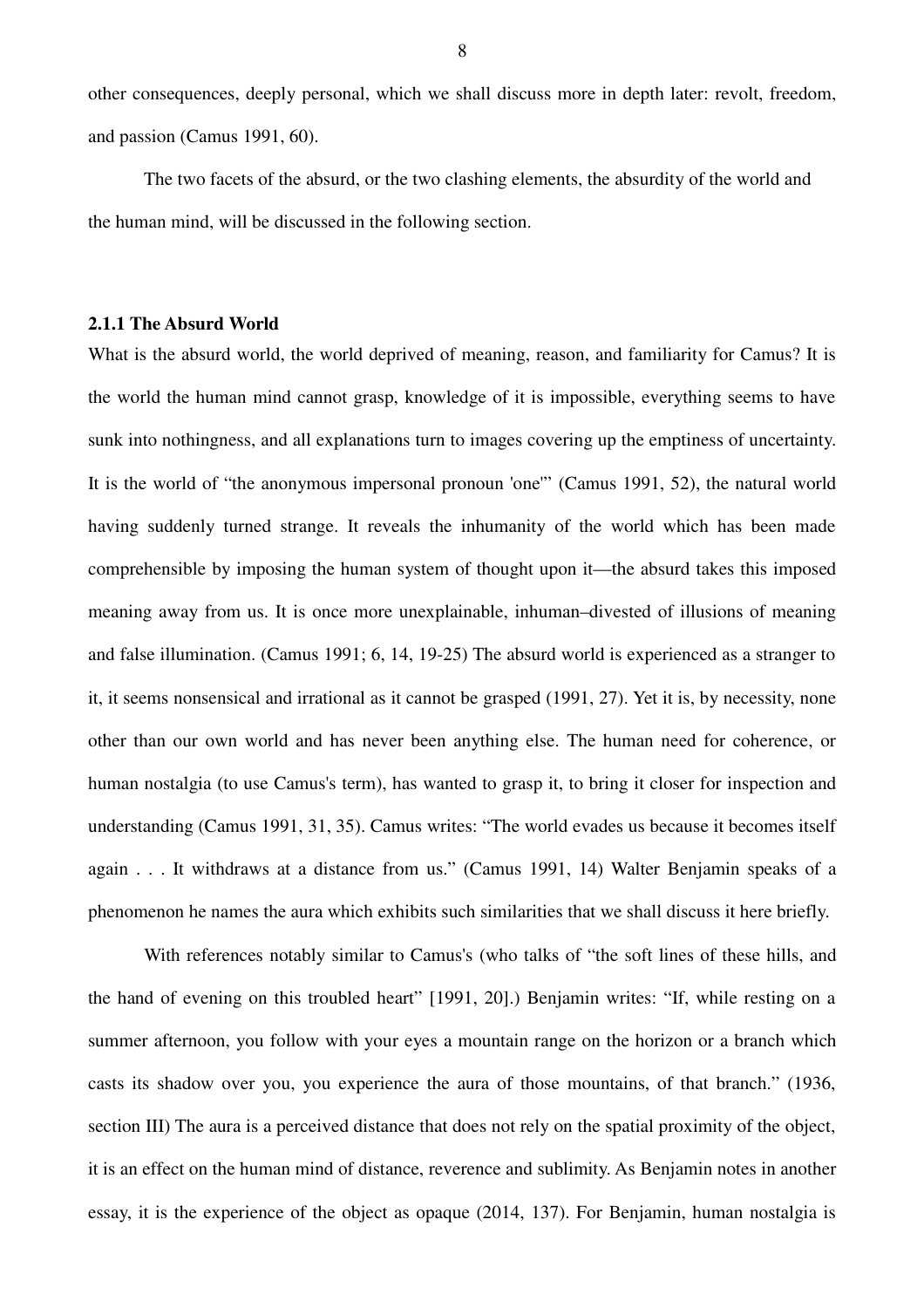greedy: he talks of the poverty of the human experience which turns the masses into barbarians who hungrily consume everything in their way, only soon to be tired and bored by it (2014, 138). This nostalgia, hunger, for bringing objects close for scrutiny strips them of substance and the aura.

As the aura is a phenomenon of the mind of the subject rather than an inherent quality of the object, so too is the absurd a phenomenon of the mind: the birthplace of the absurd is the contradiction in the human mind that observes the absurd world, it is born in the realisation that the ordinary is wholly strange. The origin of the absurd is the meet of the strange world and human nostalgia, the need for coherence and unity, and it persists in their continuous conflict. (Camus 1991; 12, 17, 21, 28, 31.) As this conflict, the absurd is the only bond that unites the man with the world, as already mentioned (Camus 1991, 30-31). It is what makes the strange, inhuman world ours nevertheless. As the absurd world resist unification, in its denial of human nostalgia, it is endlessly diverse and splendid (1991; 9, 65). The feeling of the absurd is the feeling of awe and fear inspired by the strange world, understanding that the world cannot be understood from a human perspective. This sounds like the sublime, and indeed, perhaps the absurdity of the natural world is an auratic, sublime experience for Camus.

To experience life fully, man cannot expect to integrate the world into his own frame of reference, to receive the world in one's studio, as Benjamin writes (1936, section II). One must, with humility, go out into its splendid diversity. This leads us to the absurd self that wishes to live in reconciliation to the absurd.

# **2.1.2 The Absurd Self**

The human mind unconscious of the absurd wishes to grasp the world, that is, to impose the unifying human structure of signification onto it. It is in a state of obscurity and ignorance (Camus 1991; 41, 54). But the conscious (or absurd) man<sup>1</sup> (modelled on but not limited to the character of Sisyphus) who lives in reconciliation to the absurd is different. Again in terms of the dualities of awake/asleep and light/dark, the absurd man has seen the light without effulgence, the absurd, cast

9

<sup>1</sup> 4 For Camus, the subject is always a man. The same holds for Maurice Blanchot, who we shall discuss in section 3. What remains unclear is whether or not man is intended as a universal subject.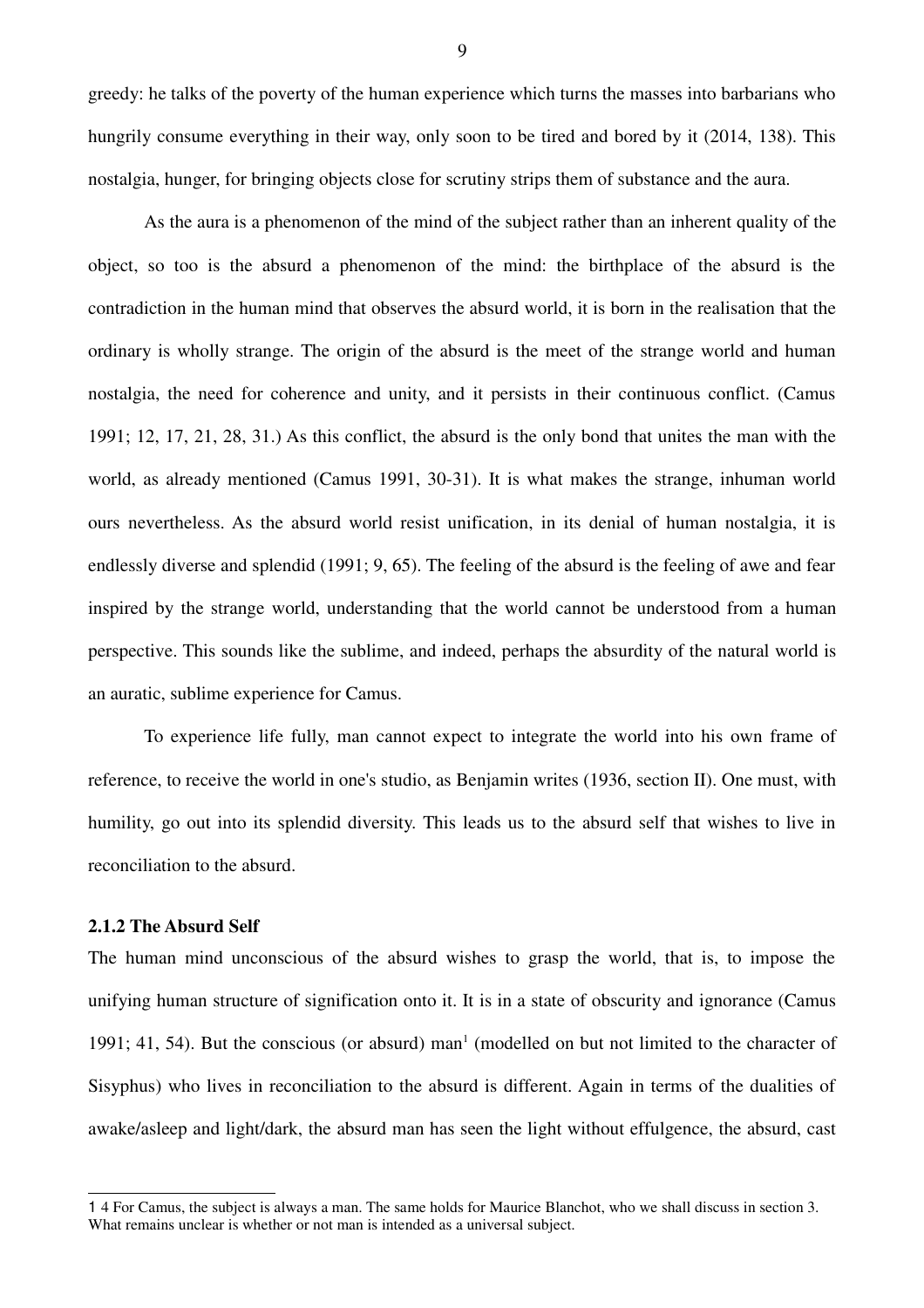away the inner darkness that is the love for unity (1991, 54). He is conscious of the absurdity of life and its three consequences: revolt, freedom, passion.

Consciousness is not a state which one can choose to leave, for the conscious man is forever bound to the absurd, however he may wish to recover the feeling of meaningfulness. He feels estranged from his life and self, as the absurd world he inhabits his identity has become absurd as well, and will be unknowable to him: "If I try to seize this self of which I feel sure, if I try to define and to summarize it, it is nothing but water slipping through my fingers." (Camus 1991, 19-20) His consciousness is achieved through what Camus calls a revolt; a revolt that extends his awareness to the whole of experience and gives value to the absurd life. (Camus 1991; 6, 15, 25, 31, 54-55.)

The revolt is against future and hope (Camus 1991; 14, 32-35, 54). These two are so intricately linked they are nearly identical, as Camus writes that "we live on future" (1991, 13). We turn our hungry gaze towards tomorrow in the hope for something better than today. For the absurd man, there is only the absence of meaning and hope. Yet without hope, the absurd man is without death, as the absurd revolt is ultimately against death: the future brings with it our eventual death, and in looking forward to it, one is slave to it (Camus 1991; 13, 58; Cornwell 2006, 117). The absurd man simultaneously recognizes and rejects his death, and this will give him the freedom of action in this life (Camus 1991, 54-57). Instead of rejecting time, in the hope for eternity after life, the absurd man embraces the temporal limitedness of his life. In this way death grants the absurd man strength and justification in his actions. (Camus 1991; 66, 86-90.) However, this does not mean the absurd man is liberated (1991, 67). He is bound forever to the absurd itself (as already noted), to this earth, and to the consequences of his own deeds—the absurd does not license crime, unlike Manschreck argues. It enables the impartial calculation of the worth of all actions. As Oliver says, it is ironic that absurdity is the only solid foundation for reason to rest securely on. (Manschreck 1976; 86, 96; Oliver 1963, 234.) But that, too, is only in the nature of the absurd.

Consequently, the absurd man is characterized by calmness and logicality, without favouring neither logic nor absurdity over the other (Camus 1991; 37, 66). He believes in rationality without reservations or limits, that is, whatever the conclusion, it is to be accepted—this is what Camus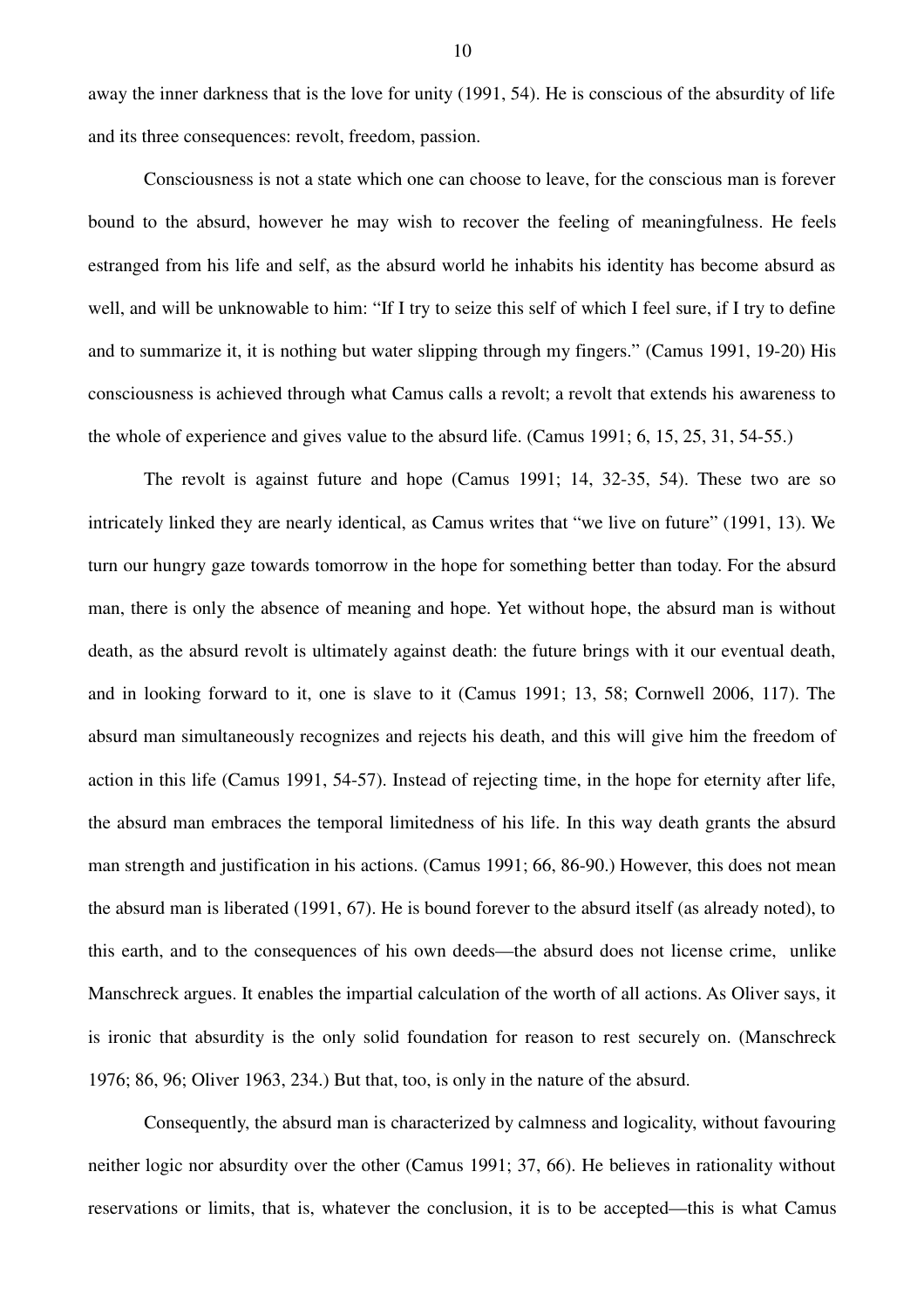calls absurd reasoning (1991, 9). It is for the absurd man alone to carry the implications of his actions (Camus 1991, 55). When confronted with an illogical world, the rationality of the absurd man freely admits to knowing nothing, not even himself, except for one thing: his own rationality, or lucidity. The absurd man wishes to live with only what is certain, and in an uncertain world, that is nothing. (Camus 1991; 53, 68, 90.) Therefore he settles for living with nothing. In addition to knowing nothing, the absurd man wishes to mask nothing, for the mask hides the inhumanity of the absurd world: Camus mentions priests holding painted masks before the faces of prisoners to be executed, to hide the scaffold that is their demise (1991, 90-91). The absurd man is this condemned man, yet he chooses to view his inevitable end.

The absurd man recognizes the mechanism of his mind for what is truly is: contradiction and multiplicity. In the very act of the asserting a unifying proposition, the mind proves its own inconsistency— his is insufferable for the unconscious man, and he creates a simulated ignorance to ameliorate the dissonance (Camus 1991; 18, 87-88). When the simulated ignorance is rejected, it shatters, and "an infinite number of shimmering fragments is offered to the understanding." (1991, 18) So the absurd man multiplies what he cannot unify, he rejoices in the unrest of the heart, embraces the passions that burn the heart while exalting it. Thus the absurd man feels passion by living in a constant state of clash. This is the state of harmony with the absurd world as the absurd world, too, is characterised by clash. (Camus 1991; 18, 22, 74, 90.)

Camus argues that the most absurd character is the creator (1991, 92). We shall look at the character of the creator in more detail in conjunction with our discussion of Maurice Blanchot and the nature of the literary author in section 3.1.3. Next we will, however, focus on the "leading exponents of the absurd" (Cornwell 2006, 3), the Theatre of the Absurd in general and Samuel Beckett's play *Waiting for Godot* in particular.

### **2.1.3 The Theatre of the Absurd**

Let us now consider the way in which Camus's conception of the absurd has been applied to the

11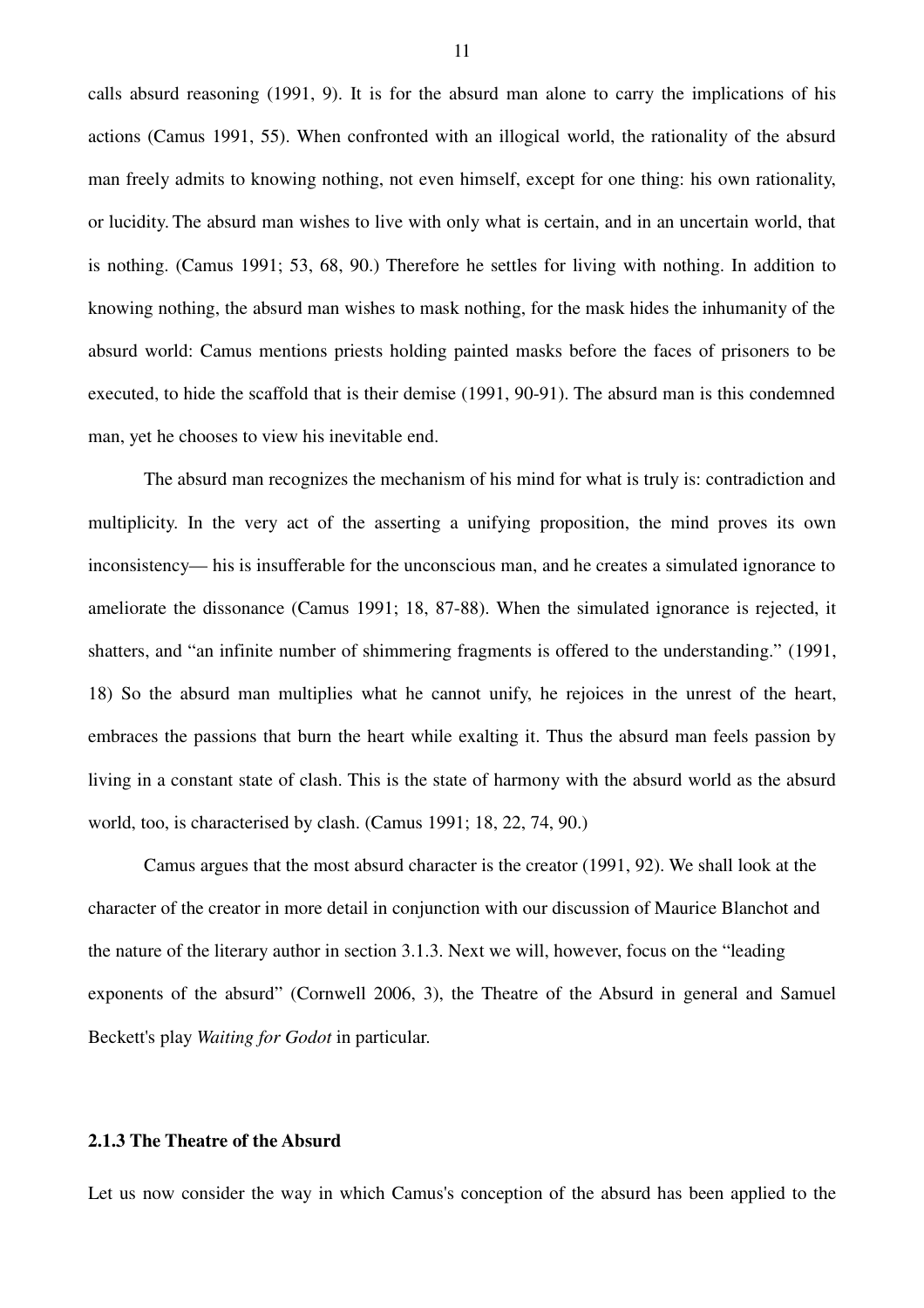practice of art by the writers of the Theatre of the Absurd—it is naturally a nearly impossible task to ascertain that Camus's work has been a conscious source and inspiration, but Schevill argues that the absurdity of *Godot* bears a specifically Camusian aspect (Schevill 1977, 236). As already mentioned, the authors involved do not constitute a literary movement per se; they are loosely collected under a common title as their plays seem to reflect the same attitude, an attitude that was central, fundamental even, to the twentieth century (Esslin 1985, 23). The similarities that constitute the movement are mainly accidental, and mostly due to the Zeitgeist they capture acutely, since each of the writers of the Theatre is "an individual who regards himself as a lone outsider, cut off and isolated in his private world" (Esslin 1985, 22). Alongside Beckett, according to Esslin, such authors as Arthur Adamov, Eugène Ionesco, Jean Genet, and Harold Pinter belong to the Theatre.

Esslin defines the absurd of the Theatre of the Absurd as something which is devoid of purpose, senseless and useless. The absurd is the world become devoid of meaning, and the reaction to this, which the Theatre aspires to depict, is, to borrow Esslin's words, a "sense of metaphysical anguish at the absurdity of the human condition". (Esslin 1985; 23-24, 409.) This, as Grossman argues, is a specialised version of the absurd Camus proposed in his essay (1967, 473-474); it is still important and useful to compare this with Camus's concept, especially as it is wider in scope, foundational for all thought on the absurd in general, and, as already noted, explicitly connected to *Waiting for Godot*.

 The Theatre presents its audience with an absurd universe, one which has lost its centre of unity, its purpose, and most importantly, its meaning (Esslin 1985, 411). Senselessness and uselessness, the devaluation of ideals and purpose, and, foremost of all, the meaninglessness of the human condition that result from the experience of the absurd are somewhat removed from Camus's own conception of the consequences of the absurd, as we have seen: for him, the absurd man is a rational creature in an irrational world, and the consequences of accepting the absurd as one's own reality are the personally engaging revolt, freedom, and passion (Camus 1991; 64, 85). The helplessness and dejection Esslin sees following the acceptance of the absurd stand in conspicuous contrast to Camus's attitude, who calls the absurd sweet wine (1991, 52). Though all things are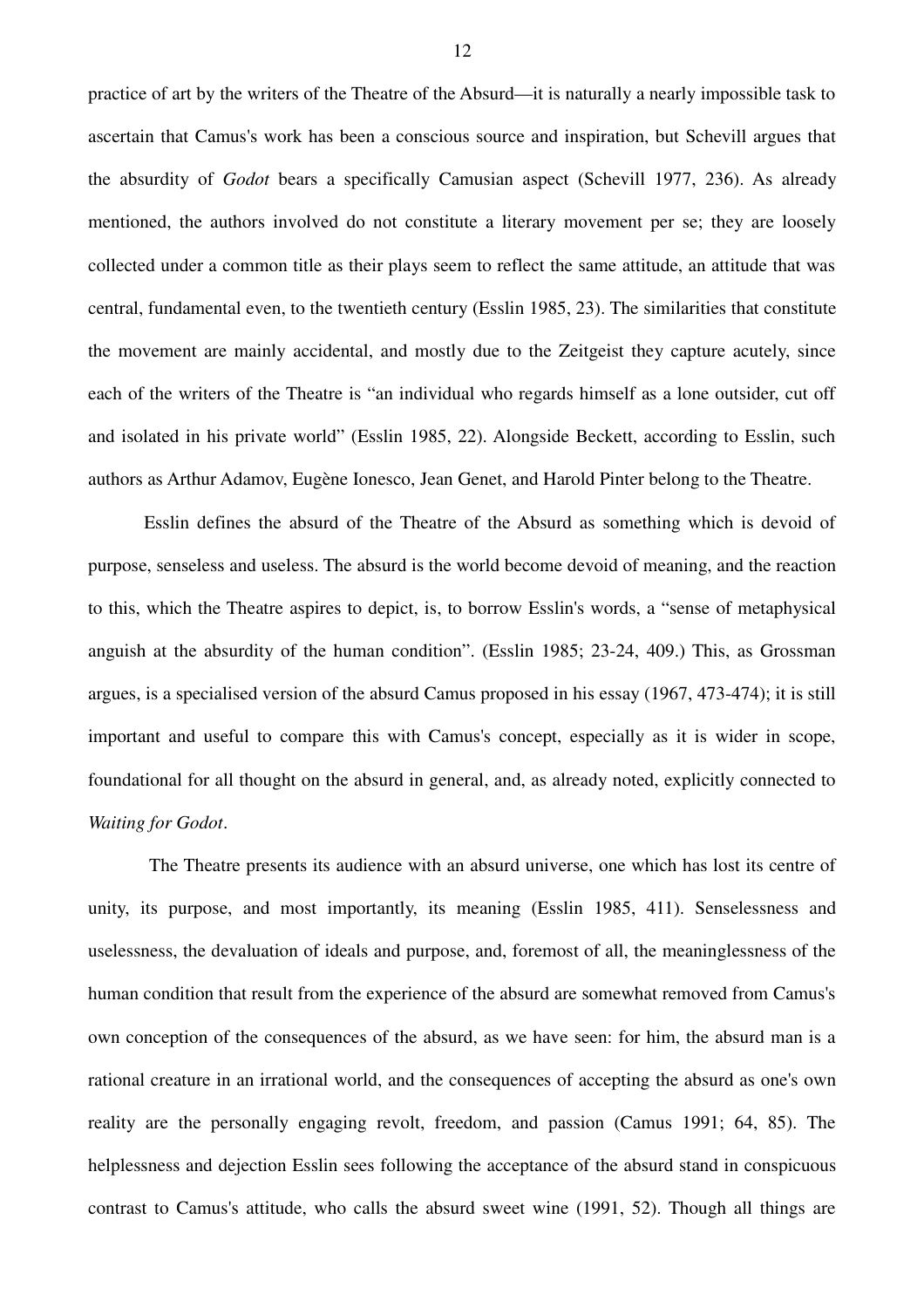equally indifferent in the absurd world, the absurd man feels privileged in knowing his own limitations (Camus 1991, 91).

Perhaps owing in part to the absurd nature of the Theatre of the Absurd, the absurd is, after all, impossible and contradictory*,* it features characteristics which oppose those of traditional theatre (Camus 1991, 29; Esslin 1985, 28; Knight 1971,184-185). These characteristics are easy to see as neither harmonious nor acceptable for a proper theatrical piece to have: it features no linear or sensible plot instead relying on disconnected farcical situations, no relatable or rational characterisation, radical undermining of language usually in the form of nonsense dialogue and unusual or incoherent symbolism (Esslin 1985, 398; Hurley 1965, 634-637). However, there is no argument that these features are unique; indeed, it is only the combination of pre-existing attitudes and literary modes which is unique to the Theatre, and that it is their subject, the philosophy of the absurd, and not the works of art themselves which distinguishes them (Esslin 1985, 398; Oliver 1963, 224). We will discuss the history of the Theatre of the Absurd in more detail later.

The rejection of a sensible plot, narrativity even, is compared to Cubism and abstract painting (Cavell 2002, 131; Esslin 1985; 26, 392). It is connected to what Esslin calls "the open abandonment of rational devices and coherent discourse" (1985, 24). The comparison of the Theatre of the Absurd and abstract painting seems appropriate: both search for means to show concretely the sense that the epistemology of the subject breaks down, that is, how the deforming of temporal and logical structures are experienced. The message and the form approach a unified whole in the Theatre as the experience of the destruction of logic is represented in a way that destroys textual logic. Instead of presenting a linear sequence of events, the Theatre is interested more in presenting basic life situations which are static—and especially situations that arise from the author's personal subjective consciousness. (Esslin 1985; 403.) Therefore the Theatre does not discuss the absurdity of the world and the human condition, but simply presents them, and asking how the problem of absurdity should be solved seems naïve and superfluous to the absurdist creator (Esslin 1985, 25; Hurley 1965, 636-640). For Esslin this is a truer, more accurate, formulation of the absurd than Camus's, as Camus states the irrationality of the absurd in a neatly structured manner (Esslin 1985,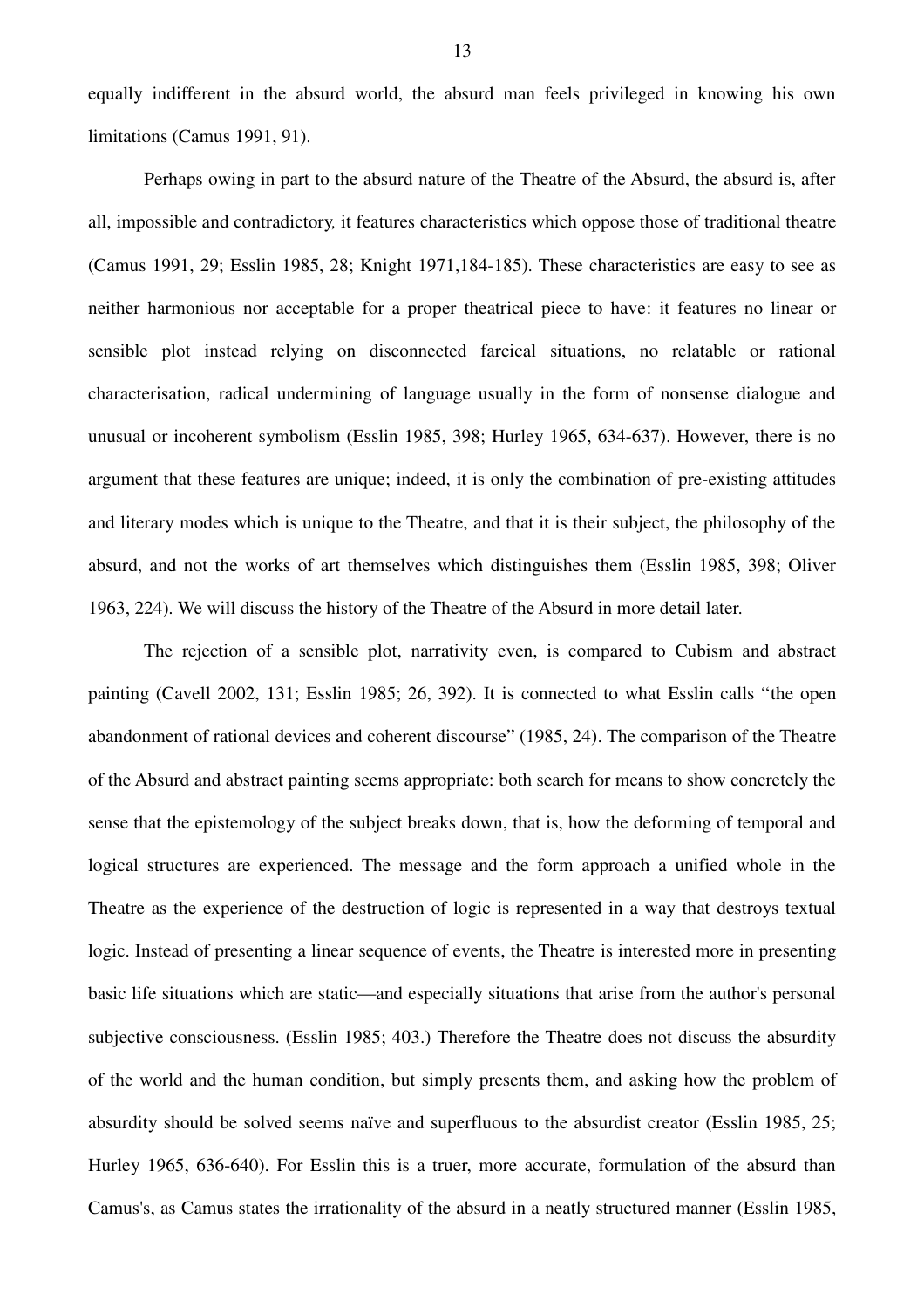24). However, it could be argued that Camus uses concrete Beckettian language to illustrate his theory, and that even the absurdists' abandonment of rationality is not as pervasive or open as Esslin wants to see it (Brater 1975, 198; Cornwell 2006, 7-8).

Keeping this in mind, and that the relationship between irrationality and the absurd is rather more complex for Camus than Esslin makes it out to be, we may well question the acuity of Esslin's arguments. Camus himself argues that existentialist philosophers, such as Sartre, prefer escaping to accepting the absurd, in this way distancing himself from the tradition of well-structured argumentation (1991, 32). The absurd is something that appears amenable to reason but is ultimately beyond its reach, and so we may question the importance of the *open* abandonment of rationality, as even for Camus, the absurd is at the limit of rational thought (Camus 1991, 49; Cornwell 2006, 2). The tendency of the Theatre to make use of grotesque imagery and dream-like images and thought patterns in rejecting coherent discourse may seem a vehicle for rather escaping the absurd than confronting it, as we have noted Camus calling being unaware of the absurd *sleeping* (Esslin 1985; 22, 25, 349-350; Cornwell 2006, 15; Knight 1971, 184-185). However, we will soon see that the absurd is not incompatible with sleep or dreaming.

The inconsistency, if not irrationality, of characters and characterisation reflects the sense that the modern human condition is senseless and irrational, and that human nature is not coherent. The characters of the Theatre thus resemble mechanical puppets, and even the actors may be turned into puppets by the playwright's rigorous stage directions. (Esslin 1985; 21-22, 24, 377; Hurley 1965, 634-635; Oliver 1963, 228.) This is analogous to the series of static events arising from the author's experience, as Esslin argues that the Theatre is not interested in characters who are independently motivated and "objectively valid" outside of the author's inner world (1985, 403). The characters of the Theatre are designed to not resemble actual human beings. Furthermore, the puppetry of the Theatre of the Absurd, the apparent incomprehensibility of the character's actions and motivations, serve to alienate the observer. The consequence of this negation of identification with the characters is twofold.

On one hand, humour arises from comical predicaments we cannot empathise with, as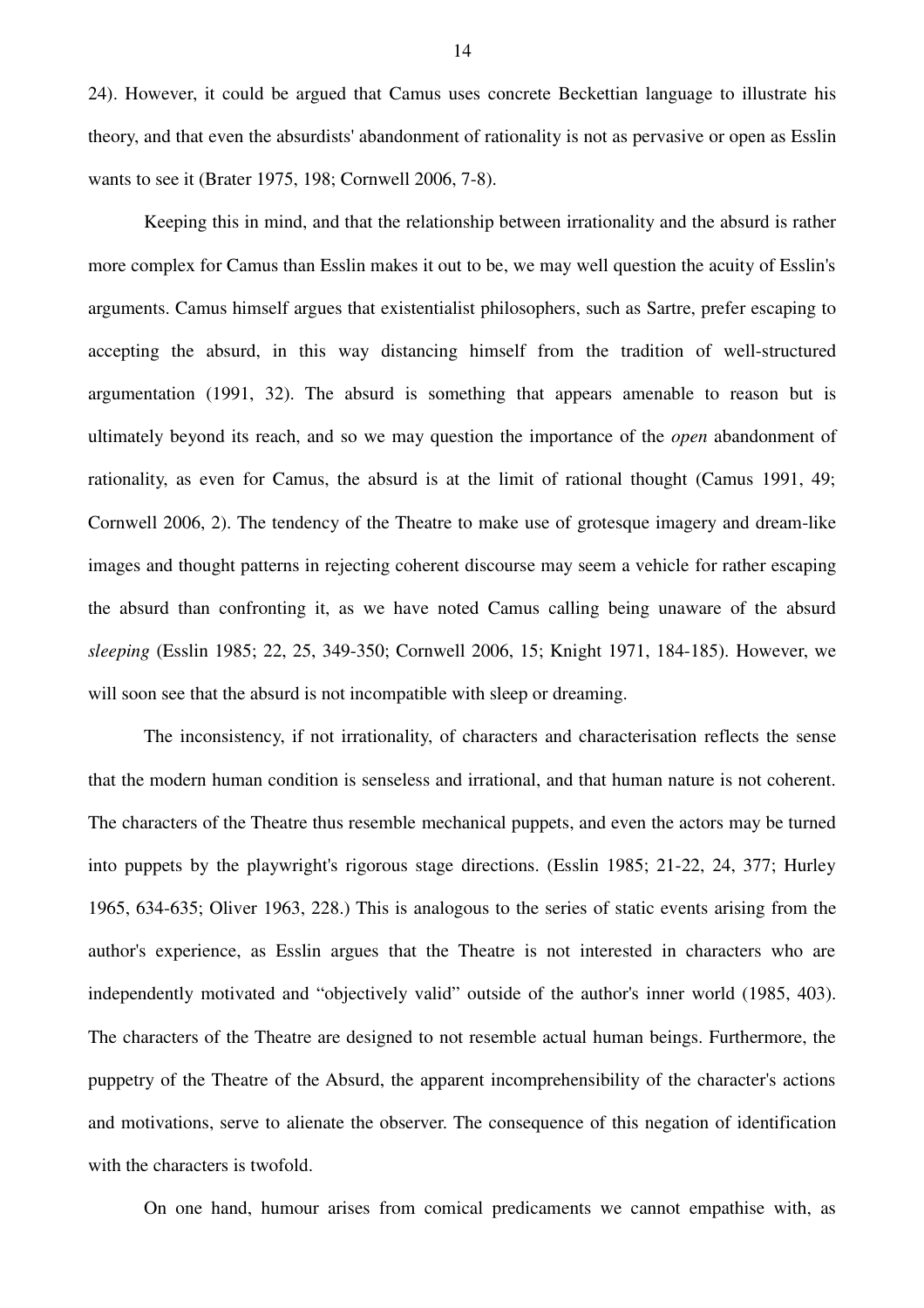William Oliver talks of the "comedy-coated pill of absurdity" (Oliver 1963, 229), meaning that the pessimistic message of the absurd is easier for the audience to accept when it is presented in a humorous guise (Esslin 1985; 411-412, 415). This leads to the aforementioned grotesque, as the Theatre combines horror with laughter, that is, the laughter of humour with the horror of the lack of meaning. Furthermore, Cornwell argues that there is something comic about the experience of the absurd itself. It is, indeed, laughter which links the grotesque to the absurd, since the comic is experienced as incongruity, exactly like the absurd and the grotesque. (Cornwell 2006, 15-18; Esslin 1985, 411.) Therefore the grotesque dream realities and the absurd are not mutually exclusive but may even be co-articulated.

On the other hand, the senselessness of the characters presents a concrete image, an instantiation rather than a theory, of the senseless and disintegrating absurd world, which is a form of social criticism, albeit mostly unintended, as William Haney argues that the Theatre of the Absurd is part of a tradition that focuses on basic individual circumstances, the inner world of the mind in contact with the material world, rather than social realities (Brater 1975, 198; Esslin 1985, 410-411; Haney 2001, 39-40). We may compare this to what Camus says of the birthplace of the absurd—the human mind. However, Paul Hurley argues that the American side of the Theatre does have an overt political agenda, whereas the French (Beckett's side) is more focused on the inner experience of the characters (1965, 636-638).

The use of the concrete image is part of the devaluation of language in the Theatre of the Absurd. This may sound strange, especially considering our explicit task of studying *Waiting for Godot* as a text. However, it is argued that the absurdity of the human condition unravels meaningful language into contradictions and nonsense, as the impassable rift between the absurd world and the human mind can only be explored by "forcing" language into nonsense. A meaningless world is seen to produce meaningless, unrecognisable language. (Cornwell 2006, 13; Esslin 1985, 84-5; Oliver 1963, 228.) In keeping with this, Esslin states: "Theatre is always more than *mere* language. Language alone can be read, but *true theatre* can become manifest only in performance." (Italics added) (1985, 329) The implication is clear: language is deficient or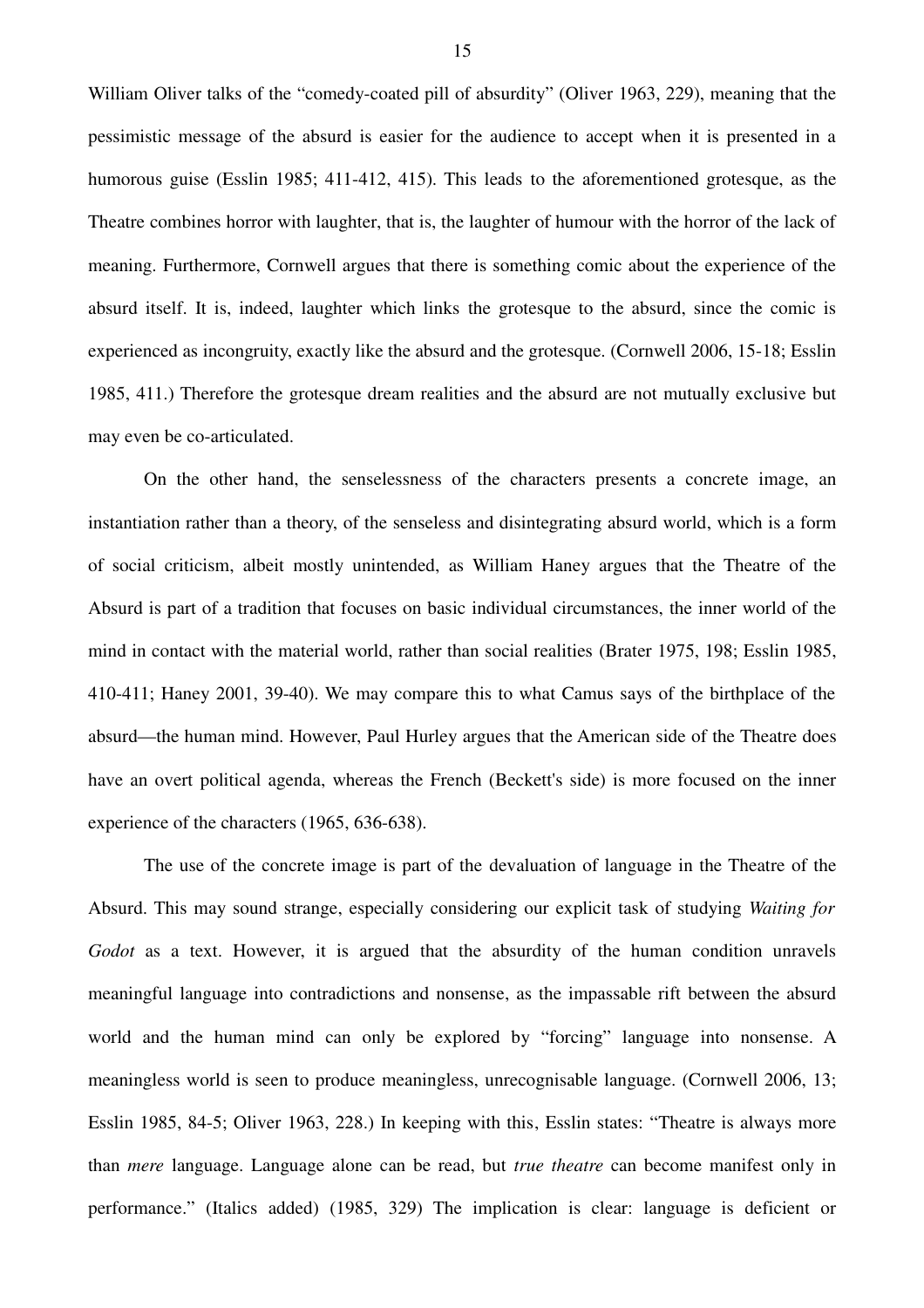inadequate. The Theatre of the Absurd tends towards poetics which emerges from the action set as image on the stage, and what happens is a clash between words and images when the image exceeds or contradicts the words of the characters (Esslin 1985, 26). Indeed, the absurd playwrights endeavour to awaken the audience to the absurd only by indirect means, using complex images and unusual symbolism to convey their ideas (Oliver 1963; 227, 229, 234).

The Theatre is, according to Esslin, anti-literary, as words are eschewed as banal. This is especially seen in the dialogue of the characters, which often consists of "incoherent babblings" (Esslin 1985, 22), which fit the meaninglessness of the world. The Theatre aspires to relegate the function of communication from speech to gesture. (Esslin 1985; 26, 384.) The Theatre is concerned with expressing supraindividual psychological states by objectifying them into concrete and complex stage or poetic images, whose gradual completion or unfolding is the main source of suspense and drama in the play. The images are complex so as not to scare the audience away from the heavy themes of the play, and the only reason they appear sequential: it makes it impossible to represent them instantaneously, they must be broken down into separate elements which then build up the unified images as temporal progression. (Esslin 1985; 361, 405, 416; Haney 2001, 39-40; Oliver 1963, 229.)

Why is the devaluation of speech of such importance to the Theatre, and how can we in our present study benefit from looking at it? For the authors of the Theatre the problem of language is central—how to put into words the lack of words? How to speak the silence? Esslin notes Beckett's statement, "the attempt to communicate where no communication is possible is . . . horribly comic". (Esslin 1985; 32, 381) We may note again the conjunction of the horrible and the comic. Here lies the question of the meaninglessness, for the limitations of language that result from the absurd can be subverted by silence (or by madness), but art such as literature, and, to some extent, theatre, can only be realised through language, in the "authentic spirit of gratuitousness" (Cornwell 2006, 8). The concrete poetic images Esslin discusses are instantiations of experience, of the experience of simply being, existing, which are essentially non-linguistic entities presented in language: conceptual thought robs them of their "pristine complexity and poetic truth" (Esslin 1985, 406-407).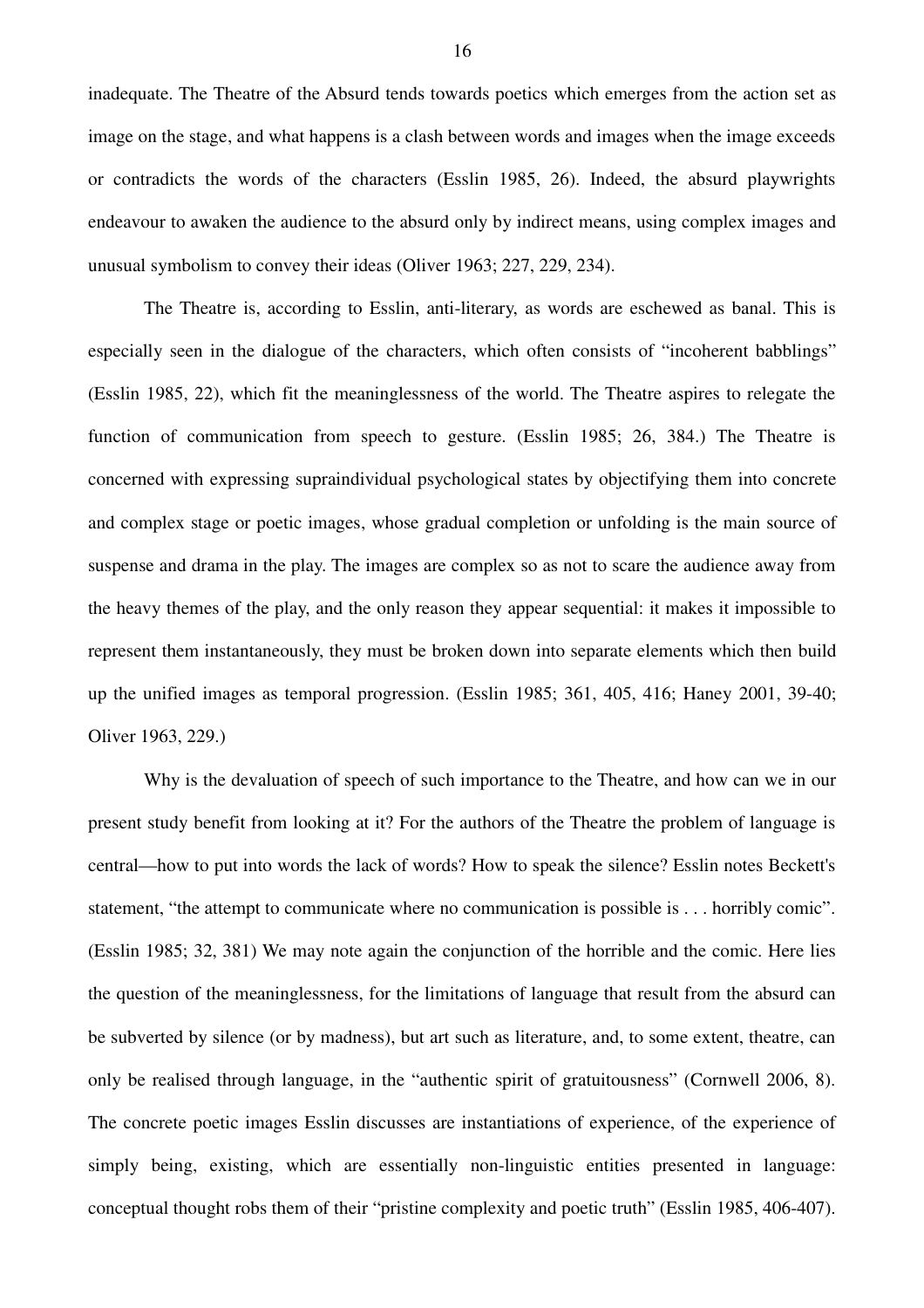To put such entities into words, to try to speak the silence of experience, is a horribly comic act of violence. This does not, of course, imply that experience in and of itself is meaningless; in the Theatre of the Absurd, the meaningless is found in the world and in the human condition that serve as the foundation of the concrete poetic image *qua* the experience. There is silence in the experience, and not only because it is by nature extra- or pre-linguistic, but also, and more importantly, because it is the reflection of a silent, meaningless, absurd world. However, at the end, Esslin argues that this is the Theatre's dedication: to show the audience the meaninglessness of the world, to face it without fear or illusion, and to laugh at it (1985, 429).

Perhaps this endeavour to show the absurdity of the world, and seeing the Theatre as antiliterary, is what has prompted Esslin to posit that the Theatre of Absurd is fundamentally realistic. Esslin argues that the Theatre presents to us a world that is more real than real: it is the world, the absurd world, reflected into the consciousness of an individual as an inner reality, and Oliver agrees that absurd dramatists tend to create the drama of physical and sensory experience, that is, not naïve imitation but a deeper kind of realism (Esslin 1985, 353; Oliver 1963, 227-228). Esslin follows the professional growth of James Joyce from the depiction of the surface of things, what could be called classical realism, to how the world appears in the individual experience, which Esslin calls *"*an even more total reality". The Theatre does, in its own way, present an attempt to give a truer picture of reality. (Esslin 1985; 353, 404.)

On the other hand, the realism of the Theatre, and Esslin's insistence on the creation of concrete stage images whence realism is derived, is perhaps placed under suspicion if we return to what Camus says of images: the image is a cover over the inexplicability of the world, a fiction of understandability offered when the world cannot be grasped by the intellect: "the intelligence that covers with images what has no reason." (Camus 1991; 98, 20.) The image is the antithesis of consciousness and therefore the antithesis of reality—or realism. Whichever the case, the question inarguably still remains: are realism and meaninglessness incommensurable?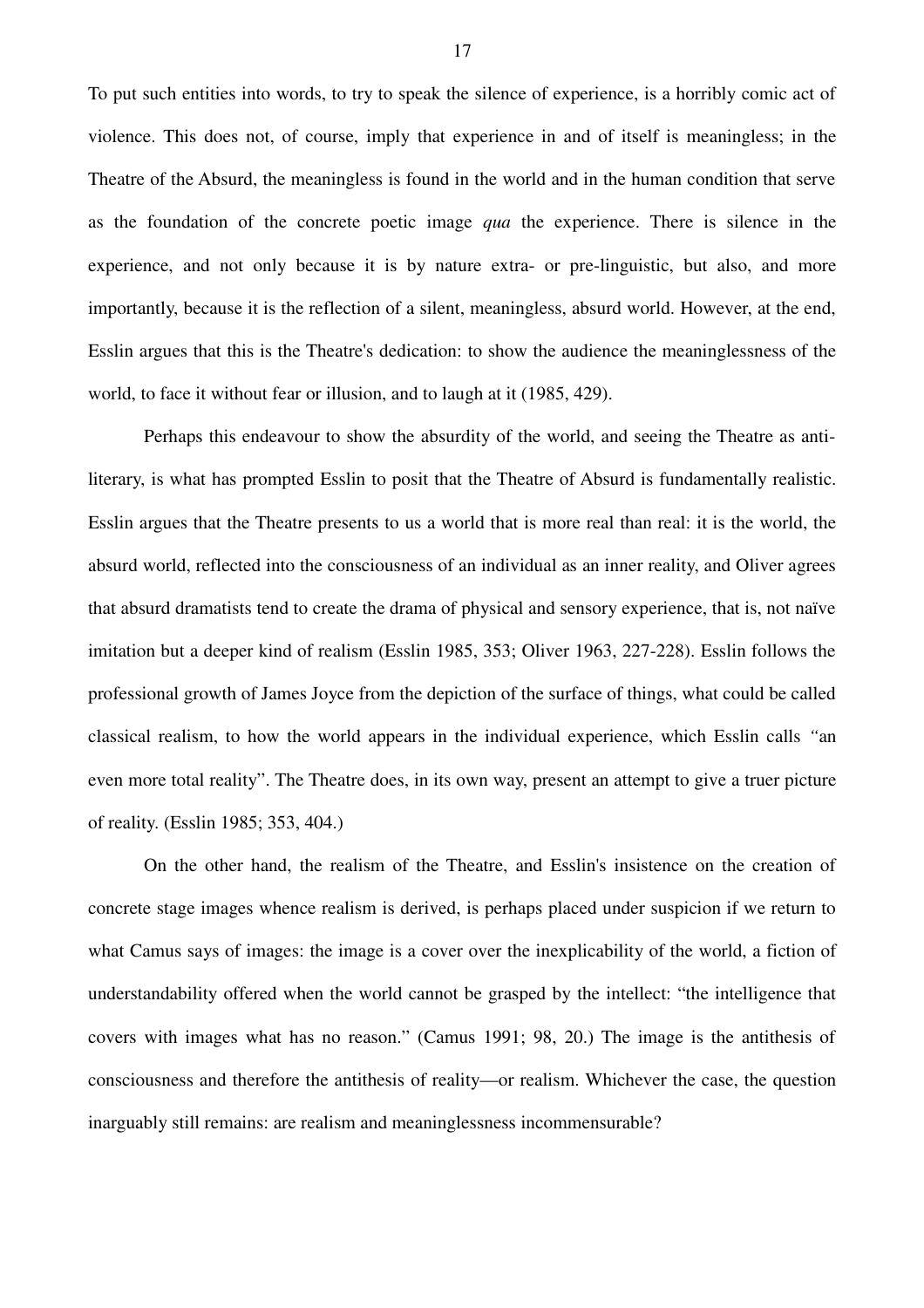## **2.2 Reading the Absurd in Beckett: A Beginning**

It has been established that the authors of the Theatre of the Absurd depict the absurdity of life and the human condition—that Samuel Beckett, and his play *Waiting for Godot*, is a leading advocate of the absurd, and that he presents a view on modernity that is unquestionably absurd (Cornwell 2006, 3; Dubois 2011, 113). We will now study what kinds of forms the absurd features discussed in the previous section take in the play *Waiting for Godot* (or simply *Godot*). Esslin calls it a "strange, tragic farce" (1985, 39), and which, in the spirit of the Camusian absurd, may be seen to be seeking the answer to the question of suicide in the absurd world posited by Camus (McLuckie 1993, 423- 430). (Let us here note again the emerging conjunction of comedy and tragedy.)

Esslin sees that trying to fix the play with any one certain interpretation is foolish, though it still is analysable owing to its use of polyphonic images that can be grasped. Alain Robbe-Grillet goes as far as to argue that trying to explain the play is entirely pointless. (Esslin 1985, 45; Robbe-Grillet 1965, 110.) Yet, as Craig McLuckie points out, the play is still an act of communication, "a dramatic utterance" (1993, 423-430), and therefore it is certainly not pointless to try to understand it. On the contrary, it may even be useful to try understand something that eludes rational explanation—we may ask if there can ever be an act of communication that has no meaning. Moreover, for Camus, the absurd is the opposite of irrationality.

In making an interpretation of the play, it is generally considered best to avoid biographical readings, as that is seen to trivialize the play. This is so even though Esslin argues that the concrete poetic images are born in the author's personal experience, and furthermore, that personal experience cannot be recognized as a "universal truth" as it stems from the constant change of the author's unstable identity. There is no universal meaning that can be retrieved from his works. (Esslin 1965, 2; Esslin 1985, 68-69; McLuckie 1993, 423-430.) The demands for personality (or particularity) on one hand and universality on the other exist simultaneously.

Interestingly, Esslin's image of Beckett as a person and author is startlingly similar to the absurd man Camus presents to us. Esslin writes: "[Beckett has an] uncompromising determination to face the stark reality of the human situation, [he will not yield] to superficial consolations that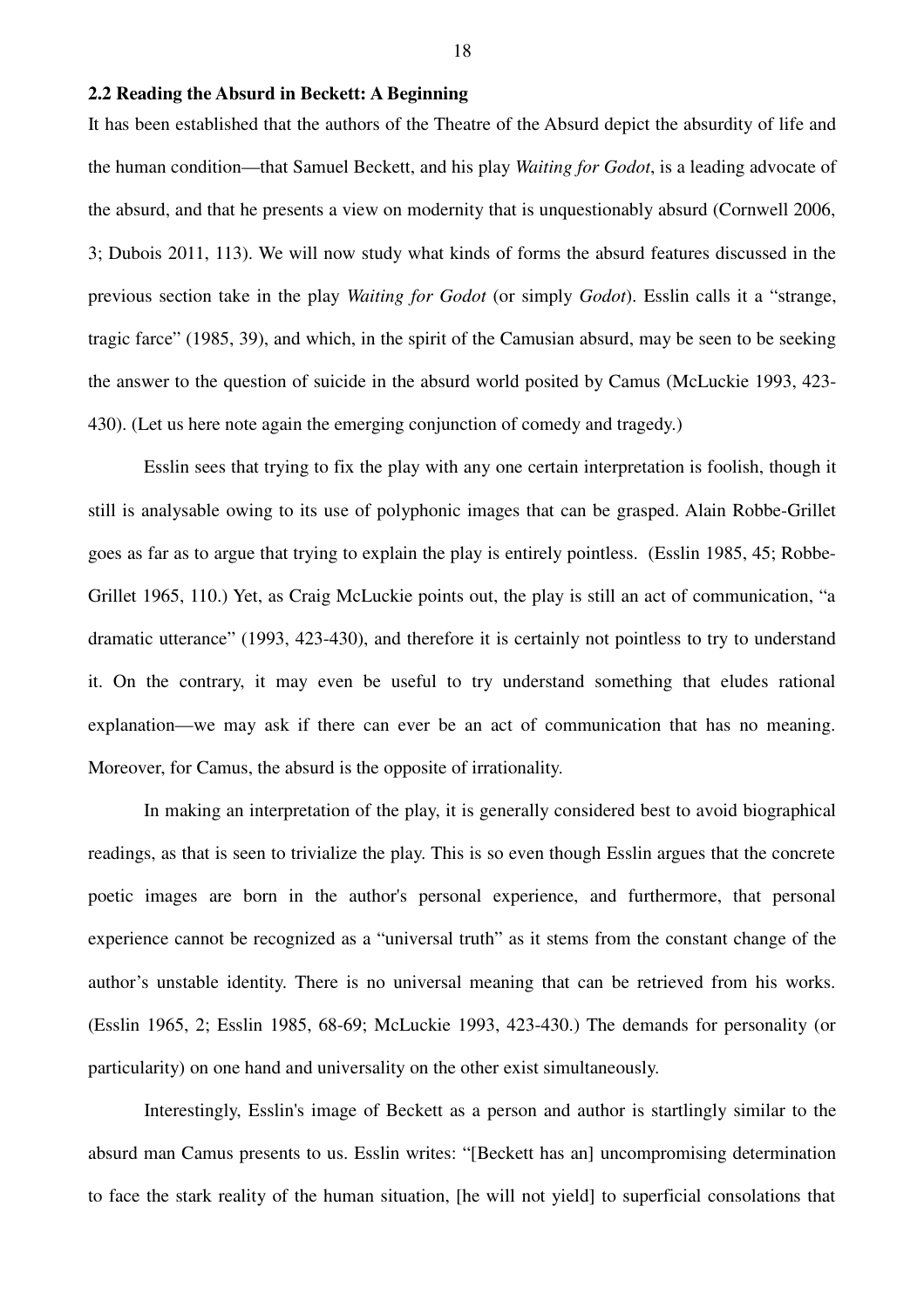have 'clouded man's self-awareness', [he is] a lone figure without hope or comfort, in dignity, resolved to fulfil its obligation to express its own predicament" (Esslin 1965, 14). In Esslin's vision, Beckett heroically struggles to create in a world void of meaning, to express when there is nothing to express but the obligation to, and there is "the ultimate void in its grotesque derision" (Esslin 1965; 2) in his work. For Camus as well, the position of the absurd man is a heroic one (Cornwell 2006, 3). However, let us now move to consider the individual features of the Theatre, and how they manifest in *Godot.* The features are the lack of linear or sensible plot, rational or relatable characters, and the devaluation of language.

The subheading of the play, "a tragicomedy in two acts", affords us with a clue to the ambiguity of the play: The "tragi-" part makes clear that the loss of meaningfulness that is absurd constitutes a tragedy of some kind. However, as indicated by the "-comedy" part, the play is also humorous, which was demonstrated to be an integral element of absurdity as well. The humorous elements in the play emerge often in surprising, even improper, contexts. For exampe, the main characters Vladimir and Estragon contemplate the name of another character, Pozzo: "VLADIMIR: [*Conciliating*.] I once knew a family called Gozzo. The mother had the clap." (Beckett 2006, 15) Humour arises from the completely unrelated, and unexpected, mention of the venereal disease, an interjection supposed to reconcile Pozzo to their ignorance.

Critics agree that *Godot* is a difficult play. Esslin notes that the more Beckett refused to explain his play, the more urgently the critics wanted to (Esslin 1985; 1). Yet it is in the nature of the absurd that the more we strive for a fixed explanation, the more absurd we become, and therefore there is reason to argue that there exists no single "key" to unlock the meaning of the play (Esslin 1985, 44; Oliver 1963, 225). It may even be the case that the play should not be analysed in the critical tradition of conventional drama, as that reduces it to old conventions which Esslin thinks it clearly transcends. It also invites a great number of analytical contexts. (Esslin 1985; 44-45; 62; McLuckie 1993, 423-430.) Surely contributing to this is the lack of spatial or temporal markers to fix its time, location, and thus eventual meaning. However, there does exist a number of deictic markers, such as 'now' and 'here', but these have ultimately no definite meaning as they lack stable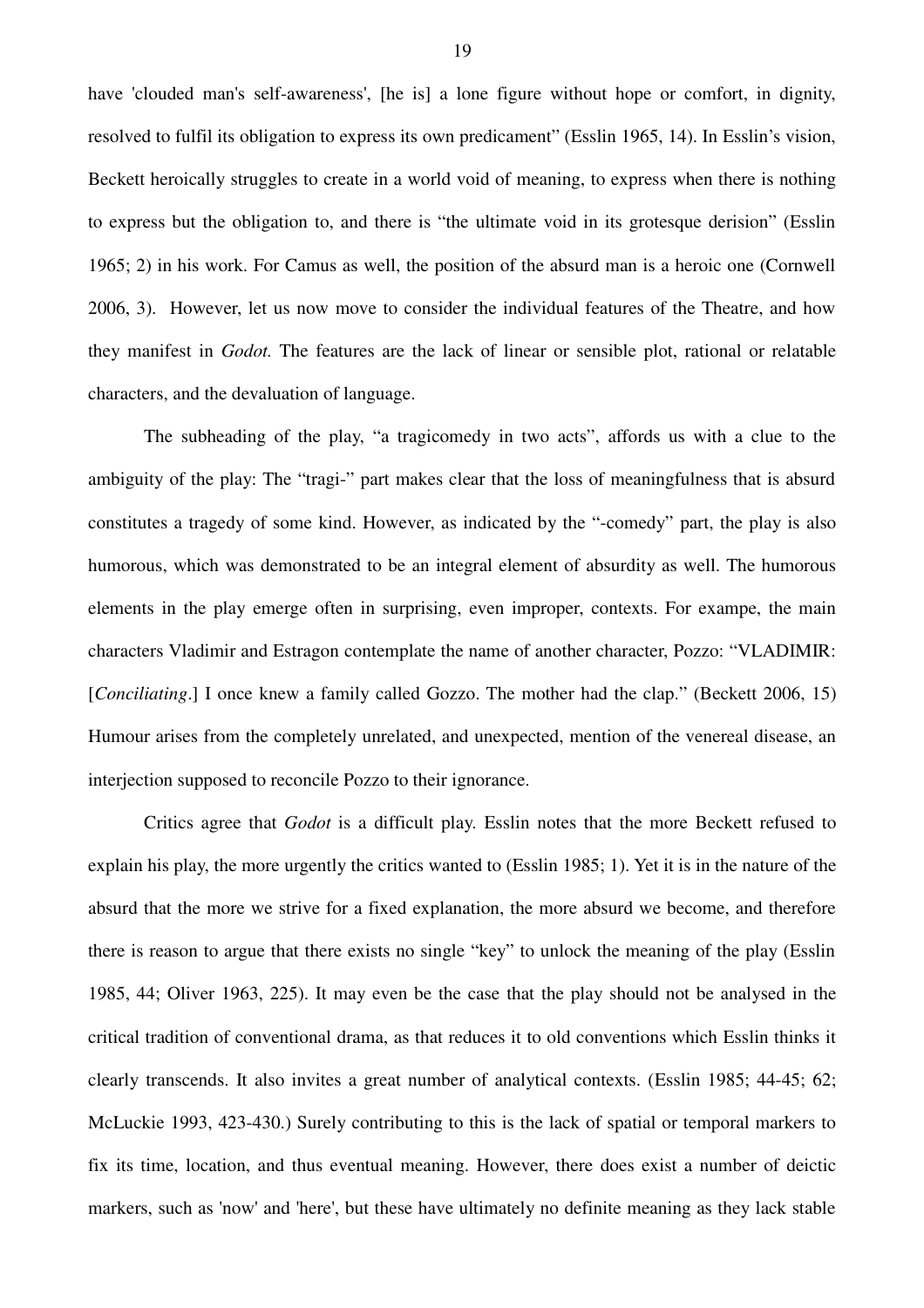points of comparison. (Ionescu 2013, 73; Suciu, 16.) Place and time are deeply intertwined in the play in their absence, as Vladimir and Estragon try to ascertain the date: "ESTRAGON: [*Looking* wildly about him, as though the date was inscribed in the landscape.]<sup>2</sup> It's not possible!" (Beckett 2006, 7) Estragon relies on the spatial to reveal the temporal, but both elude fixed points of reference and thus secure meaning.

There is a general consensus among critics that *Godot* is a play in which nothing happens, that is, it has no traditional linear plot (see eg. Esslin 1985; 22, 45-46; Kern 1954, 41; Cornwell 1973, 41). In the play, Estragon complains: "Nothing happens, nobody comes, nobody goes, it's awful!" (Beckett 2006, 34) This can be read as a meta-fictional comment on the play itself, and certainly has been read as such. The lack of action is viewed as a symptom of the absurd world depicted in the play: it is a half-lived life, in a "twilight world" (to use Metman's words), pared down to the barest essential, which the strangeness of the characters and the bleakness of the stagesetting make concrete (Manschreck 1976, 93; Metman 1965, 122).

The stripping away of meaning takes the concrete form of the stripping away of the material world, and with it, the desire that guides our actions in the world appears only as a demonic absence; therefore the play is "below" realism in the spareness of its stage-setting, and it seeks to find reality, but instead only finds the void of death. (Esslin 1965, 7; Dubois 2011; 25, 118; Manschreck 1976, 93.)

This polarises the opposition between the world and the human, and in such a world, time will never cease, Esslin argues (1965, 7). However, as Vladimir complains, time in the play has, in fact, stopped (Beckett 2006, 29). The cessation of time takes the form of circularity or circular time in the play, as nothing can begin or end in the absence of linear time, including a linear plot. Interestingly enough, Esslin fails to discuss the circular form of the play. The lack of time's linear progression is apparent when we look at the beginnings of acts I and II: Both begin with only Estragon on stage, fiddling with boots (though in act I Estragon wears them, and in II they are on the ground), Vladimir entering, and the characters talking about staying together (Beckett 2006; 1-2,

<sup>2</sup> All stage directions are in Italics, and will be cited accordingly.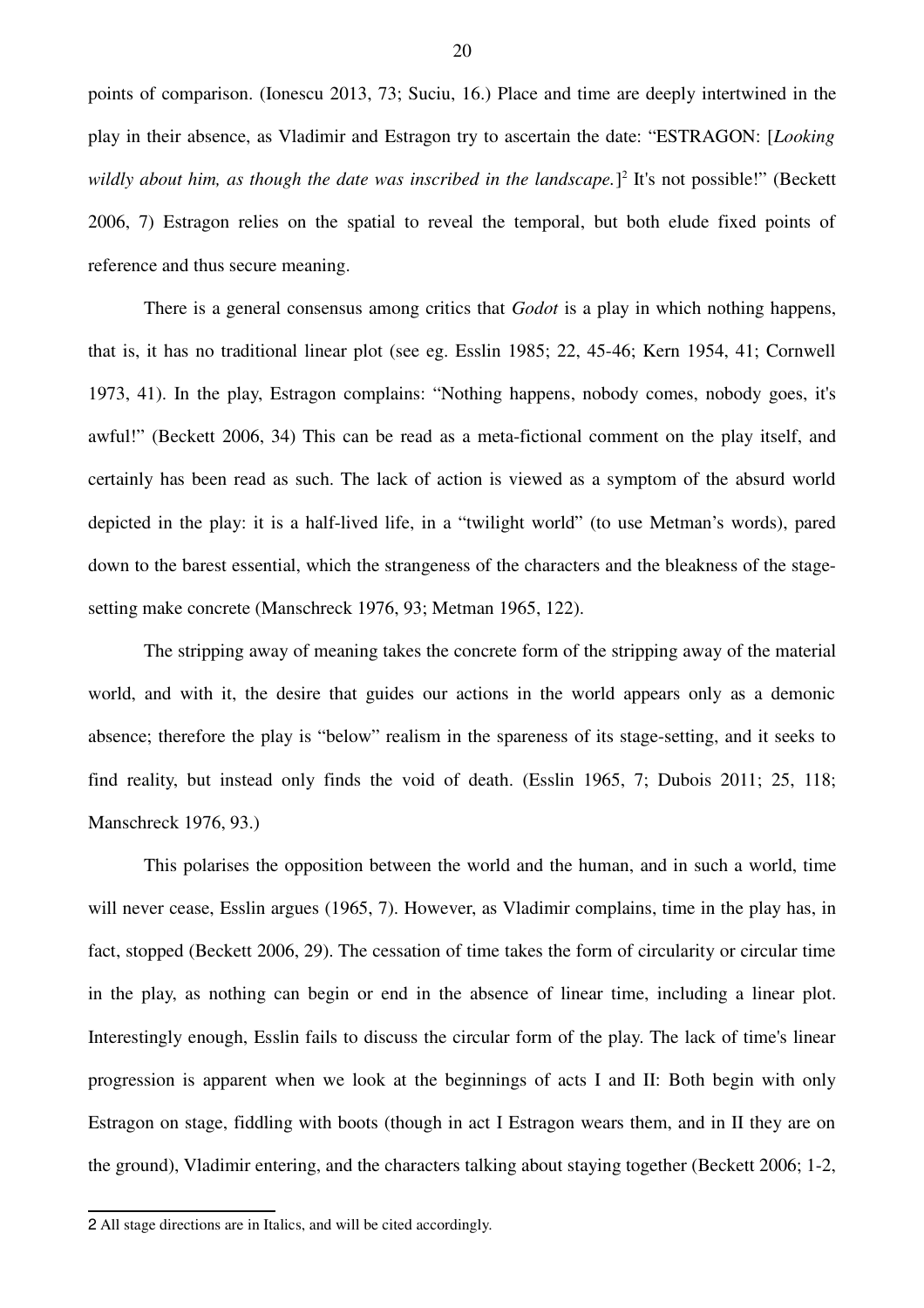48). The endings, however, are even more revealing: both show Estragon and Vladimir discussing parting ways (without actually doing it), and end with exactly same three lines: "Well, shall we go?" "Yes, let's go." and the stage directions indicating, "[*They do not move.*]" (Beckett 2006; 47, 87)

As critics note, we could well imagine more acts, as the end of act II does not conclude the events. Esslin notes that minor changes across the acts, such as the tree having grown leaves, or Estragon being rid of his boots, only serve to emphasize the essential identity of the situation. Suciu argues that almost perfectly repetitious structures are used to create the impression of the circularity of time. (Esslin 1985, 46, Ionescu 2013; 82, 1; Suciu, 5-6.) Even though the most striking difference between the beginnings of the acts, the boots being stuck in Estragon's feet in I and in II, "*front centre, heels together, toes splayed*" (Beckett 2006, 48), suggests a development in the plot, as Estragon has finally manage to strip off the boots, but the similarity and complementary nature of the topics discussed by Estragon and Vladimir emphasise the negation of any progress, as they during beginnings discuss staying together and being perhaps glad over it, and during the endings separating and committing suicide (Beckett 2006; 1-3, 46-51, 86-87). The reversibility of the themes and situations create an atmosphere of aimlessness, as the beginning sets a mood of solidarity which the ending negates, and which the break between the acts negates again, reestablishing the earlier situation.

In addition to this, the non-movement of time can also be seen in Vladimir and Estragon's waiting. Vladimir and Estragon are sure that their wait is not without object: "We're waiting for Godot" recurs throughout the play as if they need to re-establish the reason for their existence. But to establish the meaning of Godot finally arriving, they need to establish temporality in a world where there is none. They are "in a state of twilight" (Metman 1965; 124, 128) that is, halfunconscious of the horror of their situation. Suciu argues that the characters wait for Godot to wake them up to living, and they do talk about finding something to "give [them] the impression" (Beckett 2006, 61) they exist (Ionescu 2013, 72; Suciu, 15-16).

Stanley Cavell and Manschreck argue that Vladimir and Estragon wait for, in fact, nothing. The goal of their waiting becomes total meaninglessness in the form of the waiting itself (Cavell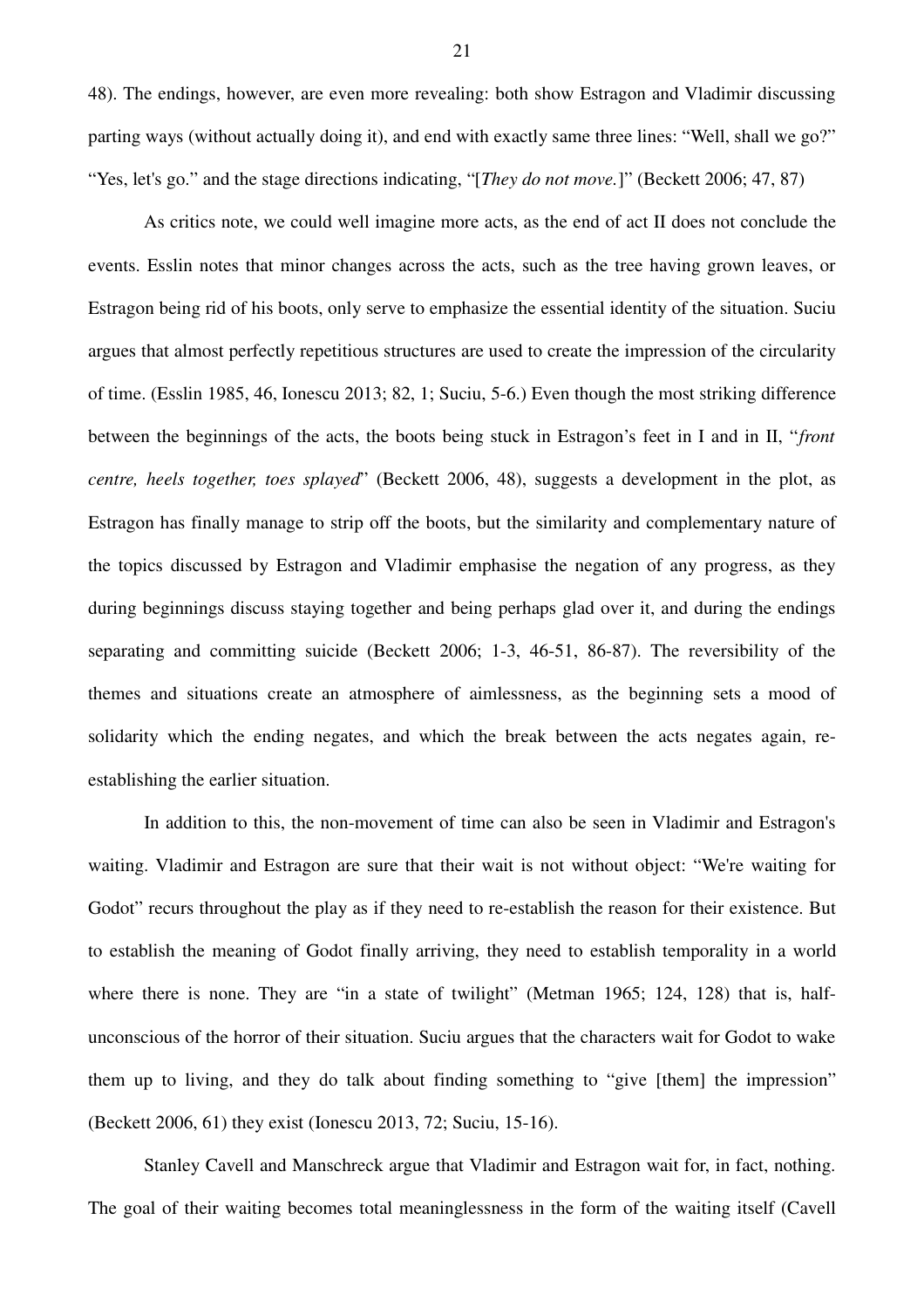2002, 150-151; Haney 2001, 43; Manschreck 1976, 93). That is, to make it cancel itself, to "wear waiting out" (Cavell 2002, 151). And indeed, Vladimir notes they are waiting for the night, Godot, but ultimately, only waiting itself (Beckett 2006, 69). The character of Godot is often interpreted as death, and total meaninglessness would be just that, but death is absent, both in the form of Godot, and a real ending (Cornwell 2006, 230; Cronkhite 1969, 48; Haney 2001, 44; Ionescu 2013, 75-76; Manschreck 1976, 93). The resulting deathlessness, the eternal life in the now, is a curse for the characters. It is an absurd cycle from nothingness to nothingness. (Cornwell 1973, 41; Dubois 2011, 118; Metman 1965, 120.)

 The temporality from where the characters are excluded would wake them to their objective presence, their concrete existence in the world. However, the only temporal landmark in their situation is the perpetual now, and Haney argues that waiting is a beginningless moment "beyond the flux of time". (Haney 2001, 44; Ionescu 2013, 72.) There are no temporal markers, as they exist outside of time. (Here we may note the almost Camusian use of expressions such as "unconsciousness" and "waking up".)

Esslin argues that in the absence of time, language has no meaning, and Günther Anders argues that in the absence of time, there can be no memory, as memory is both language and time as history: verbalisations of lived experience and feelings makes it language, and the experience of something that has been but is not any more makes it time as history. The absence of time, therefore, leads to the previously mentioned perpetual now, ever-recurring present moment, a succession of nows. Cavell argues that for Beckett, the isolated present moment, the eternal now, is a way of escaping the logic of language. (Anders 1965, 150; Esslin 1985, 87; Cavell 2002, 120; Suciu, 6.) The stage directions destroy the memory of the play as they implicitly deny the possibility of assigning the events some definite date (Ionescu 2013, 78). Instead they show the characters as pastless and futureless, that is "in a dilated present moment" (Suciu, 12). The location and time of the play are left vague, only that act II begins with the words "*Next day. Same time. Same place*" (Beckett 2006, 48) which in itself is already something of a paradox: the next day is fundamentally a different time. The temporal and spatial location of the play is truly a "here and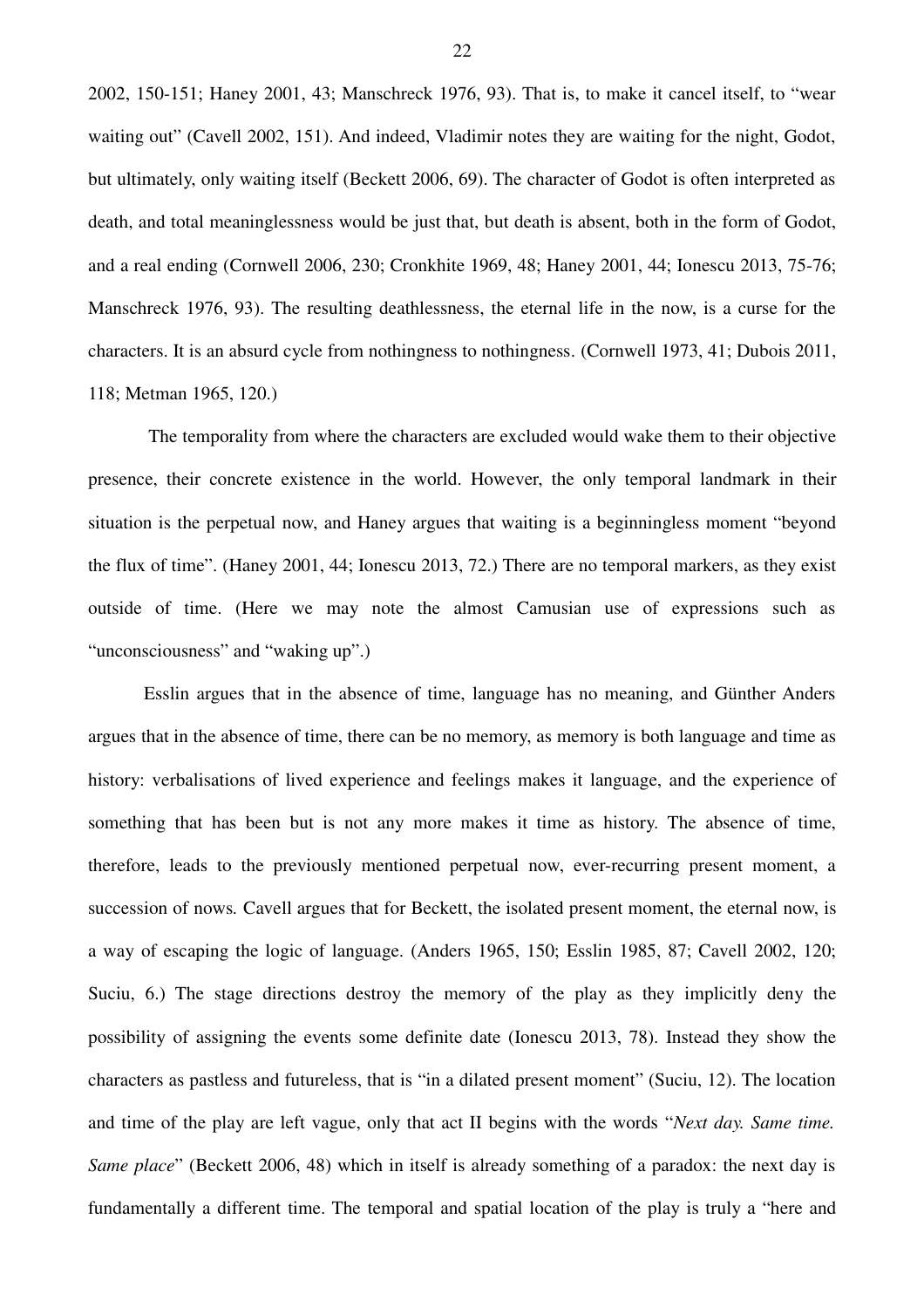now". But even the eternal now, in the absence of death and the reference points of past and future, cannot hold (Miskinis 1996, 1050).

As the past is driven by memories, the present by will, and the future by desire, each of which denied from the characters, they live a time which is not measured by clock, but by their endurance (Dubois 2011, 116; Suciu, 15). The lack of will is obvious in the puppet-likeness of the characters, and the lack of their memory can be seen when Vladimir tries to recall their past experiences in Macon country, in a place he cannot remember, picking grapes for a man whose name he cannot remember. Estragon denies having been there at all. (Beckett 2006, 53) Diane Dubois argues that desire can give the meaninglessness world meaning and purpose, transform it into human forms—that is, unmake its absurdity (2011, 118-119). But the inhuman, absurd world cannot be given human forms or meanings, and thus the characters live without desire, there is no way out of their predicament. The tension between the human and the world breaks down the only connection, the absurd, between human and world, resulting in what Cornwell calls "primeval wasteland" (2006, 227): a world habitable to no human being. Anders argues that the world of the play is an empty world, save only for the tree. Suciu argues that the destruction of place is actually only experienced by the characters, but fundamentally there is no difference. (Anders 1965, 141- 142; Suciu, 13.)

Let us have a brief look at the tree as the only concrete object of the material world in the play: the tree. As noted, it is in act I completely bare: "ESTRAGON: Where are the leaves? VLADIMIR: It must be dead." (Beckett 2006; 6) But it has grown "*four or five leaves*" (Beckett 2006; 48) during the break between the acts, literally overnight as the stage directions specify the time to be the next day, and Vladimir even makes note of it (Beckett 2006; 57). This may encourage us, and it certainly has, to think that the tree is an optimistic symbol for movement—passing of time, change, hope, even the change from tragedy to comedy (Dubois 2011, 121; Metman 1965, 132; Cronkhite 1969, 53)... that is, a symbol for the subtle subversion of nearly all the features Esslin argues that are integral to the Theatre of the Absurd. However, the tree is also a gallows-tree as Vladimir and Estragon on several occasions contemplate hanging themselves from it (Beckett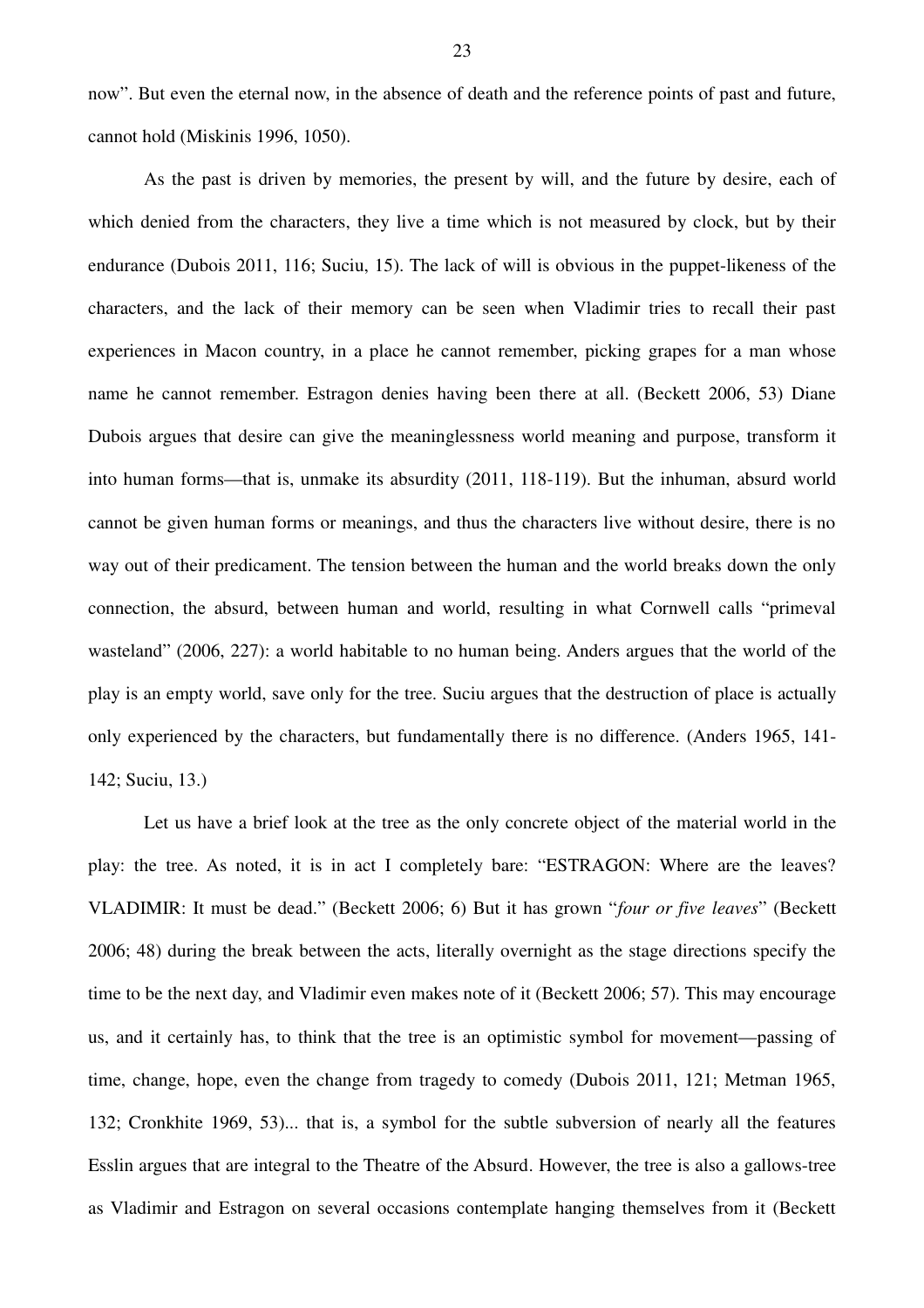2006; 9-10, 46, 86-87). This gives it also a negative, even menacing, significance which is more in line with the general tendencies of the Theatre.

The two meanings of the tree, one directed towards the creation of life and the other towards ending it, are mutually exclusive, as Suciu notes: they annul each other while existing simultaneously, leading to the tree being devoid of meaning (13-15). While this may not completely void the tree of all meaning, it certainly leaves it in a state of undermined existence, as even the identity of the tree *as* a tree is questioned: Estragon says "Looks to me more like a bush" (Beckett 2006, 6), and the characters discuss the matter briefly, but eventually the identity of the tree is dropped without conclusion, leaving it, the only thing of the world with clear contours, in the tension between meaning and meaninglessness, of uncertain identity.

This argumentation rests on the presumption that the tree is symptomatic of the world more largely: as an index of the world, both are meaningless to the point of non-existence. Certainly it could be argued that the characters of the play inhabit a no-place, as Anders does, and therefore the absurd clash with the world cannot and does not take place (1965, 142). This, we have seen, undermines the basis of the absurd, as the clash of human nostalgia with inhuman world is at its very root. What then is the relation between the characters and their stripped-down world? There must be something happening, as it produces what Esslin calls a movement from action to static pattern, and which Haney calls movement from activity to non-activity that dislocates personal identity (Esslin 1965, 12; Haney 2001, 43-44).

This leads us to the non-rational or unrelatable characterisation of the play. The expectation of characterisation is denied in *Godot:* characters have no clearly defined individuality or essence, they may change their condition suddenly, which happens to Pozzo between the acts: In act I he is strong and proud, in act II inexplicably blinded and helpless (Beckett 2006, 69). The characters are moved by the search for their ever-changing self, their dislocated personal identity, but one thing is constant, alienation from themselves and the world. Thus Cavell's observation that they are like Cubist paintings that follow the abstract logic of dreams, is interesting (Esslin 1985, 21-24; Cavell 2002, 131; Suciu 11).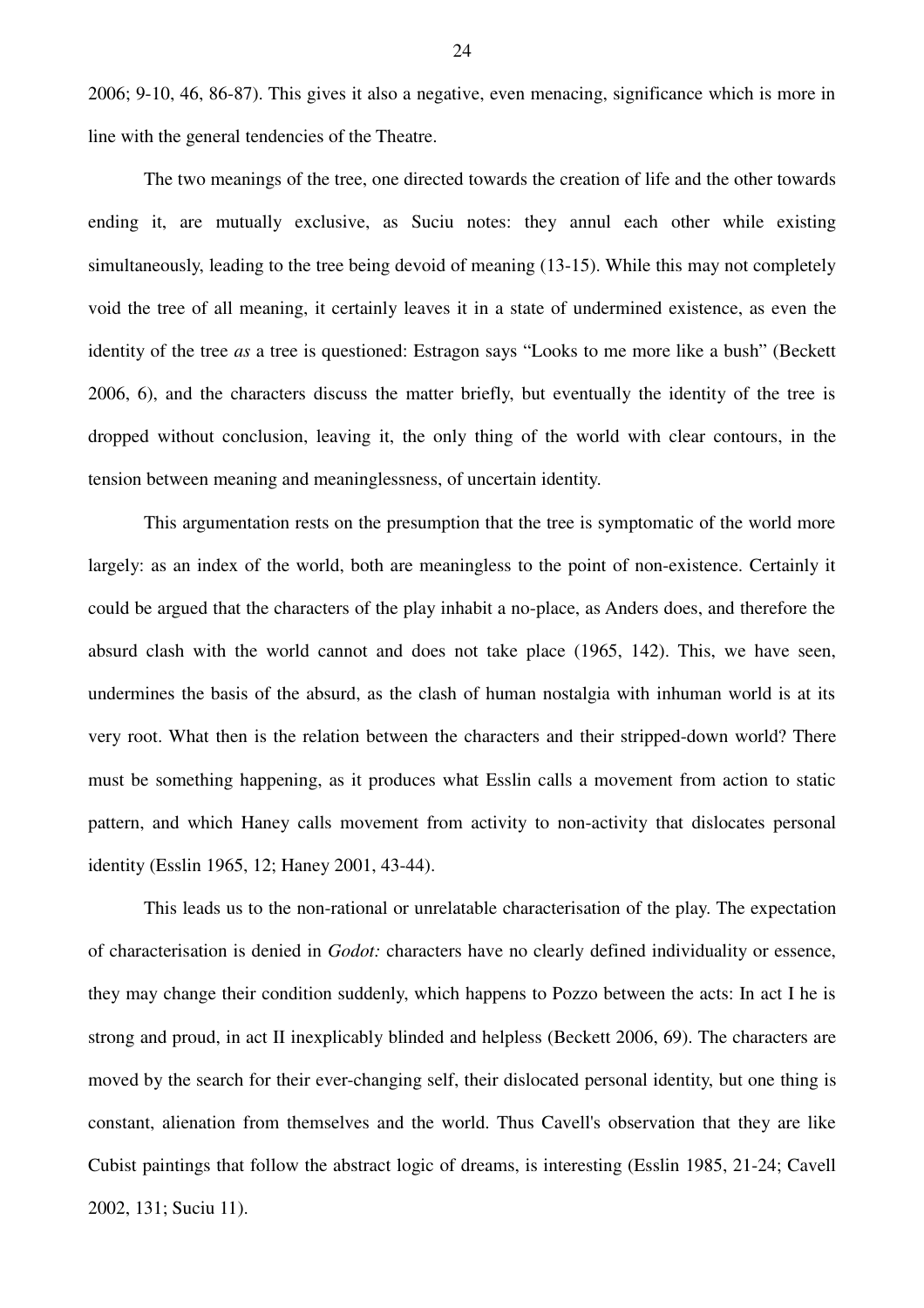The references to Cubism and dreams, and the implied fragmentation of causality and temporal progression imply that the play constructs its characters in a way that undermines the stability of the narrative. Padhy, like Esslin, argues that *Godot* is not the story of the characters but a complex poetic image derivative of Beckett's personal experiences, and Leventhal agrees that the workings of Beckett's psyche can be read in his characters (Leventhal 1965, 48; Padhy 2006, 47). Indeed, it is argued that *Godot* lacks proper characters because it discusses its subject at a deeper level, where internally consistent characters do not exist—that is, in the realm of paradigm and archetype, which makes the play a metaphor for the absurdity of existence both physically and metaphysically (Esslin 1985, 76; McLuckie 1993, 423-430; Wolosky 1991, 221). This views the characters as archetypes or symbols of something rather than as approximations of "real" people, and they have been seen as, for example, embodiments of human attitudes, the mind/body dichotomy and universal, non-specified humanity (see Anders 1965, 143-149; Esslin 1985; 48, 76; Kern 1954, 44; Yuan 1997, 132). This lack of what Esslin calls objective validity outside of the author's psyche leads to the alienation of the viewer with twofold consequences, as we have noted: making the characters firstly puppet-like and secondly humorous. We will see that in the case of *Godot*, these two effects are opposite and simultaneous.

Beckett's characters are puppet-like in the way they are generally physically static, incapacitated in some way, and suffering, but they compensate this with incessant, even delirious, chatter expressed in the language of cold and hunger (Kern 1954, 42; Leventhal 1965, 43-46). The play abounds with static situations where the characters sit, lay on the ground or pace around helplessly all the while talking incessantly, and sometimes the directions make their likeness to puppets almost explicit: "[*They listen, grotesquely rigid.*]" (Beckett 2006, 12) Contrasting these restrictions on movement, talk appears as the characters' only activity. However, its effect is making concrete the characters' inability for independent action. Even though the activity is minimal, the characters still persist, as only death has the power to silence them, but the gradual reduction of all recognizable life accompanies this physical incapacitation, and Cornwell calls Beckett's work "skeletal fiction". (Anders 1965, 143; Cornwell 2006; 222, 227; Leventhal 1965, 50; Suciu, 11.)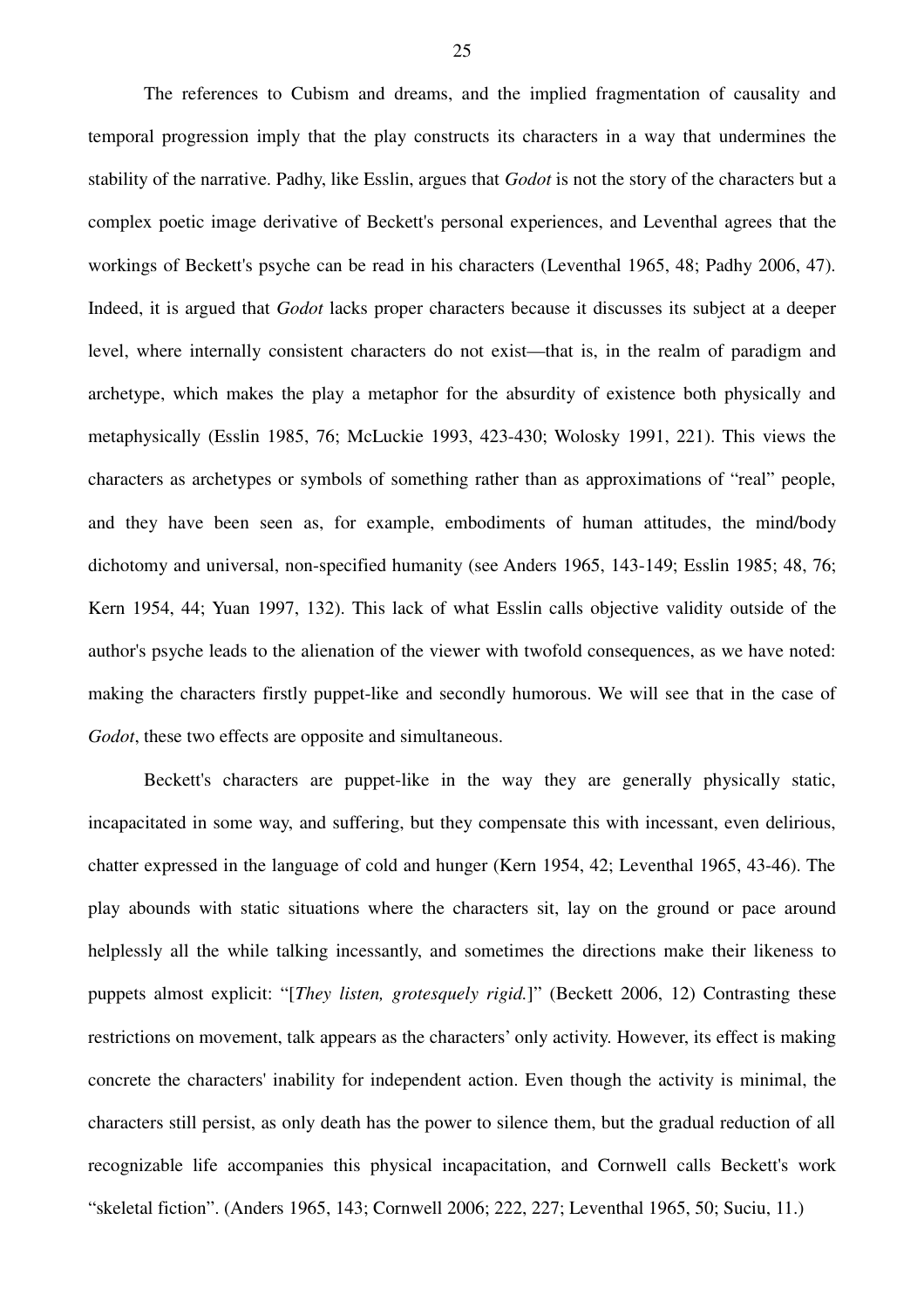In their reduced activity and physicality, the characters are exactly like puppets. The explicit presence of the stage directions that directly contradict what they say, both equally apparent on the page, emphasises this: "VLADIMIR: [*Admiringly*.] A ditch! Where? ESTRAGON: [*Without gesture*.] Over there." (Beckett 2006, 1) The stage directions manipulate the characters like marionettes against their expressed wishes and intentions. They are also like performing artists, controlled by the stage-directions, especially Lucky, who is forced to play the buffoon, to be a spectacle both for the audience and for the other characters (Cohn 1962, 43-44). This is made clear when he is forced to dance, where he "*executes the same movements*" (Beckett 2006, 33) upon twice being ordered to dance. Yet especially clear it is when he is ordered to "think", to deliver a nonsense speech, which has been called "word-salad" by some critics, owing to a confusion of elements from various discourses without a single coherent sentence (Brater 1975, 203; Metman 1965, 122). It is obvious Lucky is unwilling to perform the tasks: he must be rudely ordered many times before he complies, and even then it seems as if the action is automatic and non-voluntary, like that of a puppet.

Mirroring this, even the concrete actors are turned into the author's puppets, as Beckett is said to be especially demanding both in his stage directions (which is apparent in *Godot* in the long sequences of hat-changings and boot-wearings, where stage directions may take the entire page) and in his directing. It is unconventional for actors to act with little more than their voices and small gestures, and with the meticulous directions which at times dictate even the order of items to be picked up and put away, for example, when Pozzo readies himself for his first speech in act I (Beckett 2006, 23). This is echoed in the textual form of the play as well: reading the highly specific stage-directions for these scenes one, again, wonders whether the characters are meant to move outside of indicated action at all, or if they are supposed to stand still, like a still marionette.

The role and performance of the Beckett actor is physically uncomfortable, it is the presentation of "peculiar 'bodily' functions" which create an experience of the absurd that is designed to create a new dimension of absurdity, which Brater calls the *physical absurd* (Brater 1975; 199, 206). The physical absurd is not only created by the concrete conditions of the actors, as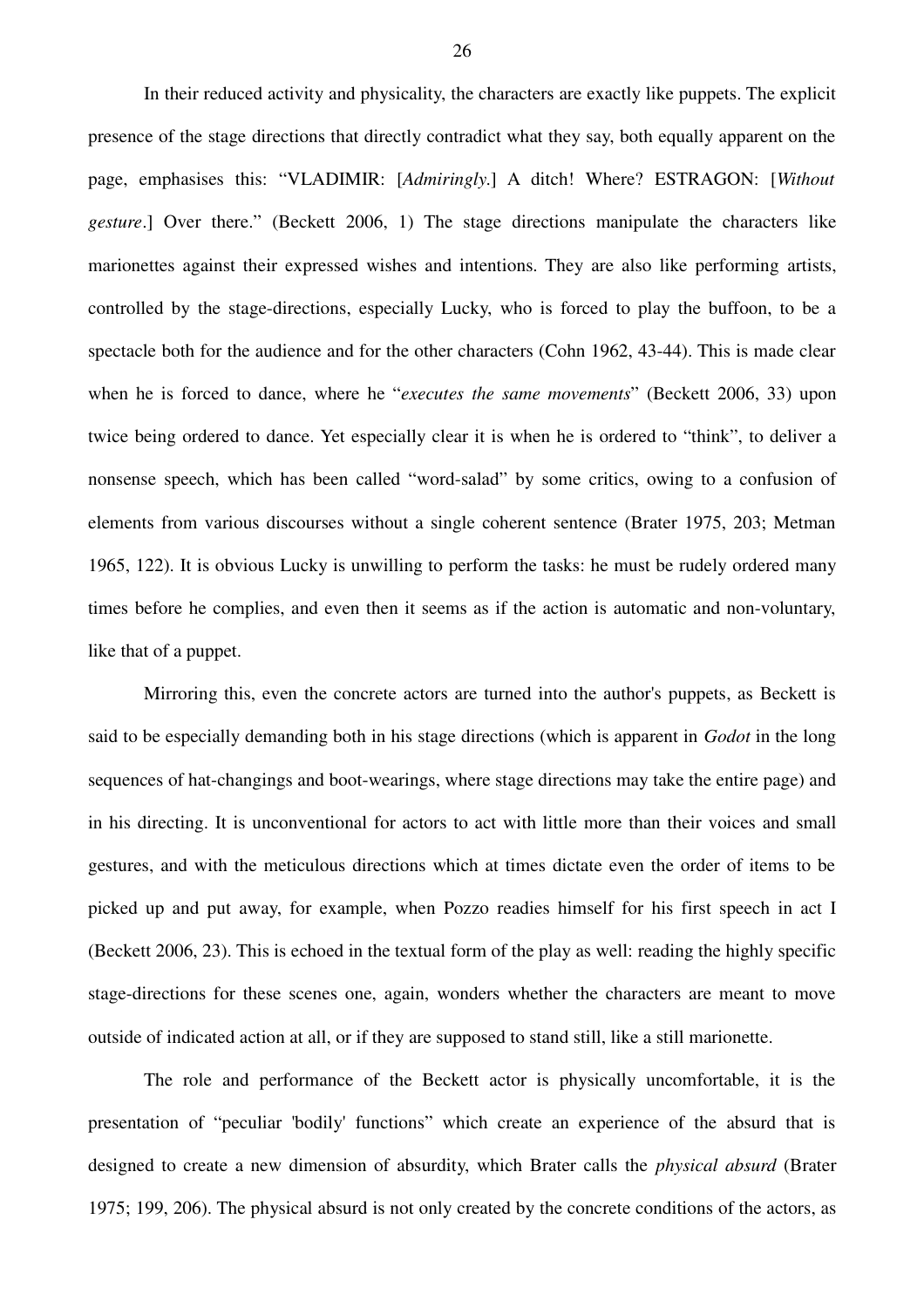Brater seems to argue, but also by the physical condition of the characters and their surroundings witnessed by the readers of the text as well; this is part of Beckett's concreteness: the absurdity of the human condition is not merely verbalised by the characters but also witnessed in their physical appearance—both on-stage and on-page. We may note how this is in an interesting contrast to the reduction of materiality which we discussed previously.

Let us now bring up realism, as both Oliver and Brater see Beckett's theatrical representation freed of imitation of life or the usual constrictions of theatrical realism (Brater 1975, 199; Oliver 1963, 228). Like the absurd man in the absurd world, the Beckettian actor cannot feel at home on the stage, only the spectators can force the play to continue. This recalls the Benjaminian barbarian mass hungry for consumable entertainment. Despite this, the actor is pivotal to Beckett, as the clash of the actor with the script is what gives birth to the play, parallel to the experience of the absurd that is born of the clash between the man and the world, the actor and his setting (Brater 1975, 206; Cohn 1962, 48). Brater argues that Beckett subverts the actor's expectation of the play and his role in it like Camus's absurd man subverts reality into a stage set, and both fashion themselves for display. Indeed, theatre was for Beckett a metaphor for the world. (Brater 1975, 198-199; Grossman 1967, 477) It could also be argued that analogously to this, the play (as a text) subverts the reader's expectation of how a play reads—that is, appears on the page.

The second result of the inability of identification is humour, and there certainly is a great amount of humour beneath the grim surface of the play, as Beckett evokes comedic atmosphere using the comic techniques of the popular theatre, especially those of circus or clowning and musichall (Brater 1975, 204; Esslin 1985, 47; Grossman 1967, 477; Knight 1971, 184). Vladimir and Estragon actually discuss the circus and music-hall in one of their cross-talks:

> VLADIMIR: Charming evening we're having. ESTRAGON: Unforgettable. VLADIMIR: And it's not over. ESTRAGON: Apparently not. VLADIMIR: It's only beginning. ESTRAGON: It's awful. VLADIMIR: Worse than the pantomime. ESTRAGON: The circus. VLADIMIR: The music-hall.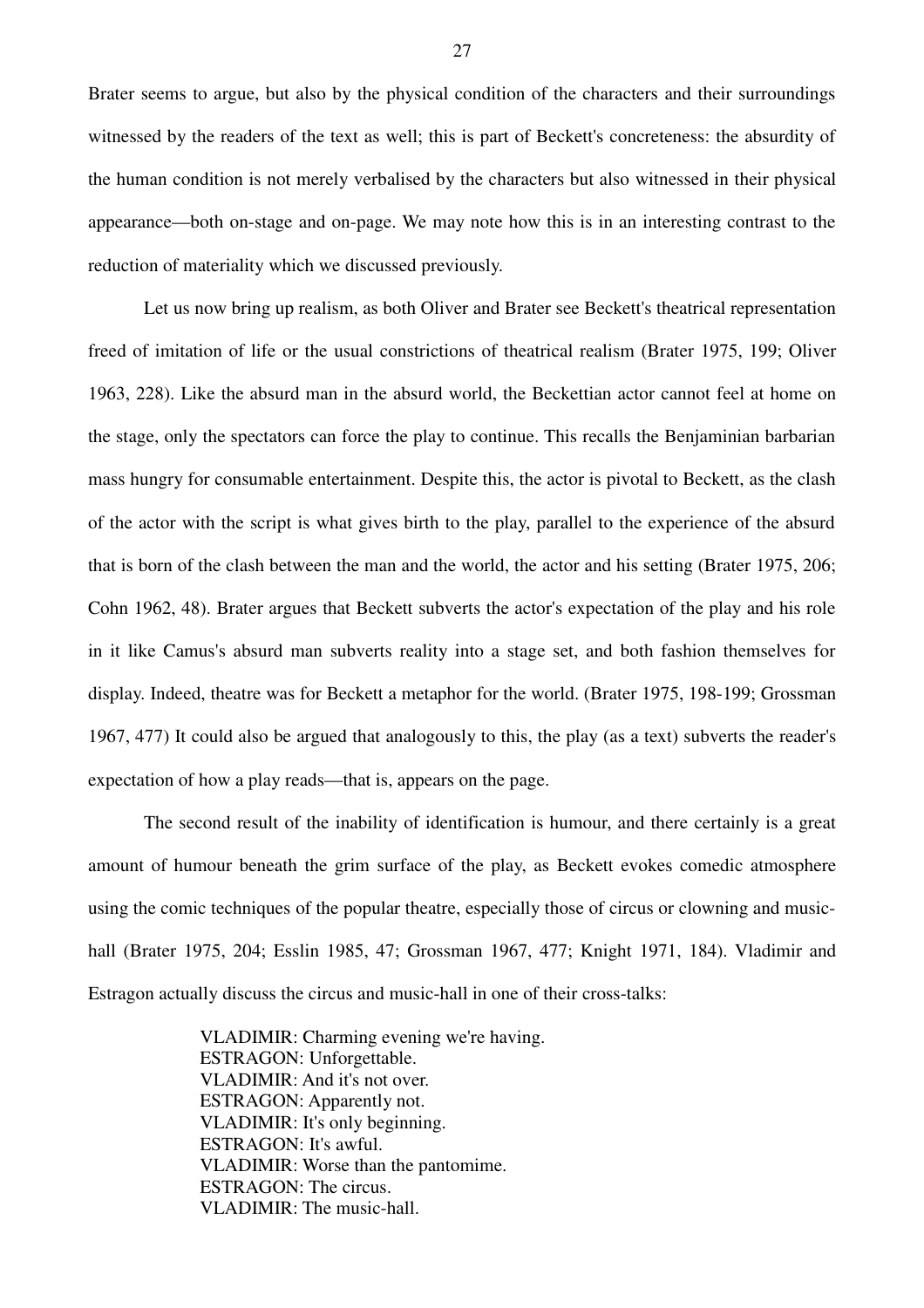The discussion is almost like a meta-fictional comment on the play itself, as the technique of crosstalk is borrowed from the circus, and the play may well be deemed "worse than the pantomime" owing to its difficult style and themes. Cavell argues that in *Godot*, Beckett has discovered how clowns would speak if they were able to, and the humour in the play does stem from both the verbal and the physical elements of clowning: from the dialogue in the form of nonsense, repetition, parodying and cross-talk, and from the cruder physical humour, such as miming and slapstick (Cavell 2002, 158; Esslin 1985, 47; Knight 1971, 184; Suciu, 9). As an example on the comic crosstalk, relying on repetition and subtle change we have this exchange, where Vladimir and Estragon discuss whether the single tree is a tree or a bush:

> ESTRAGON: Looks to me more like a bush. VLADIMIR: A shrub. ESTRAGON: A bush. VLADIMIR: A -. What are you insinuating? That we've come to the wrong place? (Beckett 2006, 6)

In the discussion, Vladimir almost gets carried along by the spirit of the cross-talk, oblivious to how Estragon uses the game to undermine his certainty that they are waiting at the right spot. The humour in the sudden realisation of "what are you insinuating?" is what breaks the game. Another perhaps meta-fictionally oriented cross-talk sequence appears when Vladimir and Estragon insult each other to pass the time, and Estragon wins the game: "ESTRAGON: [*With finality.*] Crritic! [sic] VLADIMIR: Oh! [*He wilts, vanquished, and turns away.*]" (Beckett 2006, 67) Obviously the greatest insult within theatre is being called a critic (the doubling of the r's may indicate a pretentious accent). But the logic of the cross-talk can also be used for a melancholic effect:

> ESTRAGON: All the dead voices. VLADIMIR: They make a noise like wings. ESTRAGON: Like leaves. VLADIMIR: Like sand. ESTRAGON: Like leaves.

. . . VLADIMIR: What do they say? ESTRAGON: They talk about their lives. VLADIMIR: To have lived is not enough for them. ESTRAGON: They have to talk about it. VLADIMIR: To be dead is not enough for them.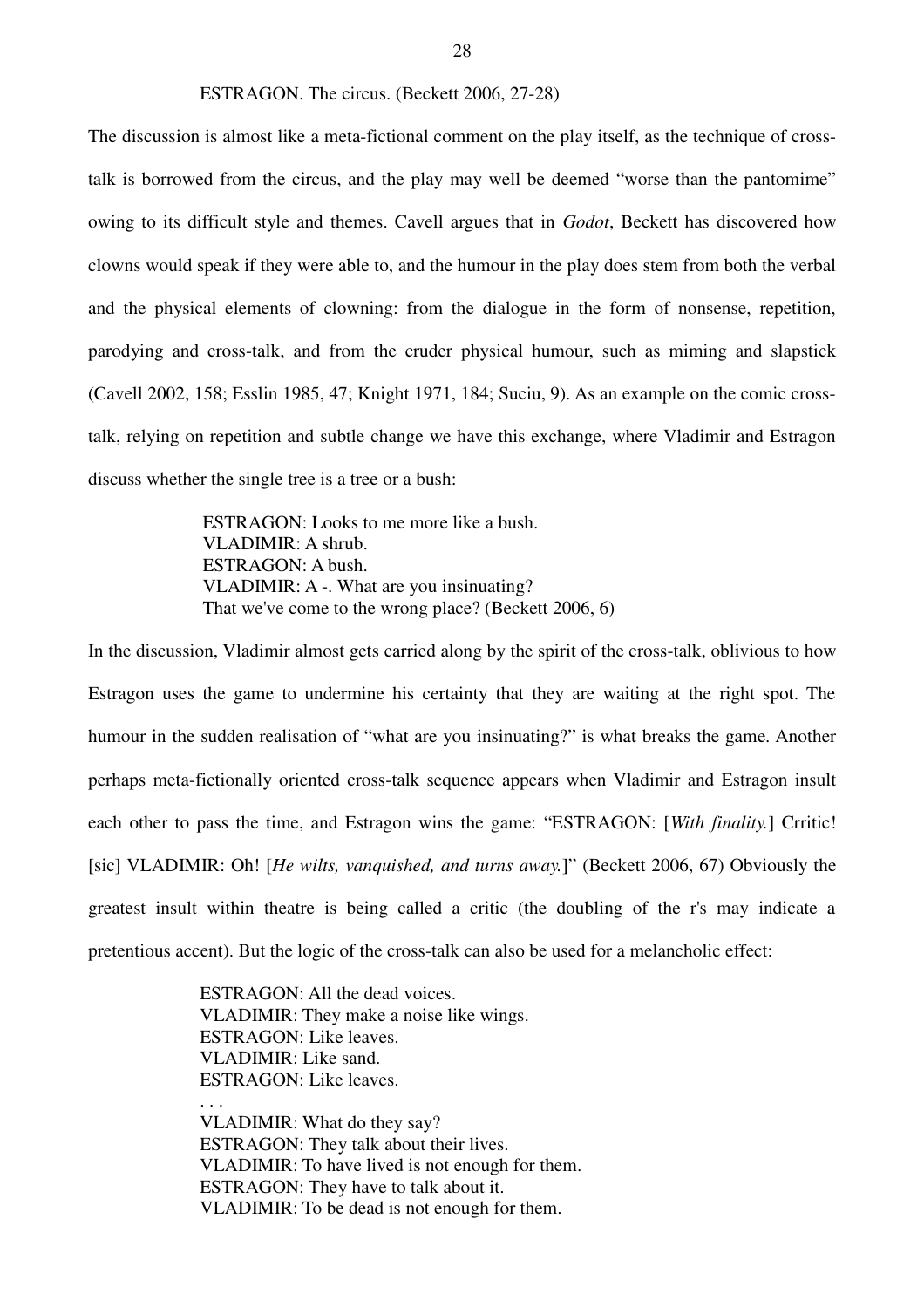. . . VLADIMIR: They make a noise like feathers. ESTRAGON: Like leaves. VLADIMIR: Like ashes. ESTRAGON: Like leaves. (Beckett 2006, 54)

It is unclear what noises Vladimir and Estragon thus discuss, but as the section is preceded by Estragon noting that they cannot keep quiet, so it could be argued that they actually describe themselves (2006, 53). Especially revealing is the talk on being dead and alive, since as puppets they are neither dead nor alive. They themselves through assertion reduce their talk into a "noise like wings", that is, indistinct, repetitive and non-human. This example is especially striking as the technique of cross-talk is usually used for comedic effect, and here this subversion of preestablished expectations makes it even sadder. This demonstrates how the play is saturated with self-defeating mechanisms—how one vehicle is used for creating both a certain effect and its opposite, but the critics sometimes fail to discuss both aspects (though this has been pointed out about the dialogue, as we shall see).

The forms of physical humour and slapstick that the play features appear in, for example, act II, when Vladimir and Estragon go through an elaborate hat-exchanging routine for the purpose of Vladimir changing his hat: "*ESTRAGON hands VLADIMIR's hat back to VLADIMIR who takes it and hands it back to ESTRAGON who takes it and hands it back to VLADIMIR who takes it and throws it down.*" (Beckett 2006, 63-64) The repetition of the words "who takes it" and the unceremonious "throws it down" at the end make the scene strange and therefore funny both visually on-stage, and textually where the stage directions stack on top of each other in similarlooking lines, the abruptness of the end especially standing out. There is also a number of scenes where, for example, the characters themselves, or their trousers, fall down. Various allusions to various body parts and bodily functions (mentions of urinating, defecating, ejaculating, farting and vomiting are made) may also be counted into the forms of physical humour.

The physical humour in the play is viewed by some critics as a substitute for the missing real action. Slapstick, for example, is seen as infinite placeholder action that can never accomplish anything, and is used as a strategy to avoid facing the predicament of the characters (Cornwell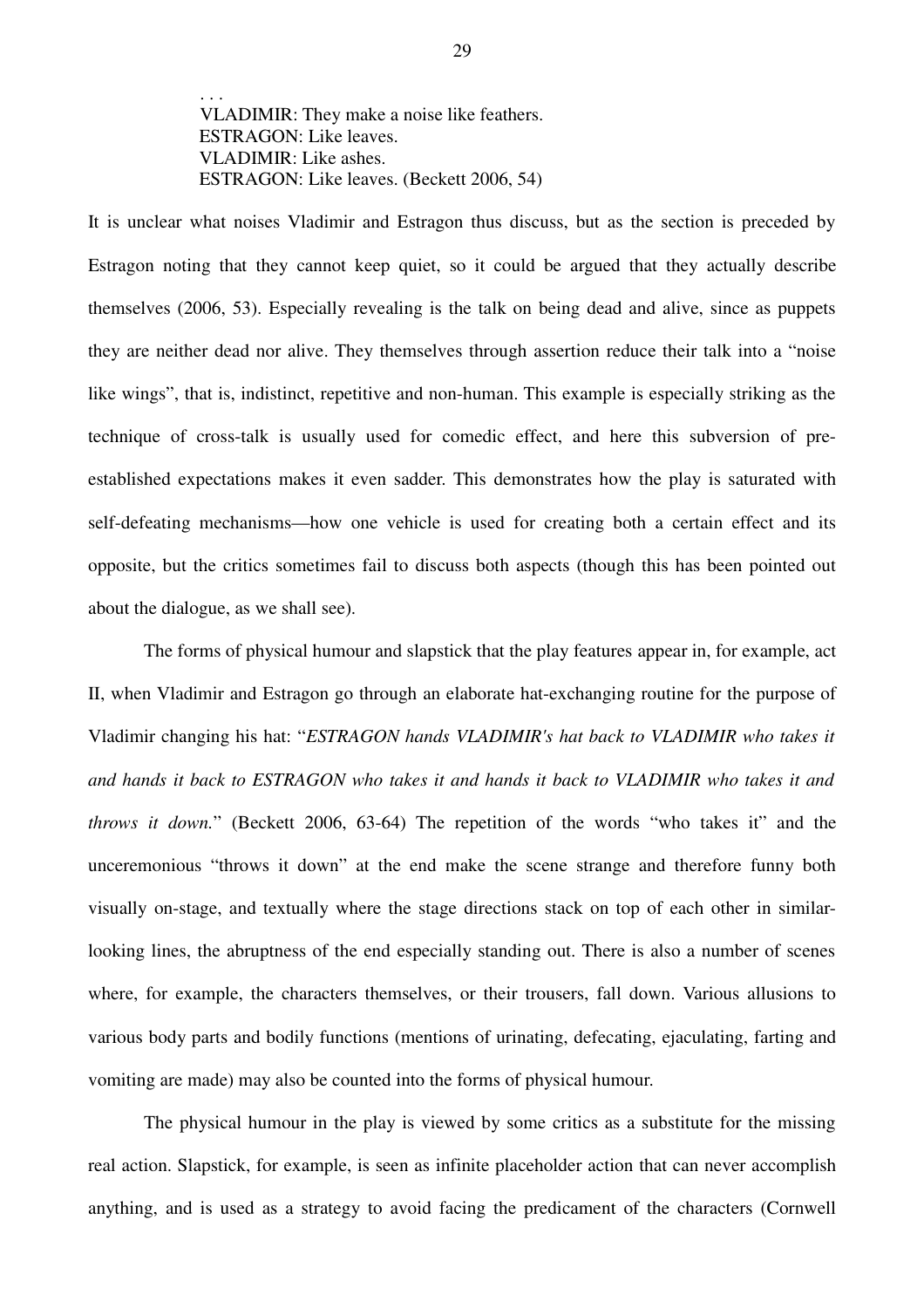2006, 20; Dubois 2011, 124). Indeed, the aforementioned hat-changing sequence, which is an example of the type of slapstick found in the play, is preceded by Estragon announcing his intention of leaving, which would certainly be a real action and accomplishment in the play. The intention is, however, forgotten when Vladimir shoves his hat into Estragon's hands telling him to hold onto it. Shortly enough Estragon apologises for his intention to leave: "[*Calmer*.] I lost my head. Forgive me. It won't happen again. Tell me what to do." (Beckett 2006, 63-66) Physical humour connects the grotesque to the play, as circus and clowning imagery are staples of the carnivalesque grotesque (Cornwell 2006, 15; Haney 2001, 39; Knight 1971, 184). Furthermore, Cornwell argues that the extreme form of the comic is the logic of the absurd, and Suciu notes that the characters' "rigidity of logic" (Suciu, 11) leads to absurd conclusions, and for Camus, absurd logic is logic to the point of death (Camus 1991, 9; Cornwell 2006, 19). One question still remains, how is the physical absurd, which is bodily in nature, related to the reduction of materiality or physical capacity? How can those two co-exist, as they apparently do?

Turning lastly to the radical devaluation of language, which appears as nonsense dialogue, incoherent symbolism, and in the form of the concrete stage image. The nonsensicality of the dialogue is achieved by the conjunction of unexpected words and odd positions, as Robbe-Grillet puts it, "thought and eloquence are conspicuous in their absence, present is only their corpse" (Brater 1975, 205; Robbe-Grillet 1965, 112). Thus we may compare this with how Beckett's works being called "skeletal fiction": the reduction of materiality is located into the same field as the devaluation of language, making language and body analogous.

Edith Kern argues that the play depicts "stark suffering" in language that is coarse and lowly, without mitigating ornamental rhetoric or lofty ideals (1954, 42). The collision of the logic of the language and higher ideals can be detected in the scene where Vladimir is upset over how Pozzo treats Lucky: "[*Stutteringly resolute.*] To treat a man... [*Gesture towards* LUCKY]... like that... I think that... no... a human being... no... it's a scandal!" (Beckett 2006, 20) Estragon, who has received food because of Pozzo's arrogant behaviour, suddenly joins in: "[*Not to be outdone*.] A disgrace! [*He resumes his gnawing*.]"(Beckett 2006, 20) Moral outrage is reduced to a game of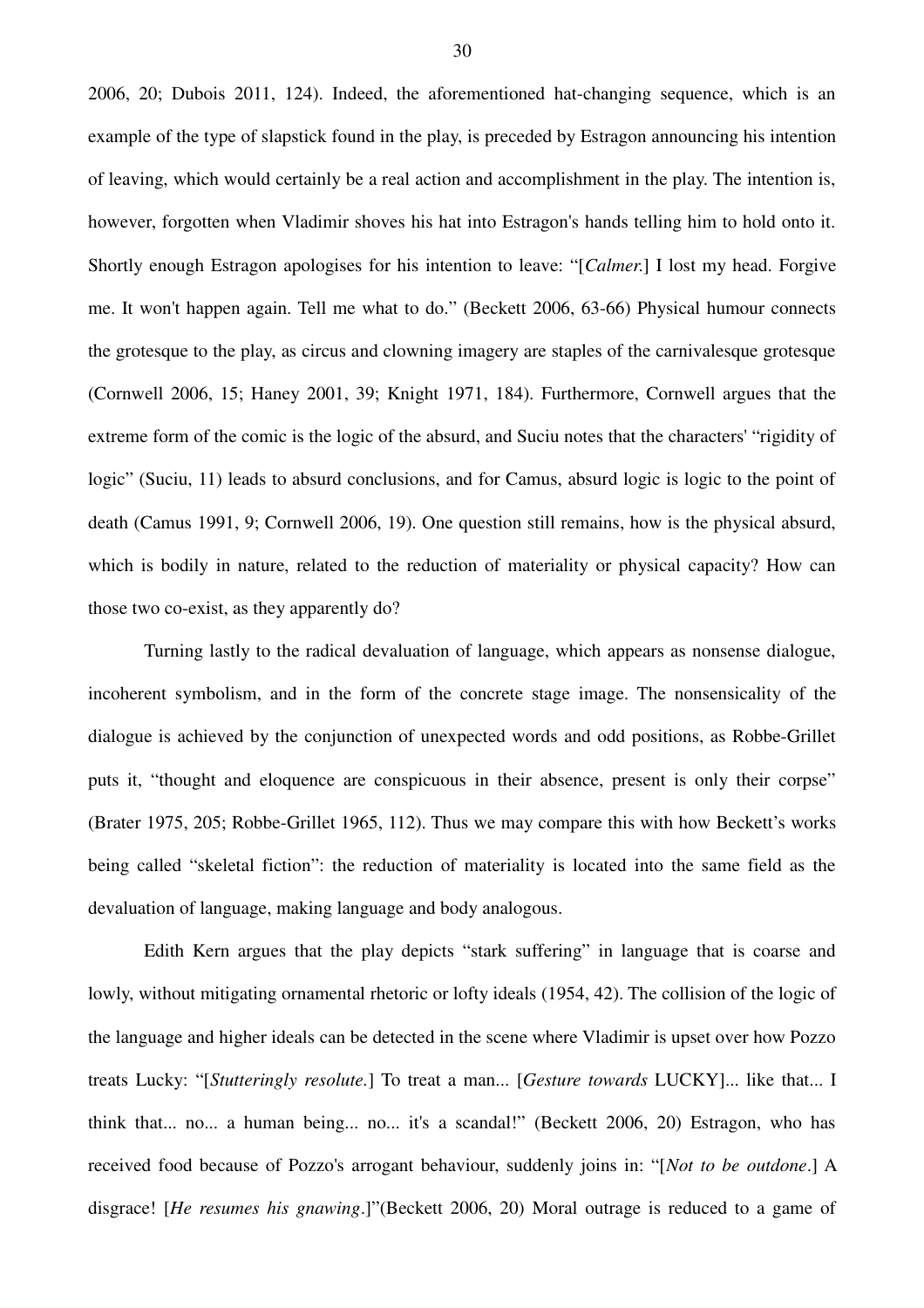language and outdoing the other. Later Estragon tells Pozzo Vladimir is eleven years old, implying his moral principles are childish. (Beckett 2006, 20) The play employs instant negation or withdrawing as a means of emptying all positive statements of their meaning. This leads to the play using language in a way that Cronkhite describes as "almost totally unproductive" (1969, 51). Furthermore, Esslin argues that dialogue breaks down in the play because it is not dialectical, it is a game to pass the time in a meaningless world (Esslin 1965, 4; Esslin 1985, 85-87). We can see this in the following dialogue:

> VLADIMIR: That prevents you from thinking. ESTRAGON: You think all the same. VLADIMIR: No, no, impossible. ESTRAGON: That's the idea, let's contradict each other. VLADIMIR: Impossible. ESTRAGON: You think so? VLADIMIR: We're in no danger of ever thinking any more. ESTRAGON: Then what are we complaining about? VLADIMIR: Thinking is not the worst. . . . VLADIMIR: What is terrible is to *have* thought. ESTRAGON: But did that ever happen to us? VLADIMIR: Where are all these corpses from? ESTRAGON: These skeletons. VLADIMIR: Tell me that. ESTRAGON: True. VLADIMIR: We must have thought a little. (Beckett 2006, 55)

In the above quotation thought and speech are corpses; "Where are all these corpses from?" "We must have thought a little". Speech is corporealised and killed, indeed, it is stillborn. Yet the massacre is over, since the characters are certain that they do not think any more. And the discussion does not follow the logic of dialectic as they do not arrive at a conclusion, nor does the situation even really change. Rather it follows the logic of assertion and negation as the characters switch to opposite opinions and positions suddenly, and in the end, communication breaks down completely into silence:

> ESTRAGON: Que voulez-vous? VLADIMIR: I beg your pardon? ESTRAGON: Que voulez-vous? VLADIMIR: Ah! Que voulez-vous. Exactly. [*Silence*.] (Beckett 2006, 56)

Furthermore, Kern argues that the language of suffering is offset by what she calls "human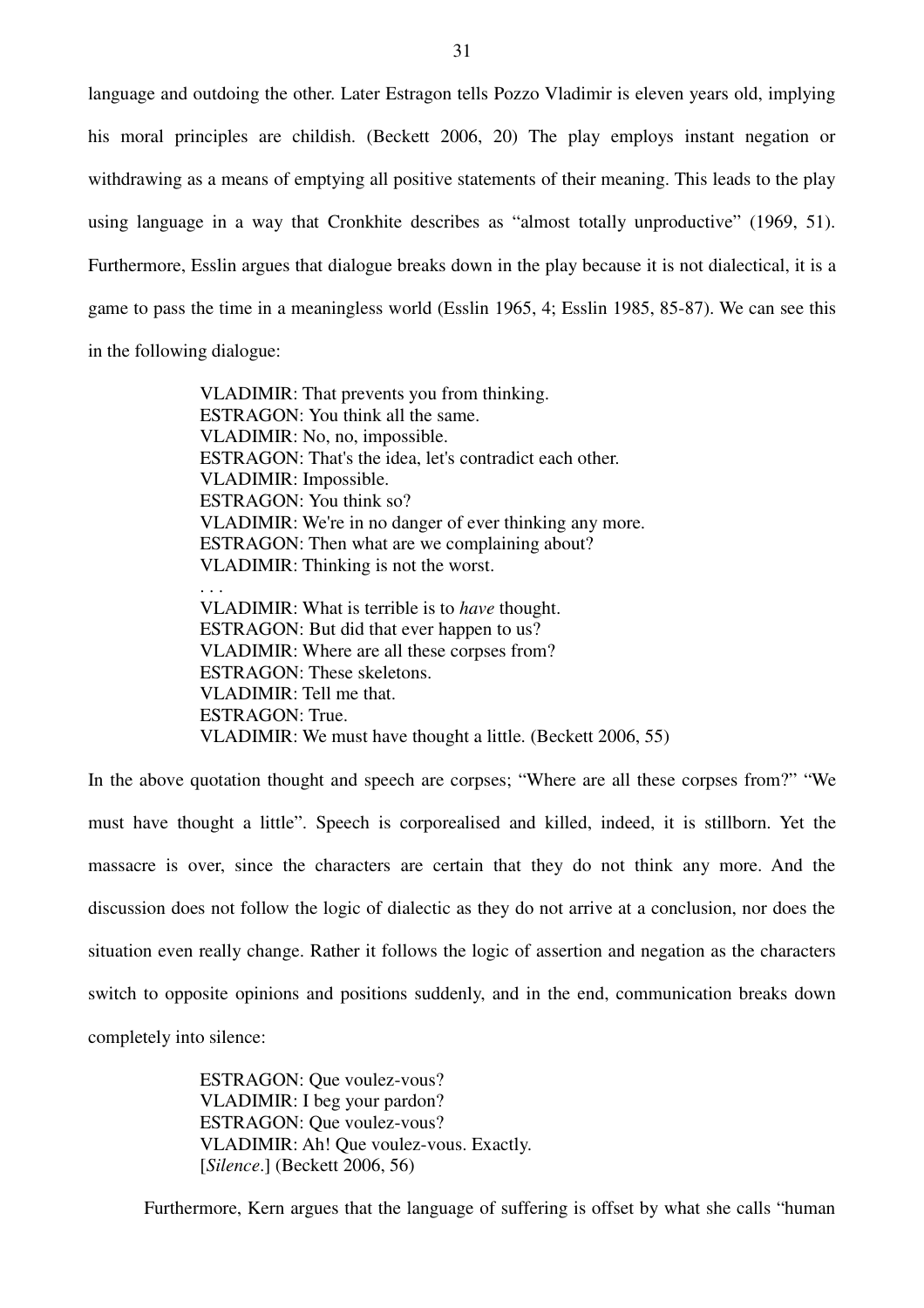tenderness", and Schevill that there is compassion in the play, and the urge to "struggle and continue, to seek the necessity of companionship absurd though it may be in the face of vacancy" (Kern 1954 42; Schevill 1977 236). It should be noted that for Camus, the absurd in itself is consolation enough, and it may seem that the characters, Vladimir and Estragon especially, seek solace in each other's company, but it is always counteracted by such statements as "If we parted? That might be better for us." (Beckett 2006, 87) The joy of the absurd seems quite absent, and the characters, though "Sisyphean" in the ceaseless recurrence of their life, appear the opposite of the absurd man, who is heroic and decisive.

The breakdown of human connection and thus symbolism in the play is well demonstrated by the critics' reaction to the character of Godot: who is he? The variety of readings, some contradictory if not mutually exclusive, offer no satisfactory outcome, and this problem goes back to Esslin's foundational work where he firstly argues that Godot's identity is irrelevant, but speculates on it anyway (1985, 55). A number of explanations have been offered, ranging from abstract concepts like death, God and salvation (eg. Cornwell 2006, 229; Cronkhite 1969, 48; Dubois 2011, 117; Esslin 1985; 49-53, 75; Metman 1965, 120-125); names of actual people and places (Cronkhite 1969, 47-48); phonetically similar words in other languages such as Gaelic, German, and French (Cornwell 2006, 229; Cronkhite 1969, 47; Haney 2001, 44; Suciu 15-16). In fact, the number of interpretations of Godot is so considerable that drawing attention to it has become a rhetorical trick. Hurley sums up the question of Godot's identity very neatly by saying that the urge to explain Godot is created by ignoring the fact that the play simply presents the absurdity of life, and Suciu writes that Godot has a function rather than a role (Hurley 1965, 637; Suciu, 15-16). Perhaps the function of Godot is to be the confounding, elusive and unexplainable absent heart of the play. An incoherent, illegible symbol.

The break down of dialogue in the form of the incongruity of speech and action creates the concrete stage image, which is a clash between words and images (Brater 1975, 205; Esslin 1985, 26). The most notable instance of this is at the end of both acts when Vladimir and Estragon say "Yes, let's go." and the stage-direction says "[*They do not move.*]" (Beckett 2006; 47, 87) Esslin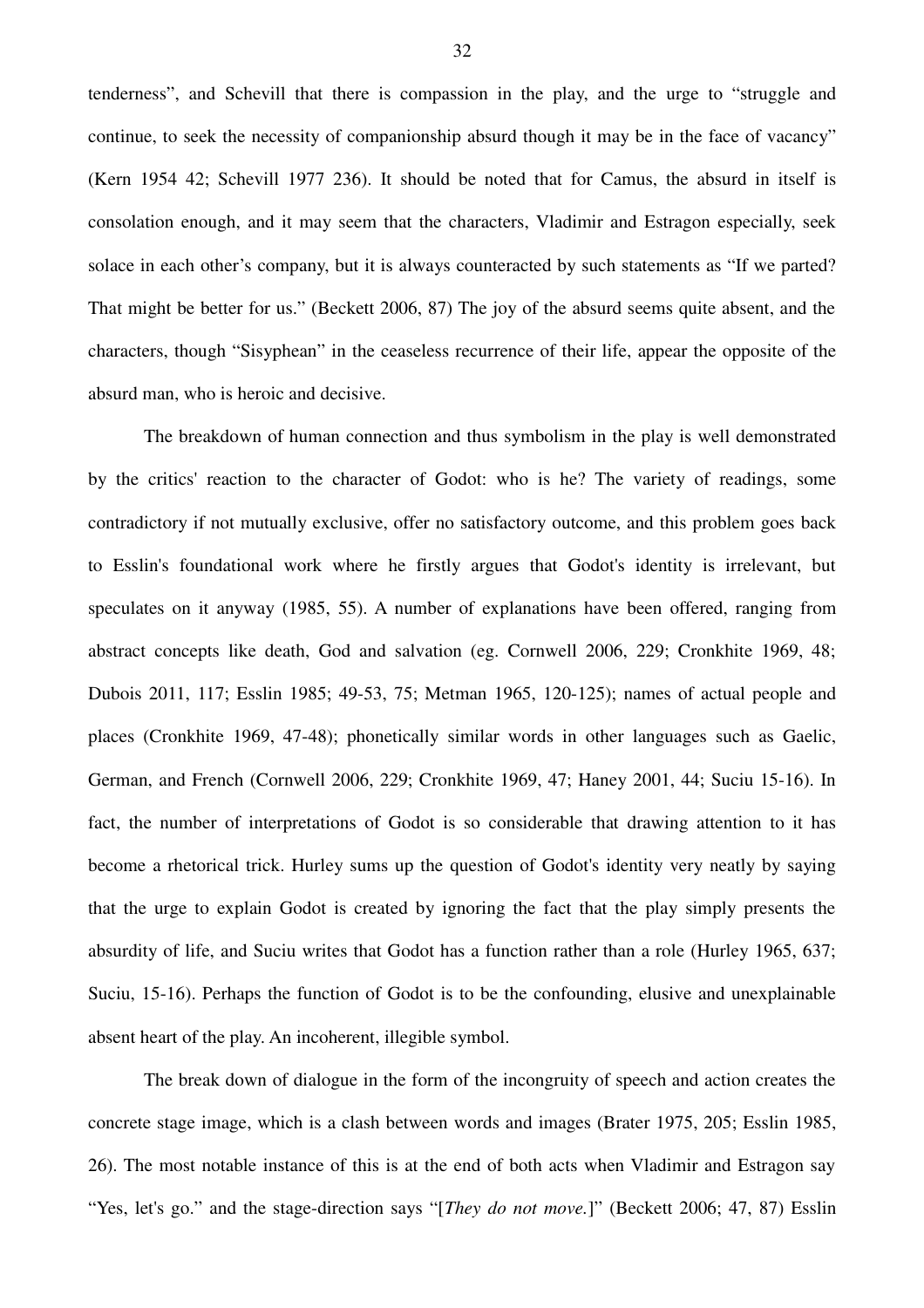argues that the clash between words and action is a way of communicating beyond language, and that the play moves from verbal to visual communication. Beckett's work is designed to devalue language as a vehicle for conceptual thought, as an instrument of communication, and as means to approach the reality beyond language. (Esslin 1985; 43, 85-88.) Brater argues of the realism of the play that its physicality gives rise to a new kind of experience of absurd, the physical absurd, as the actors are used as a vehicle for confronting a "level of absurdity never felt by the reader within the lucid pages of Camus' argument—a level of absurdity apprehended not so much metaphysically as it is experienced literally and . . . physically" (Brater 1975, 198-206). This also is related to the grotesque, as we have discussed in the previous part, the uncomfortable physical situations the actors are placed in make them grotesque, as they are concretely "*grotesquely rigid*" (Beckett 2006, 12) on-stage.

Beckett's work can be seen as avoidance of the evocation and allusion of language, to resist the logic of the narrative, as we have seen with the readings of Godot and the tree. It endeavours to use words to express what they are designed to cover up: the inexpressible (Esslin 1985, 38-39). That is, the inexpressibility of the material world and the silence of experience. The play, as a sequence of concrete poetic images, is rather "portrayable" than "actable" (Brater 1975, 207). The images are incoherent and inconclusive in themselves, creating a complex whole, and they take the mind from the "coherence and rationality of a narrative" to the "intuitive realm beyond" (Haney 2001, 40-41). Returning to Camus and image, image is a cover over the inexpressible, and we can see that in Beckett's work, and in *Godot*, the image is not a cover, but in fact it takes the form of experience itself: it is concrete, material, in contradistinction to all (verbal) explanation, and most importantly, it in itself is inexplicable in its complexity.

However, we have yet to answer the question of realism and meaninglessness coexisting. The image, while concrete, still does not have much meaning in the usual sense, especially when we look at the play as a text the emergence of the image may be even less clear.

 As we analysed *Waiting for Godot* in the three central aspects of the Theatre of the Absurd, we encountered paradoxical problems in all: in the lack of plot we arrived at a conclusion that the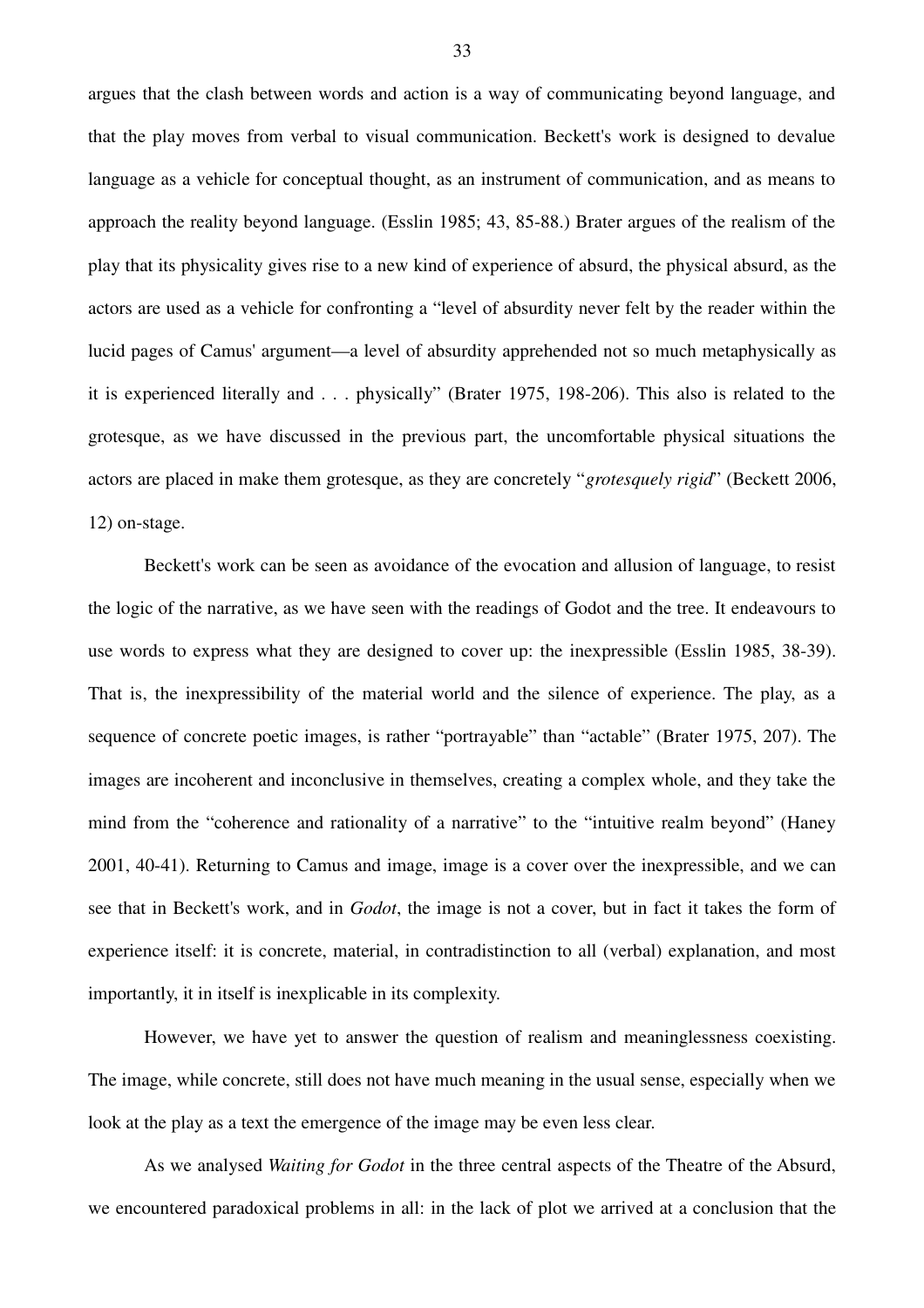plot is missing because the absurd world is missing, but without the world, there can be no absurd. On discussing the characters we ran into the problem of the reduction of the physical meeting the emergence of the physical absurd. In conjunction with the devaluation of language we noted a problem with the concrete image in the context of the play as a text, and the contradiction between the play being "more realistic than realism" as Esslin argued, but similarly having characters that have no objective validity outside the author's personal experience.

We also noted the multitude of mutually exclusive and incompatible readings of the play and its elements, notably those of the phenomenon named Godot. Furthermore, though it was explicitly stated that reading the play biographically is reductive, many critics, including Esslin, Padhy and Cronkhite, proceeded to do it regardless. On a larger scale, the play was analysed very clearly within the framework of traditional criticism, though Esslin discouraged that. Anders offers us perhaps the least reductive reading of the play when he calls *Godot* a parable or negative fable that works through inversion, unclear of exactly what but a "kind of existence" that has lost form, principle and the ability to move forward (1965, 140-141). Though the point of the parable is formlessness, and part of the charm of the play is the inexhaustible amount of possibilities it offers as Suciu notes (4), such a weak conclusion to otherwise solid analysis is fundamentally disappointing.

The situation then seems to be as Oliver says that "lucid" criticism on absurdist drama is rare, and even then it is coloured by "excessive sympathy or partisanship" (1963, 224), referring especially to Esslin. But perhaps the fault does not lie with the critics—perhaps it is the concept of the absurd which has reduced analytical capacity: Herbert Blau argues that the critical concept of the absurd has lost its capacity of expression and differentiation due to overuse or exploitation (1961, 137). Furthermore, the physicality of the play *qua* play, being "more than mere language" as Esslin says, invites the problematic need to impose a system of allegories onto it, as Reuven Tsur argues that critics try to bring the distant images of the play nearer as they simply cannot *not* mean something (1975, 780). We may here note, in passing, Benjamin's argument of the mass wishing to grasp and bring the object close for scrutiny and consumption through understanding.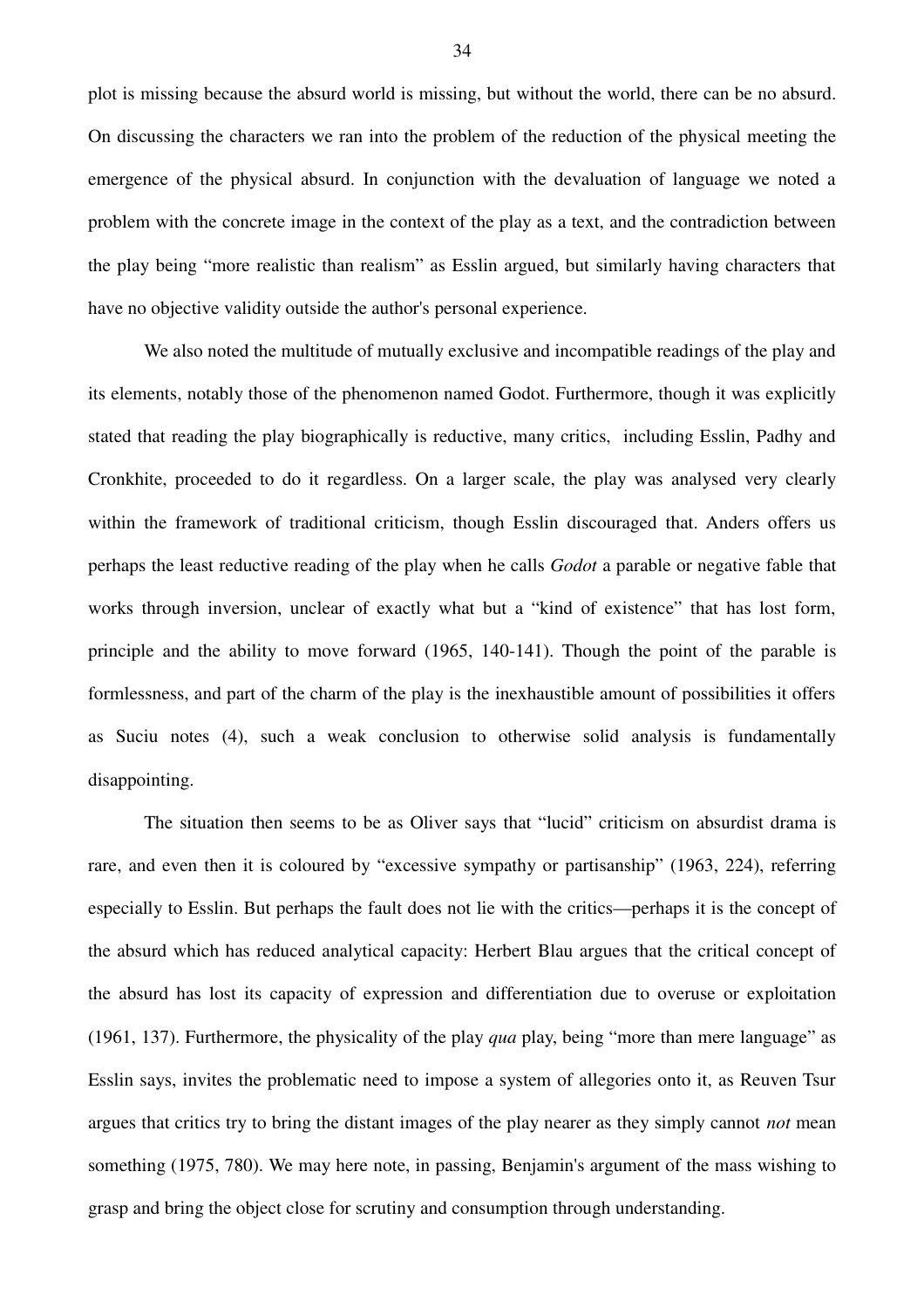A more textually-oriented theoretical framework and methodology may help us analyse the play in a way that is not as reductive, and which enables us to tease out something perhaps new in it. Our next section will deal with meaninglessness in greater detail, and uses more textuallyoriented theoretical devices in its analysis. If the question of the coexistence of realism and meaninglessness was here addressed with little satisfactory result from the perspective of realism, we will next look at it from the viewpoint of privatisation, which means the destruction of meaning.

### **3. Reading the Meaningless**

We discussed the concept of absurd and the Theatre of the Absurd, both of which are founded on a form of meaninglessness, the sense of a loss of meaning of life. We saw that it is argued that the feeling of absurdity has inspired Beckett in his work. The concept of the absurd as a critical framework seems insufficient in itself to grasp the complexity of the forms of meaninglessness of *Waiting for Godot*. Indeed, we may have noted how the absence of meaning in the work was if not completely ignored in the criticism, at least treated as an embarrassing lapse to be explained away. In this section we will turn our attention to how exactly meaning can emerge from meaninglessness. Next we will look at the theory of literature suggested<sup>3</sup> by the French philosopher Maurice Blanchot.

It seems necessary to begin with an explanation: One may ask, and not without reason, why the notoriously obscure theory of Blanchot has been chosen for this section as the main theoretical framework. Let us return to the character of Sisyphus: in his recurrent task, Blanchot writes, he is "turned toward the region of infinite rebeginning" (178), he exists in a place and a time of the absence of time and place, where nothing ends or begins, not even his existence (1993, 178-179). In other words, the reason for our decision is twofold: firstly, Blanchot's theory has seemingly absurdist qualities—it has many surprising parallels to Camus, even though it does not discuss absurdity explicitly. This makes it well suited for the study of the absurd in its literary form.

35

<sup>3 &</sup>quot;Suggested" is the pivotal word here; Blanchot's text is a hybrid form of philosophy and fiction, and writing theory based on his philosophy is necessarily a conglomeration, a hybrid.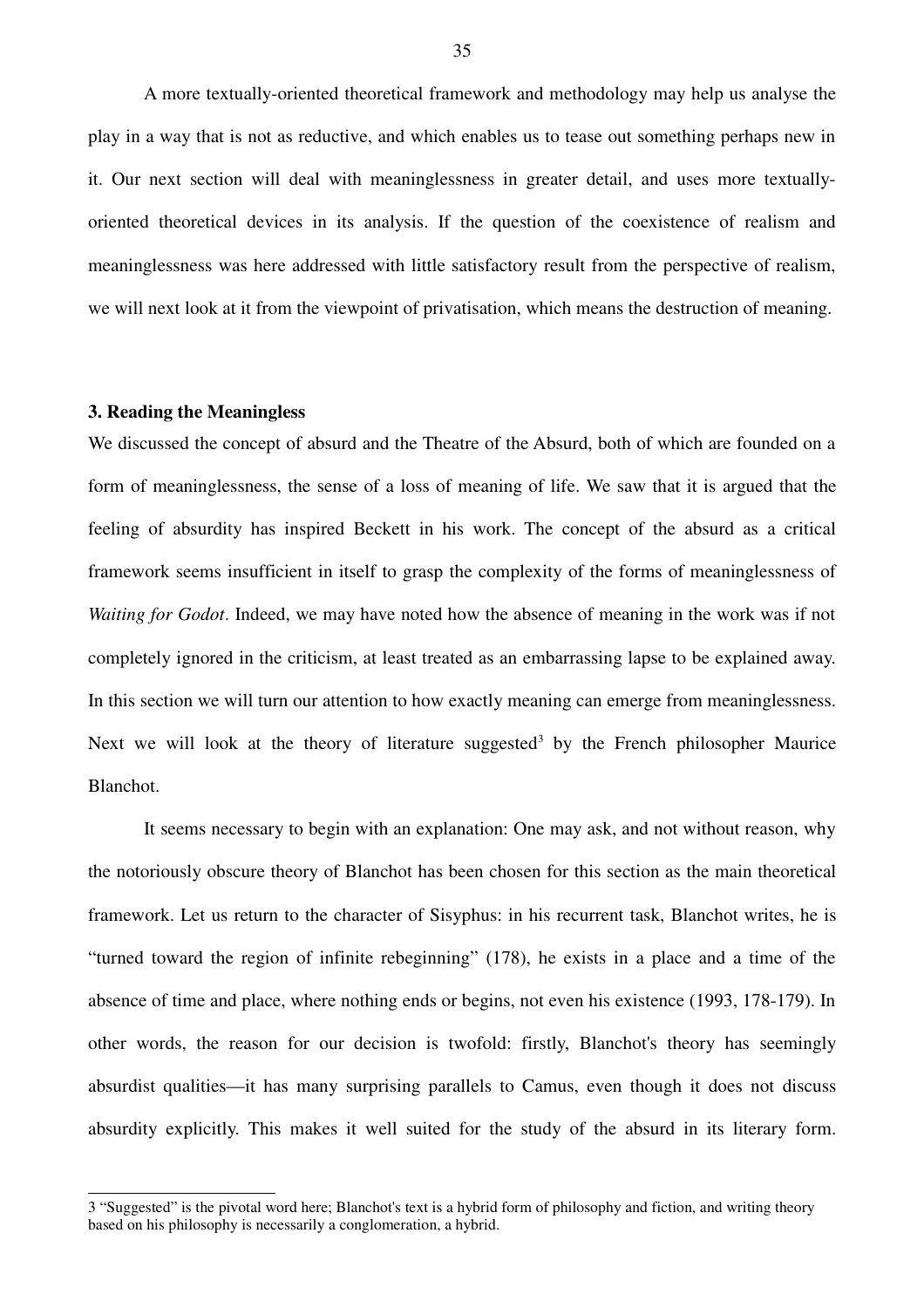Another reason has to do with the ways of negating meaning: following Päivi Mehtonen's description of the poetics of privation, we shall notice that not only does the theory discuss and describe these, but they are also in its core: Blanchot's style of writing, the very structure of his argumentation, utilises privative tactics (this will be demonstrated by ample citations from the work *Space of Literature* [1982, orig. 1955]). The theory of literature that Blanchot outlines is therefore engaged in the act of privation on two concentric levels, one describing the nature of privative, absurd, literature, and the other where the text itself simultaneously writes itself in and out of existence. We shall see in 3.2 how *Waiting for Godot* has similar self-annihilatory structures.

### **3.1 What is the Meaningless?**

Literature does not exist; to be specific, literature exists as non-existence.

This is a persuasive, and only a little dramatic, way of capturing the essence of Blanchot's theory of literary language. Literature constitutes a space, a whole realm, of its own which is radically different from and independent of the real world, and perhaps because of this, glorious. It is withdrawn, turned inward, and independent unto itself. Let us note that this recalls Mehtonen's argument that Beckett's universe is turned inward and closed off (2007, 21). Furthermore the word *realm*, which, by avoiding the use of the word "world" indicates separation and radical dissimilarity on the conceptual level to the real world, either as the *physis* or any original on which realist writing is modelled. In the literary realm only literary language has reality, reality that is material in nature, and lends its materiality to the realm as well. But it is also meaningless, annulled, and therefore subjectivity and identity, which are only possible if constituted by language, are not stable or continual. (Alanko 2000, 233; Blanchot 1982, 45; Holland 1995; 12, 19.) The meaninglessness of literature comes from its severed connection with everything human and the real world, and from the way language is structured that detaches itself from the world.

### **3.1.1 The Negation of the World**

Why are we tempted to say that literature appears as non-existence? While Blanchot makes it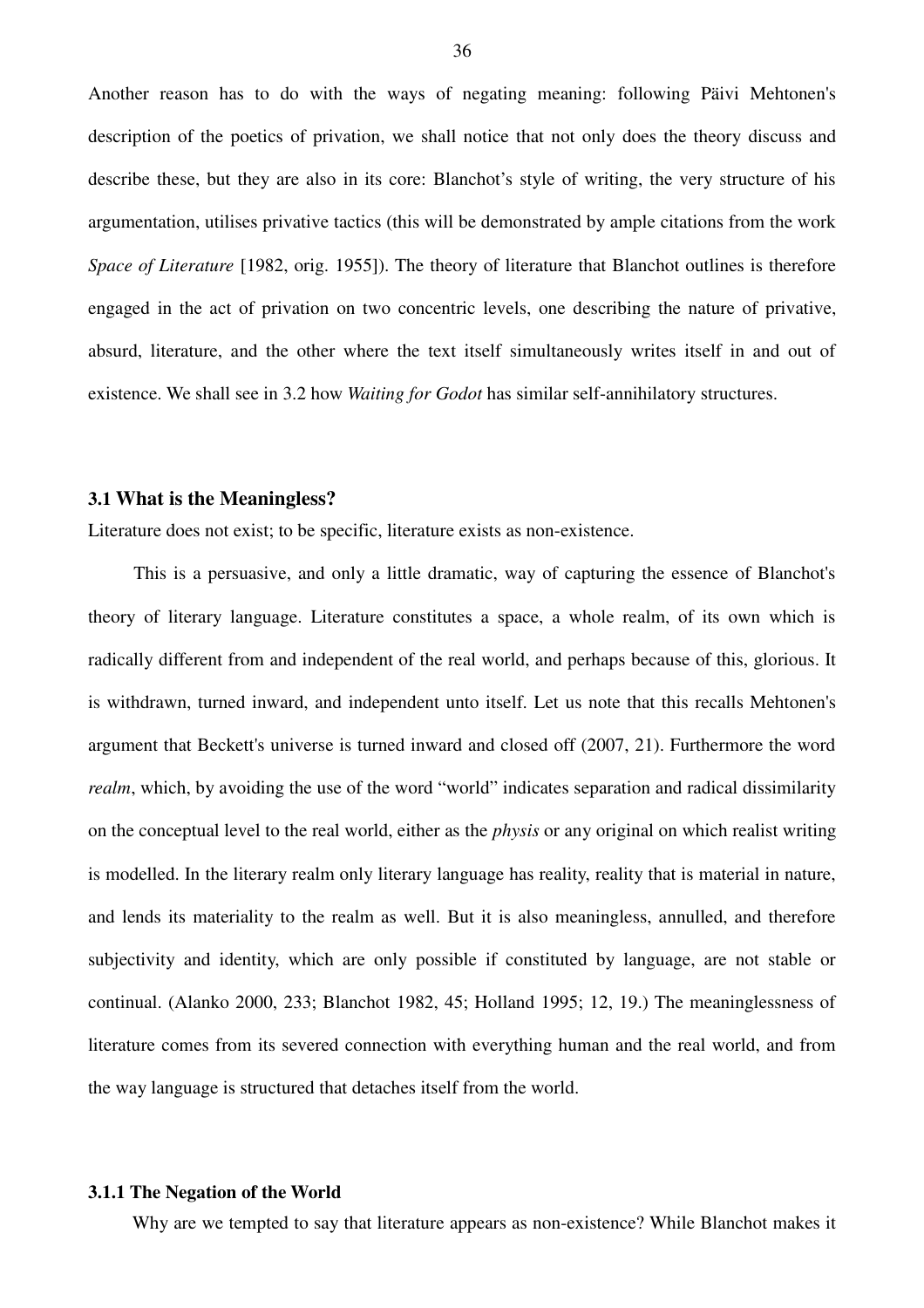clear that literature is *not nothing*, the very nature of literary language is radically different from everyday language, or the everyday use of language that composes the real world for us (the *coarse* word) (Kauppinen, 2007, 170-171). Literature is composed of literary language, the essential word. Let us note how the language of Beckett's works was argued to be coarse and lowly, and his writing to be anti-literary.

Before discussing the difference between the coarse and the essential word, let us first make a brief recourse to the general level of the poetics of privation, which we will observe in Blanchot's writing. Mehtonen lists the five main tactics of privation or negation of meaning that involve the strategies of understatement and exaggeration—rhetorical devices or statements are exaggerated to a point they no longer denote anything but a language game, things are understated by giving them names that deny their identity (such as 'Mr. Nobody'). These rhetorical structures are consistent and universal across languages and can be compounded, for example, an understatement being exaggerated to an unusual extent leading to a paradox of meaning. The specific list is as follows: Either implicit or explicit negative names of people, places and times; Atypically repetitive and oxymoronic exaggeration of language; Obscure speech or frequent use of ellipses and ungrammatical sentences; The use of the 'modesty topos', that is, exaggeration of epistemological or narrative failure to an absurd extent; Impotence of narration and the narrator, that is, saying that something is unsayable. These tactics are anti-realist in nature, and unsurprisingly so, as they aim to efface the real world. (Mehtonen 2007; 10, 13-21.) We may also note how the Beckett critics referred to these when considering the devaluation of language without explicitly stating it. In section 3.2 we will discuss them in more detail.

Let us now return to Blanchot and literary language. The crude word aims at unambiguous communication and the creation of meaning. It is tied to the real world, it gives us the illusory presence of material things, Blanchot argues. (We argued that for Camus, the real world in its silence and materiality is unknowable to humans, who are tied to their language, and therefore severed from the world.) The essential word on the other hand aims for the annihilation of meaning: it is characterised by paradoxical meanings and the exaggeration of understatement, as it evokes the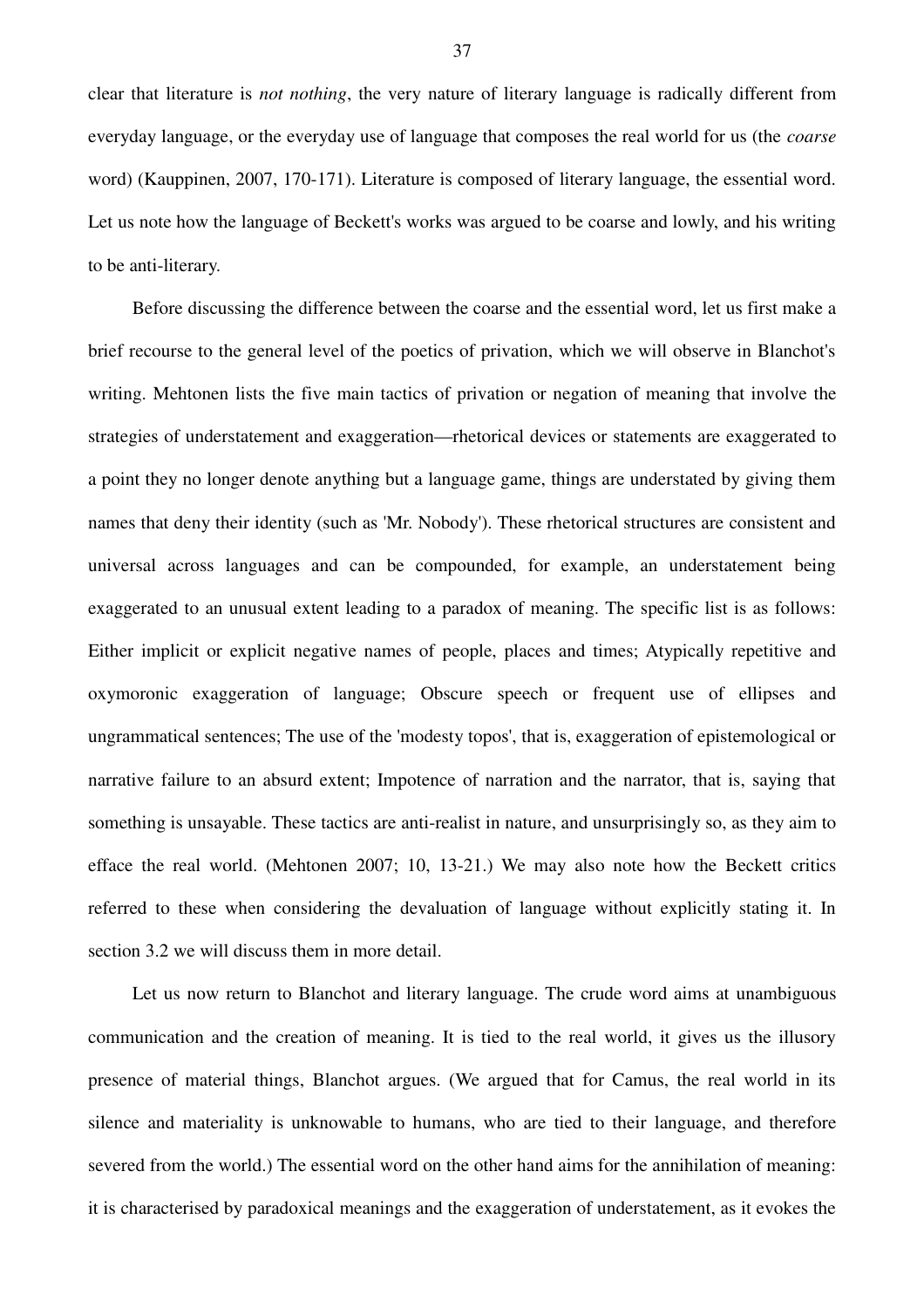world by distancing it. It opens up a void between itself and the world. The essential word effaces the real world by reducing it to references; by substituting the real world with itself. Therefore the literary realm is the space language has created for itself. (Alanko 2000; 215-216, 219, 223; Blanchot 1982, 39-40.) Thus the essential word does not take the real world as its referent at all—it references the world it creates by referring to it. Literary language escapes the real world into a void of silence, which Blanchot calls "dehors"*—*the outside.

 The essential word is essentially non-worldly, but literature seeks to encounter the prelinguistic silence of the world, to reach the worldliness of material objects (Alanko 2000, 224). However, it cannot do that, as "[the essential word] alone frees us from the weight of things, [from] the enormous natural plenitude" (Blanchot 1982, 39). It annihilates itself in this endeavour: literary language turns existence into non-existence by its capability of calling forth things as their absences, and in literature this power is turned upon itself. As the nature of literary language is absence, it follows that its complete presence is its complete absence. In its attempt to grasp the world, literary language realises and destroys itself simultaneously, as Blanchot writes that words proclaim a totality wherein they simultaneously annihilate themselves (1982, 43-45). Here we detect a strategy of privation, that of negative naming: the literary realm is called "the outside" which can be seen as implicit negative naming, and Blanchot says that not only can words be used to give explicit negative names (such as 'Mr. Nobody') but they are also used *as* negative names. They create an absurd space where to call a cat 'cat' is equal to calling it 'not-cat'.

All language, coarse and essential word alike, is unable to call forth the silence of the real world. But to write is "to withdraw language from the world, to detach it from what makes it a power according to which, when I speak, it is the *world* that declares itself, the clear light of day that develops through tasks undertaken, through action and time." [Italics added] (Blanchot 1982; 26) Literary language obliterates the real world in the act of its self-creation and substitutes it with its strange shadow that is "the other of all possible worlds" (Blanchot 1982, 75). The force of the writing impulse, Blanchot argues, makes the world disappear (Blanchot 1982, 52), and this effaces what is characteristic of the real world, "the clarity of the impartial light of day" (Blanchot 1982,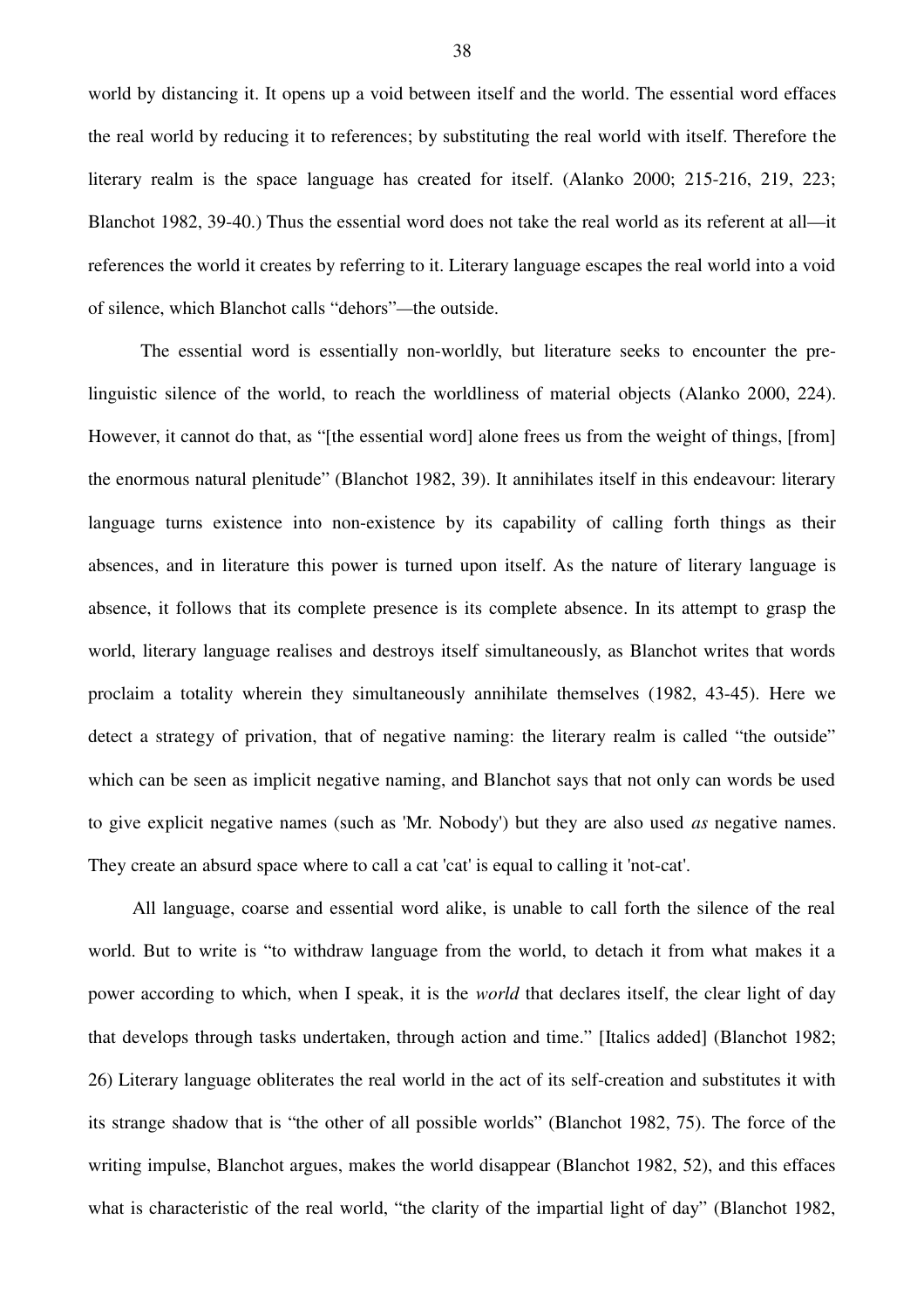28), that is, ordered structure and distinctive details. The literary realm is chaotic and perpetually clashing, not universal, "finer or better justified" (Blanchot 1982, 28) also because it is not dialectical: It does not move forward in harmonious alternation of a thesis and its antithesis, inevitably reaching the final apex. It is not a teleological movement towards perfection. (Blanchot 1982; 30, 226; Gregg 1994, 8-9.) Instead the contradictions create a restless union that transgresses its own limits, where neither gains supremacy, they "do not exclude each other . . . nor are they reconciled" (Blanchot 1982, 30). Contraries exist as "the intimacy and the violence of contrary movements which are never reconciled and never appeased" (Blanchot 1982, 226). (The clash of contraries was a central aspect of the absurd world, too.) This means that the literary realm is characterised by the suspension of negation: negation is needed to make a decision, to exclude one of the conflicting choices. This is a point we will look at closer further on, and discuss its problematic relationship with privation which is, by definition, negation.

What appears amidst the clash and chaos of the literary realm, the eternal cycle of selfannihilation and self-assertion, is the materiality of language in a form that is neither pure language nor of the real world: the single work of art. As we noted, literature does not pursue pure ideas but the materiality of being—it devotes itself to the concrete that precedes language and concepts, that is, what cannot be grasped by rational thought. Because of this, the essence of literary language is impossibility, and its task is endeavouring to refuse saying anything, that is, to retain the prelinguistic, silent, materiality of the world. Therefore the work of art is situated between language and reality, and it guides us in the attempt to see the world and overcome the limitations of language. (Alanko 2000; 231-234, 236; Blanchot 1982, 87.)

### **3.1.2 The Negation of Time**

The time of literature is the negation or absence of time, and it is marked by repetition, one of the aforementioned tactics of privation (and a central element in *Waiting for Godot* as well). Strange chronology in itself is a staple of privative tactics. (Blanchot 1982, 30; Mehtonen 2007, 19.) Literature is circular, it begins where it ends, and endlessly returns to its point of origin, and even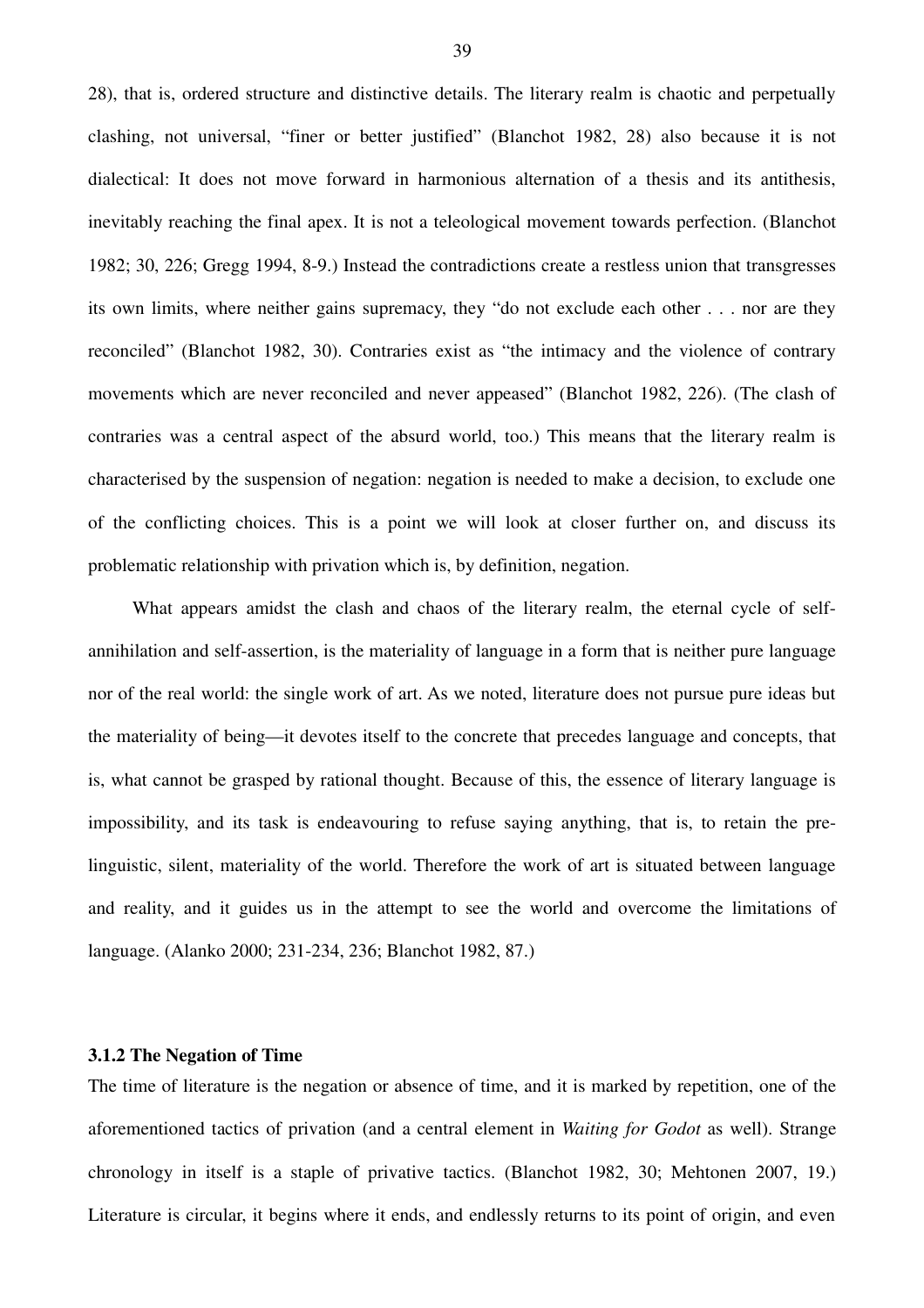Camus writes: "the last pages of a book are already contained in the first pages. Such a link is inevitable" (Blanchot 1982; 52, 88, 94; Camus 1991, 11-12). As literature represents only itself, it is doomed forever to repeat itself, and because literature exists as repetition and circularity, it cannot have historical time, that is, history or future: "The irremediable character of what has no present, of what is not even there as having once been there, says: it never happened, never for a first time, and yet it starts over, again, again, infinitely. It is without end, without beginning. It is without a future." (Blanchot 1982, 30)

The time of the work of art is outside of everyday time. As an ahistorical entity, it has no present, no past nor future—it is their *absence*: artworks inhabit a temporality of their own which has ceased being dialectical like historical time, as the conflict of the contraries cannot be solved in the time of time's absence, but turns into an eternally self-renewing cycle (Blanchot 1982, 30; Bruns 2004; 129, 134). As Blanchot argues, "the time of time's absence is not dialectical . . . Contradictions do not exclude each other in it; nor are they reconciled" (1982, 30). (Much like the language of literature is non-dialectical and outside everyday language; perhaps a correlation exists.) The time that the art work creates is similar to its materiality that is not of the real world.

We will now turn to look at the absence of negation in negation, as mentioned earlier. Let us begin with a question posited by Gabriel Marcel: is not absurdity, such that is found in paradoxical and self-defeating propositions, the pure presence of negation? (1978, 201) It seems we are in the presence of another paradox, but literature is not the pure presence of negation, it is *not nothing*, but rather, in Blanchotian style, could be called *negation without negation:* literature exists as negation, yet the very nature of that negation is the denial of any conclusive denial which would lead to an ending of some nature. This works as the deferral of definite meaning through repetition, and to the annihilation of dialectical or historical time whose vehicle the continual movement of a series of conclusive negations is. Any accomplishment the language of negation may achieve, the language of passivity returns to undo (Gregg 1994, 8-9).

Furthermore, the time of the literary realm is dying, as that which appears in this heart of (time's) absence is death. Death, "the being deep within being's absence" (Blanchot 1982; 30-31), is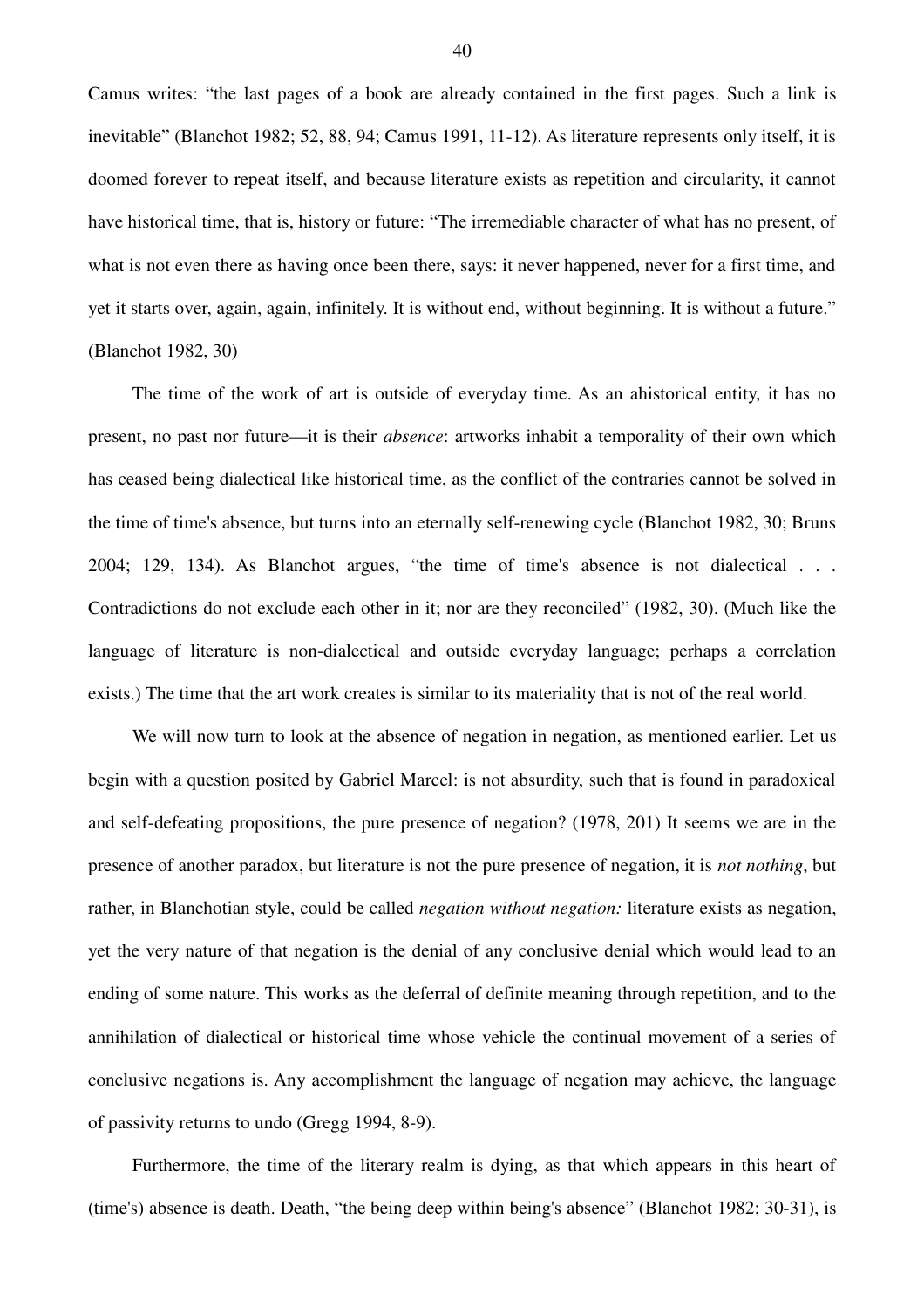the shadow of presence that occupies the place of real presence, rendering it impossible. Blanchot says that literature is deterred death, "the eternal torments of Dying" (Blanchot 1982, 66). Literature is the moment of dying, existing in the liminal space between life and death, incessantly vacillating between the two extremes, never quite reaching either (Alanko 2000, 211). We note a resemblance in this respect to the absurd: the mark of the absurd man is the simultaneous rejection and acknowledgement of death. Though they are not entirely similar: in the absurd world death is to be rejected, its gradual victory is nevertheless inevitable. The death of the absurd man is an active, decisive one, as the absurd man is active and decisive in whatever he does, whereas for Blanchot death is indecision and passivity that cannot be rendered present or personal (Camus 1991, 90; Gregg 1994; 17, 35).

We noted earlier that the absurd world and the literary realm are markedly similar, but time, in terms of light, seems to pose a considerable dissimilarity: the absurd is light without effulgence, and the time of literary realm is conceptualised as the time of the night. It is not "the restful dialectical opposite of the day" (Gregg 1994, 43), but a realm which is characterised by the loss of the self, the abyss of the present moment of dying, and passivity. The night of literature is one which denies us the forgetfulness of sleep or dying, and instead affixes us, permanently, to the fact of existence. The act of writing involves a pact made with the night, and cannot be equated with any diurnal task (Camus 1991, 11; Critchlety 1997, 32; Gregg 1994; 36.) However, the absurd world is not ordered and structured like the day either, as Camus writes that the absurd man knows the world of night, of unceasing existence: "There is no sun without shadow, and it is essential to know the night. The absurd man says yes and his effort will henceforth be unceasing." (Camus 1991, 123) For Blanchot, literature is the presence of night and the absence of light, as the *dehors* of literature is a nocturnal phenomenon which the light of structured thought and knowledge cannot apprehend: when familiarity disappears into obscurity, emptiness appears in the place of objects. That is when the materiality of literature, which is the presence of absence felt as the thickening of being, emerges (Alanko 2000, 226-227; Blanchot 1982; 87, 163). Furthermore, Blanchot's conception of literature has been read as a kind of black light: objects are lighted up by a black light which shows them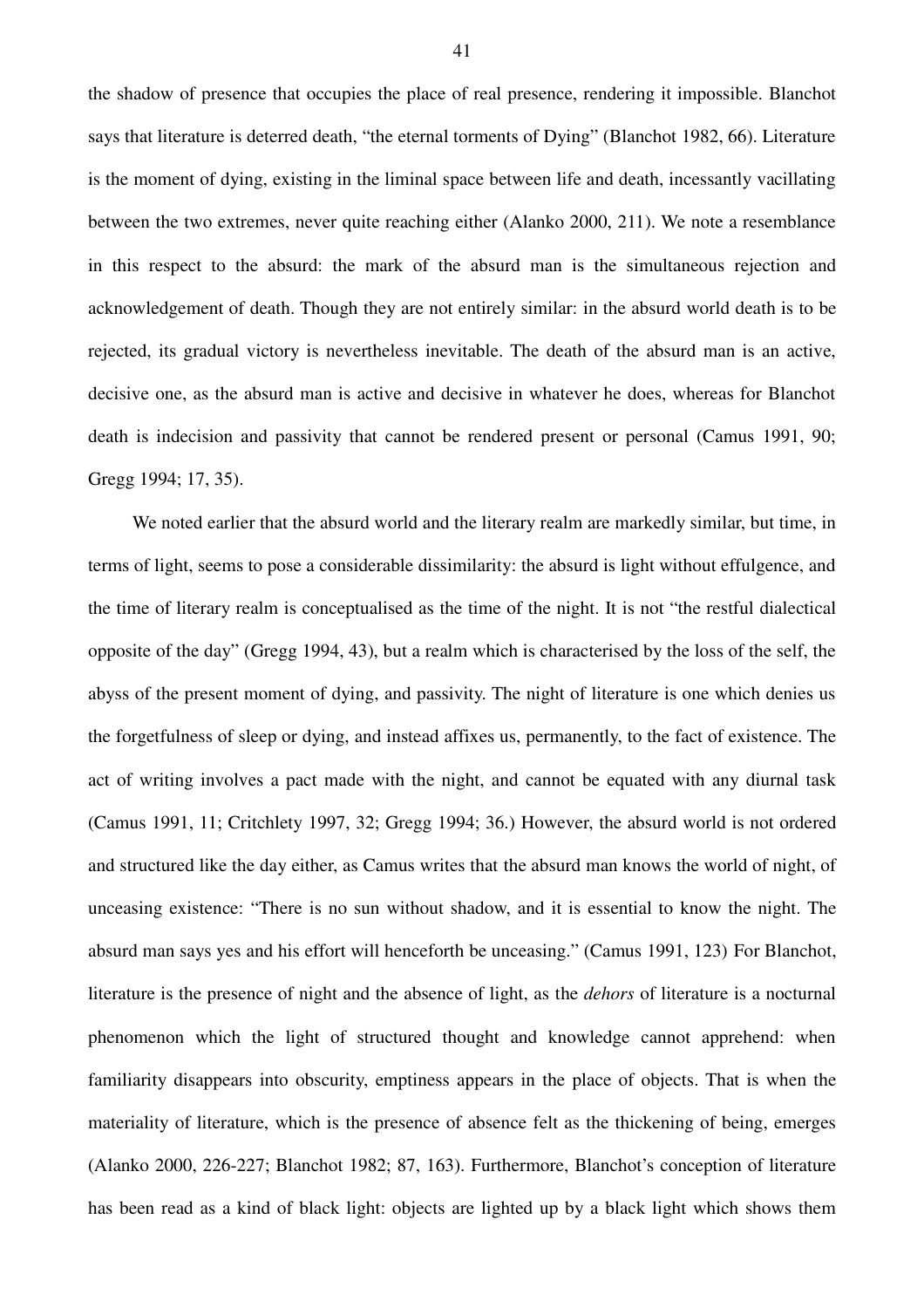strange, distorted, and nocturnal (Hart & Hartman 2004, 5).

Moreover, there is one very unique moment of the night: the midnight. Let us begin by contrasting it with the midday: The midday is a moment of the experience of utmost meaningfulness, full of joy, revelations, divine encounters, and yearning for the ideal, with the sun as its symbol. Furthermore, the midday sun illuminates and unifies all objects, and closes the distances between them, it is as if a concrete substance on every "hard detail", every distinct boundary, when nothing can move or hide. (Kivistö 2007, 101-115.) As the polar opposite of the midday, the midnight is the moment of vanishing meaning, of the black light cast upon objects of the world that obscures their boundaries, and the distinctions between details and thoughts. It is the eternal struggle of the conflicted contraries. The midday is an hour of pure presence, the presence of universal sleeping, whereas the midnight is an hour of pure presence of restless nothingness and absence, of being unable to lose consciousness and rest. (Alanko 2000, 227; Kivistö 2007, 107.)

The midnight is the essence of literature: "The work draws whoever devotes himself to it toward the point where it withstands its impossibility" (Blanchot 1982, 87), and "this experience [of withstanding the impossibility of existence] is purely nocturnal, it is the very experience of night" (Blanchot 1982, 163), that is, the fragile moment when the cycle of assertion and annihilation is in a perfect balance, vacillating between the opposites, reaching neither—wholly comparable to the moment of dying. It is the moment when the materiality of language emerges. (Alanko 2000, 227; Blanchot 1982, 44.) As the central point of the cycle, the midnight does not transition into the future or the past, it is an eternal now, which is nothing in itself: always bounded on one side by the past and the future on the other, each instance of now is different, yet always the same. It has no inherent content. (Bruns 2004, 127-128.)

As the opposite of the unifying sun of midday, the midnight is a moment when being in the world and writing are two incommensurable states of existence, and this division is the root of the unhappiness or division of consciousness: in writing, the writing subject or author experiences the division of the self: "I am myself and also another". It is when the subject exists not as a unified subject but as a question, without identity, as gratuitous, and consciousness is inescapable, it is like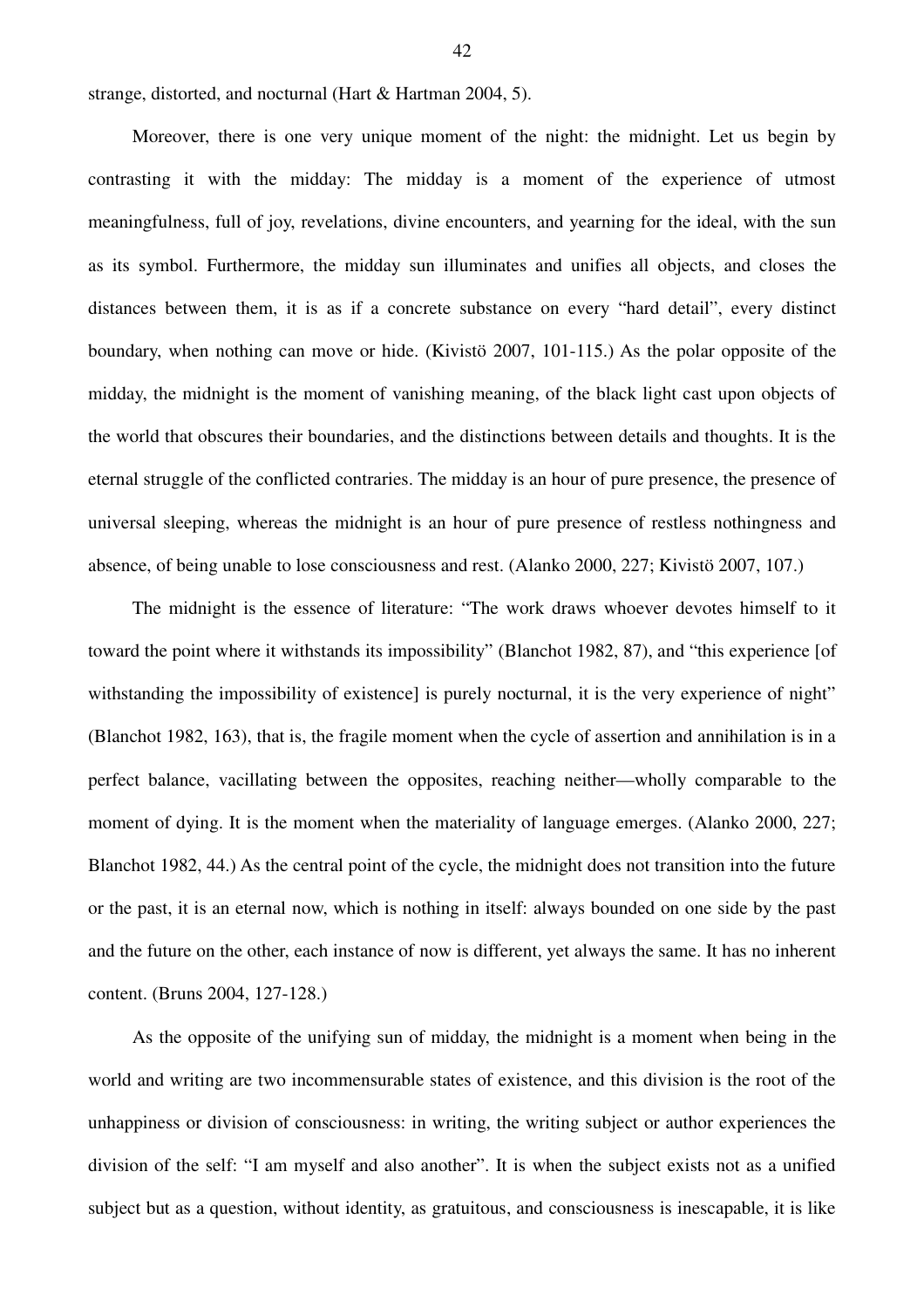a constant murmur (Alanko 2000, 27; Bruns 2004, 122-124). "One can imagine the 'now' is the time of unhappy consciousness" as Bruns says (2004, 128). Camus talks of the hour of consciousness which could be described as unhappy, as it is the hour of returning to your inevitable suffering; it is when you are superior to your fate (1991, 121). Suffering has an element of superiority for Blanchot as well: writing is surrendering to the passivity of death, and therefore mastery over writing, while being suffering, is being superior to death.

We may notice that the absurd man lives in the eternal now: he has no future, not even past of any note, yet he is a staunch ally of time (Camus 1991, 111). The time of literature, absurd time, is self-annihilation and ceaseless consciousness. Perhaps, then, the difference between the time of the absurd world and the time of the literary realm is not so considerable after all? It could be argued that the black light is light without effulgence, the light that illuminates the life of the absurd man and the literary realm. Both literature and the absurd world draw whoever devotes himself to them toward the point where they withstand their own respective impossibilities, that is, towards their respective centres where both are simultaneously annihilated and affirmed, glorious and unbearable. The night of literature is the inability to lose consciousness, but being conscious is, as we have demonstrated, at the centre of Camus's absurdity, the absurd being lucid reason noting its limits.

We have established that the literary realm bears striking resemblance to the absurd world: both are characterised by an unmitigable clash of contraries, alienation or moving away from the everyday real world, hostility to human inhabitants, and nocturnality; moreover, both create a feeling of awe and fear in the inhabitant—a feeling that could well be called the sublime.

# **3.1.3 The Negation of the Self**

Let us now turn our interest to the one who is most intimately associated with literature: the writer. We may also compare this with what Camus says of the creator who is "the most absurd character" (1991, 92). This section does not have as solid a connection to the tactics of privation as the two previous ones as the discussion focuses less on literary phenomena, but it does recall many aspects of the absurd. The reason we are interested in the writer is threefold: firstly, he is in the liminal

43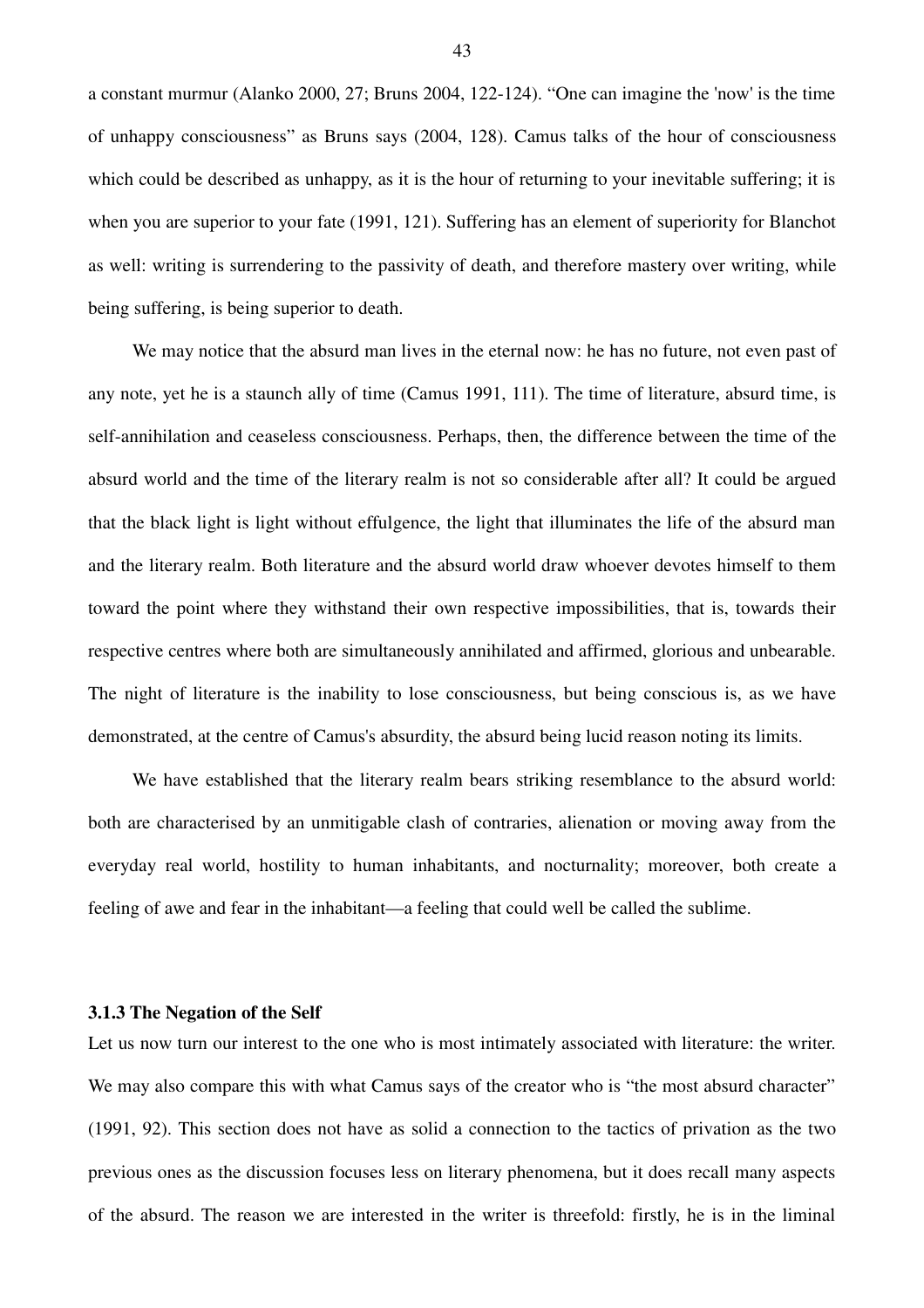space between literature and world and therefore absolutely necessary for understanding Blanchot's conception of literature; secondly the writer is a semi-literary being, and the theory therefore can, with certain reservations, be applied to the characters of *Waiting for Godot;* and thirdly, because the absurdist criticism placed explanatory expectations on the person, life experiences, and putative psyche of Samuel Beckett himself, which we wish to show to be not only irrelevant, but more importantly, against the spirit of meaninglessness of the work, which is also implied in the absurd.

Being between the world and literature, the writer is deprived of both. He, by participating in the construction of the literary realm and therefore the annihilation of the real world, "does not feel free of the world, but rather, deprived of it; he does not feel that he is master of himself, but rather that he is absent from himself and exposed to demands which, casting him out of life and of living, open him to that moment at which he cannot do anything and is no longer himself" (Blanchot 1982, 53). (This recalls Esslin's words: writers of the Theatre of the Absurd felt "cut off and isolated in [their] private world[s]" [1985, 22].) He is outside the time of possibility, subject to the perpetual now, the moment when writing and living in the world are two distinct modes of existence, and cannot live in the real world any longer. This is experienced as a lack, he is deprived rather than freed. His ties to the real world are irreversibly severed, he is forever bound to the literary realm like the absurd man is forever bound to the absurd. But, surely, the writer can hope that his work will bear witness to what he is, as Camus says? (Blanchot 1982, 92; Bruns 2004, 124; Camus 1991; 30, 67, 78.)

Unfortunately not. The language of fiction does not act as a witness, that is, the writer does not live on in his own works. He is removed from his own work, he is not welcomed to the literary realm where language itself takes the primary position—the text is indifferent to its creation, like the absurd world is a "passionate world of indifference" (Alanko 2000, 216; Camus 1991, 110; Gregg 1994, 44; Holland 2004, 44-45). After all, the writer is human and not art, and cannot be part of a work of art. Neither does the work allow its writer to read it: "[The text] still withholds itself – the rude and biting void of refusal – or excludes, with the authority of indifference, him who, having written it, yet wants to grasp it afresh by reading it" (Blanchot 1982, 23-24). It turns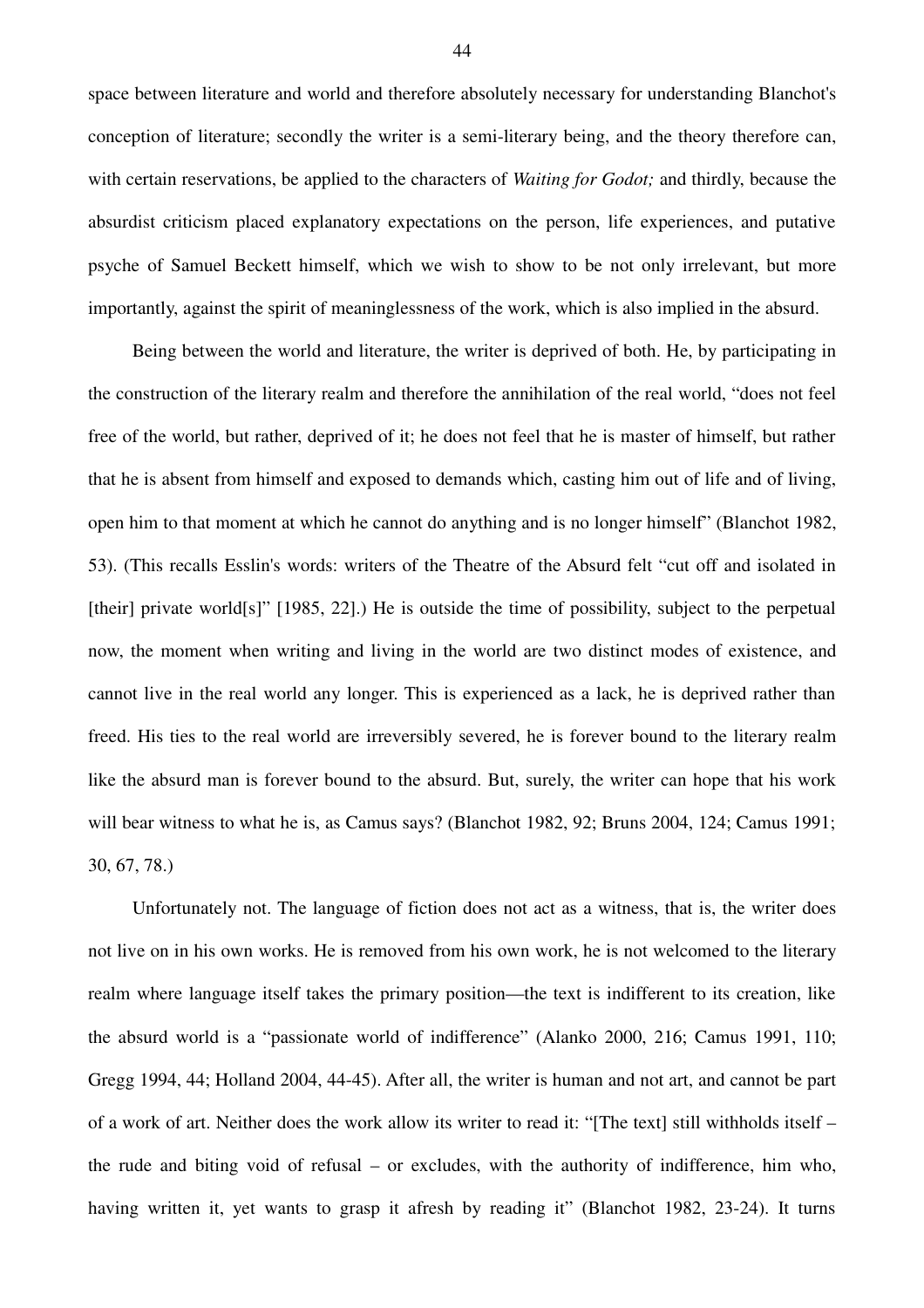suddenly away from the author like the absurd world turns away from the absurd man (Camus 1991; 14, 45). The writer "is he for whom there exists not even one world. For there exists for him only the outside, the glistening flow of the eternal outside." (Blanchot 1982; 23-24, 83)

The writer's identity is uncertain and in a state of constant flux: for there to be a text, the writer needs to exist, yet "the poet exists after the poem [because] he receives his 'reality' from the poem, but . . . he does not dispose of this reality except in order to make the poem possible . . . The finished poem regards the writer with indifference, it does not refer to him" (Blanchot 1982, 227). This is what makes the writer deprived, not freed, of the world: he is unsure of his own status as a writer, but also unsure of the status of literature, because the nature and existence of literature depends on the writer: art has to exist, as a concept, as a separate realm, a separate temporality even, for someone to be an artist. His work defines him at least as much as he defines it. He cannot escape this predicament—otherwise he would cease to be a writer (Camus 1991, 117). "Creating is living doubly" Camus writes (1991, 94), and the writer occupies the position of the double-bind of uncertainty. This double-life makes the writer uncertain of himself, "as if nonexistent" (Blanchot 1982, 87).

To write is to surrender the writer's own identity, of what constitutes his very nature (Blanchot 1982, 55). He becomes a neutral, empty entity: "When I am alone, I am not alone, but . . . I am already returning to myself in the form of Someone . . . Where I am alone, I am not there; no one is there, but the impersonal is: the outside, that which prevents, precedes, and dissolves the possibility of any personal relation." (Blanchot 1982, 31) Here we detect two of the tactics of privation: negative naming (the self becoming only Somebody) and the impotence of the identity of the narrator or author (or even characters): the author knows not what he is writing, for the work of art pushes him away even at the moment of its inception, only that he *writes* and that sustains him (Gregg 1994, 6). Though author and narrator are separate concepts, they are treated here synonymously, as Esslin argues that the power of the Theatre of the Absurd is derived from the author's experiences and inner life. Whether a theatrical piece has a narrator or not is an interesting question, and we are to take whatever it is that is derived from Beckett's experiences to be the object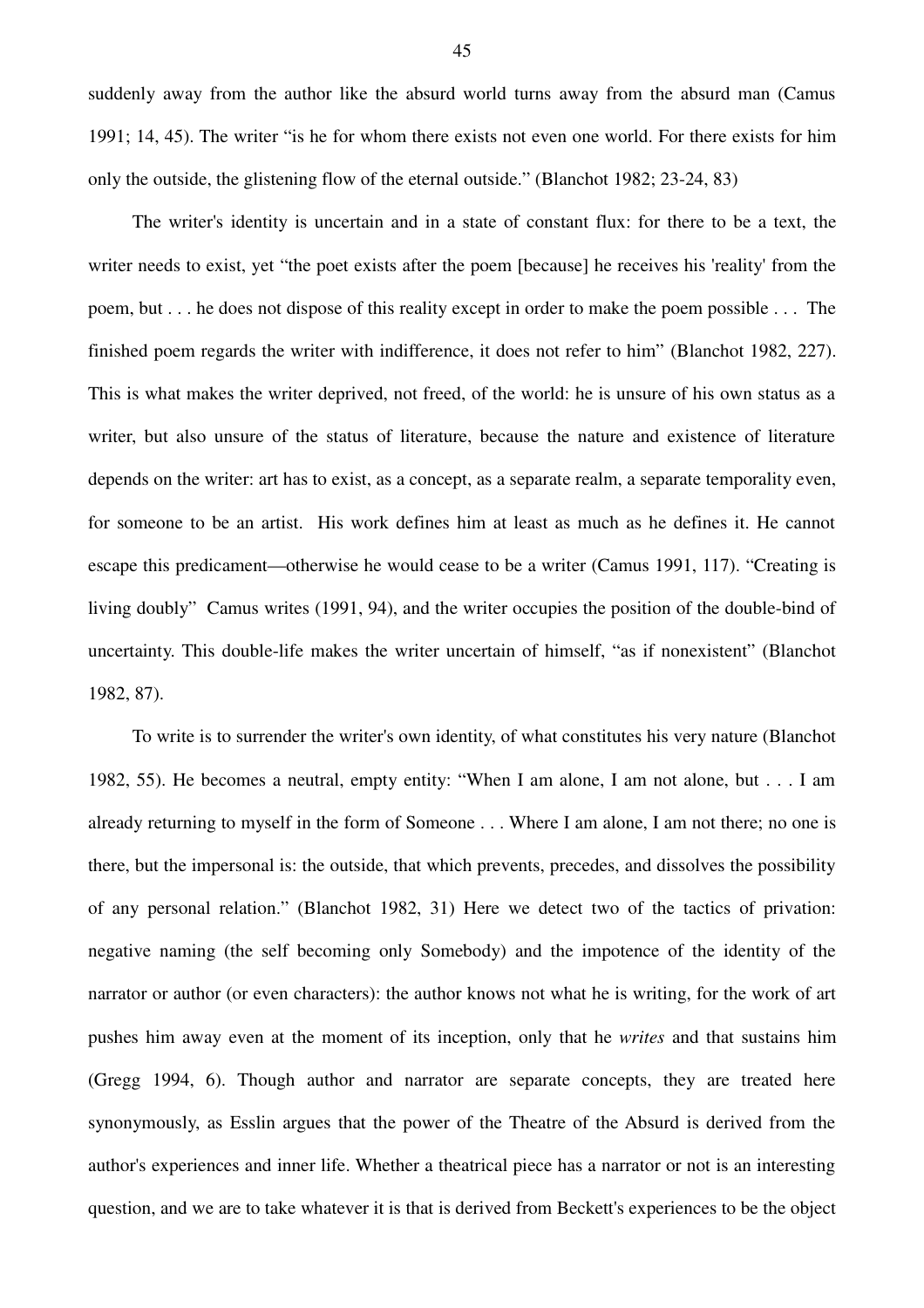of our study: presumably the characters, the situations, the mood of the play.

Here there is an interesting parallel to the absurd world: it is, as mentioned, the world of the "anonymous impersonal pronoun 'one'" (Camus 1991, 52). Perhaps the absurd identity is the identity of Someone, the neutral subject. This empty, absurd identity is a vessel for the emergence of literature: the writer reduces himself so that literature can appear, irreducible and eternal—people die but books survive (Blanchot 1982, 48; Gregg 1994, 45). To speak is to bring objects under the "rule of identity" (Bruns 2004, 130) which destroys their singularity. Being outside the dialectical logic of differentiation that creates identity literature opposes the tyranny of identity: literary language cannot be used to speak, to say "I", to refer to the self of the writer; because literature does not bear witness to the life of its writer, the "I" of the writer turns into a multitude of "Who?" (Blanchot 1982, 51; Holland 2004, 45). The language ceases to be the language of the self, and becomes of the eternal literature. Thus we shall omit from our analysis authorial derivation, the presumption that something could be derived from Beckett's experiences, and focus on the ways the characters of the play embody the negation of the self presented here.

This means that the writer cannot survive the creation of the text, "he lives by dying in it" (Blanchot 1982, 227). The writer writes in order to be able to die and dies in order to be able to write—he must "kill" himself to create an independent work of art; he is like the actor who dies every night, having given his all to his role. Every text is, then, began *ex nihilo*, as if from the dead. (Alanko 2000, 209; Blanchot 1982; 66, 95; Gregg 1994, 37; Hartman 2004, 50.) (The actor also belongs to the group of examples that Camus gives of inherently absurd characters.) This is one connection with the absurd, as the restless relationship between the absurd man and his own death is a central concept to Camus. Death for the absurd man is simultaneously to be both accepted and refused, he sees at the gallows in front of him and draws strength from the sight (Camus 1991, 91). For Blanchot, we must see the death that lurks behind us if we are to speak, as literature supports itself on the grave (Alanko 2000; 211, 230, 234).

The directionality here is rather fascinating: for Camus, death and meaning are in front of the absurd man, and for Blanchot's writer, they are behind him. Perhaps this is so because to die in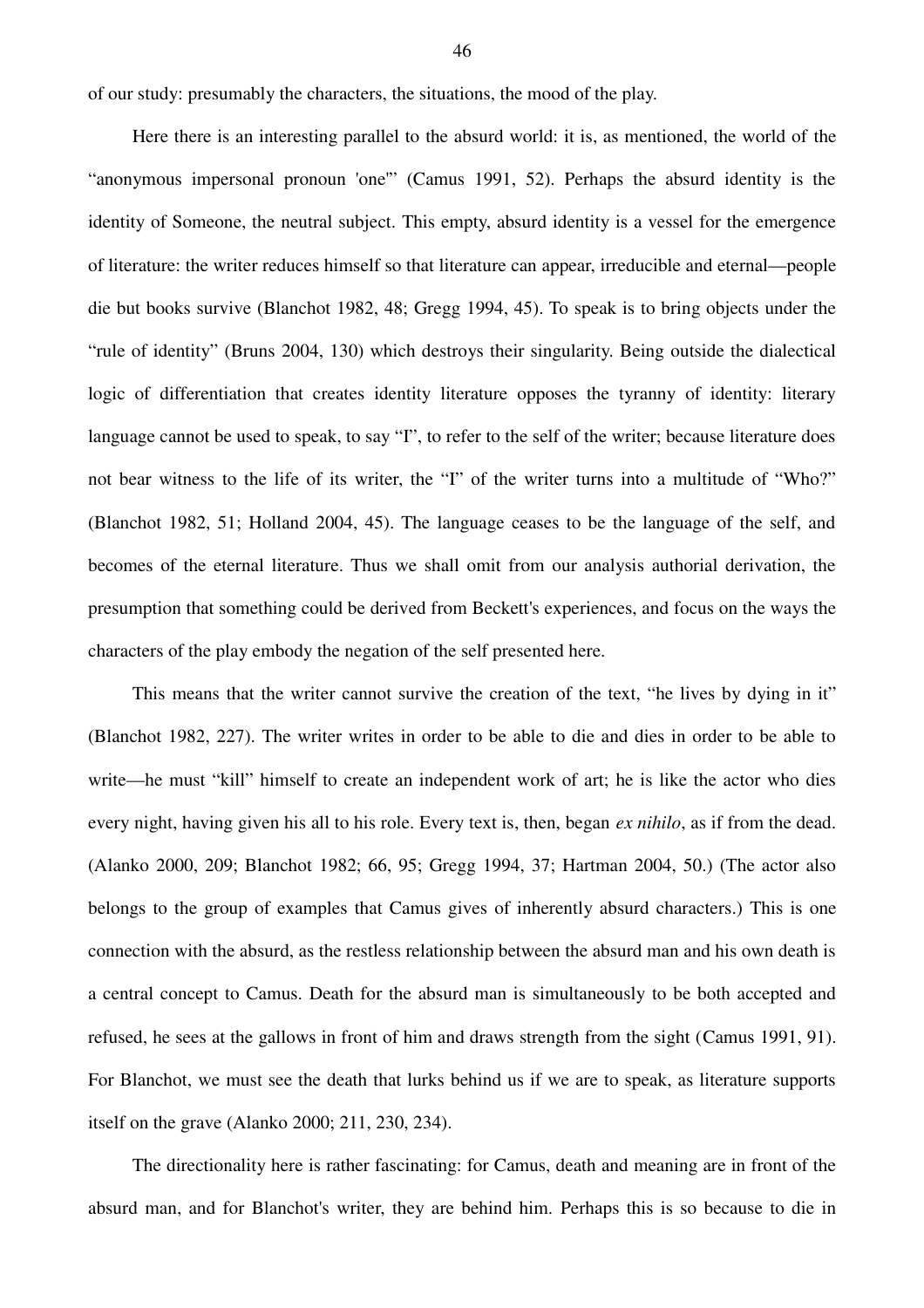order to be able to write indicates that death is a prerequisite of writing, therefore "behind" the writer. It is the origin of meaning and language, as only through death can things be grasped: "Without death everything [sinks] into absurdity and nothingness" (Bruns 2004, 130). The possibility of meaning and life is tied to the possibility of dying, as the signifier kills the material object it calls forth as its absence creating its meaning for us—we cannot grasp the object which is voiceless materiality since we can only understand it through language. Therefore, in terms which seem again rather paradoxical, death is the only hope for meaning. The negation within language cannot suspend meaning, because literature, the moment of Dying, is passive in nature, negation negates itself. Literature and death are therefore intimately linked: both are liminal experiences and impossible to objectify. (Alanko 2000; 206-208, 222, 226.)

If literature is death, writing then is suicide: "[the artist] is linked to the work in the same strange way in which the man who takes death for a goal is linked to death" (Blanchot 1982, 105). The writer is under the same illusion of power as the perpetrator of suicide: he is in control of the impossible. The writer sets out to conquer and appropriate language with the same determination the perpetrator of suicide sets out to own death, but the endeavour fails and the opposite happens: the act of the individual will is transformed into passive indecision—the moment when the suicider wishes to escape life, he is bound tighter than ever to it. As literature is passive dying, the writer too is resigned to a passive suicide through his words, he is tormented by the thought of a suicide he cannot commit. (Alanko 2000; 211, 221-223; Critchley 1997, 32; Gregg 1994; 36, 44.)

Walter Benjamin calls suicide the foundation of modernism: living modernity takes a heroic constitution, for it requires resignation to a life of unbearable burden. Suicide, then, is not a resignation but a heroic act of passion (Benjamin 1973; 74-76, 81; Hartman 2004, 50). We may compare this with the absurd man: Sisyphus is resigned to an afterlife of burden, and Camus's absurdity was called heroic by Cornwell, and it is a quintessentially modern condition, and though both are resigned to their fate, the absurd man receives his courage from what drives Benjamin's modern subject to suicide. Both rejoice in suicide, as it is an act of passion, but one rejoices in affirmation and the other in refusal. Perhaps, indeed the power or vigour of the absurd man's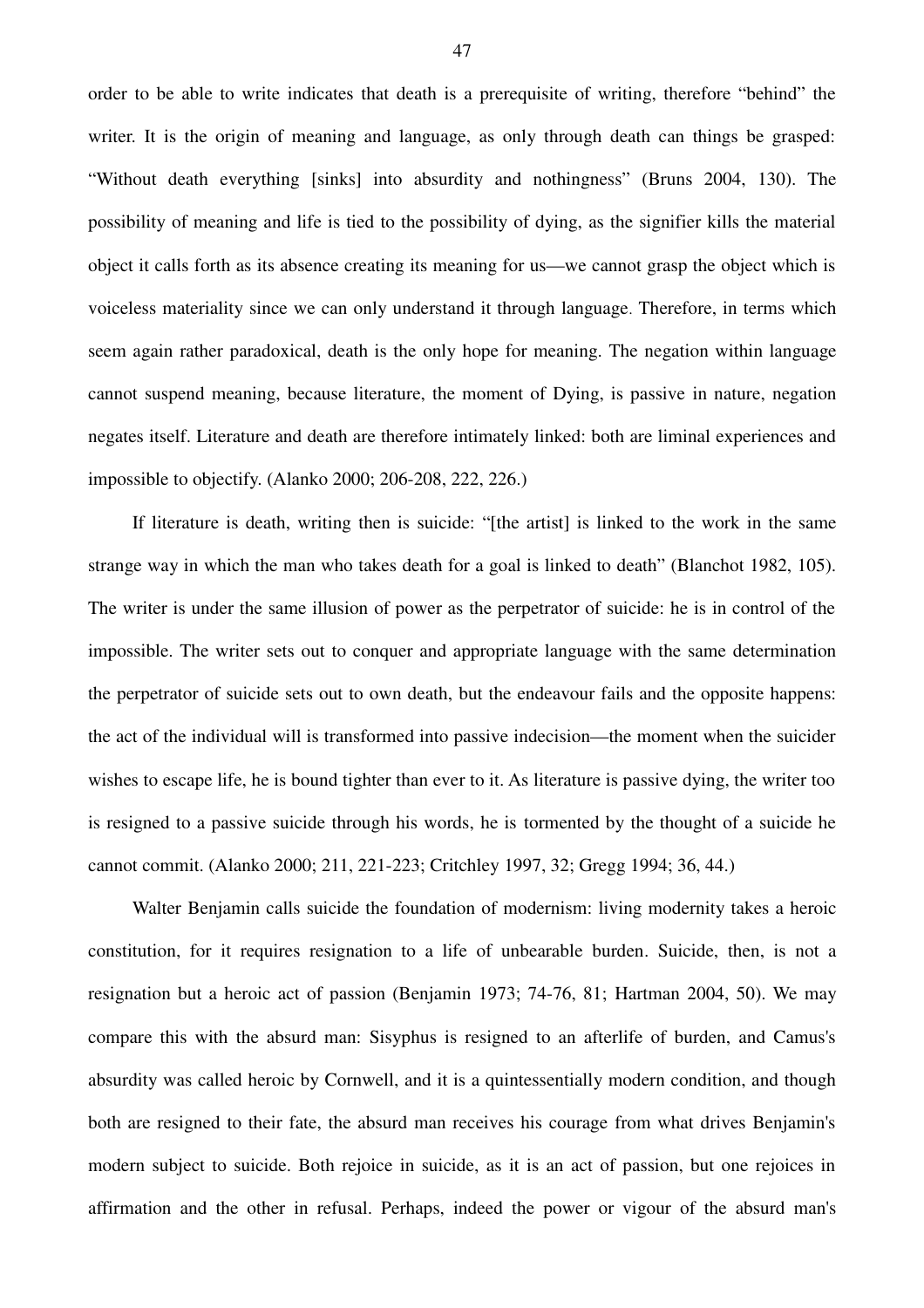identity lies in his refusal, since to refuse suicide is to refuse the power of negation (Alanko 2000, 212).

Compared to the absurd man, the writer seems passive and weak, but this is not so: "you cannot write unless you remain your own master before death; you must have established with death a relation of sovereign equals" (Blanchot 1982, 91). The writer cannot be the master of his own work, but he must be superior to his fate as Camus says, the master of death (Camus 1991; 115, 211). Death is controlled through the refusal of writing, even the refusal of language itself: "The writer's mastery is not in the hand that writes, the 'sick' hand that never lets the pencil go . . . [it] always characterizes the other hand, the one that doesn't write and is capable of intervening at the right moment to seize the pencil and put it aside" (Blanchot 1982, 25-27). Refusal provides the writer the power and will to write, as he cannot know that the work has already withdrawn from his grasp (Gregg 1994, 6).

However, the writer may not be as clueless as Blanchot suggests, for Camus writes that the awareness of absurdity authorizes the writer to plunge into his creative work "with every excess" (Camus 1991, 11). Indeed, it is the very sense of absurdity that keeps the writer at his task (Hartman 2004, 57). The absurd creator makes his art while knowing it will be for nothing and still persisting, for like him, his creations have no future. He simultaneously negates and magnifies his meanings his work will lead to no definite conclusion, it will be gratuitous. The absurd creator must work with the knowledge of himself being deprived of all meaning, he must as Camus writes "give the void [where meaning disappears] its colours" (Camus 1991, 113-114; Gregg 1994, 16-17).

The power of refusal that controls writing also controls what Blanchot terms *fascination*, as "to write is to let fascination rule language." (1982, 33) Writing and fascination are, then, to some extent analogous phenomena. However, let us approach the concept of fascination through another theory, revisiting Walter Benjamin's concept of the aura; as fascination is the surrender to art, then the aura is a product of the mindset of fascination.

As we saw, the aura is the "unique phenomenon of a distance, however close [the object] may be" (Benjamin 1936, section III). As it is a function of the mind, it can found in most anything,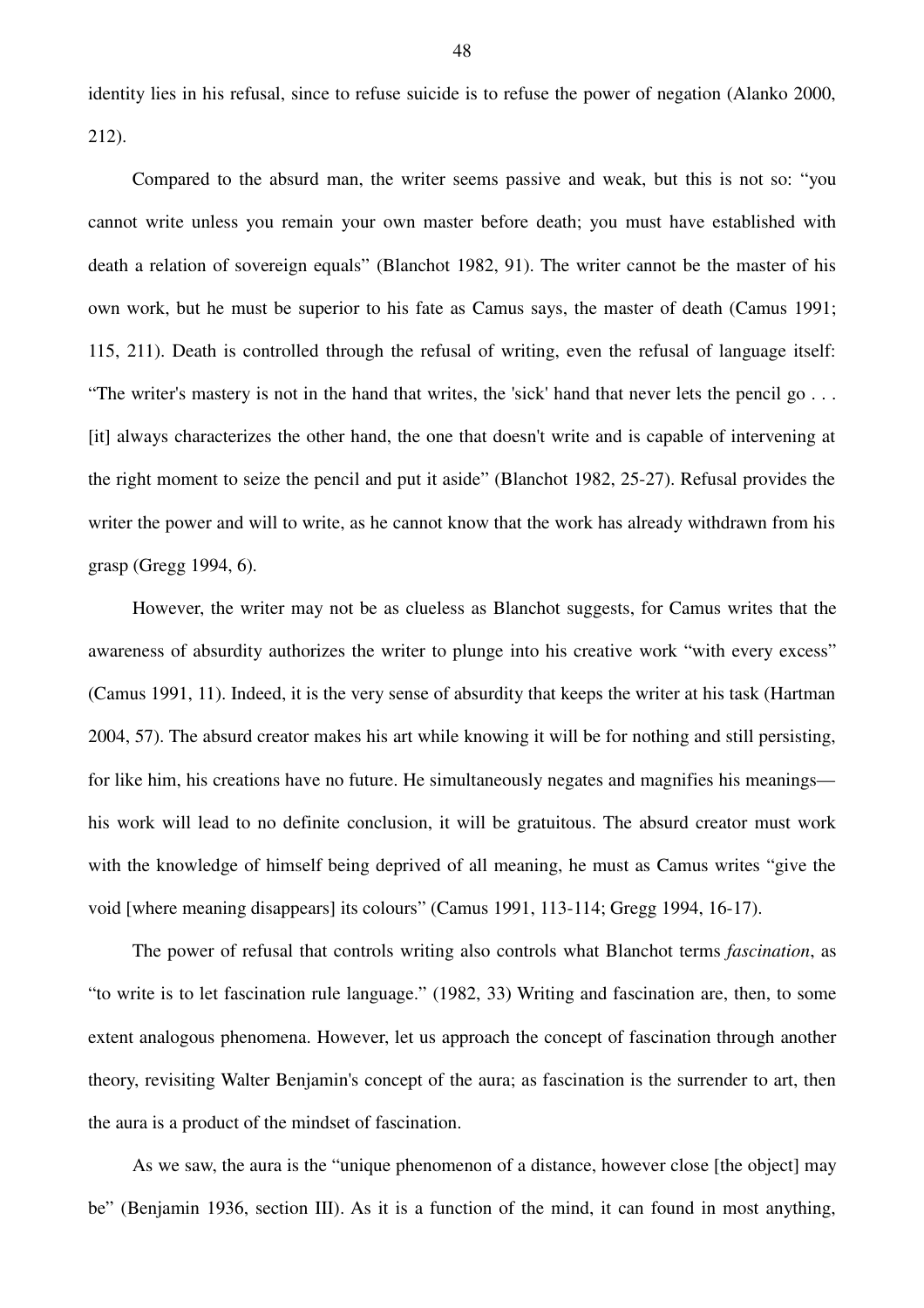natural as well as artistic objects. (Benjamin discusses paintings, Blanchot talks of works of pure language comparable to paintings [1982, 42]. Furthermore, Beckett's works were often compared to paintings.) Benjamin focuses on the optical aspect in the act of receiving and perceiving art—the aura is in fact created in and by the eye, by the distancing attitude of the gaze, in the contemplation of and concentration on the work. Furthermore, it is a lingering gaze, and the aura of a work of art, in contrast to natural formations, is only experienced in the temporality unique to art. (Benjamin 1936, sections XIV-XV, XII, XV; Bruns 2004, 134.)

The "distance" is purely a function of the relationship between the gaze and the work of art. It is the lone viewer's gaze, elation of the work onto a higher plane, which gives the work the aura of uniqueness, unapproachability and authenticity. Blanchot would perhaps call Benjamin's unapproachability the indifference of the work. The mediated or indirect nature of the work of art prompts this gaze: the use of the equipment of mechanical reproduction creates a representation of reality which paradoxically seems to be free of mediation. (Benjamin 1936; XV, XI-XII.) It creates the illusion of there being nothing to prevent the grasping and consuming of the work of art. The opposite of the aura is the greedy gaze of the masses: it absorbs the work of art and brings objects closer for careful scrutiny. It wishes to grasp the object in its finest details as if it was clear like glass. The greedy gaze will not stop for contemplation, it consumes absent-mindedly, devours quickly whatever it captures and then grows bored of it. (Benjamin 1936, XV; Benjamin 2014, 138.)

Fascination, then, is neither distancing nor devouring gaze, but their composite form, the distancing gaze turned upon itself: it is "the power that neutralizes [the distance] . . . making of it a neutral, directionless gleam which will not go out, yet does not clarify . . . the gaze turned back upon itself and closed in a circle" (Blanchot 1982, 32). It is becoming engulfed by the work, the surface of the work thick, opaque, material (Alanko 2000, 232). Therefore what the writer does not see is the surface of the work, but a mirror within its deep, their own gaze reflected back to them in the form of the Neutral. Yet he must resist the urge to lose his self completely in the work as the work pushes him away, he must retain his power of refusal, as he has to be able to move between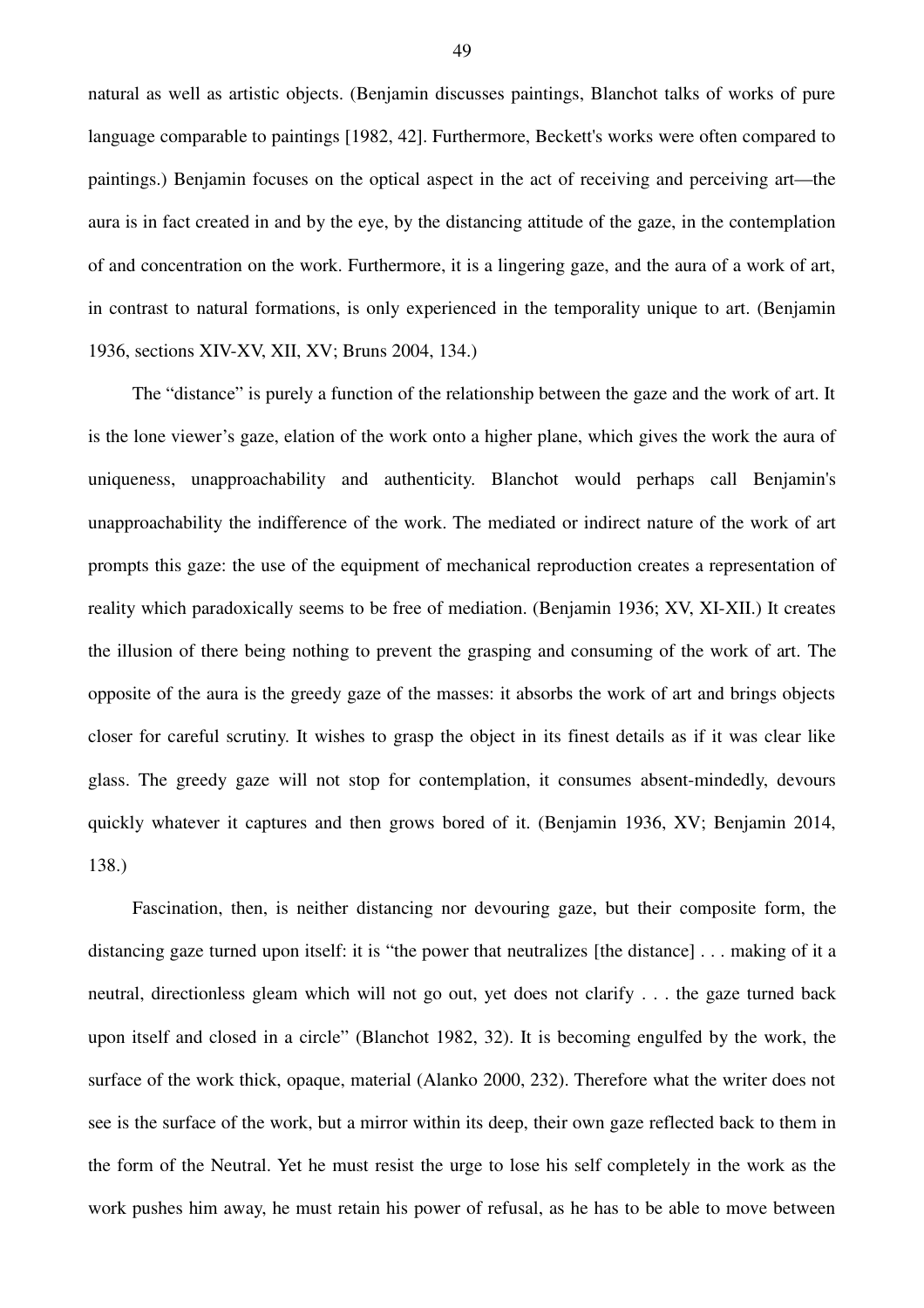the work and the distance, attach to and detach from the work, as Camus writes that art is the play of detachment and passion (Camus 1991, 102). The writer can never give in to the human nostalgia, the need to grasp the work, otherwise he can no longer detach himself from it.

Blanchot's theory is about coping in a strange world, the literary realm. We may draw parallels between Camus's "living without appeal" and Blanchot's "demand of literature": both require living without meaning or perishing, yet both reward those who choose life among death. The main difference is, as Blanchot himself writes of Camus, the absurd man says "I", Camus believes in individuality, whereas for Blanchot, it is untenable (1993, 173). Thus we may read Blanchot's theory as indicative of how closely linked the absurd and the meaningless are in literary objects. This is supported by the fact that Beckett is often discussed with Blanchot, and Blanchot has edited Beckett's prose works. Indeed, their connection seems intimate to the extent that Blanchot's theory seems a theory of absurd literature specifically. We may also note, with interest, how not only parallel and complementary Blanchot and Camus seem in their thinking, but how scarcely the two thinkers are discussed in either conjunction or in comparison—not a single such text was, in fact, to be found.

# **3.2 Reading the Absurd and the Meaningless in Beckett: A Development**

The absurd is, or entails, the loss of meaning, but this was inadequately dealt with, thus next we shall see how exactly *Waiting for Godot* has no meaning, and how this relates to our previous discussion of its absurdist characteristics. While most likely derived from the absurdist tradition of criticism, the idea that meaning is destroyed in *Waiting for Godot* goes beyond the absurdist critics: the analysis of the loss of meaning (conceptualised variably as absence, void, negation, privation, etc.) in itself is a current of thought in Beckett criticism. It should be noted that Blanchot, and many other theorists we shall discuss shortly, tends toward Beckett's prose rather than his theatre, as the image on the stage is in a natural position of domination over voice and silence, even though silence alone is not the goal of Beckett's work (Critchley 1997, 152-153; Sheehan 2008, 121). This is a problem in terms of reading meaninglessness, but as stated, we are reading *Waiting for Godot* as a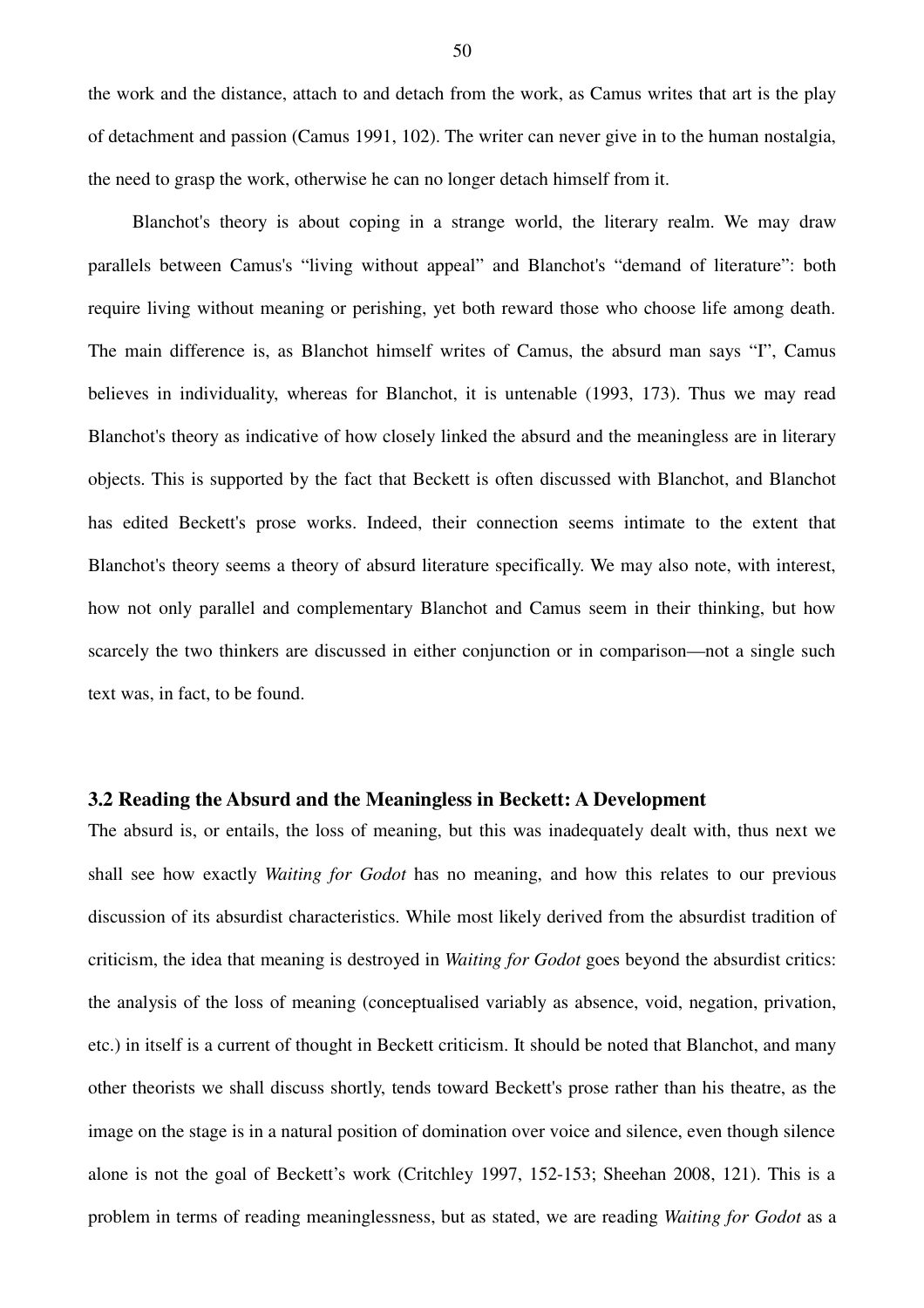text, and it is argued that Beckett's techniques and themes are not always perfectly suited to the theatrical form as they deal with things that lend themselves to a presentation in concrete form only with difficulty (Postlewait 1978, 476-479).

According to this type of argumentation, the play is structured and dominated by absence, which we discuss in terms of meaninglessness, and to less extent, the void. It is argued that the play features the absence of both definitive meaning and the literary tradition, making it "echo in a void" (Postlewait 1978, 483; Yuan 1997; 125, 129). Inadequacy, therefore, is a part of the imagery of the meaningless and also of its rhetoric, albeit on different levels: as part of the meaningless, it is the inadequacy of making sense; in the rhetoric of the meaningless, and especially in a theoretical framework, it is as the inadequacy of method, for the question of how to delineate absence when there is, in the first place, *nothing* to be analysed, is deeply problematic, if not unsolvable. The discourse must rely on figures, that is, images, which work to conceal the very structure of selfannihilation of the language under discussion; let us remind ourselves that Camus argued that the image is a cover over the inexplicable silence of the world, and for absurdist criticism the image in Beckett is concrete and inexplicable or difficult to explain. The act of concealment is foregrounded in Beckett, as we saw that the concrete image is a prominent, if problematic, feature of the play. (Wolosky 1991, 215; Yuan 1997, 124-125.)

It could be argued that the self-annihilation in *Godot* represents the problems inherent in story-telling, and the modernist mistrust of communication and representation which is supported by Esslin's argument that all the Theatre of the Absurd playwrights were shut off in their private worlds and reflect their own era (Bruck 1982; 159, 163; Culik 2008, 130; Esslin 1985, 22; Kern 1954, 54). This reminds us of the absurd reduction of the world, and Blanchot's argument that the author is deprived of the real world and the literary realm: when the real world and its modes of communication appear defunct and incomprehensible, the very concept of making sense begins to look questionable, and literary representations of this distrust begin to take form.

 Indeed, it is argued that self-annihilation in the form of presence as absence constitutes the very centre of *Godot*, in terms of absence of desire, affects and emotions, the character of

51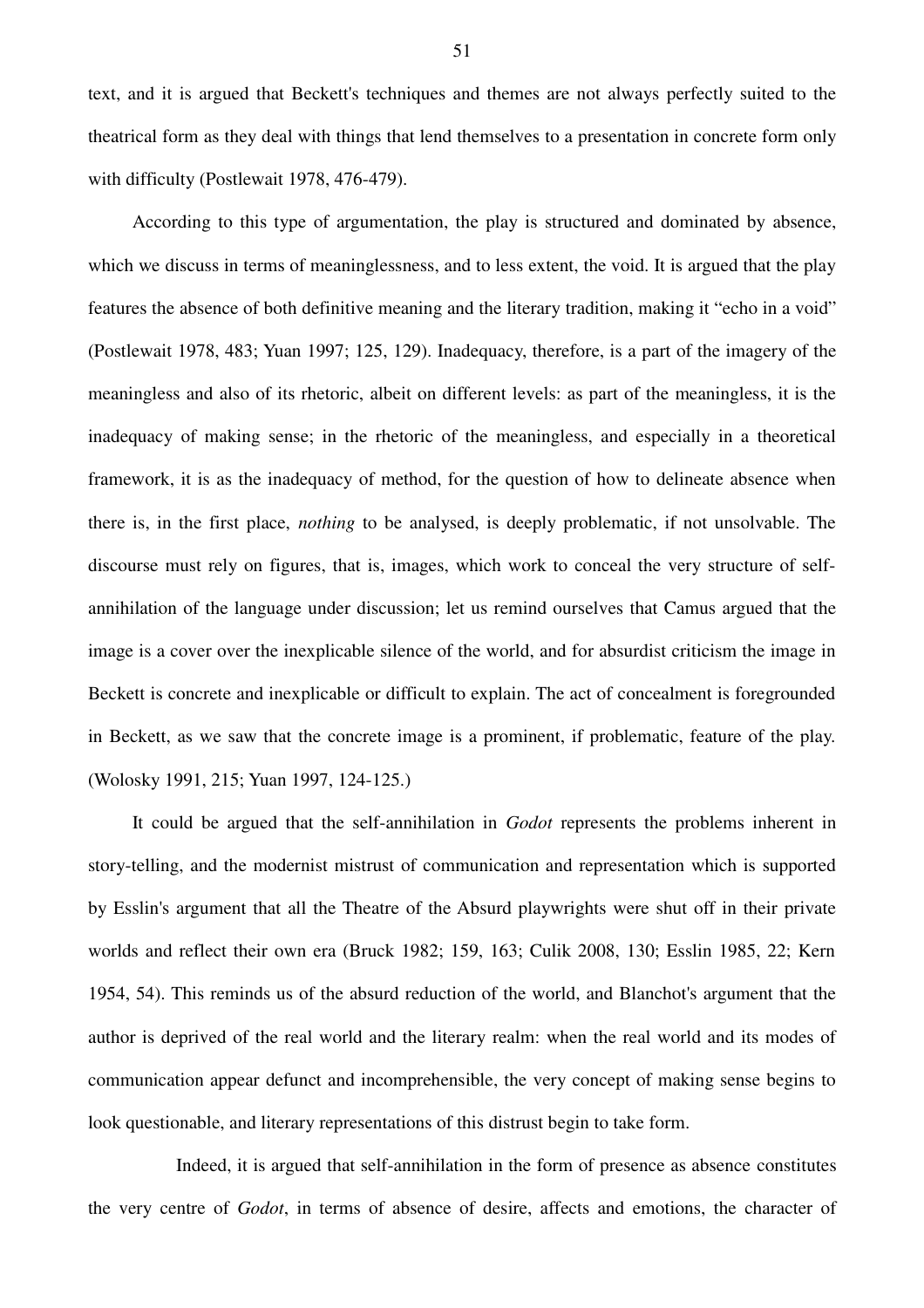Godot, and, as we have argued, the world it presents (Moody 2011, 57; Wolosky 1991, 213; Yuan 1997, 129). Cavell argues that the play features the alternatives of nihilism or purposeful undoing of all purpose, and testament to the ambivalence of this choice and the play itself, is the fact that Beckett has been described as a nihilist (eg. Manschreck 1976, 93; Miskinis 1996, 1047-1050; Ionescu, 2013, 72) *and* incapable of nihilism (eg. Anders 1965, 150; Esslin 1965, 8; Haney 2001, 42; Cronkhite 1969, 49). However, we have seen that nihilism is absent even from Camus's theory of the absurd, and the same holds for Blanchot. Furthermore, as Beckett is said to have both inspired Blanchot's theories and affirmed his ideas about language, voice, silence and death, we are inclined to consider Beckett's work as something other than nihilist (Sheehan 2008, 114-115).

So, if not nihilism, what then does Beckett's textual *nothing* signify? Wolosky identifies several answers to this, but notes that all take as their foundation the assumption that Beckett attempts to transcend temporal reality and language in search of an essence beyond it, and that language is a mask which hides true reality (Wolosky 1991, 225). This is of course quite well in line with what was said in our section on the absurd. Yet nothingness is not to be defeated, and some absurdist critics' urge to reach an interpretation that reconciles the ambivalences within the play, to reduce it to some allegory that makes negative entities into positive traits, is ultimately a futile attempt to bring hope to the play (Price & Johnson 2012, 3; Tsur 1975, 779-780; Yuan 1997, 128). The allegorical readings, which we noted in 2.2, are the critics' attempt to bring the distant images of the play nearer and decipher what they "actually" are, as the idea of something lacking meaning seems unthinkable (Tsur 1975, 780). The parallel to Benjamin's consuming mass that always searches for a new object for its hunger is quite obvious, and in notable contrast to Esslin's image of Beckett as the severe, lonely and proud absurd man. However, Beckett's work is rather characterised by hunger *without* object, conceptualised as a lack of desire (Moody 2011, 62). We discussed the lack of desire in Godot in 2.2, and came to the conclusion that it indeed is absent. With this, let us begin our analysis of the three aspects of meaninglessness, the negation of the world, time, and ultimately the self in the play. Even Esslin draws attention to the last one: the subtitle of the Beckett section in *The Theatre of the Absurd* is "The Search for Self".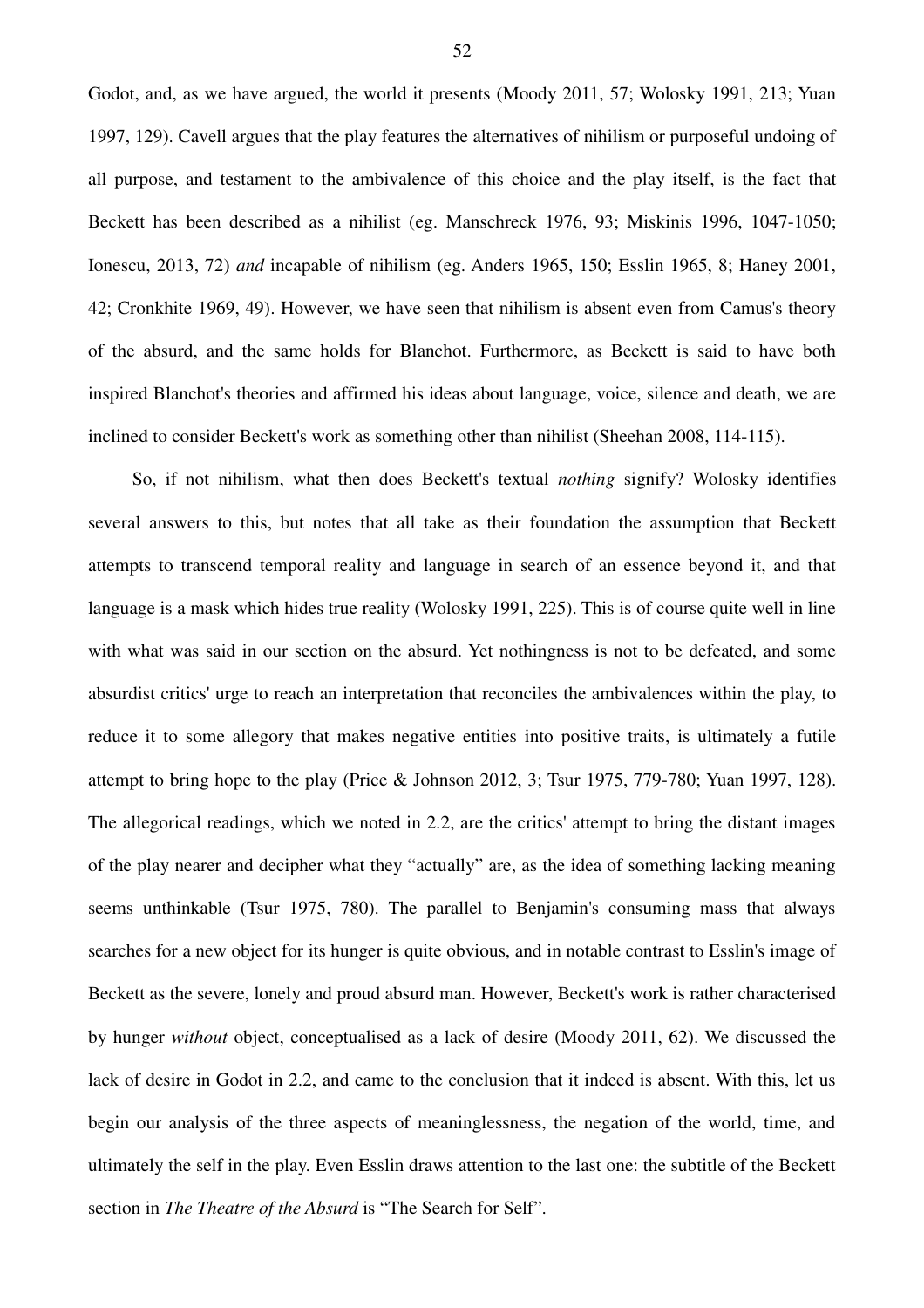To discuss the negation of the world, we begin with the tool used: language. It is argued that Beckett's language is coarse and lowly without sublimation by rhetoric or idealism, and it depicts suffering, the void of despair, isolation, and lack of physical necessities (Kern 1954, 42; Krieger 1977, 987). It is similar to Blanchot's essential word: it paradoxically annihilates itself while it creates itself, final meaning being forever deferred, but it also annihilates the world it creates; it could be argued that it resists the act of creation while creating a fictional world and a fictional self to inhabit it, but this does not make it a hermetically sealed system that is "better justified", to use Blanchot's words (Bruck 1982, 163; Culik 2008, 133; Miskinis 1996, 1063; Wolosky 1991; 213, 221, 228; Yuan 1997, 131). Furthermore, the goal of Beckett's language is to undermine itself as communication, that is, to communicate paradoxical meanings (Bruck 1982, 163; Esslin 1968, 86). In Blanchotian terms, it endeavours to stretch and break the limits of the world-building coarse word. We may think these claims outlandish, but as we consider them more carefully, are they not what the absurdist critics were saying, only phrased somewhat differently, with more honesty and commitment to the repercussions of the absence of meaning?

*Godot* creates meaning by deferring meaning. It was already argued by the absurdist critics that each line negates or denies the preceding line, though it could be argued now that there is a multitude of methods the play uses to unmake meaning. It resists creating a fictional world by making it appear simultaneously below and above real—it could also be argued that being below and above the real world, that is, created by the coarse word, the play pursues the reality beyond it, the silence of experience. For the absurdists the strange realm thus created is not hermetically sealed because it is born in Beckett's consciousness and from his experiences, but for us, the system of language is permeable and therefore not sealed off from the real world.

We may wonder why the theoretical framework and terms used to describe the same phenomena are so different. Perhaps one reason is the tendency of the absurdist criticism to take Beckett's life and putative psyche as its starting point, whereas Blanchot's theory of the meaningless explicitly states that the writer's life and personality are, by necessity, always irrelevant to the work. Simon Crtichley writes that "to ascribe the voice that speaks in the work with the author Samuel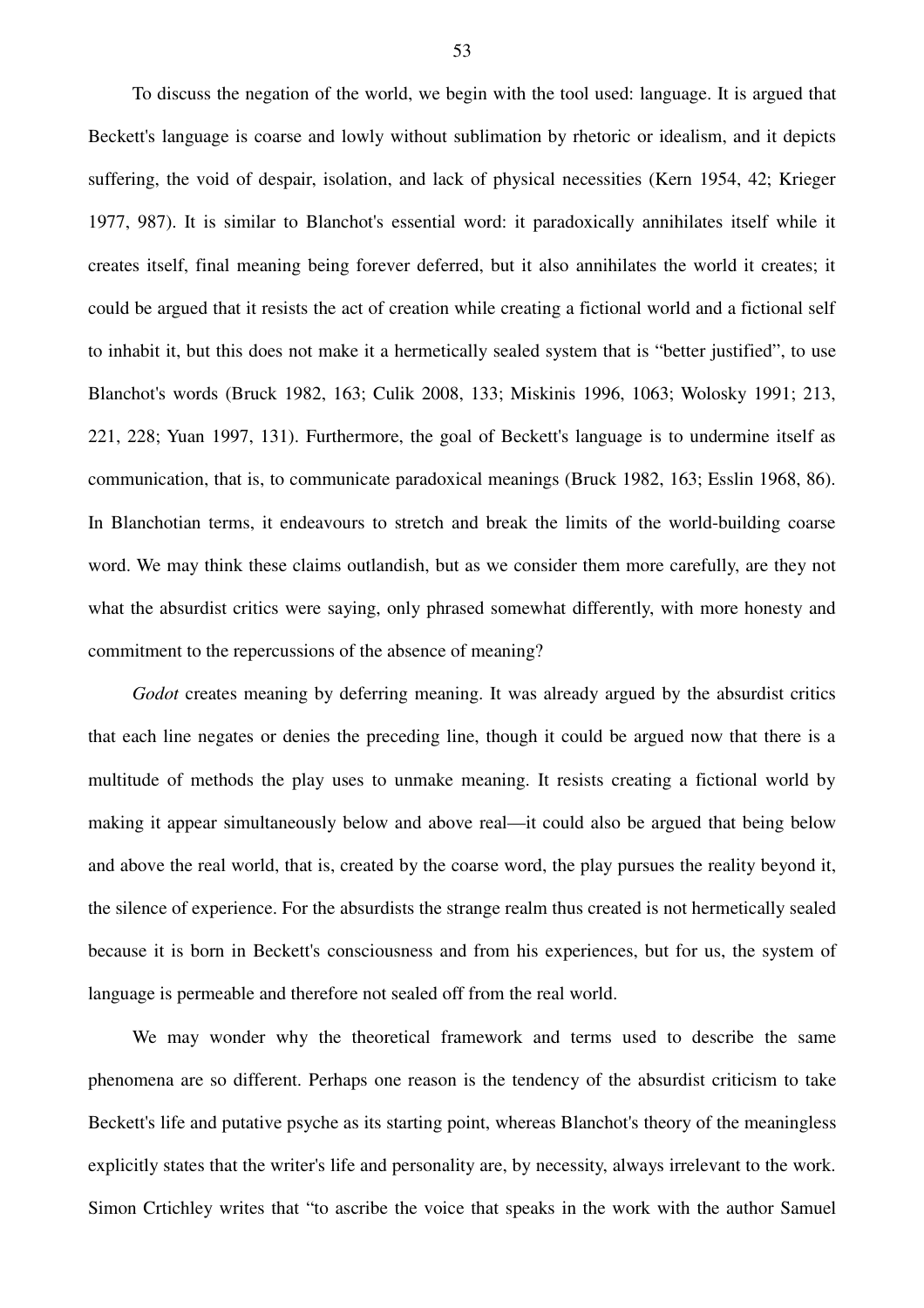Beckett . . . is to fail to acknowledge the strangeness of the work under consideration and to read the work as an oblique confession or, worse still, a series of case studies in a reductive psychobiography." (1997, 172) This way we must abandon all enticing but ultimately cowardly means of facing the meaninglessness within the language of *Godot* without the promise of an escape to meaning through allegory.

*Godot* is an example of the problem of creating through language the reality beyond the real world, that is, the silence as the limit of representability, as it appears as meaningless. Textually oriented theories thus offer us insight into this feature which permeates the play but which the absurdist framework was seen to be unable to grasp. Beckett sought the liminal space of silence within language with a very Blanchotian method: by making his language simultaneously debased or atrophied and excessive or gratuitous (Rabaté 2012, 56). This creates paradoxical works of "misspeaking, unfulfilled expectation, unrealized meaning, unresolved definition, deceptive reason, antithetical style, misjudgement, and incongruity" (Postlewait 1978, 483). This can be best seen in the exchanges between Vladimir and Estragon: their language comprises of short, often discontinuous sentences and lines, offset by occasional outbursts of longer and more complex sentences or monologues. Especially notable is this when a dialogue is on the verge of reaching a solution or termination the subject abruptly changes, expanding and sprouting ever new branches in wildly different directions. In the following excerpt, Estragon has complained that his boots hurt his feet:

> VLADIMIR: Try and put it on again. ESTRAGON: [*Examining his foot*.] I'll air it for a bit. VLADIMIR: There's man all over for you, blaming on his boots the faults of his feet. [*He takes off his hat again, peers inside it, feels about inside it, knocks on the crown, blows into it, puts it on again*.] This is getting alarming. [*Silence. VLADIMIR deep in thought, ESTRAGON pulling at his toes.*] One of the thieves was saved. [*Pause*.] It's a reasonable percentage. [*Pause*.] Gogo. ESTRAGON: What? VLADIMIR: Suppose we repented. ESTRAGON: Repented what? VLADIMIR: Oh... [*He reflects.*] We wouldn't have to go into the details. ESTRAGON: Our being born? [*VLADIMIR breaks into a hearty laugh which he immediately stifles, his hand pressed to his pubis, his face contorted*.]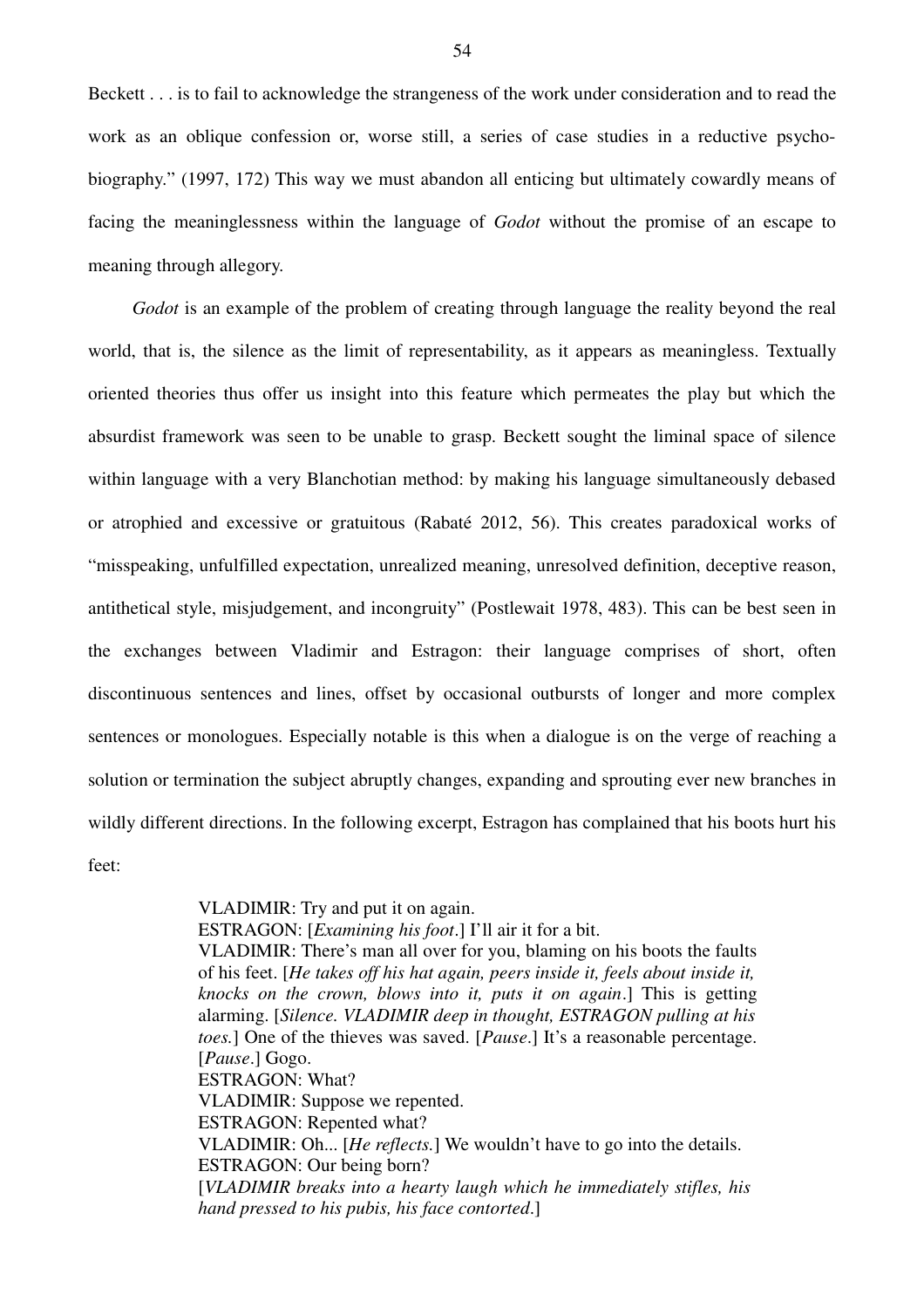# VLADIMIR: One daren't even laugh anymore. ESTRAGON: Dreadful privation. (Beckett 2006, 3)

The changes in subject intrude in the discussion and disrupt it, changing its direction and tone. The tone of the discussion is first annoyed and rather banal ("I'll air it for a bit"), then suddenly aphoristic ("blaming on his boots the faults of his feet"), then turning solemn and ponderous ("suppose we repented"), and amused ("our being born"), and finally serious, but perhaps experienced as funny by the reader owing to the meta-fictional mention of privation ("Dreadful privation"). The short excerpt contains components of perhaps five or six different discussions, none of which is either begun nor finished properly, making this not a dialectic discussion with a goal, a beginning and a termination, but a repeatedly disrupted exchange of words which only masquerade as meaningful. The gaps in the discussion, the silences between the lines that are the stage-directions, may in fact be the only meaningful parts of the exchange. The words are truly atrophied and gratuitous simultaneously. As a result of the non-dialectical nature of the exchange, the elements of the "discussion" become clashing both in style and in content.

Another type of exchange of words which seems pure verbal movement, contraction and expansion, like batting a ball between the interlocutors with little semantic content is what was in 2.2 called music-hall dialogue:

> VLADIMIR: We could do our exercises. ESTRAGON: Our movements. VLADIMIR: Our elevations. ESTRAGON: Our relaxations. VLADIMIR: Our elongations. ESTRAGON: Our relaxations. (Beckett 2006, 68)

It may seem that the discussion aims to refine the specific nature of their activity, exercising while waiting, but the accumulating, variably synonymous expressions hardly succeed in this—in fact, what Estragon ends up repeating, "relaxation", is the very opposite of exercise. Thus a term and its opposite are asserted simultaneously, presented as parallel rather than opposite. It is a recurrent pattern that Estragon starts repeating the same word while Vladimir varies his vocabulary. This especially contributes to the sense that the dialogue never reaches, and may even be completely unable to reach, any termination point, synthesis or compromise; the back-and-forths seem to serve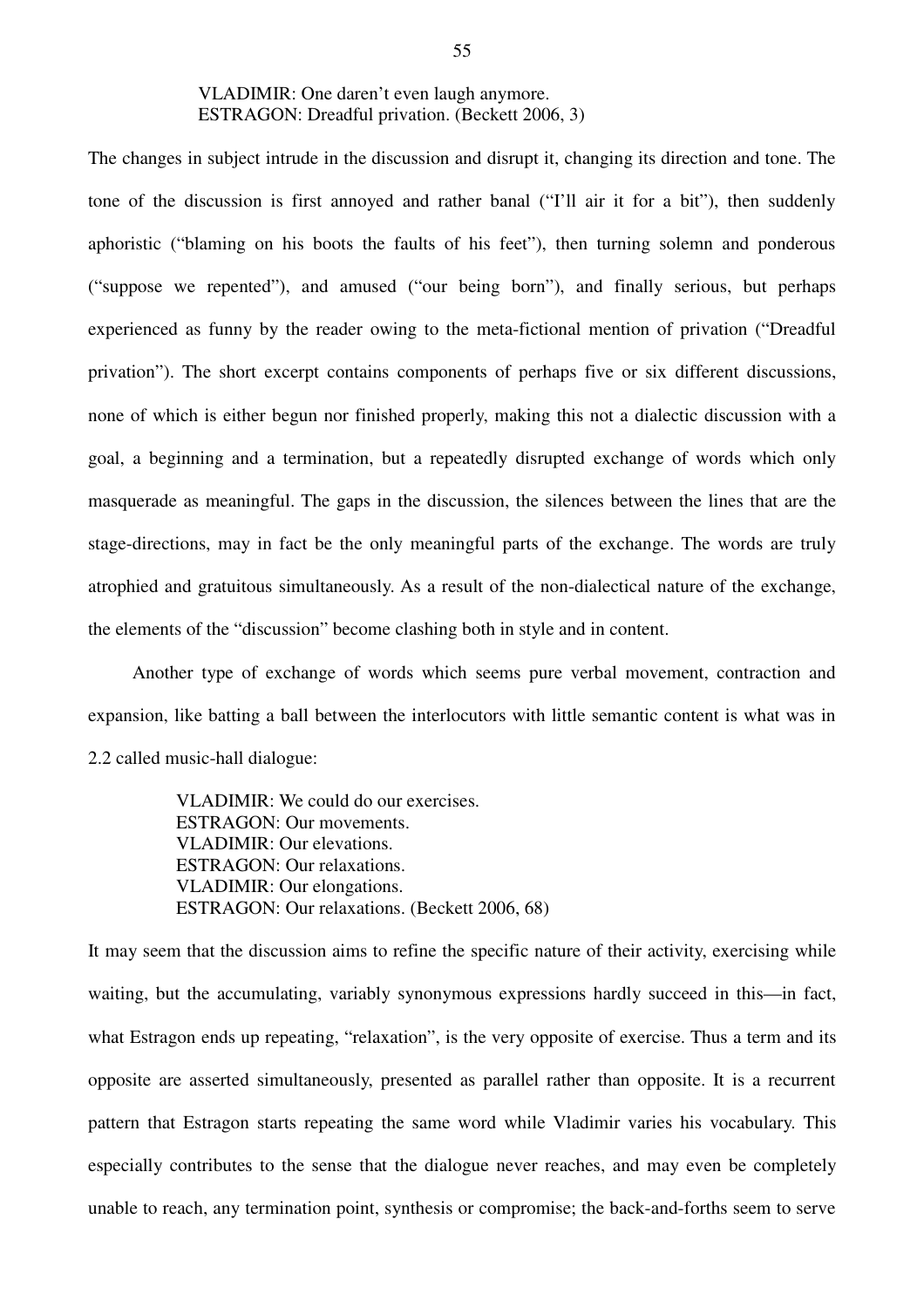a function opposite of the narrowing focus of reaching the final word, that of the proliferation of meanings. And if the previous two excerpts do provoke mirth, as the music-hall dialogue and the meta-fictional commentary were argued to do, it is according to Critchley because laughter is "the sound of language trying to commit suicide but being unable to do so, which is what is so tragically comic" (1997, 157). Laughter returns us to the limitations of our language and bodies (Critchley 1997, 159).

Another way of portraying the coexistence of silence and image is by subverting the implications of conventional uses of language by using language as literally as possible (Yuan 1997, 130):

> VLADIMIR: You must be happy, too, deep down, if you only knew it. ESTRAGON: Happy about what? VLADIMIR: To be back with me again. ESTRAGON: Would you say so? VLADIMIR: Say you are, even if it's not true. ESTRAGON: What am I to say? VLADIMIR: Say, I am happy. ESTRAGON: I am happy. VLADIMIR: So am I. ESTRAGON: So am I. VLADIMIR: We are happy. ESTRAGON: We are happy. [*Silence*.] What do we do now, now that we are happy? VLADIMIR: Wait for Godot [. . .] (Beckett 2006, 51)

Here Estragon takes Vladimir's insistence on him being happy literally as an order to be happy, and continues in this vein, as if under obligation, to say what Vladimir (whose words, "say you are, even if it's not true" sound conventionally understood more pleading than demanding) asks or instructs him to say. In the end, as if having by the act of speech established their shared happiness, the discussion reverts back to beginning, back to waiting for Godot, bringing no development.

Another, perhaps more light-hearted in tone but equally grim in content, example (specific to the text of the play.) of the literality of Beckett's language occurs when Vladimir and Estragon consider hanging themselves Vladimir does not understand why the issue of hanging is problematic: "ESTRAGON: Use your intelligence, can't you? [VLADIMIR *uses his intelligence*.] VLADIMIR: [*Finally*.] I remain in the dark." (Beckett 2006, 10.) It is not Vladimir who takes Estragon's words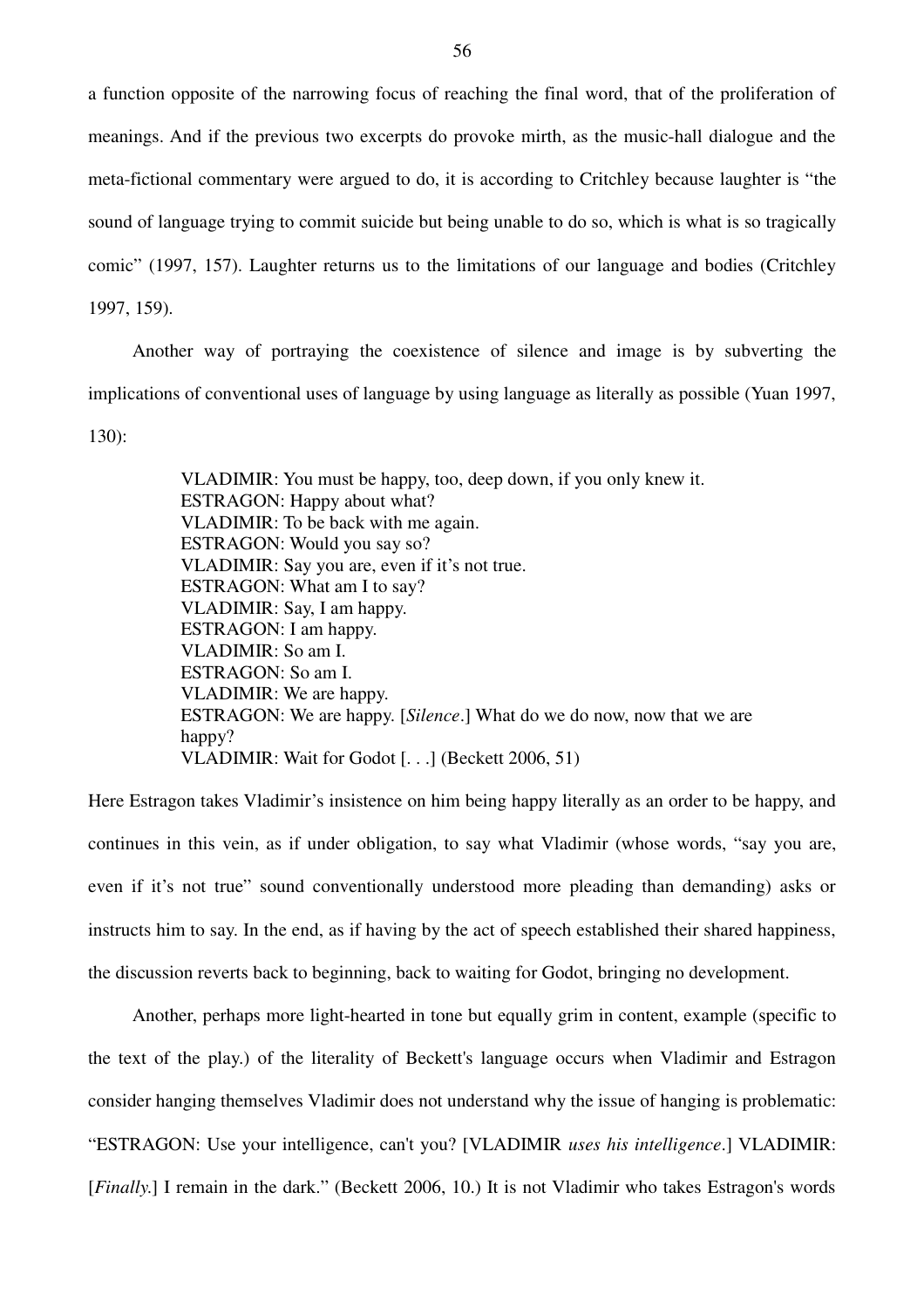literally, but the text itself in the form of the stage-direction: the act of using one's intellect is presented to readers as if it could be portrayed or even visualised literally as an unambiguous external action. The ambiguity of the statement, however, again leads to a multitude of possible interpretations for the words "uses his intelligence". It seems, therefore, that the meaninglessness that is silence as the limit of representation cannot be presented in language: it leads to the paradoxical play of infinitely proliferating but disrupted meanings.

As any final, fixed meaning of *Godot* cannot, or will not, be reached, the piece is subject to the infinite play of a multitude of meanings—and perhaps this is inescapable, as the logic of language overtakes every text and always succeeds in bringing some meaning to it (Cavell 2002, 117-126). This inescapability of meaning in Beckett's texts, which are characterised by lack (of desire and meaning), is experienced as disgusting "force-feeding": language and narrativity disrupt what Moody calls Beckett's art of hunger, the aim of which is to embrace the rejection of expression, the failure to express, and the conscious annihilation of objects; in the art of hunger, hunger is the lack, not craving, of something, and in Beckett's writing it is the process of divesting itself of all objects and failing in it, resulting in an oscillation between being with and without an object, rather than the static situation of being completely without them. The state of lack is repeatedly disrupted by language and the obligation to express, creating a pattern contrary to earlier claims: not shift from movement to static image but alternation between the two. (Esslin 1965, 12; Moody 2011; 56, 59-63, 67, 71.) We may compare this with Blanchot's essential word, which ceaselessly oscillates between being with and without its object, meaning. We may also compare it with Benjamin: Moody argues that beauty, the goal of art, is born of the erasure of the distance that separates nature and art, and the art of hunger subverts this erasure by lacking object and expression (2011, 70). The eye, by beholding the work of art and recognising its natural counterpart, recognises the work as beautiful and begins the creation of the aura (the connection to nature or the natural is made very clear by Benjamin's examples). But the art of hunger is not beautiful, it is disgusting, because it separates nature and art—it endeavours to depict things which are unnatural in a way that subverts the expressive power of language, and thus, meaning. But meaning is inescapable: the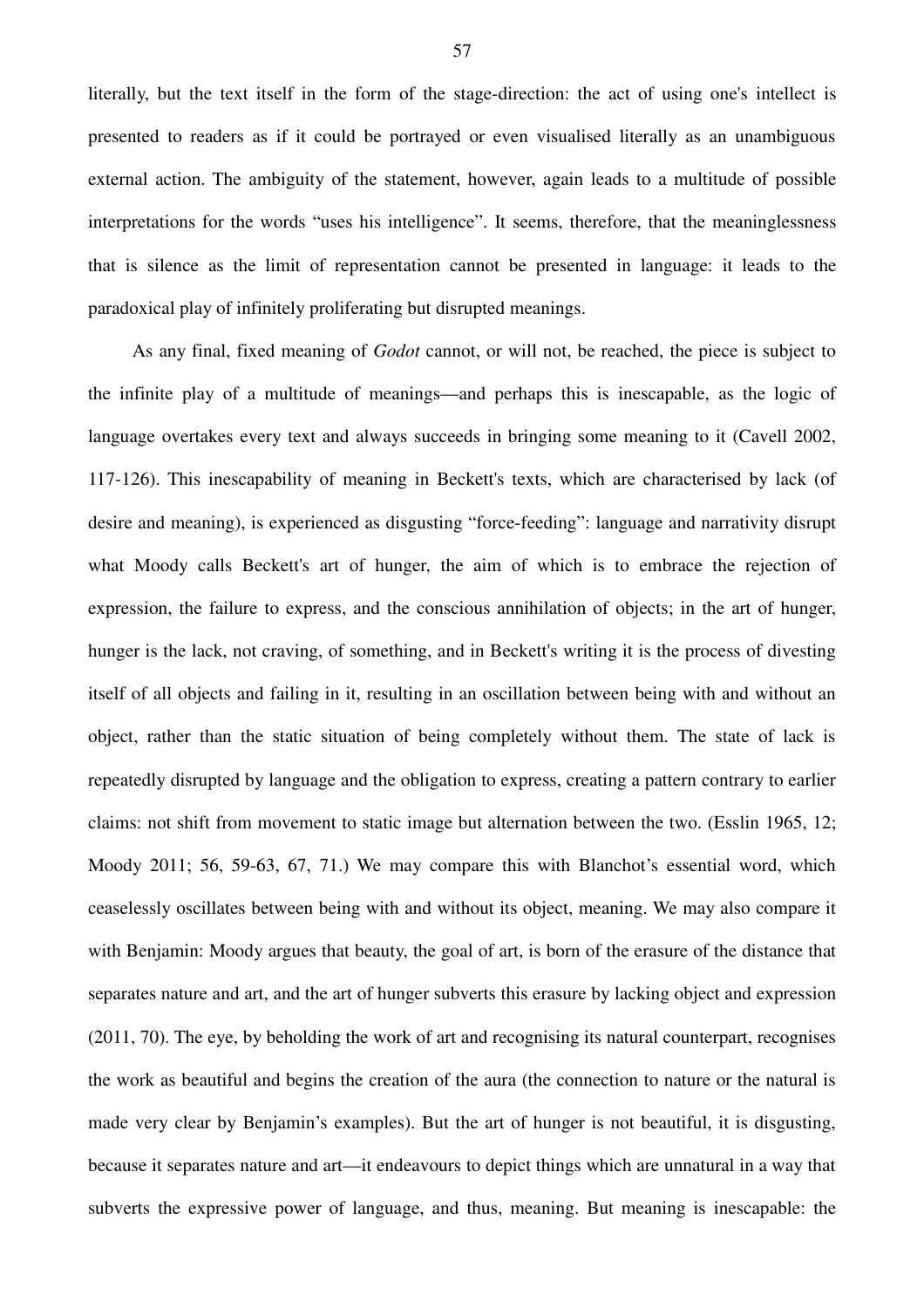work of art cannot remain hungry and objectless, and therefore the art of hunger is "force-fed" meaning.

When meaning is force-feeding, speaking is vomiting: "word-vomit assumes expression's form, while recasting it as literally and figuratively tasteless, and divorcing it from the authentic connection to the speaking subject that is integral to the proper operation of expression" (Moody 2011, 69-70). The best example of the word-vomit in *Godot* is Lucky's speech—we noted in 2.2 it being called "word-salad", but word-vomit perhaps better describes the way language and bits of discourse are ejected out of Lucky's mouth, like chewed and half digested texts:

> Given the existence as uttered forth in the public works of Puncher and Wattman of a personal God quaquaquaqua with white beard quaquaquaqua outside time without extension who from the heights of divine apathia divine athambia divine aphasia loves us dearly with some exceptions for reasons unknown but time will tell are plunged in torment . . . it is established as hereinafter but not so fast for reasons unknown that as a result of the public works of Puncher and Wattman it is established beyond all doubt . . . concurrently simultaneously what is more for reasons unknown in spite of the strides of physical culture the practice of sports . . . in a word for reasons unknown . . . namely concurrently simultaneously what is more for reasons unknown but time will tell (2006, 36-37)

The speech seems to parody formal discourses of knowledge and argumentation. The same semiacademic phrases and conventional argumentative markers such as "for reasons unknown" and "what is more", keep repeating themselves in varied environments, following a very associative logic. The speech reads like a parody of a learned monologue—in perhaps contrast to this, it also sounds like a puppet's broken speech-synthesizer in its automaton-like quality, with spontaneous lists and repeated words (Kern 1954, 44; Reid 1993):

> such as tennis football running cycling swimming flying floating riding gliding conating camogie skating tennis of all kinds dying flying sports of all sorts autumn summer winter winter tennis of all kinds hockey of all sorts . . . in Feckman Peckham Fulham Clapham . . . in spite of the tennis on on the beard the flames the tears the stones so blue so calm alas alas on on the skull the skull the skull the skull . . . tennis... the stones... so calm... Cunard... unfinished...<sup>4</sup> (Beckett 2006, 37-38)

Perhaps significantly the speech ends, almost exhausted, with the word 'unfinished' and the typographical sign of the utterance being unfinished, three full stops. The torrent of association

<sup>4 &</sup>quot;. . ." marks an omission from the original text, and "..." is quoted directly from the play.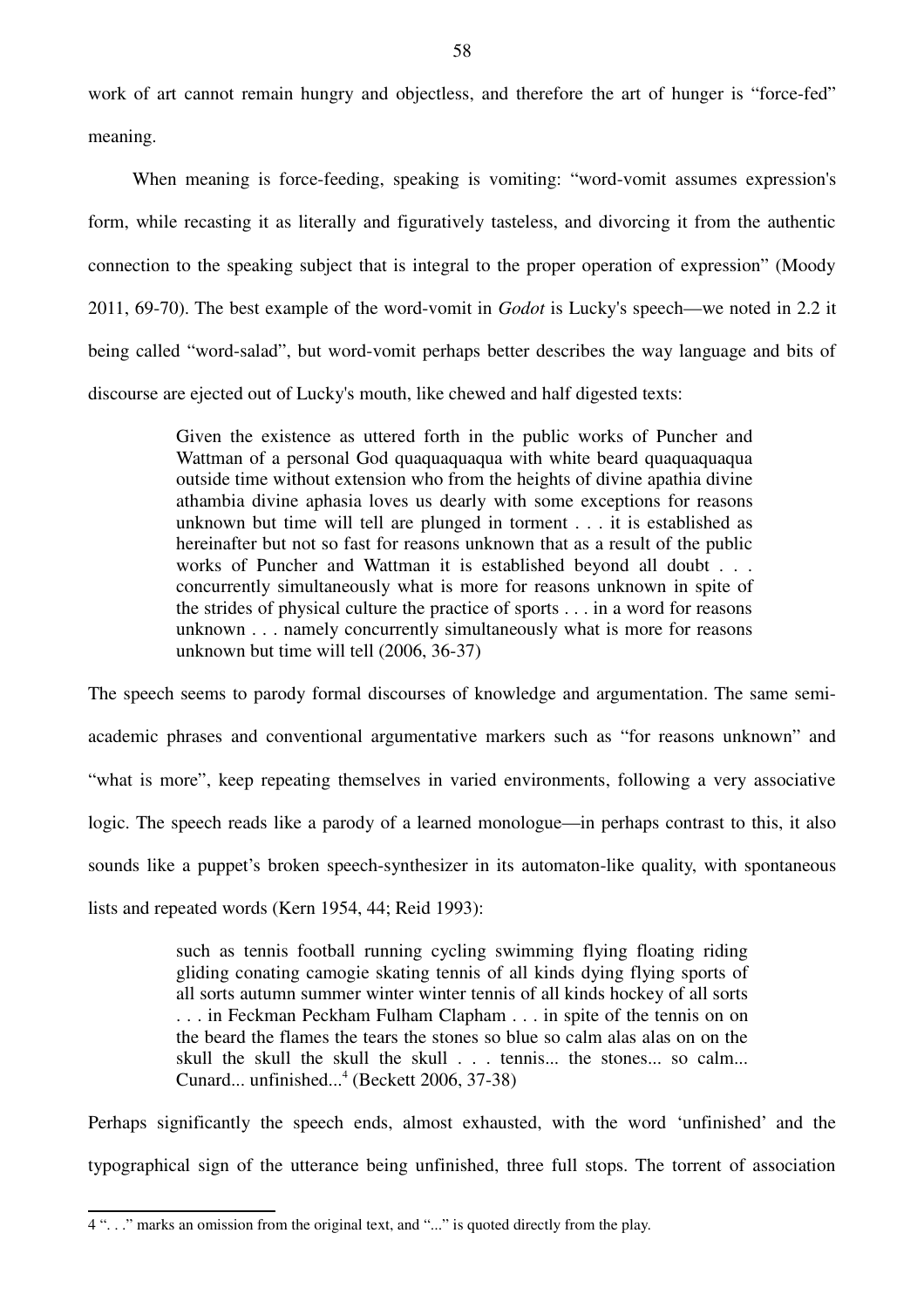which characterises the beginning of the monologue dies down to a laboured trickle, as if the verbal stomach is being emptied. It should be noted that there is something shocking or outrageous in the speech, as the stage-directions read:

> [*During* LUCKY's *tirade the others react as follows:* [1] VLADIMIR *and* ESTRAGON *all attention,* POZZO *dejected and disgusted.* [2] VLADIMIR *and* ESTRAGON *begin to protest,* POZZO's *sufferings increase.* [3] VLADIMIR *and* ESTRAGON *attentive again,* POZZO *more and more agitated and groaning.* [4] VLADIMIR *and* ESTRAGON *protest violently.* POZZO *jumps up, pulls on the rope. General outcry.* LUCKY *pulls on the rope, staggers, shouts his text. All three throw themselves on* LUCKY *who struggles and shouts his text.*] (Beckett 2006, 35-36)

The speech, while making absolutely no sense, provokes a fierce reaction from the hearers. The speech seems almost like a script for reader reactions, Pozzo as the owner (perhaps akin to the author or the narrator) of the text pulling the rope to stop the violent cascade of nonsense, and Lucky as the text pulling against it and persisting through struggle, not yielding to the wishes of the owner. Yet the process of signification begins automatically: The names sound like dirty words, they are there to contrast the seemingly learned text; the logic behind the association is not one of content but one of phonetic similarity. The interpretation process excavates meanings from under the surface of the monologue. The language cannot *not* mean anything, despite the effort, and perhaps this is what makes it absurd: not only is "the attempt to communicate when it is impossible" (1985, 32) horribly comic, as Esslin quotes Beckett, but also the attempt *not* to when it is, in fact, unavoidable. We cannot uncover the void underlying the image, as the very effort to efface meaning gives birth to a new meaning in a vicious cycle of signification. The two aspects, void and image, can only exist together, not harmoniously but in a restless union.

Moving on to the world created by this strange language, as already argued, the structure of self-annihilation is related to the way literary language destroys the real world in search of the silence of experience beyond it, creating a strange, literary realm that is the other (or shadow) of the real world. We have made the conscious choice of situating ourselves in the context of the modern of the twentieth century. However, Beckett is a liminal character in terms of his artistic career: he wrote his main works around the time it is generally agreed that modernism was turning into post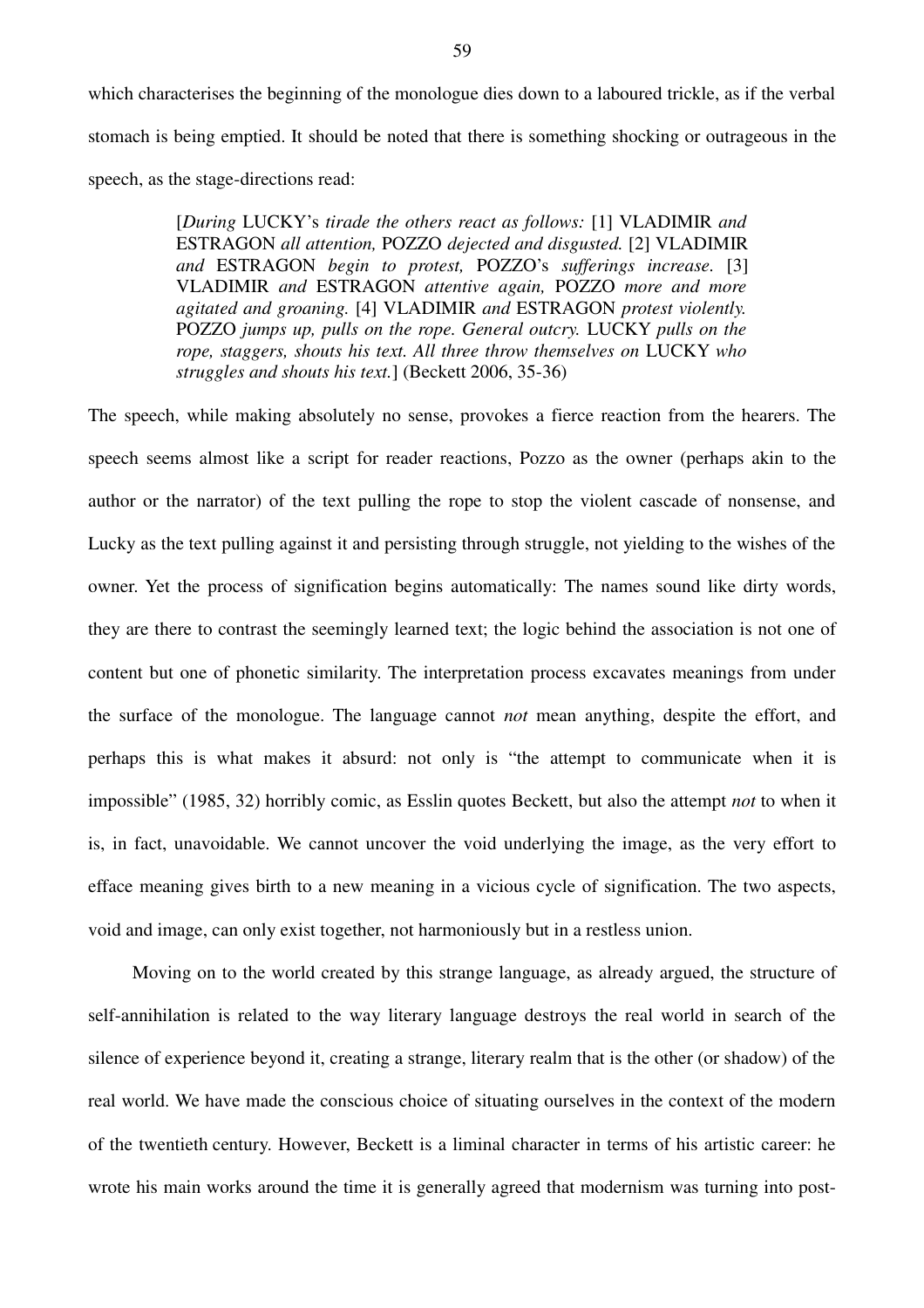modernism (1940-1970) and so is analysed in both traditions—we have chosen the earlier, modern one, as the absurd as a condition essentially predates the post-modern. Therefore it is worthwhile to have a brief look at what is (or was) modernity's vision of the world.

According to Anthony Cascardi, the quintessentially modern view of the world tends towards abstraction, it subordinates nature to reason, that is, it seeks to make the material world into an abstract representation for the rational subject to grasp and control with his intellect and avoid a concrete, experiential approach; it seeks to reject auratic presences and turn natural objects into "objective" representations, in other words, abstractions (1992; 37-38, 127, 152, 171). We can detect some themes in common with Camus's theory of the absurd, but they are valued differently, most notable being the controlling of the natural world, turning it into a representation: this is sought in Cascardi's argumentation, and refused in Camus's. Moreover, Camus's argument that the absurd is "reason noting its limits" becomes clearer now, as reason is the tendency to see the world and human actions as representations or abstractions, and the absurd is the refusal to control the world (Cascardi 1992, 37). Absurd reason is, then, reason noting the limits of its capability to make the world controllable. Furthermore, Benjamin argued that the aura of objects started decaying during the modern period: it was a time when the world was increasingly viewed only as something to be grasped, thus it is no wonder the work of art started losing its integrity as well. The auratic presences rejected by the modern subject are found by the absurd man in specifically what the modern subject wishes to escape: the absurdity and inhumanity of the world.

We can observe the echoes of these sentiments in Beckett as well. The world of *Godot* is ungraspable by human language, it refuses abstraction: "VLADIMIR: [*Looking around*.] It's indescribable. It's like nothing. There's nothing. There's a tree." (Beckett 2006, 79) This is also a way of negating the existence of the world, through the explicit statement that "there is nothing". Moreover, when the artist is without the power or desire to express, he is denied both himself and the world. The annihilation of language is analogous to the annihilation of the world, for if we cannot associate plot and characters onto what we are writing or reading, the text loses its specificity, and the negative valuation of the creative powers of language is spilled over to the world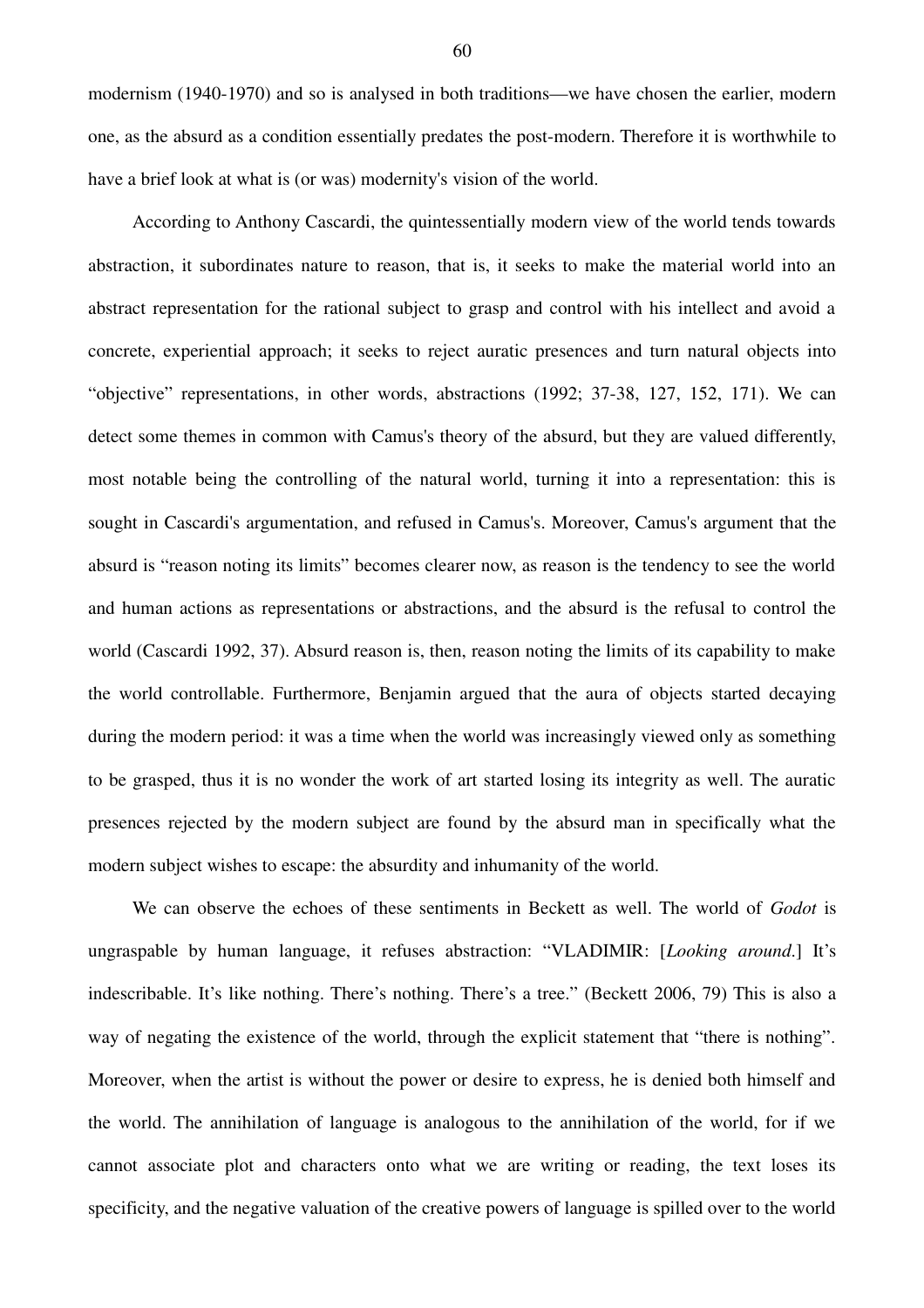that is created and represented by that language, binding the artist to failure and paradox (Moody 2011, 59; Krieger 1977, 991; Wolosky 1991, 226). But like the language of absence cannot not be made to mean nothing, so is the abstraction and destruction of the world is interrupted by the materialisation of language: language is not prior or outside to the material world, and through selfnegation, it may reach the world beyond material embodiment. Indeed, reaching (at least in the imagination) the silent and material world is a prerequisite of shared experience, and thus art. (Price & Johnson 2002, 3; Spanos 1971, 360; Wolosky 1991, 219-226.)

Language and the material world are inextricably linked, especially so in the ambivalent language of the absence of meaning. Similarly to the creation of meaningless statements, the endeavour to create a world that does not exist is a self-defeating paradox: the literary world, in strict terms, does not exist as such—it is a product of the imagination, but the process of writing it brings it into existence, as it becomes a literary object. Blanchot's point is that it simultaneously exists and does not exist, the two poles cannot be rent apart. To "unmake" this world is as difficult as making a meaningless statement, yet this is exactly what has been argued: the world of *Waiting for Godot* is a "no-place" (Anders 1965, 142). The argument is that it is by its assertion unmade, erased from existence, it is not just a "twilight world" but a place which does not exist. It cannot be a no-place, for there is something, though, granted, not a lot: a tree, a stone; surely the embodiedness of Pozzo, Lucky and the messenger boy is proof that they do not emerge from ontological nothingness?

The play resists abstraction by turning temporal paradigms into spatial ones using repeated and "petrified" words (containing as little metaphorical meaning as possible), and automaton-like actions—that is, time does not progress but the material world and the characters as bodies do. This can be seen in the way the setting never changes, but the characters wander around aimlessly and anxiously. This imprisons the characters, actors and spectators within the concrete space of the stage and into the concrete images that Esslin speaks of. Furthermore, by this imprisonment, physical restriction, or incapacitation of the characters the play creates the feeling of the world being beyond human control. (Harvey 2001; 109, 114; Postlewait 1978, 477; Reid 1993.)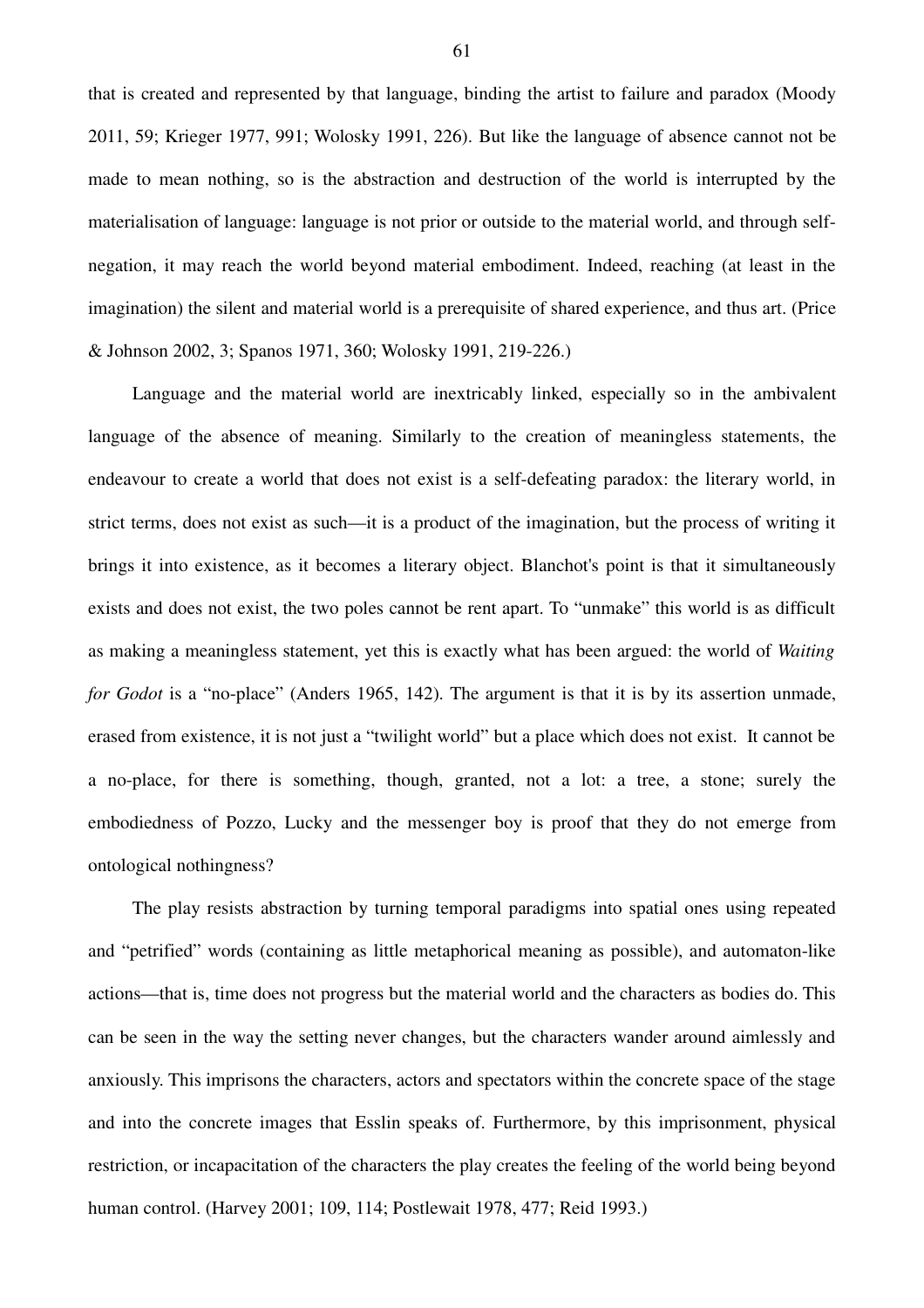It can be argued that *Godot* has elements of a play within a play (Kern 1962, 49; Postlewait 1978, 476-479). One such mise-en-abyme can be identified, which expands through the action of speech: the dog song in the beginning of act II. Estragon sings to himself a song about a dog who was killed by a baker as he stole a crust of bread. The song continues in infinitely recurring loops as the other dogs write the story on the dead dog's tombstone, thus renewing the cycle potentially indefinitely (Beckett 2006, 48-49). While the song can loop indefinitely, it can also quite concretely multiply indefinitely: the more it is sung, the more space it concretely takes on the page (or time on the stage) exactly like the play which simply loops back to start at the end of the act.

However, the dog song also seems to constrict with each new verse: it seems to go faster with every iteration, giving an impression of an ever narrowing spiral. The second act of the play itself, too, seems faster, as the basic structure is already familiar to the reader. Therefore it could be argued that Beckett's art is constricting and expanding at the same time: he constricts existence in the physical world, but expands it through speech (Postlewait 1978, 489; Sheehan 2008, 118).

Thus the reduction of the physical world discussed in 2.2, unlike argued earlier, does *not* constitute an irrevocable loss, but a potent, textual and material space which enables textual creation: the stage as a space of designification is interrupted by the comic elements of the musichall (Yuan 1997; 127, 130; Reid 1993). From there, textual creation abounds almost uncontrollably, since Kern and Postlewait argue that *Godot* transposes onto stage, onto concrete terms, the bodilessness of Beckett's novelistic characters and shows the internal world reflected in the external world in the form of the mind seeking itself in the concrete world (Kern 1962, 49; Postlewait 1978, 476-479): for Beckett the physical landscape is a reflection of the characters' inner world, which expands through their speech. To conclude, absurdist criticism argues that the image is a way to try to overcome the limitations of language and reach a materiality beyond it, but the theory of the meaningless applied to the play makes it clear that silence is better at this (since images are like covers over silence, as Camus argues); the world of *Godot* is not an abstract no-place but the material, concrete projection of the materiality beyond the world which is the characters'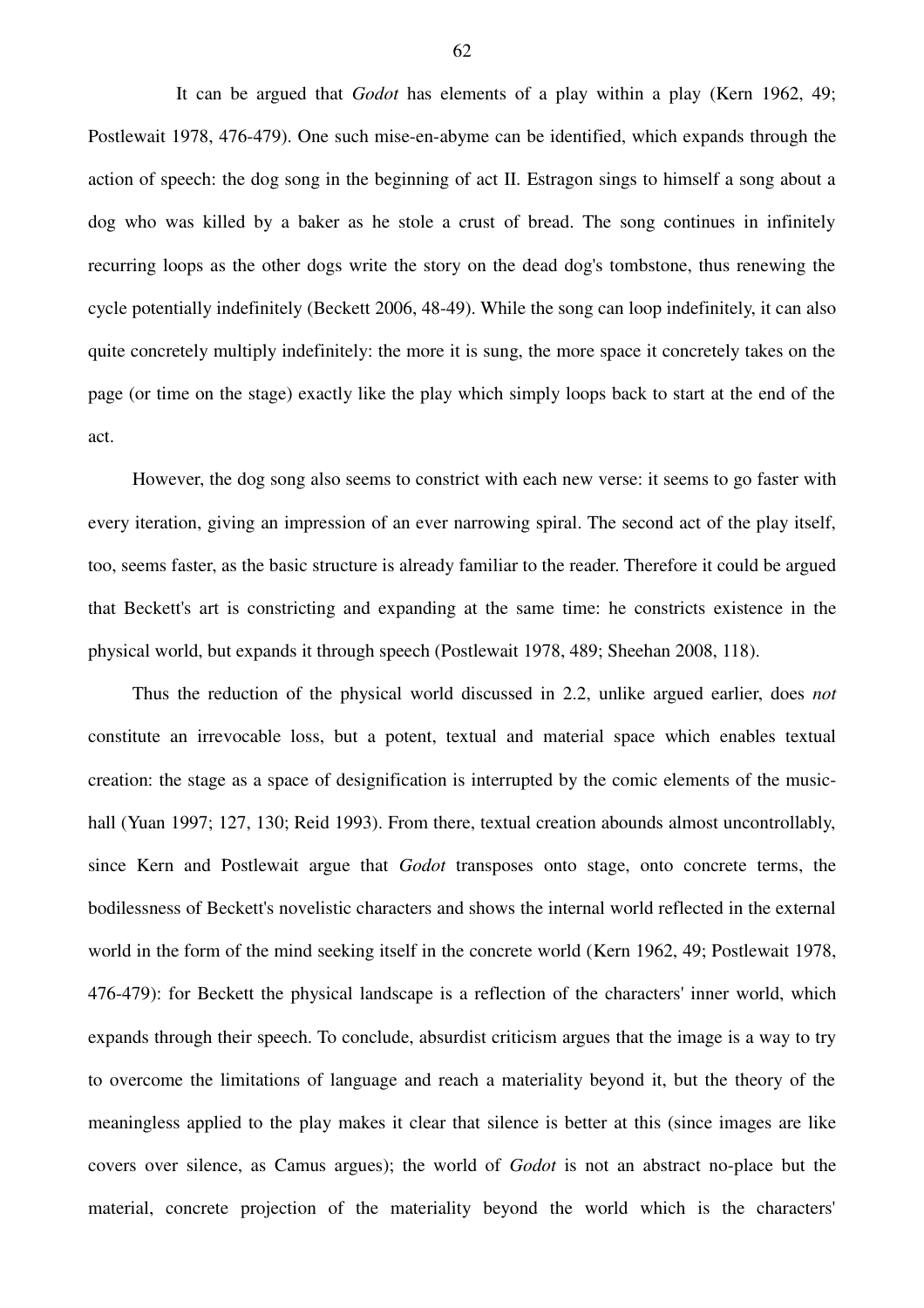consciousness.

This brings us to the temporal aspects of the play, as it was argued that consciousness and identity are dislocated in the non-dialectical, repetitive and cyclical temporality specific to art—the time in the absence of time. It could be argued that the play features two kinds of temporality, the time of the work of art, and the time of Dying.

Beginning with the temporality of the artwork, the contradistinction between ordered, teleological historical time and the time of the work of art, which is random, absurd, without an end, and therefore superfluous and absent, is a characteristic of the modern literary sensibility according to William Spanos (1971; 345-347, 352). In *Godot*, the temporal structure, the cyclicality of the two nearly identical acts and the repetition of elements such as scenes and individual lines, is the main method of rejecting the teleological, linear movement of historical time, and laying open the structure of the absurd time. In contrast to the absurd play, traditional well-made drama objectifies the individual to make them feel at home in the strange world. (Cascardi 1992, 22; Postlewait 1978, 484; Reid 1993; Spanos 1971; 345-347, 349, 371.)

Spanos argues that the spatialisation of time is a function of scientific time, being measurable and independent of human experience, it becomes a means of escaping absurdity, resulting in the solidification of consciousness that leads to negation of individuality (1971; 347-348, 358-360). However, we have seen that *Godot* features the solidification of consciousness and the negation of individuality specifically in the absence of scientific time, and that they certainly are used as tools, not of communication, but exactly of confronting absurdity, as Ionescu argues that the play refuses measurable time (2013; 8, 73). The randomly flowing absurd time that negates any progress by turning into a cyclical, non-dialectic movement solidifies identity and negates individuality as the literary realm is wholly directed toward materiality. Waiting, which was in the absurdist criticism seen as a placeholder action, is arguably the most concrete example of the circularity and the spatialisation of time, as waiting is like space, equal in all points, and Ionescu argues that the characters are unable to "objectify their waiting temporally" (Blanchot 1995, 272-274; Ionescu 2013, 74). Waiting presents to us the time of the artwork: logic of the negation without negation of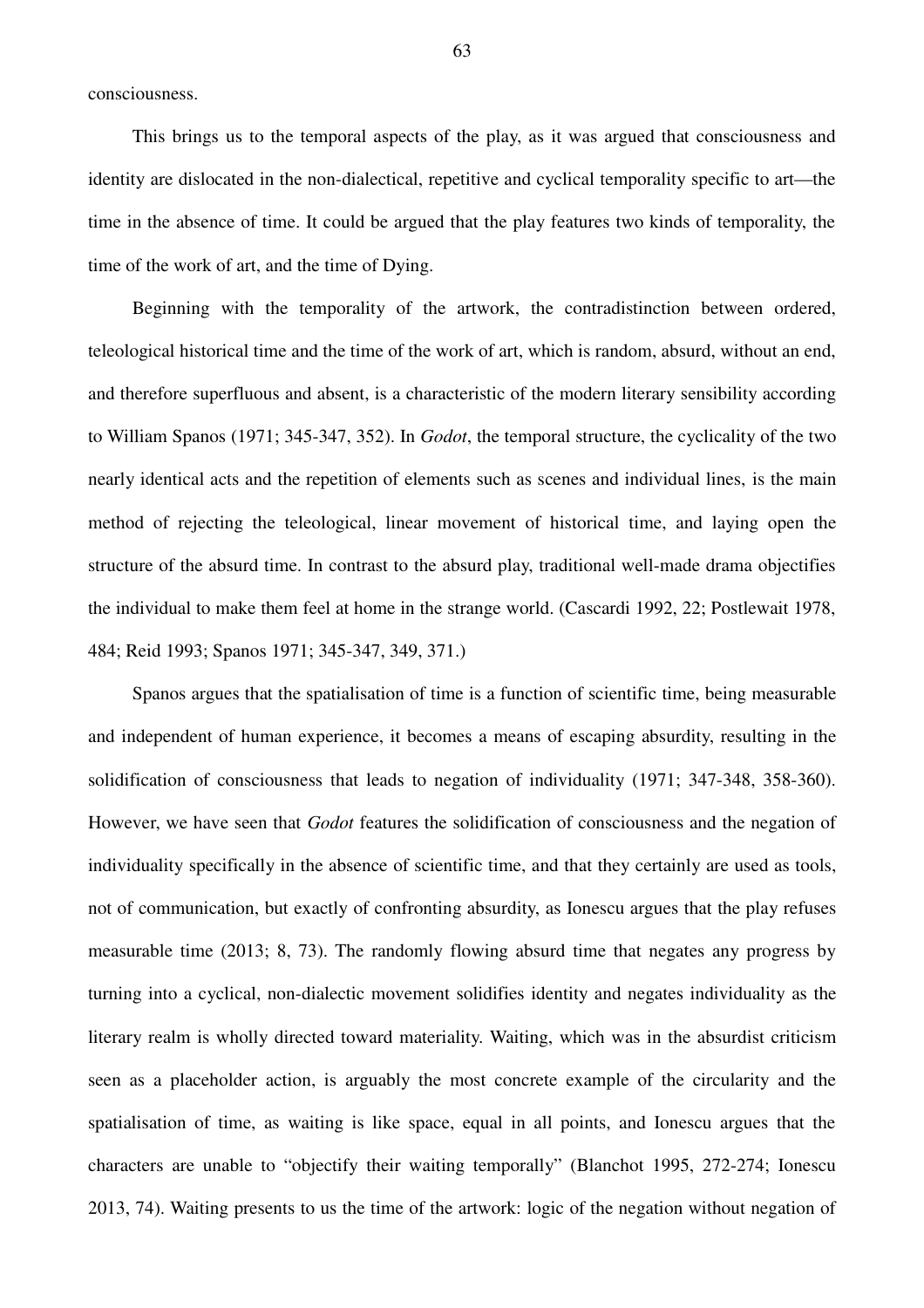time.

According to Blanchot, waiting is essentially waiting for nothing (which was argued to be the case in 2.2), for it surpasses its object, and becomes a circular and self-contained movement (Blanchot 1995, 274); in the play, Vladimir notes that they are "waiting for the night, waiting for Godot, waiting for... waiting" (Beckett 2006, 69). Finally waiting surpasses its object—Godot, the night, anything—and serves not the function of self-destruction but that of self-perpetuation. Waiting signifies the anticipation and the deferral of meaning, the indecision between the mutually exclusive opposites of going and staying, living and dying: the characters end up living a half-life, perpetuating empty hope which is ultimately indistinguishable from despair. The time of time's absence is experienced as heavy like some concrete material, through which the body and mind of Vladimir and Estragon laboriously move. This is concretely manifested in the bare stage-setting. (Metman 1965, 124; Miskinis 1996, 1061; Postlewait 1978, 475; Yuan 1997, 130.) The nature of waiting as circular and equal in all points is attested to by the continual recurrence of the lines, "Let's go." "We can't." "Why not?" "We're waiting for Godot.", whatever preceding discussion always leading to Estragon questioning and Vladimir affirming their task of waiting. These lines appear in the play six times, each one exactly the same. In waiting, the characters experience the absence of time, time that surely progresses with games and other distractions, but never reaches anything, always looping back to beginning.

Not even death can put an end to their existence, as it is dissolved in the uniformity of waiting, the negation that is death is itself negated. Oblivion could be the only remedy, yet for Beckett's characters forgetting is cyclical as well, both impossible and inevitable, as Estragon says, "Either I forget immediately or I never forget" (Beckett 2006, 52). (Blanchot 1995, 276; Ionescu 2013, 81; Postlewait 1978, 476.) As noted, the end of the play does not conclude the waiting, it will go on indefinitely, negation of the ending again negated, and the characters of the play, Vladimir and Estragon especially, are turned into subjects of lack, without identities, memory or purpose without past of future (Haney 2001, 43; Ionescu 2013, 82; Postlewait 1978; 475-476, 480; Yuan 1997, 131-132). Vladimir notes, "Hope deferred maketh the something sick, who said that?"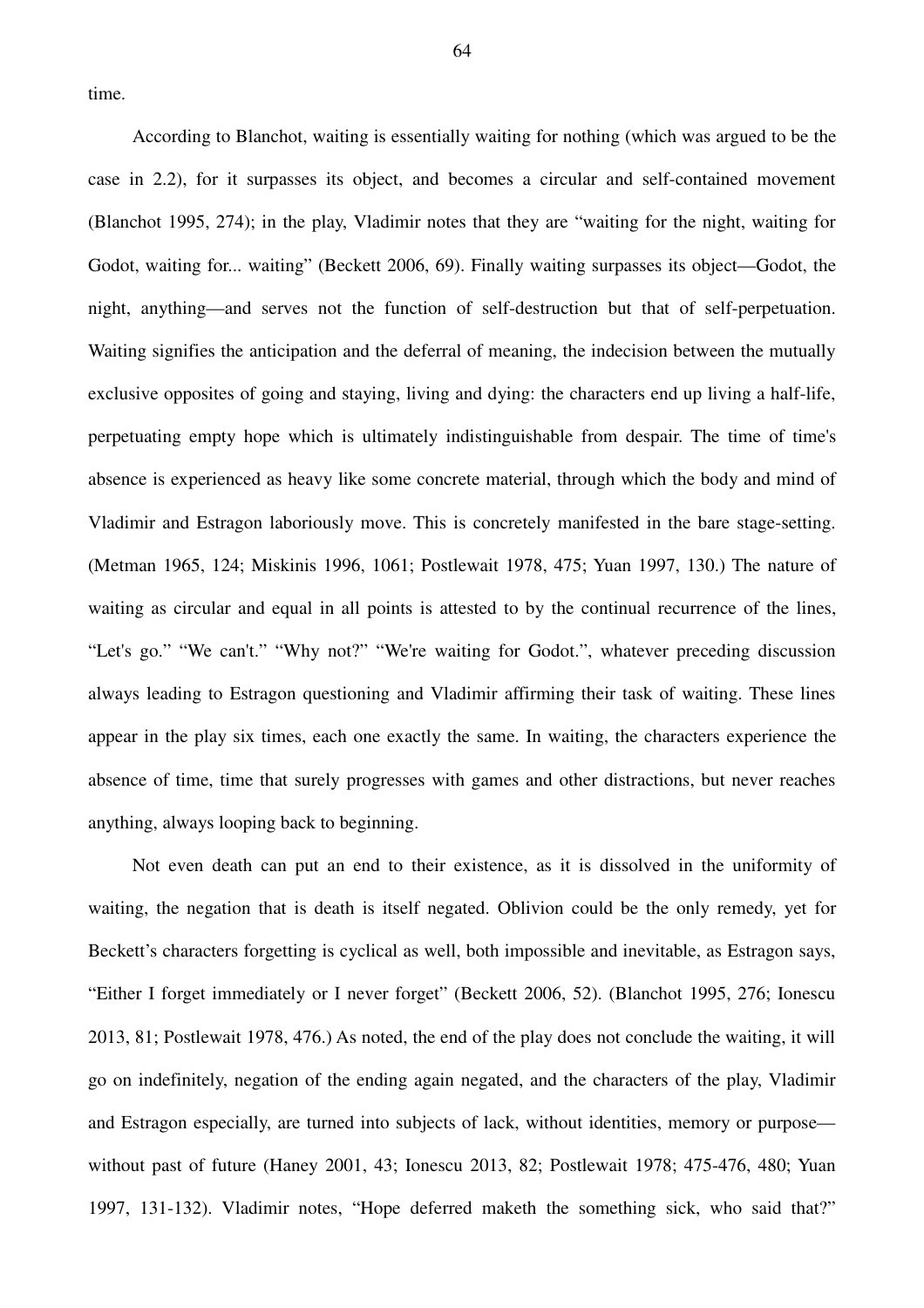(Beckett 2006, 2) This is a reference to the Proverbs in the Bible, where the "something" is the heart, perhaps reminding us of the aspect of unhappy consciousness of the now, when hope turns into despair.

It was argued in 2.2 that waiting was the image of the time which is not measured by clock but by the endurance of the characters. The time of the artwork is characterised by enduring as well, yet in Beckett's works, enduring is not a continuum but an eternal returning, that is, the eternal now. The now is the absent centre of waiting: bounded by the past and the future, it does not have independent substance; rather it is a state of discontinuity and returning–each present moment is different yet same, as Bruns argued, and never really there. This movement of returning takes away the certainty of identity and meaning in the literary realm. (Ionescu 2013, 72; Miskinis 1996; 1050- 1051, 1060; Postlewait 1978, 474-475; Price & Johnson 2002, 5; Spanos 1971, 347.) The now*,* in the form of eternal returning, permeates the play on both thematic and structural levels: on the thematic level, waiting is constant but uncertain as the present moment—the past is recalled like a dream ("Do you not remember?" "You dreamt it." [Beckett 2006, 52]) and the future only halfheartedly dreamed of. On the level of structure, the characters' lines that are repeated with only minor variations, and the essential identity of the acts contribute to the atmosphere that nothing continues uninterrupted or grows in the play, but instead returns to its beginning. As a side note, dialectics as the opposite of recurrence could be seen as a form of duration: the principle of goaloriented movement illustrates how superficial changes obscure the way the system itself essentially moves forward and endures. This connection is supported by how duration and dialectics are missing from *Godot*, and directly contraposed in Blanchot's theory.

Turning next to the time of Dying, the now is its central figure: Critchley argues the time of Dying is created by a voice ceaselessly telling unfinished and unfinishable stories (1997; 161, 164- 65). The telling of the stories takes place always in the present moment, always in the now, especially since the stories are most often of either the poorly-remembered past or the almostimagined future. The voice that tells these stories is like a "vast, continuous buzzing . . . an unqualifiable murmur at the back of our words" (Critchley 1997, 174-175). This reminds us of the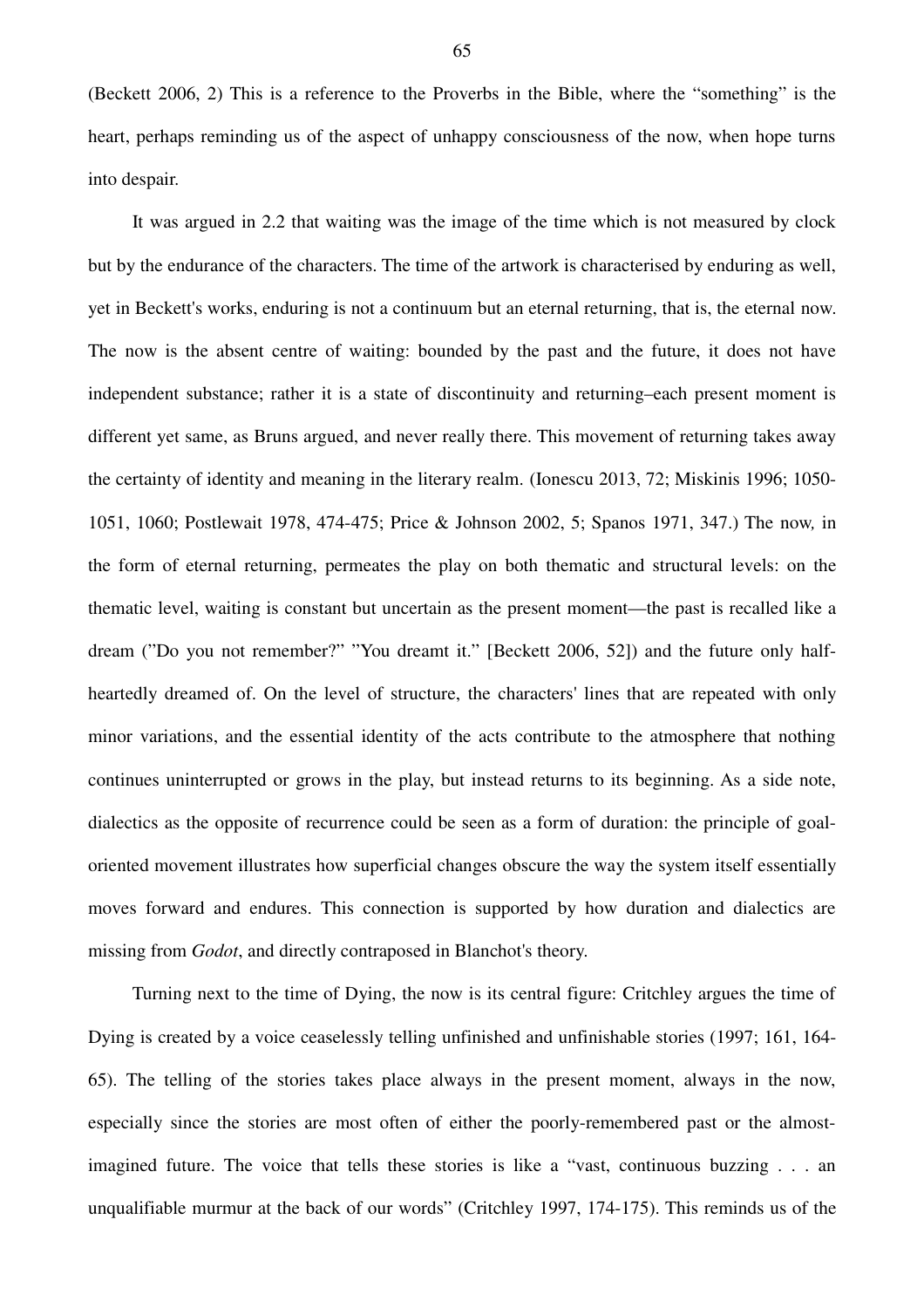discussion we quoted in 2.2, this:

. . .

ESTRAGON: All the dead voices. VLADIMIR: They make a noise like wings. ESTRAGON: Like leaves. VLADIMIR: Like sand. ESTRAGON: Like leaves. . . .

VLADIMIR: Rather they whisper. ESTRAGON: They rustle. VLADIMIR: They murmur. ESTRAGON: They rustle.

VLADIMIR: They make a noise like feathers. ESTRAGON: Like leaves. VLADIMIR: Like ashes. ESTRAGON: Like leaves. (Beckett 2006, 54)

It was argued that the excerpt illuminates how the identities of the characters become annulled. It indeed is an example of the loss of identity, but that of the Blanchotian Neutral, for the time Dying is the time of the impersonal voice of the "Not I" (Critchley 1997, 172-175). The "dead voices" are the voices of stories—it was noted in 2.2 how speaking is present only as its corpse. Vladimir and Estragon hear their murmur behind their own words, behind the sound of their own voices, making a noise like ashes. The unfinished, dead stories arrest the movement of time and the movement of death into an eternal disrupted moment which exists along and within the time of the artwork.

Furthermore, the time of Dying is the night: Literature is nocturnal in nature as we noted in 3.1.2, and Beckett "writes for the dark" (Blau 1961, 147; Critchley 1997, 174). The night of literature is the time of unceasing consciousness, clash, vanishing meaning and division between world and writing. Furthermore, it is the time of diversity of identities, uncertainty, release from reality, and lack of desire (Cornwell 1973, 43; Krieger 1977, 991; Postlewait 1978, 478).

The night is ambivalently absent from *Godot.* The play seems to take place in a temporally uncertain eternal twilight, as Metman argues (1965, 122): Vladimir judges it to be evening, Estragon morning: the sun sits low on the horizon, is it setting or rising? Vladimir finally wins the argument, and it is settled to be evening. The characters are waiting specifically for nightfall, as Godot is to come only then. (Beckett 2006; 63, 78.) However, the nightfall, unlike night itself, never comes, as Pozzo describes how the night works in the world of the play: "behind this veil of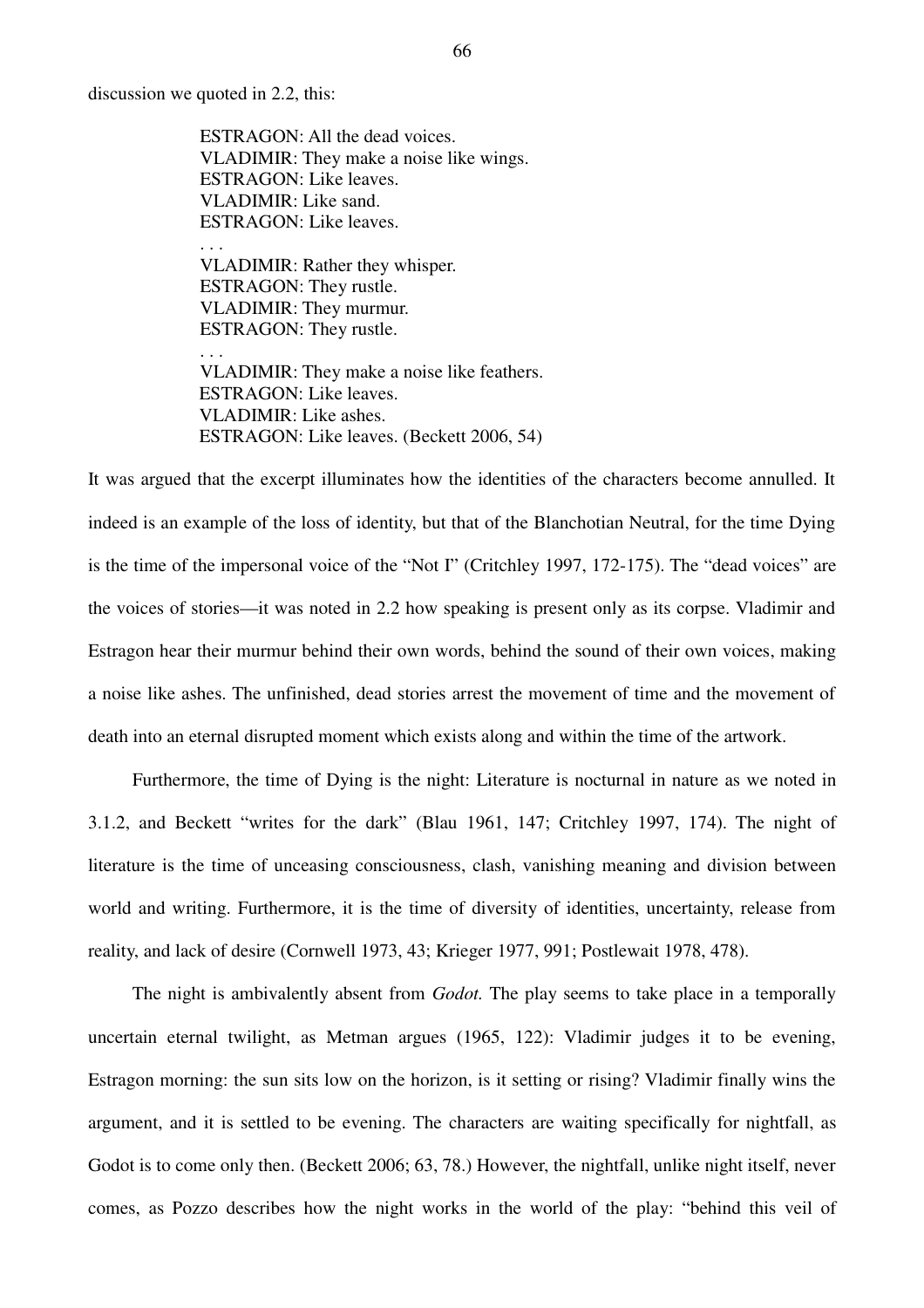gentleness and peace night is charging [*Vibrantly*] and will burst upon us [*Snaps his fingers*] pop! like that! [*His inspiration leaves him*] just when we least expect it. [*Silence. Gloomily.*] That's how it is on this bitch of an earth." (Beckett 2006, 31) At first it seems to approach gently and lingerigly, hidden from those who wait, until it unexpectedly arrives with almost violent suddenness but not violently (for the sound it makes is only a harmless "pop"), alternately lyrical and prosaic, and finally listless—Pozzo notes that he "weakened a little towards the end", which Estragon assures he thought was intentional (2006, 31). The nightfall so awaited by Vladimir and Estragon is however deferred by the suddenness of the night: "*The light suddenly fails. In a moment it is night. The moon rises at back, mounts into the sky, stands still, shedding a pale light on the scene*." (Beckett 2006, 45.) The arrival of night signals the renewal of the cycle of waiting: after night there will be day once more, and after that, evening, and the promise of the arrival of Godot, who will not arrive. Indeed, the night falls right after it is announced that Godot will surely come tomorrow, but not today.

It becomes apparent that in the play, the midnight—the time of self-annihilation, unceasing consciousness and finally the materiality of language as the clash of contraries finds a momentary, careful balance—is the nightfall. Only then will waiting and the clash of contraries cease. Waiting as a self-perpetuating action and time, does it require the subjects to be conscious? Metman argues that waiting keeps the characters, Vladimir and Estragon especially, unconscious and unwitnessed (1965; 128, 134). They may not be totally unconscious, but neither are they fully conscious: they do not realise the futility of their existence and actions but neither are they completely oblivious of it. The characters of the play exist in a twilight state where nightfall will never come, as they are always "waiting for the night" (Beckett 2006, 69). It never comes, for it might bring change in the form of Godot, and the awaiting turns into a listless twilight. Neither full unconsciousness nor full consciousness prevails, no joy nor misery, no activity nor rest; the nocturnal time of the play is the eternal time of Dying which the force of waiting, circular and always returning to start, prevents from ever finishing. The time of the artwork in the form of waiting coils around its absent centre, the time of Dying. Godot will never come because Vladimir and Estragon await him.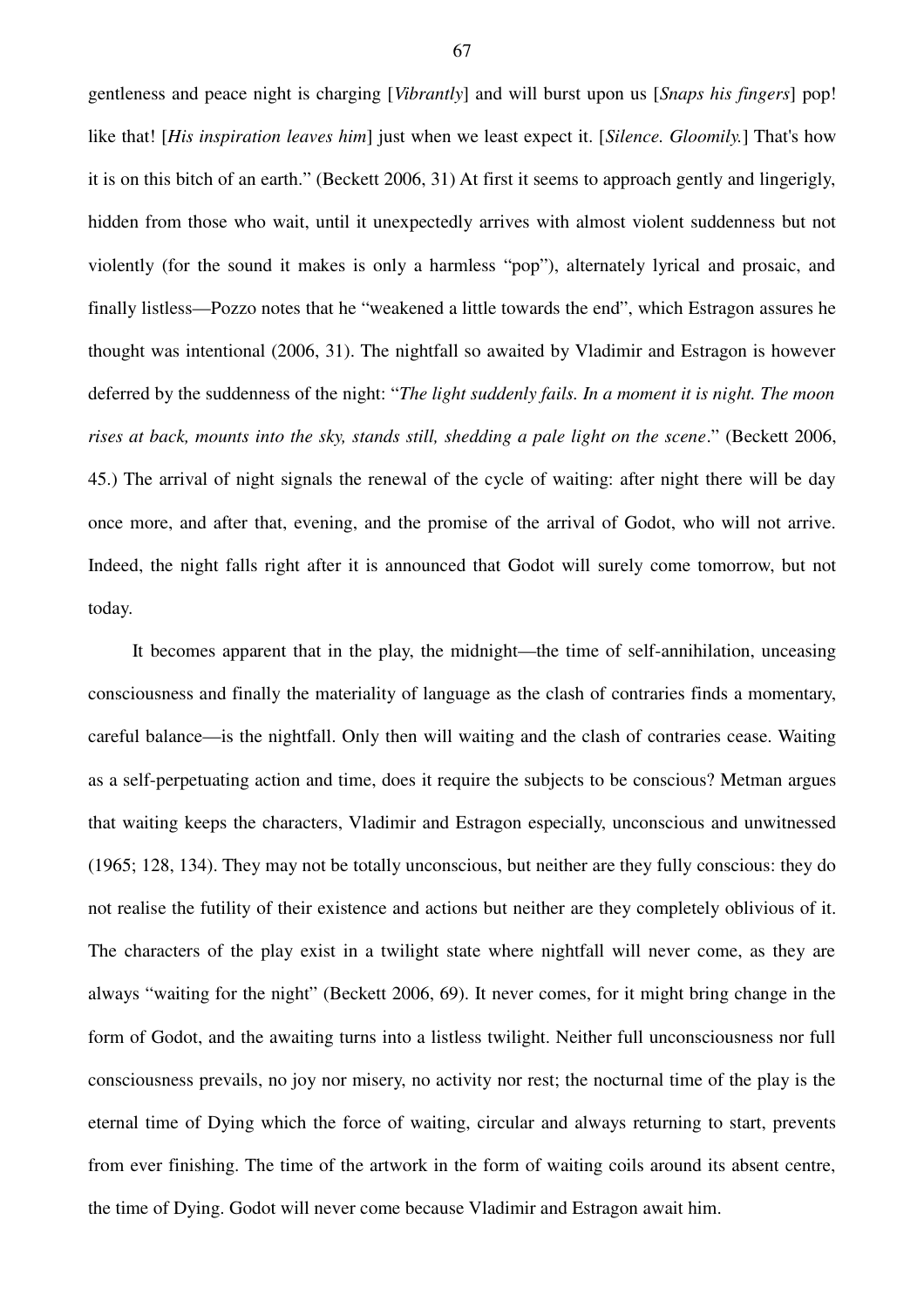Lastly we shall move onto the final section, the annihilated self. The characters construct and reconstruct fleeting identities within their material and mental space, damning life as a body, oscillating between desire for and fear of death (death being seen as something of a new or reversed birth). The central problem in Beckett's works is that of living with dying (comparable to the experience of the Blanchotian writer), the burdensome and frightening project of simultaneous selfcreation and self-destruction (Bruck 1982, 161; Cornwell 1973, 41-47; Kern 1962, 49). This is not as easily observable in his theatrical pieces as in his prose works, for the physical presence of the actors on stage creates the illusion of personal, individual presence—though Esslin already stresses the uncertainty of the self. As Estragon observes: "We always find something, eh Didi, to give us the impression we exist?" to which Vladimir answers: "[*Impatiently*.] Yes yes, we're magicians" (Beckett 2006, 61). The characters convince themselves of their own existence through their speech (which has the power to conjure anything into existence, like a magician), and the reader and viewer are convinced, too.

Let us take the modern subject as a point of comparison for our closer analysis of these characteristics. The modern subject is at the intersection of different discourses, empty, contradicted and divided into irreconcilable oppositions. He is turned towards an inward subjective reality, his relationship to the real world reduced to arbitrariness. This makes living in the real world a heroic feat. However, the inconsistencies of his personality are glossed over by a unifying narrative. (Cascardi 1992; 2-7, 56-58, 61, 67, 99, 176.) (Let us note the similarity to Benjamin's argument, and that Camus's absurd is heroic.) It appears that there is something very modern in Beckett's heroes, since turning away from the world, mask-like identity over the emptiness of their person, and contradictions are their defining characteristics as well. They are also internally inconsistent and unstable (Cavell 2002, 156; Critchley 1997, 148; Figlerowicz 2011, 77-78). Like the Blanchotian writer, the Beckett hero cuts his ties to the real world and recedes into his solitary, private subjective reality. This leads to the atrophying of the experience of the self, and, eventually, the destruction of the speaking "I" (Bruck 1982, 165; Cornwell 1973; 42, 47-48; Figlerowicz 2011, 90; Krieger 1977, 987). (In the discussion on temporality, we saw that the speaking "I" has been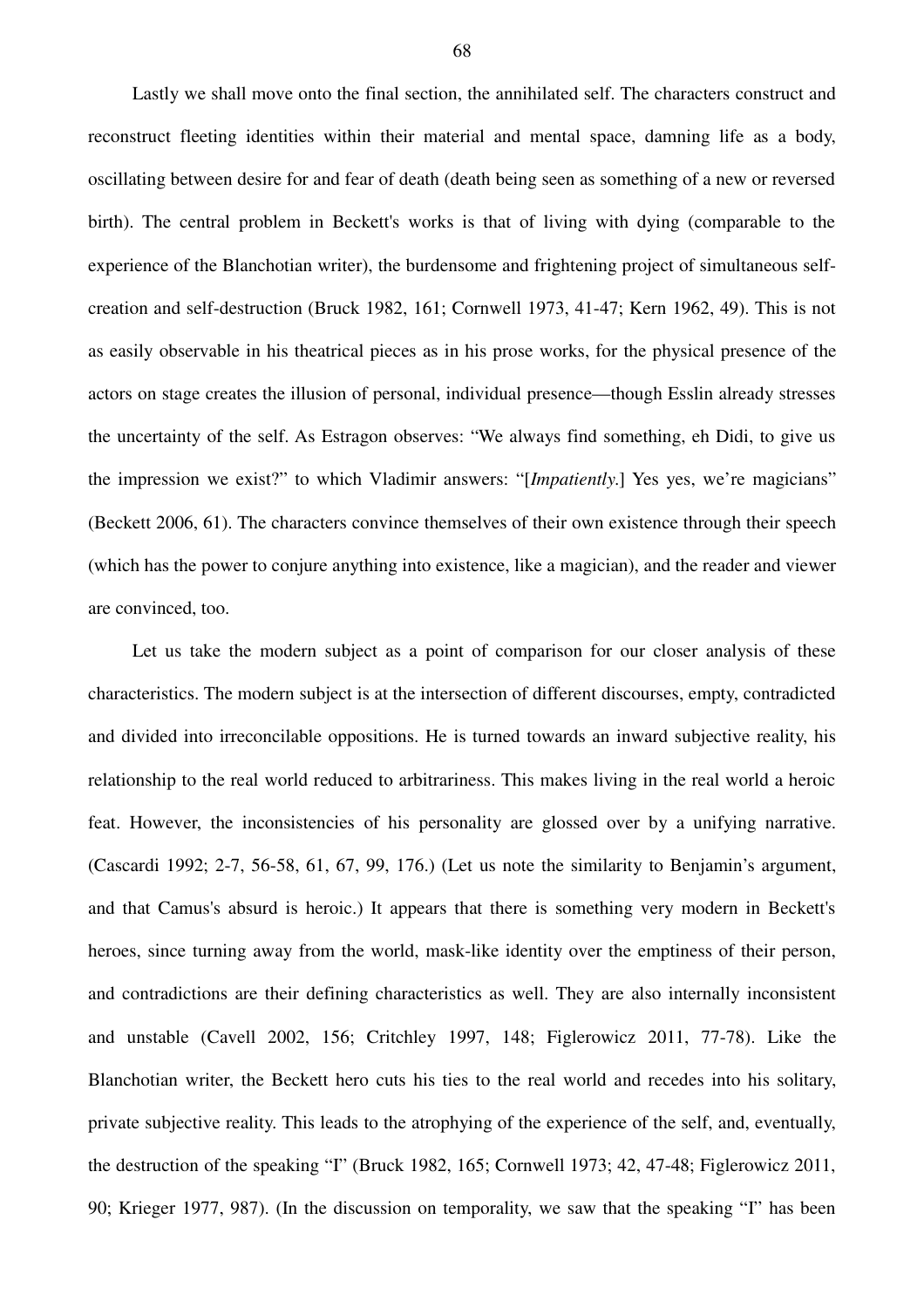destroyed and turned into the neutral "Not I".) It is not surprising that the characters of *Godot* have many features in common with the modern subject (as they did with the absured man), as the absurd which they embody is a quintessentially modern condition—however, the heroism of the characters seems dubious at best: they are weak and indecisive, and as the midnight, the moment of being superior to one's fate, is missing, how could they be otherwise? This raises an interesting question as to the exact nature of the absurdity they embody.

The inconsistency and instability of the characters reminds us of the Blanchotian writer: his self is in a constant flux, and always on the verge of being completely changed or erased. His identity is dependent on and depended by literature similarly to the way the characters mutually define and are defined by their surrounding: they are at once cut away from and indifferent to the material world and to their own bodies, yet also inextricably linked to them; indeed, they have no fixed self beyond the name-body-association, and in a world where names never fit the characters, they are in constant flux and on the verge of becoming someone else (Figlerowicz 2011; 77, 91; Kern 1962, 43-46; Wolosky 1991; 223, 227). The characters have so little consistency and individuality so as to be interchangeable, and thus names are a constant topic for discussion, especially searching and forgetting them:

> ESTRAGON: *[Pretending to search*.] Bozzo... Bozzo.... VLADIMIR: [*Ditto.*] Pozzo... Pozzo... . . . ESTRAGON: Pozzo... no... I'm afraid I... no... I don't seem to... (Beckett 2006, 15)

And "what happens in that case to your appointment with this... Godet... Godot... Godin... anyhow you see who I mean" (Beckett 2006, 22). The contours of the characters are thus erased and renegotiated each time; each time he could be anything, anyone, in the atmosphere of uncertain amnesia. Interestingly, the search always falls into upholding the established identities—no one changes conditions completely, the name-body-association finally resists unravelling.

However, the uncertainty of names exists on the structural level as well, as the two main characters have two names: Vladimir/Didi and Estragon/Gogo. One pair, 'Vladimir' and 'Estragon', is prevalent in the text version, appearing always as indication of speaker, and the nicknames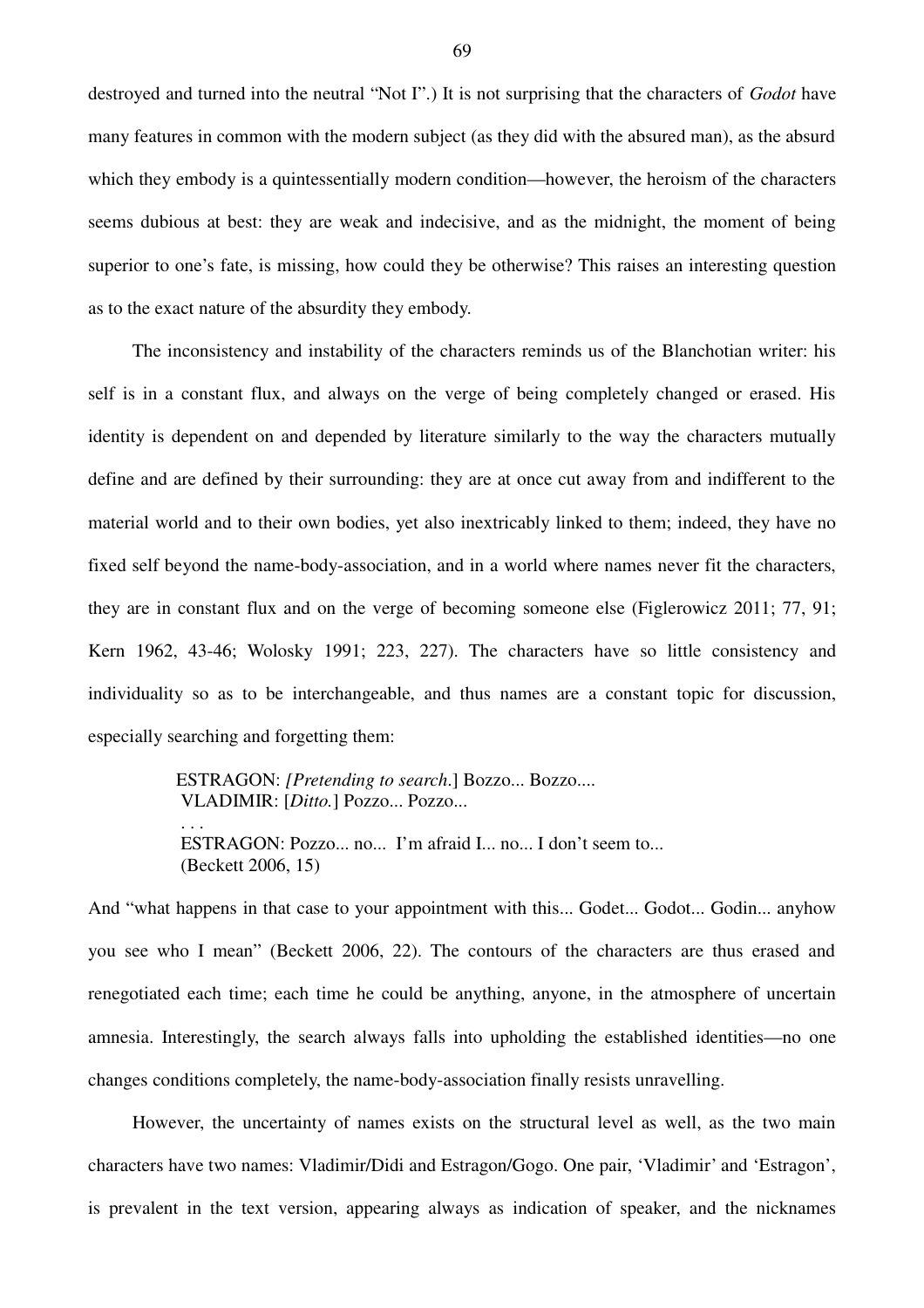disappear into the confusion of ceaseless talk. However, if the play was to be viewed instead of read, it is likely only the shortened nicknames, Didi and Gogo, would be learned, as the proper names are both mentioned only once by the characters during the whole play. It could be argued, then, that in different versions the characters actually have different names, or that they exist between names, as the struggling contrary of two identities. Furthermore, a more stable identity is searched for by trying on different identities through talk and games, Vladimir and Estragon even play at being Pozzo and Lucky (Beckett 2006, 64). It could be argued that they are empty or conflicted subjects, like the modern subject, but they lack the mitigating inner narrative that unifies them and reconciles them to the outside world.

The irreconcilability to the world leads to turning away from it; the characters are deprived (or freed) of the real world. This was anticipated earlier, when it was argued that Beckett explores the subjective mind's reality and its experience of the real world through concrete projections: the turn away from the world is seen in the way the real world turns into a representation (or reflection) of the inner world. This gives rise to a tension in the name-body-association, that is, in the relationship between the material and the mental, and in *Godot*, it is the contradistinction between the disintegrating body and the babbling mind. This is most apparent in the long, meandering and sometimes almost manic monologues or the pseudo-dialogue which contrast the characters' inability or hesitancy to move physically. Especially striking it is at the end of each act (Beckett 2006; 48, 87), when Vladimir and Estragon sit alone on the stage, and one asks the other, "Well, shall we go?", the other answering "Yes, let's go", not to even stir afterwards. The roles-reversal that takes place between the acts emphasises this inability to move, as in I it is Estragon who asks Vladimir, and in II it is Vladimir who asks, and Estragon who affirms. Sometimes they even try to leave, only to realise they cannot.

In *Godot*, human nostalgia is undermined by the malfunctioning corporeality of the body that is isolated from the progress of historical time. The characters are depersonalised, denied even purposeful language, and their selves are materialised into concrete projections (reminiscent perhaps of the puppets in 2.2) but their bodies are not in a prosthetic relation to their minds; they are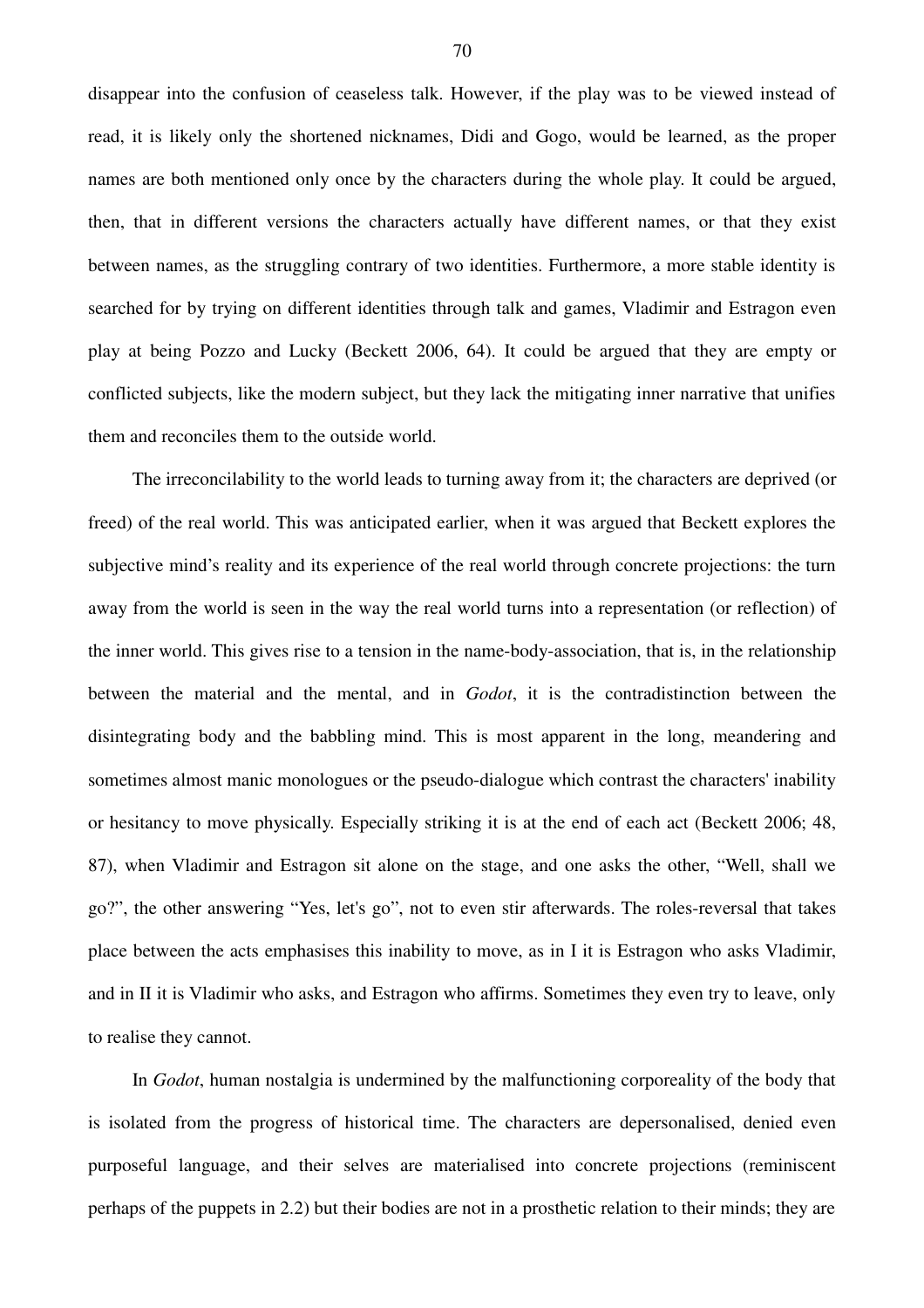rather ambiguously and mutably contoured, and therefore their boundaries are extended and contracted by their speech rather than their body or physical actions. (Postlewait 1978, 482; Figlerowicz 2011; 78-86-88; Ionescu 2013, 72.) The mind is concretely projected onto the surrounding world, and the focus on structures of language is a paradoxical way of representing the reality of the mind more concretely (Figlerowicz, 2011, 90). But what a dreary, grim sight it is: a stone, a tree, a country road, everything else covered in an ontological fog. Surely a self that finds such a manifestation is quite empty, filled only with the continuous buzzing of the Neutral "Not I".

Vladimir and Estragon are stripped of nearly everything that identifies the modern individual as the subject and master of world, such as unified identity, property, conventional rationality (it was argued in 2.2 that they have a rationality of their own: the absurd logic), and desire which directs them toward the world and toward changing it from within a social framework (Bruck 1982, 1609; Cascardi 1992; 231-240, 260-261). Desire is part of what makes up the individuality of the individual, and lacking it, the characters are turned inwards, away from the world and sociality. Vladimir and Estragon are "subjects of lack", in their waiting they lack stable identity, stable body, stable meaning, and desire. According to Moody, the lack of desire, specifically for food in the form of hunger and starvation, permeates Beckett's works (Moody 2011, 55; Yuan 1997, 132). The eating that takes place in the play is minimal: a carrot, a radish, some chicken bones, but it still seems to be more than enough, as Estragon is first very hungry, but then will not even finish one carrot, noting: "Funny, the more you eat the worse it gets" (Beckett 2006, 12), to which Vladimir says: "With me it's just the opposite . . . I get used to the muck as I go along" (Beckett 2006, 14). It is apparent, from the way Estragon begs for the chicken bones that Pozzo has already picked clean, that hunger is ever present, but food inexplicably seems not to satisfy the characters—except for Pozzo.

Hunger as the image of the absence of desire is cognate with the annihilation of meaning, as both are characterised by absence, and like Critchley argues that Beckett's self-annulling language is "physically articulated by feebleness, a dwindling, stiffening corporeality" (1997, 168-169). Indeed, hunger is a fully bodily experience (and function), and lends the work an atmosphere of banality and immanence, making it stylistically lowly—as evidenced by Beckett's frequent if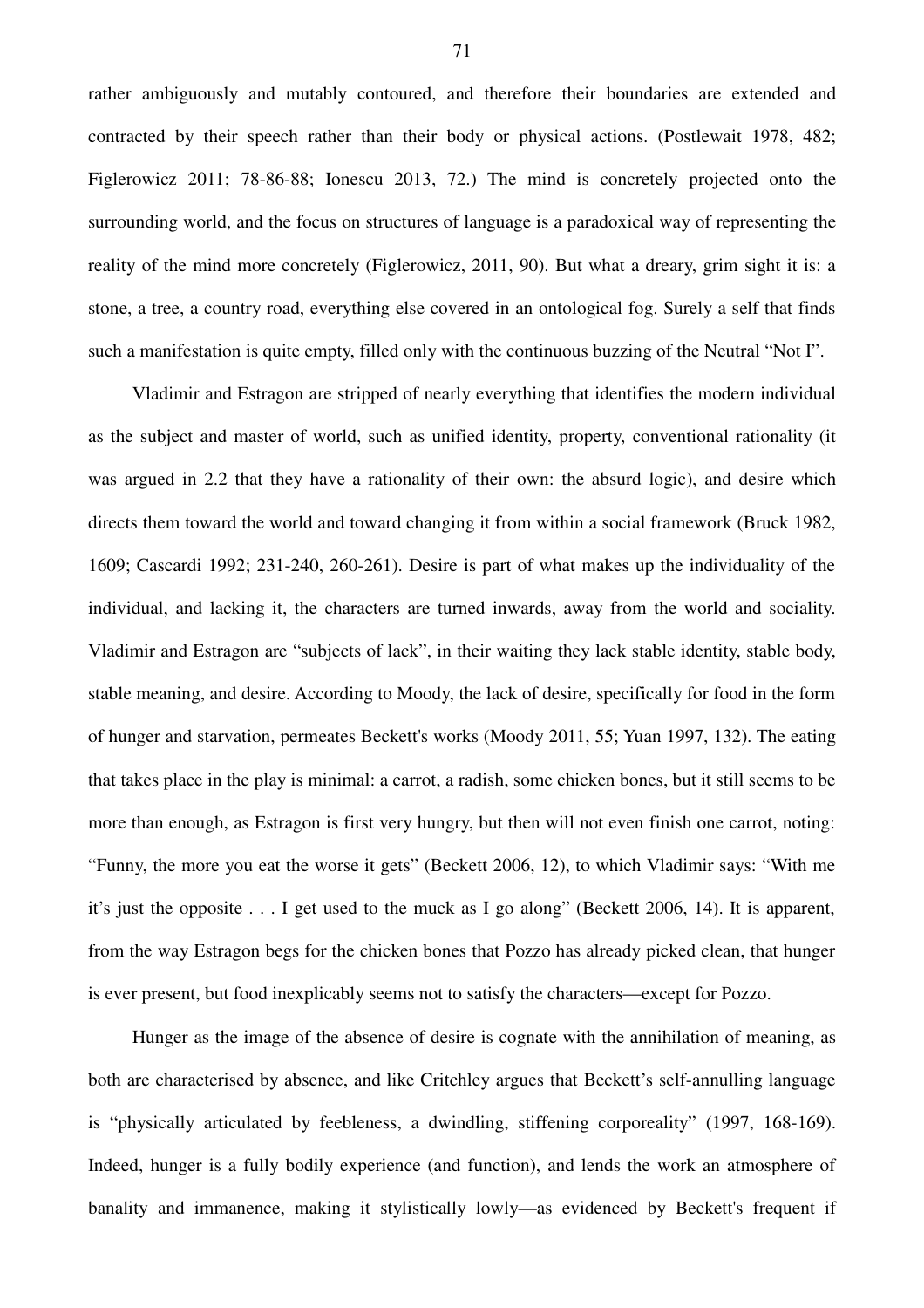sometimes oblique references to excrement (Moody 2011, 56-57; Figlerowicz 2011, 90). Thus the corporeality of hunger is in an ambivalent relation to the argument that Beckett's characters are disembodied voices that damn the life of the body. However, the one thing in common with the modern subject that the characters *do* have is the body, and as has been argued, its life is transposed rather than completely denied. If taste offers a way from abstraction into "robust sensibility" (Moody 2011, 60), then surely *tastelessness* and hunger offer an *emaciated* sensibility—one that is fitting for Beckett's "skeletal fiction" (Cornwell 2006, 222), and not so incompatible with the damning of the life of the body that nevertheless resiliently persists. As a side note, Moody argues that the aesthetic of hunger is where theatrical Beckett and Blanchot meet (2011, 58-60).

The art of hunger offers a reduced and deteriorating version of corporeality, and the classical, modern individual with clear and robust boundaries is missing. In its stead, the characters' selves are materialisations, the combinations of bodies and externalised objects (Figlerowicz 2011; 90, 93; Moody 2011, 60). Pozzo seems to be an exception to this as well: he is far from emaciated and lacking in earthly goods (for the standards of the play). However, he is not outside the bodily ambivalence that is tied to eating and hunger, health and sickness, either. In fact, in the character of Pozzo the dynamic of corporeality and lack find their most tangible manifestation: He is proud and healthy, a conqueror of the world, strong in his selfhood, in act I: "I am Pozzo! [*Silence*.] Pozzo! [*Silence*.] Does that name mean nothing to you?" (Beckett 2006, 15) But in act II he has inexplicably become blind and helpless, offering two hundred francs just to be helped up from the ground. Furthermore, Estragon notes: "He's all humanity" (Beckett 2006, 76), that is, he has lost his individual name, now all names are his—until later, when his identity as Pozzo is established again (Beckett 2006; 69-76, 81). The very sudden change in Pozzo's condition, happened overnight, concretises the unstable and deteriorating condition of the characters' bodies.

Individuality is untenable in *Godot* as the characters are continually mutable. Their mode of being through materialisation, however, becomes available only against a background of dying, that is, through their willingness of going beyond enduring into nothingness. The life of the body is needed for the character to die, even if it is damned in the endeavour to escape identity. Suicide, in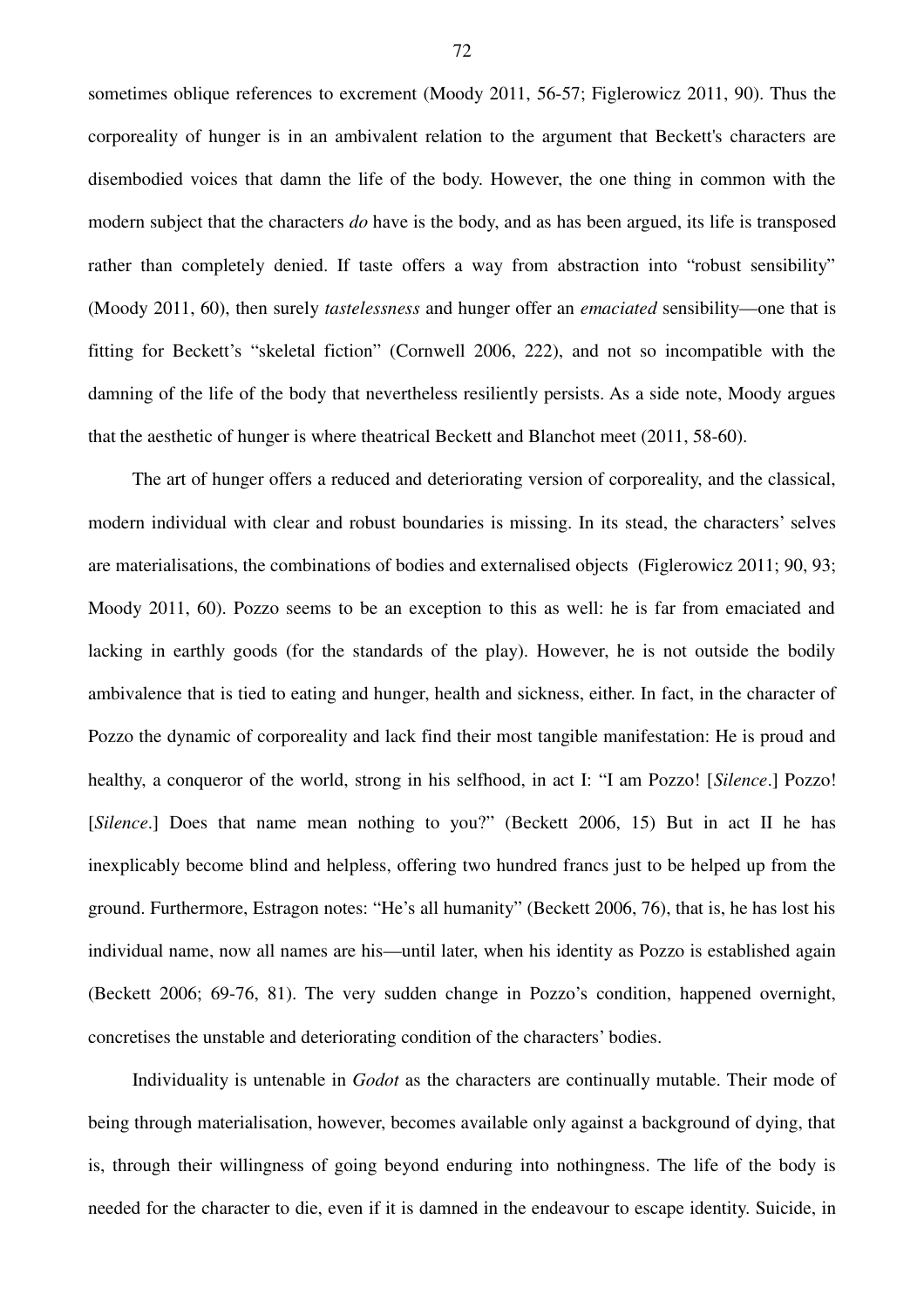itself a form of indifference and a direct consequence of the absurd, would be an excellent way to escape into nothingness, as it gathers the absurdly flowing time into a tranquil now moment. (Cornwell 1973, 45; Ionescu 2013, 82; Manschreck 1976, 86; Miskinis 1996, 1060-1061.) As we saw, the now is an empty moment, when the eternal struggle of contraries ceases for a moment, and pure nothingness can be attained. However, Kern argues that suicide is impossible for the characters as long as there is someone to bear witness to their existence (Kern 1962, 55-56). Estragon asks, "Do you think God sees me?" (Beckett 2006, 45), as if asking for a heavenly outside witness. Vladimir says to the boy who may be Mr. Godot's messenger, "tell [Godot] you saw us. [*Pause*.] You did see us, didn't you?" (Beckett 2006, 69), asking the boy to witness, to verify, their existence in historical time. But God is dead, and the messenger boy will arrive the next day having forgotten all about them. The literature of privation is not a witness to anything but its own impossibility, and Vladimir and Estragon plead in vain.

Suicide therefore does feature in the play quite prominently, especially in the putative mode of contemplating it: Estragon suggests hanging themselves at the end of both acts: "What about hanging ourselves?" (Beckett 2006, 9) and "Why don't we hang ourselves?" (Beckett 2006, 86), and Wolosky argues that erasing the self is also a form of suicide (Wolosky 1991, 220). However, though they wish to commit a shared suicide, they cannot, as it was argued that death evades the suicider like meaning evades the writer, and, furthermore, absurd logic is against suicide. Even the destruction of their self is never finished. (Cornwell 2006, 117; Ionescu 2013, 77.) Death is the prerequisite of meaning, and the very point of the play is its loss, and so there is always something preventing suicide: either the tree is judged to not carry both, or that they have no rope from which to hang (Beckett 2006; 10, 86). They cannot die, but neither are they really alive, so they live in the liminal state of Dying between the poles of life and death.

The state of Dying actually negates the division between mind and body, as the elimination of death in the literary realm exposes the constructedness of this mind/body divide (Miskinis 1996, 1060-1063). Lucky is a great example of this: His physical condition coincides with his speech, as it takes all three, Pozzo, Vladimir and Estragon, to subdue him during his speech, but when he is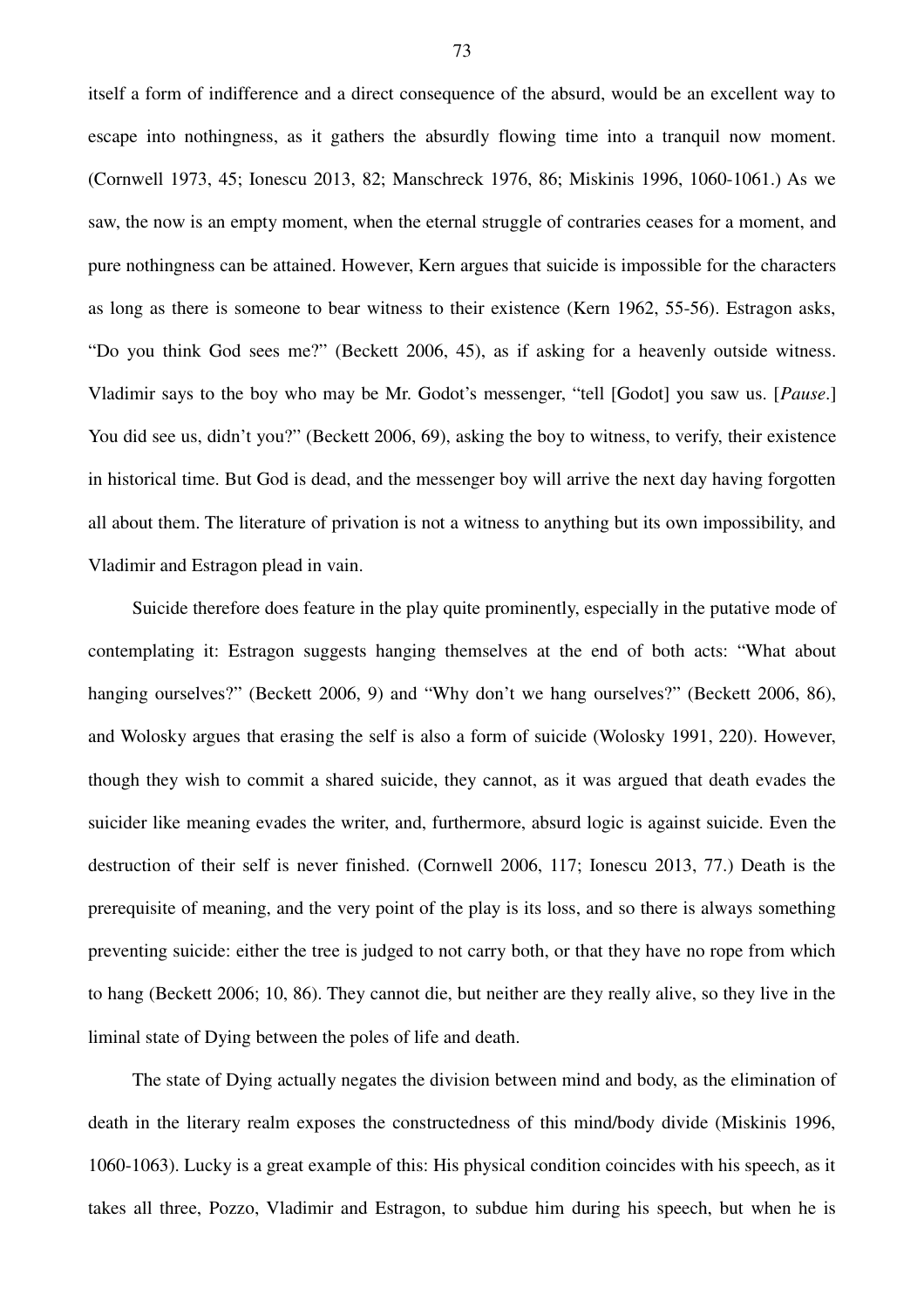mute, he is meek and appears to be "at his last gasp" (Beckett 2006, 19). The mind/body dichotomy is replaced by the ambivalent relationship between the emaciated corporeality and the eternal cycle of self-affirmation and self-annihilation of the materialised mind—the poles ceasing to be fixed opposites and becoming fluid categories with mutable boundaries. This cycle of self-affirmation and self-annihilation serves as the ontological basis of the structure of the play for all three aspects: the world is the concrete projection of the characters' consciousness, and their waiting arrests the flow of the time.

It could be argued that the ambivalence and the cycle of self-destruction and self-creation in *Godot* are a representation of the crisis of story-telling and the decline of the cultural authority of art that followed from the destruction of the Benjaminian aura. Yet by bringing the concept of fascination, of being absorbed by the work of art, Blanchot perhaps unintentionally brings about the harbinger of a new kind of aura: one that is in a new form of essential word, of shared language that is not communication, where the audience collaborates on the creation of the meaning for the work, for as was argued, through imagination the silence of experience and shared experience in the form of art can be reached. Perhaps this is what Cohn and Krieger mean by saying only the viewer or reader can force the text to continue (Bruck 1982, 163; Cascardi 1992, 106; Cohn 1962, 48; Krieger 1977, 988-991). This kind of collaborative creation of meaning, indeed, a collaborative creation of the aura, could be argued to take place when reading or watching the play: by being difficult to understand, the play refuses to be absent-mindedly consumed; by displaying insatiable hunger without object it refuses being turned into fodder for the hungry mass. Instead, it invites the viewer and reader to build it from a position of active surrender.

We have now solved a number of the problems the absurdist criticism brought up in 2.2. First of all, meaning is inescapable: the meaningless can only appear as the paradoxical negation without negation, privation that creates meaning. Secondly, the absurd world is not missing, it is the reflection of an inner, absurd, world. Thirdly, the physicality of the characters is reduced in itself, but its contours are transposed onto the mind that can transgress its limits in the form of speech. And lastly, the problem of the image and realism was countered by focus on the silence of the real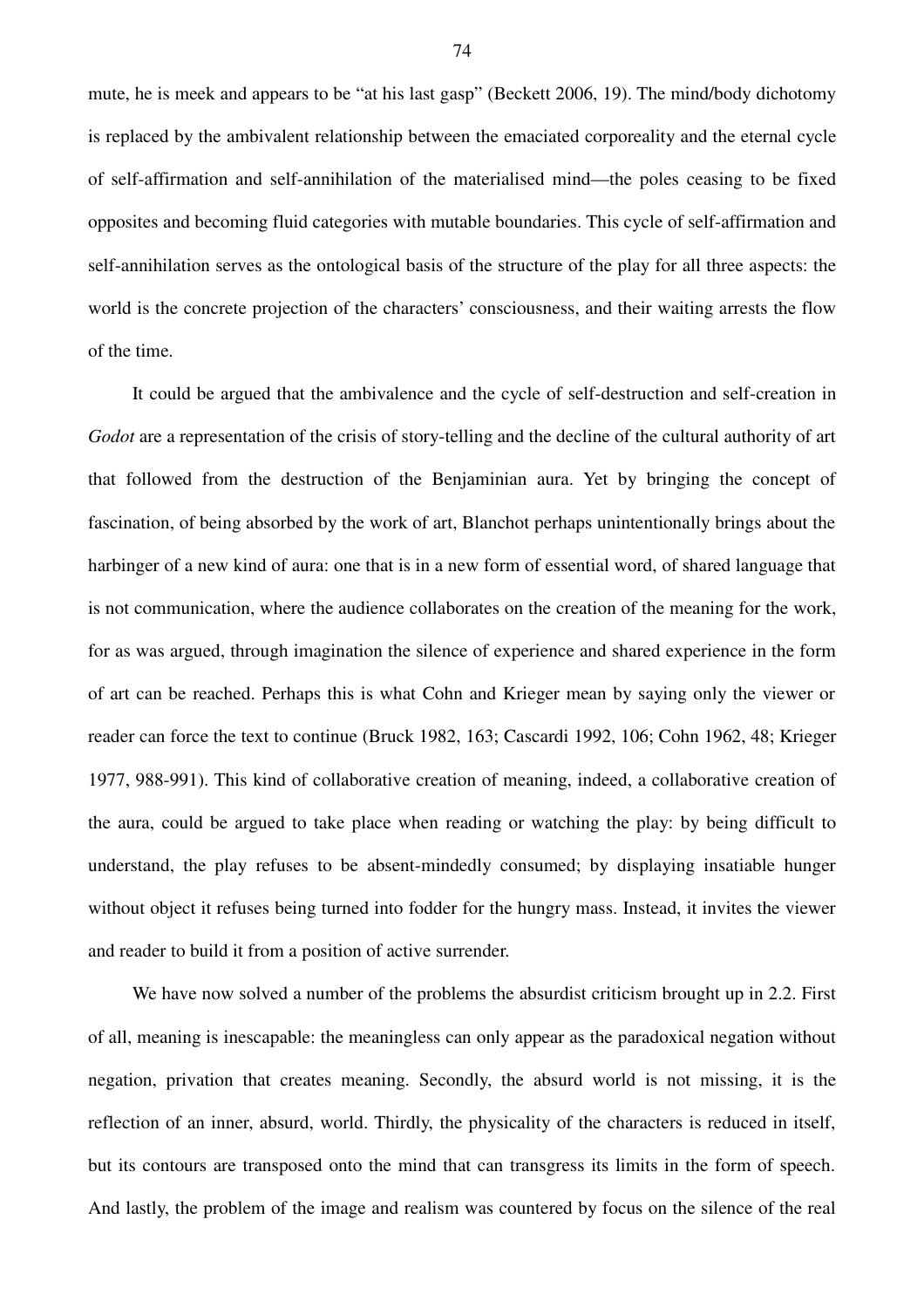world beyond literature.

However, we are still left with one profound problem: materiality, not of the real world but of literature itself, on which all three aspects, world, time and self, hang, only emerges in the midnight, when the ambivalent cycle of struggling contradictions ceases. We have seen how the play actively defers the midnight and leaves the struggle of contraries unmitigated. Yet the materiality of language is, as we have just at length discussed, present in the play. How can this be? Even the Blanchotian meaningless leads to an untenable, though refined, paradox. We need one further framework for our refining analysis, one which legitimises the simultaneous presence meaning and meaninglessness, of nothingness and materiality: the grotesque.

# **4. Reading the Grotesque**

We have discussed the absurd and the meaningless, and noticed that the problems "filtered" or brought out by the absurdist framework could be solved in the framework of meaningless, but this still left us with the problem of meaning and materiality. In our next section we wish to address these issues, hopefully bringing a satisfactory solution to the question of how meaning and meaninglessness, and nothingness and materiality can co-exist. Moreover, the questions of realism and identity are of special interest here, as the answers found in the previous sections have been inconclusive. However, let us return, again, to the character is Sisyphus: his existence is defined by his task which both gives and takes away his meaning—in this, he is very grotesque for the grotesque, too, is the simultaneous task of making and unmaking. Moreover, Sisyphus resides in the underworld (or the Hellenic Hell), which Bakhtin argues is a grotesque place (1984, 370).

Again the section is divided into three sub-chapters—world, time and self—in which we discuss the theme, and how the two main traditions of the grotesque, here called the subjective and the carnival-grotesque, parallel and interrogate one another. But first, let us start with some general observations.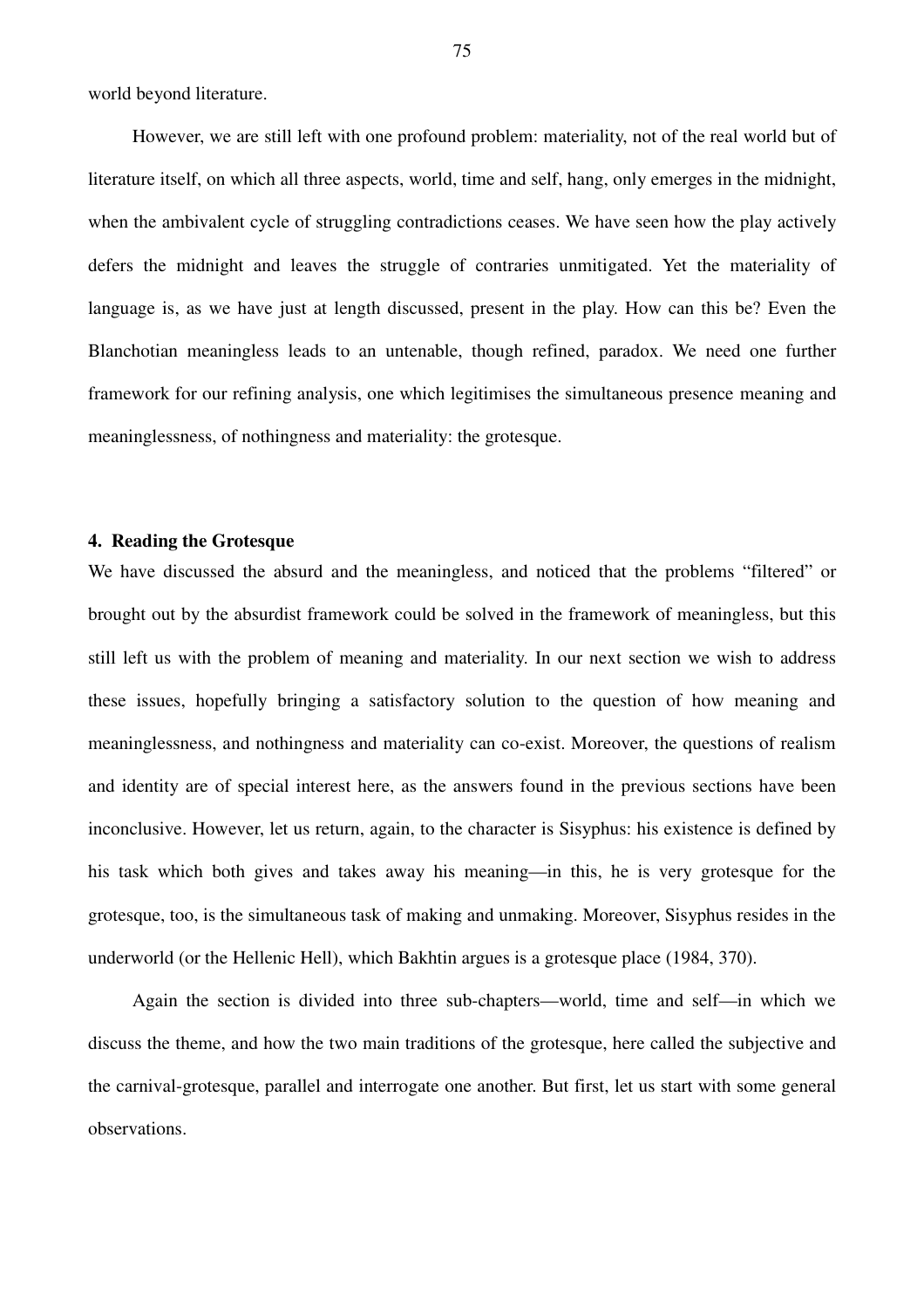### **4.1 What is the Grotesque?**

The grotesque, while prevalent and easy to recognise, is notoriously difficult to grasp and analyse; it is, in fact, so nebulous that Geoffrey Galt Harpham concludes that it may not form an independent field of study at all, that it is more of an "intruder element", only inhabiting other genres (1982, xvxvii). Even if this may be rather radical a view, it is more generally agreed that the grotesque can take a multitude of forms, and therefore categorising it is not a straightforward task. Perhaps, then, a more accurate description is that of a continually shifting continuum to which works can belong even only partially, or a stylistic structure which can be featured in a number of genres and styles, as Kayser argues that it appears in individual scenes or episodes rather than as the structural basis of an entire narrative. This would collapse the problematical distinction between "pure" and "applied" grotesque. (Clayborough 1965, 66; Harpham 1982, 44-45; Kayser 1981; 68, 180; Perttula 2011, 18- 19.) Perhaps this confusion of categorisation is one effect of the grotesque, a defining feature instead of faulty analysis.

It is something of an established tradition to begin the introduction of the grotesque with a genealogical and historical overview of the phenomenon, but we shall refrain from that here. It will be postponed to section 4.2, where it will play more than a mere perfunctory role. Yet something of the history of the term itself could be said: it was established in the field of literary studies in the 1950's, denoting something abnormal, inherently ambivalent and divided, contradictory and clashing, and characterised in terms of the intention of the artist, the effect it has on the audience, and the traits or characteristics of the work itself (Clayborough 1965, 22; Kayser 1981, 180; Thomson 1972; 11, 20-27).

The general outlines are interpreted differently by the two main traditions of the grotesque: the subjective grotesque which is essentially grim and directed towards individual experience, and the carnival-grotesque which is essentially joyful and characterised by folk humour and physicality. Wolfgang Kayser is the main theorist of the subjective school and Mikhail Bakhtin of the carnivalistic school (Perttula 2011, 23). They create a historical continuum: the carnival-grotesque describes rituals and traditions found primarily in the folk culture of the Middle Ages and in the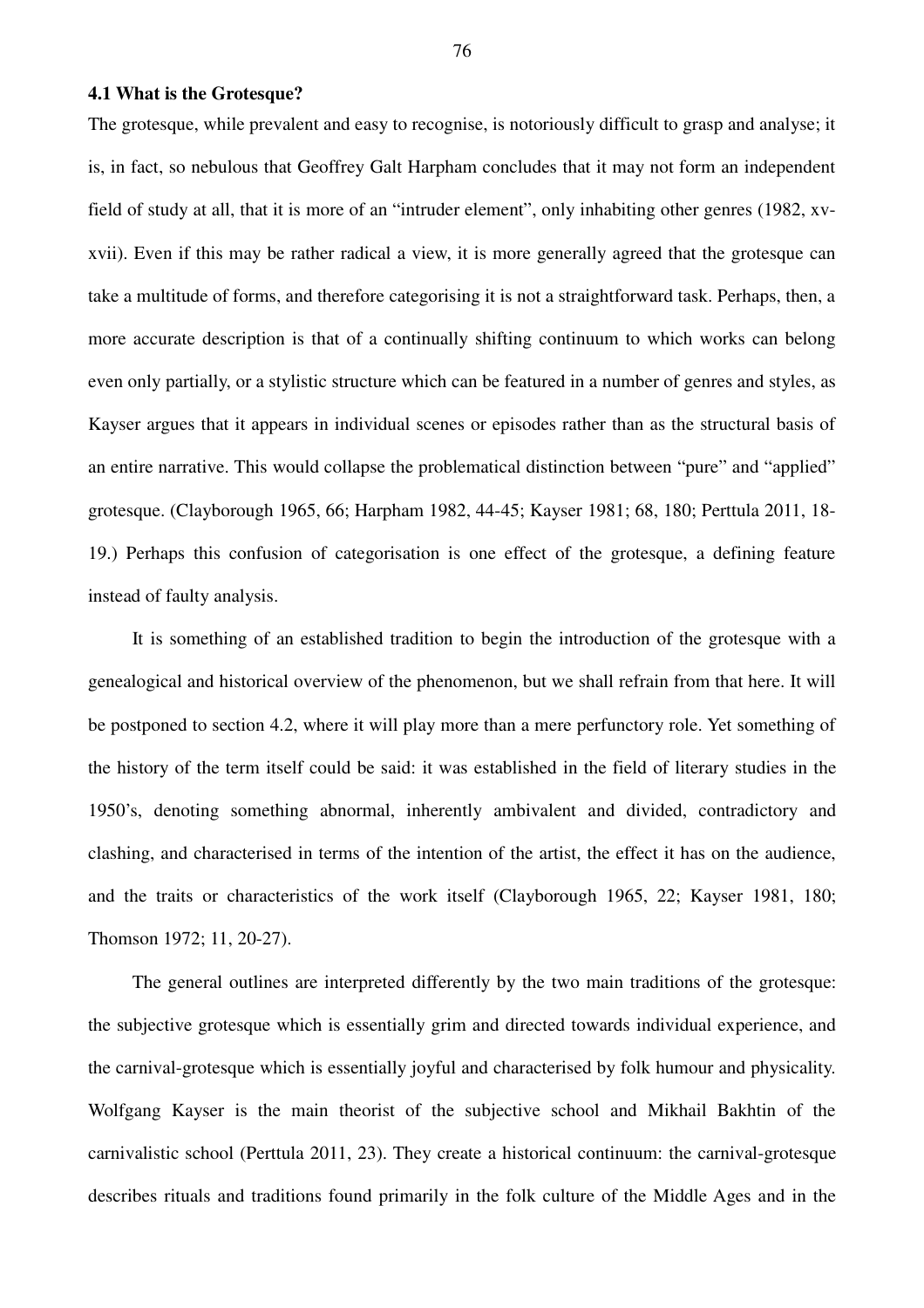literature of the Renaissance, whereas the subjective grotesque developed during Romanticism and early twentieth century modernism. The carnival-grotesque is therefore a precursor to the subjective grotesque, and the change from one to another is linked to the emergence of the modern subject. (Bakhtin 1984; 5-17, 36-38, 46, 274; Perttula 2011, 24.) This division is not absolute: we will see how the same concepts are developed and emphasised differently under both traditions. Perttula argues that the balance of laughter and horror is carefully maintained in both traditions even though both favour one or the other (2011, 24). Therefore the grotesque found in more contemporary fiction, Beckett included, does not fall completely under either category, but borrows features from both. Indeed, as an example of their interconnectedness, Bakhtin argues that the folk culture carnival spirit which permeates the carnival-grotesque is joyfully *cynical* in nature, and even in the later evolution of the grotesque it was not completely absent, albeit weakened (1984; 146, 276).

Bakhtin argues that the subjective grotesque does not grasp the true nature of the grotesque which "cannot be separated from the culture of folk humour and the carnival spirit" (1984, 46-47), and that the problem of the grotesque (whatever that is) can only be solved in relation to the carnival spirit of the middle ages and the Renaissance (1984, 51). However, Bakhtin's vision of the carnival-grotesque is notably coloured by nostalgia for the past, and like he himself noted, the difference between the subjective and the carnivalistic grotesque is created by historical development. As such, it seems natural that the differences in their appearance and emphasis are caused by the natural, historical change in the phenomenon they reflect in their own time—not by the decay of some true mirror. Furthermore, Bakhtin ignores the aspects of Kayser's theory which do suggest renewal and joy, and the place he reserves for the experience of horror in his own theory is minimal as the carnival-grotesque is "absolutely fearless" (Bakhtin 1984, 38-39). Let us now endeavour to create a composite view of the grotesque world, time, and self, that encompasses both traditions, the subjective and the carnival-grotesque.

# **4.1.1 The Grotesque World**

We will begin our discussion with the ways the grotesque creates the world through its language.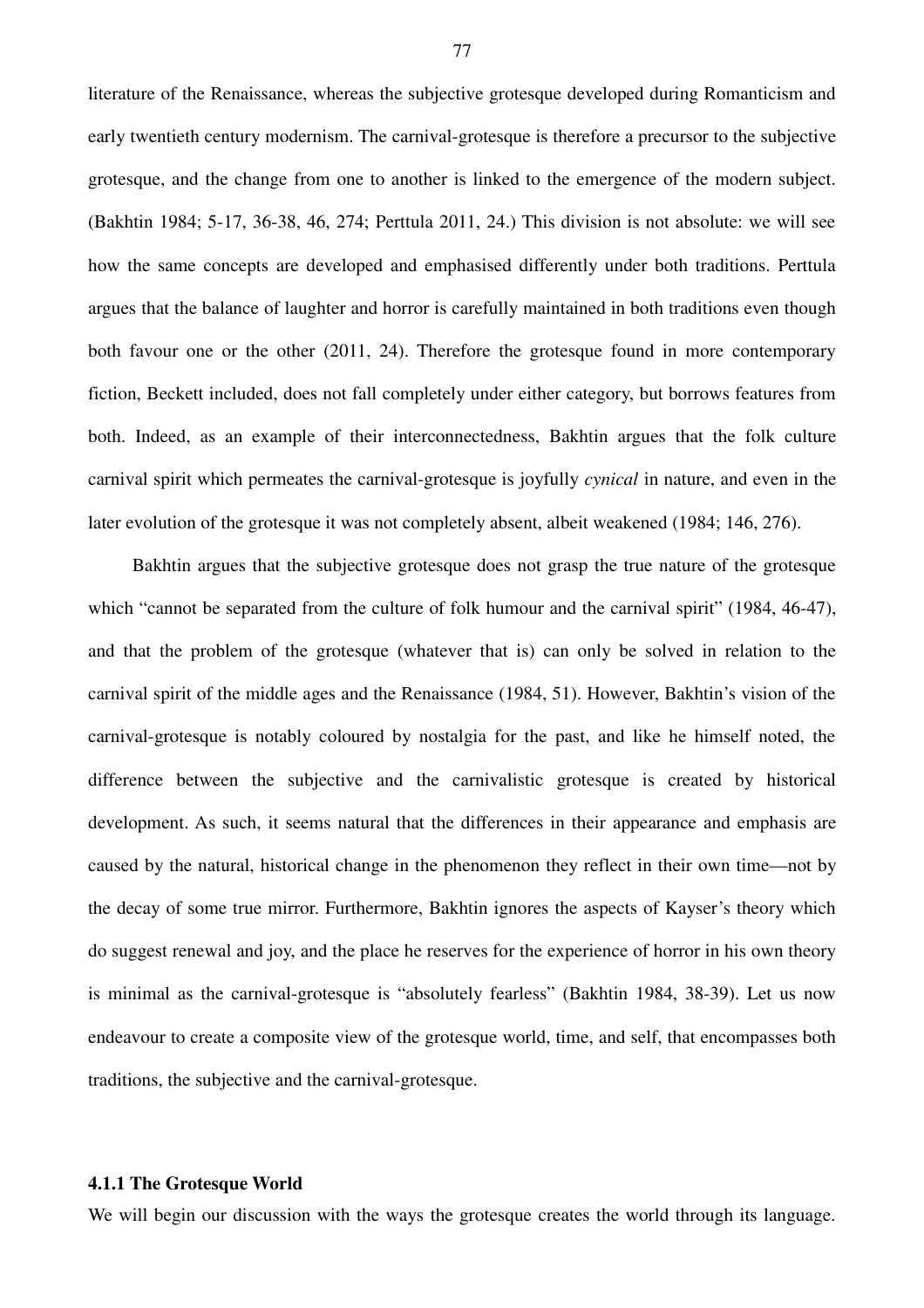The language of the grotesque paradoxical in form: it turns itself against itself by simultaneously asserting both sides of a contradiction, becoming unstable. This makes the grotesque not easy to contain in linguistic categories: it is "just out of focus, just beyond the reach of language" (Harpham 1982, 3), and gives voice and concrete form to the experience that defies satisfactory verbalisation, especially so in the subjective tradition, which deals with subjective experience. (Clayborough, 1965, 67; Harpham 1982; 3-4, 19-20; Kayser 1981; 11, 53.) It eludes rigorously structured thought by taking a multitude of forms and always inviting new interpretations; it has a surplus of significance. The grotesque is the essence of the surplus of meaning that arises from the contradiction inherent in all art. (Harpham 1982; xxi, 80, 178; Kayser 1981, 10.) (We may detect a similarity to Blanchot here.) The grotesque is found in the extremities and margins of art, both in exaltation and debasement—especially in the paradoxical process of exaltation through debasement (Harpham 1982, 185; Bakhtin 1984, 370).

As the combination of incompatible elements, the grotesque is characterised by ambivalence. As such, it is a liminal phenomenon and experience: it is on the threshold between two different categories (such as horror and laughter). It is never finished or fully formed. It is rather half-formed or re-formed, arrested movement from one form to another, or destroyed and made new (Clayborough, 1965, 17; Bakhtin 1984, 370). Its combination of horror and laughter, that is, tragic and comic elements, creates ambivalent reader reaction by undermining expectations. Tragicomedy, therefore, is an optimal genre for the grotesque (Kayser 1981, 11). The ambivalence of the grotesque combines with abnormality, which seems often to focus on the human body, creating physical abnormality (Thomson 1972; 8-9, 27). This makes the grotesque visual and physical, either in the sense of actual norm-breaking hybrids of humans, plants, animals, and others, physical abnormalities such as deformations, as well as the animalisation and objectification of humans (Perttula 2011, 18).

The grotesque can be detected on two levels: content and narration. It is a textual or stylistic structure and a subject-matter, and the dynamic between these levels is an inappropriate or shocking clash. On the level of content (or story) it is in the shape of grotesque characters and situations.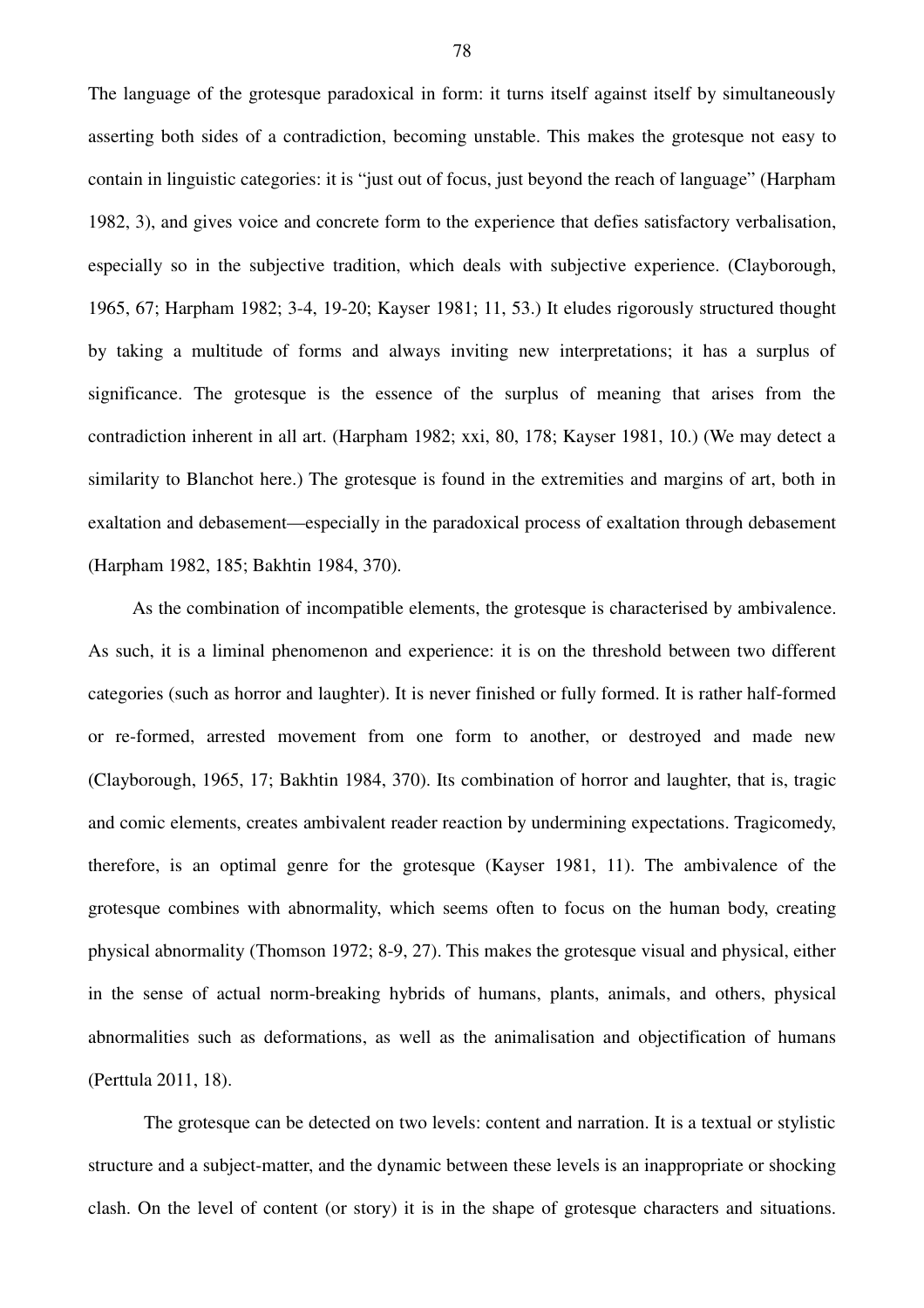Though there is no inherently grotesque topic, theme, or motif, the grotesque often deals with "shameful" human body topics such as secretions and functions, madness, strange dreams, and animalistic behaviour. It also features creatures that are strange, disgusting, ominous, and disfigured, such as monsters, vermin, bats, and puppets. (Kayser 1981; 10, 22, 53, 181-184; Perttula 2011, 32-36; Thomson 1972, 2-7.) On the level of narration it can be seen as a clash which remains unmitigated and unexplained. The tension between these two levels, horrifying content narrated comically, in the co-presence of opposed phenomena contained within a single presentation, is the root of the grotesque effect: the clash of horror and laughter in the reader. Exaggeration and debasement are staples of the narrative tone. (Bakhtin 1984, 19-20; Clayborough 1965, 12; Harpham 1982; 7, 14, 36, 23; Kayser 1981, 79; Thomson 1972, 27-28.)

Furthermore, we will benefit from introducing a third level, the level of the text itself. Grotesque language is elusive, that is, its familiarity as a tool of communication can suddenly turn strange, push the reader away from familiar meanings and words into something inhuman and meaningless. Kayser mentions "verbal grotesque", where word formations and structures such as neologisms, ellipses and non-grammatical forms, reflect the spirit of the grotesque. (Kayser 1981, 154-157.) (We may note that neologisms, ellipses, and non-grammatical forms also form a part of privative tactics.)

The grotesque is borne of the simultaneous presence of elements that cannot co-exist, that repel each other: incomprehensible juxtapositions, horrifying content and humorous presentation, perhaps even different styles that traditionally are not combinable, with their unifying component somehow interrupted or not completely present. The grotesque legitimises multiple, mutually incompatible meanings, often in relation to dichotomies such as high/low, human/animal, normal/abnormal, light/dark, and life/death. (eg. Clayborough 1965; 3, 73; Harpham 1982, 14; Perttula 2011; 25, 32-36; Thomson 1972; 2-3, 7, 14.) We may be reminded of the absurd and the meaninglessness: how the world and language become suddenly strange. Clash and alienation are, indeed, central concepts in all three theories.

Though the basic feature of grotesque is the clash of incompatible parts and lack of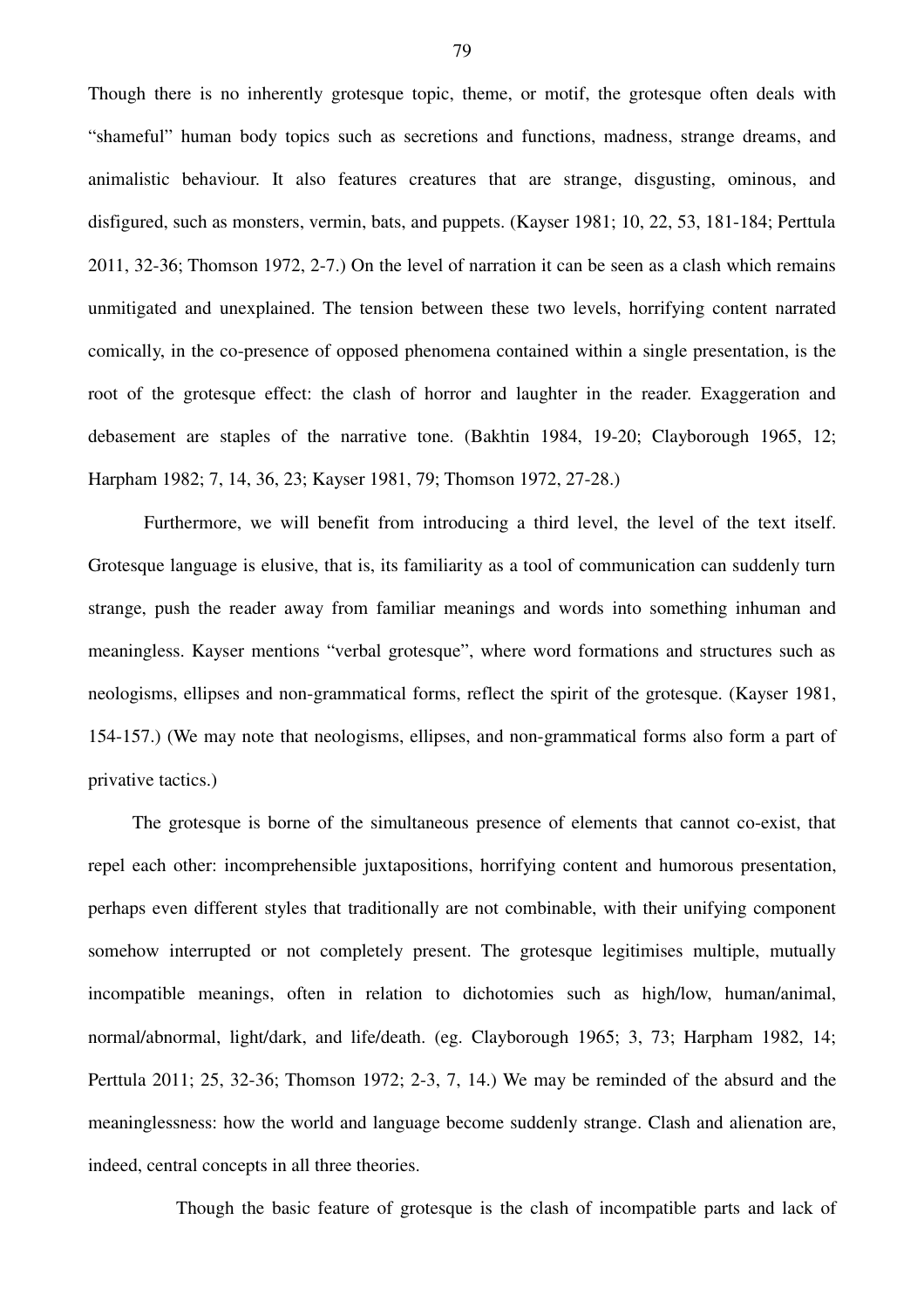proportion, this incongruity is presented in what seems like a hybrid whole, once-separate parts strangely fused together (Harpham 1982; 106, 111, 178; Kayser 1981; 79, 116, 185; Perttula 2001; 26, 34). The clash is counterbalanced by a kind of dissolution of boundaries. The grotesque exists at the intersection between these two opposite tendencies: the unifiable separation of elements on the one hand and the impossible fusion of separate elements. There is therefore in the grotesque a simultaneous expansion and constriction of meaning and form: it on one hand compresses forms into meaningful ambivalence while on the other proliferates them into meaningless ambivalence, therefore creating not only play with forms but also with the act of representation: it invites the reader to search for meaning while presenting to us the simultaneous presence of meaning and meaninglessness (Harpham 1982; 38-40, 65). Play or playfulness is thus an important element of the grotesque: it features the free play of creation and experimental innovation, especially games with words which "release from the shackles of sense" (Bakhtin 1984, 423) are a staple of the carnival-grotesque; however, even the playful grotesque can have a serious, if not ominous element to it (Bakhtin 1984, 423-426; Kayser 1981; 21, 154-155; Thomson 1972; 15, 58).

This dynamic creates in the carnival-grotesque tradition an image that is ambivalent, and always shifting and moving. In the carnival-grotesque tradition this is manifest firstly in the language which is excessive, overly abundant, endlessly enumerating synonyms, and transgressing all limits, like Bakhtin says, or combinatory, degrading, distorting, inverting, exaggerating and multiplying, as per Perttula, The image thus created is one of unfinished or arrested transformation or metamorphosis, which while being neither end of the transformation, nevertheless encompasses both. (Bakhtin 1984; 24, 432, 306; Perttula 2011, 35.) Secondly this is "a game of negation" (Bakhtin 1984, 412): as the movement of transformation in the carnival-grotesque image is from duality into unity and from meaningless into meaningful, the grotesque playfully negates official negations and restrictions, revealing their superficiality (Bakhtin 1984, 412-415; Harpham 1982, 47; Kayser 1981, 60-61).

In the subjective tradition, on the other hand, this leads to the creation of horrible monsters, as the transgression of natural boundaries creates impurity and filth, and as the low, abnormal and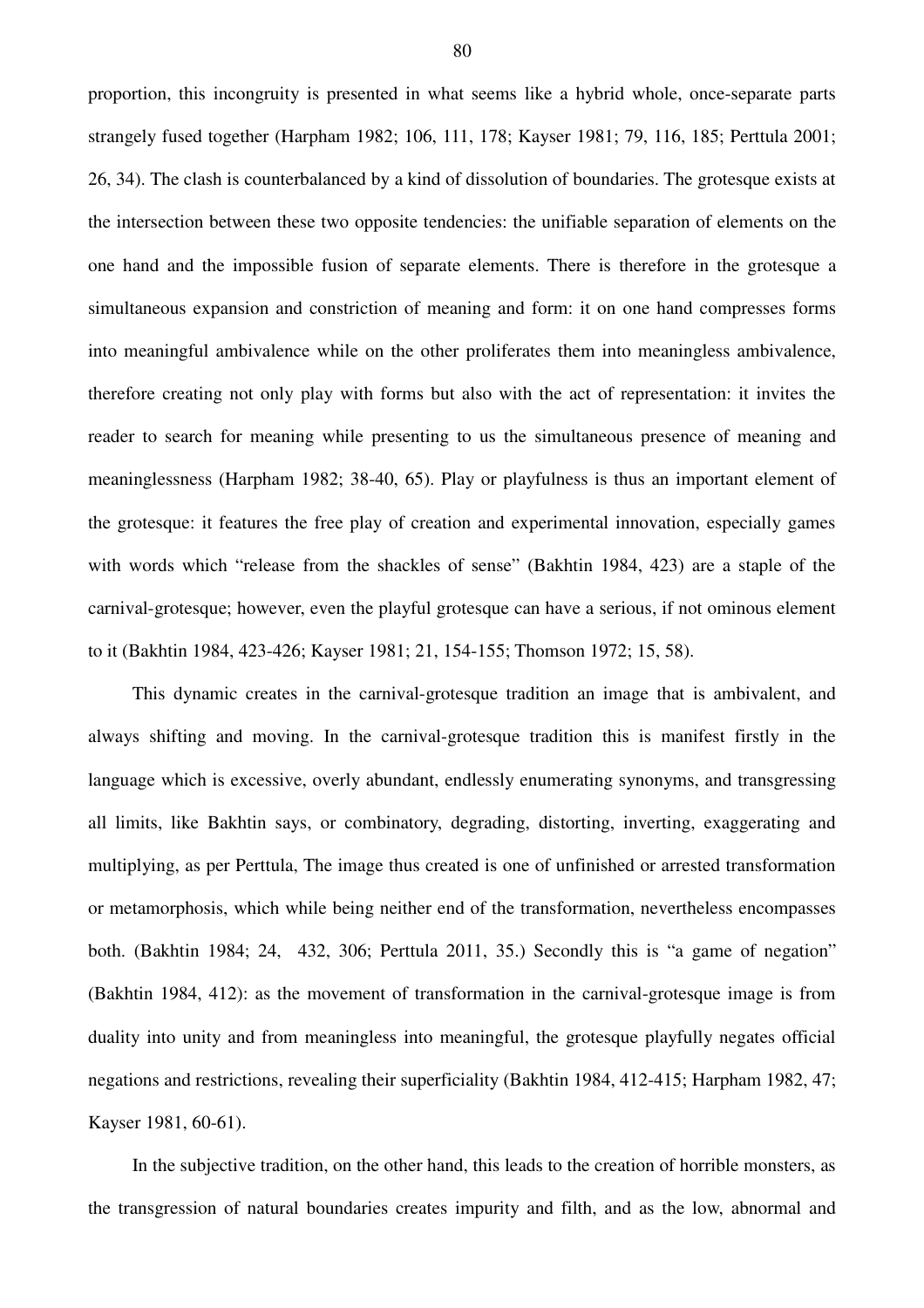degenerate invade the high, normal and fully formed, creating mutilated hybrids that have no proportions, names, or counterparts in reality (Hall 1993, 6-8; Harpham 1982, 9-10; Kayser 1981; 24, 30, 187-188; Perttula 2011, 26). These hybrids pervert natural law and order, and therefore represent something between natural and unnatural—they are non-things which Kayser calls demons (Harpham 1982, 4-8; Kayser 1981, 6; Perttula 2011; 20, 30). These non-things are, already by virtue of name, related to the negation of meaning. For Kayser, the grotesque does not and even can not suggest a meaning for itself as it is opposed to rational and systematic thought, it is a "play with the absurd" (Kayser 1981, 187): a playful way of invoking the "demonic aspects of the world" (Kayser 1981, 188), that is, showing the absurdity, ultimate meaninglessness of the world. (Kayser 1981; 36, 184-185.) Familiar objects begin to look strange, and their meaningfulness is revealed to be only illusory. The subjective grotesque goes beyond negating official order, it negates the meaningfulness of that order, of the whole world. The paradox of the simultaneous lack and fullness of meaning is inherent in both traditions of the grotesque; Harpham argues that the real scandal of the grotesque is the ambivalent meaning within the apparently meaningless, as the lack of meaning is a solid basis for the abundance of meaning that is the grotesque (Harpham 1982, 3; Kayser 1981, 63).

Let us now turn to the world that the grotesque creates or reflects. The two traditions diverge dramatically: the subjective grotesque sees the world as nocturnal, absurd, inhuman and abysmal, whereas the carnival-grotesque shows it as light, fruitful and joyous (Bakhtin 1984, 41; Kayser 1981, 58). The views of the world in the traditions are parallel but diametrically opposed, yet they have similarities: both defy order and rationality in favour of heterogeneity, turmoil and disorder, and even the carnival-grotesque does have elements of alienation, as the prevailing order is exposed as false and oppressive, and in the subjective grotesque our familiar world view becomes suddenly defunct (Bakhtin 1984, 48; Kayser 1981, 184; Perttula 2011, 37). Furthermore, both conceptualise this in terms of the world having been turned upside down.

In the subjective tradition, the grotesque can be used to show the world as alienated or satirised, to shock the reader with showing familiar things as strange and hostile; it "pushes one into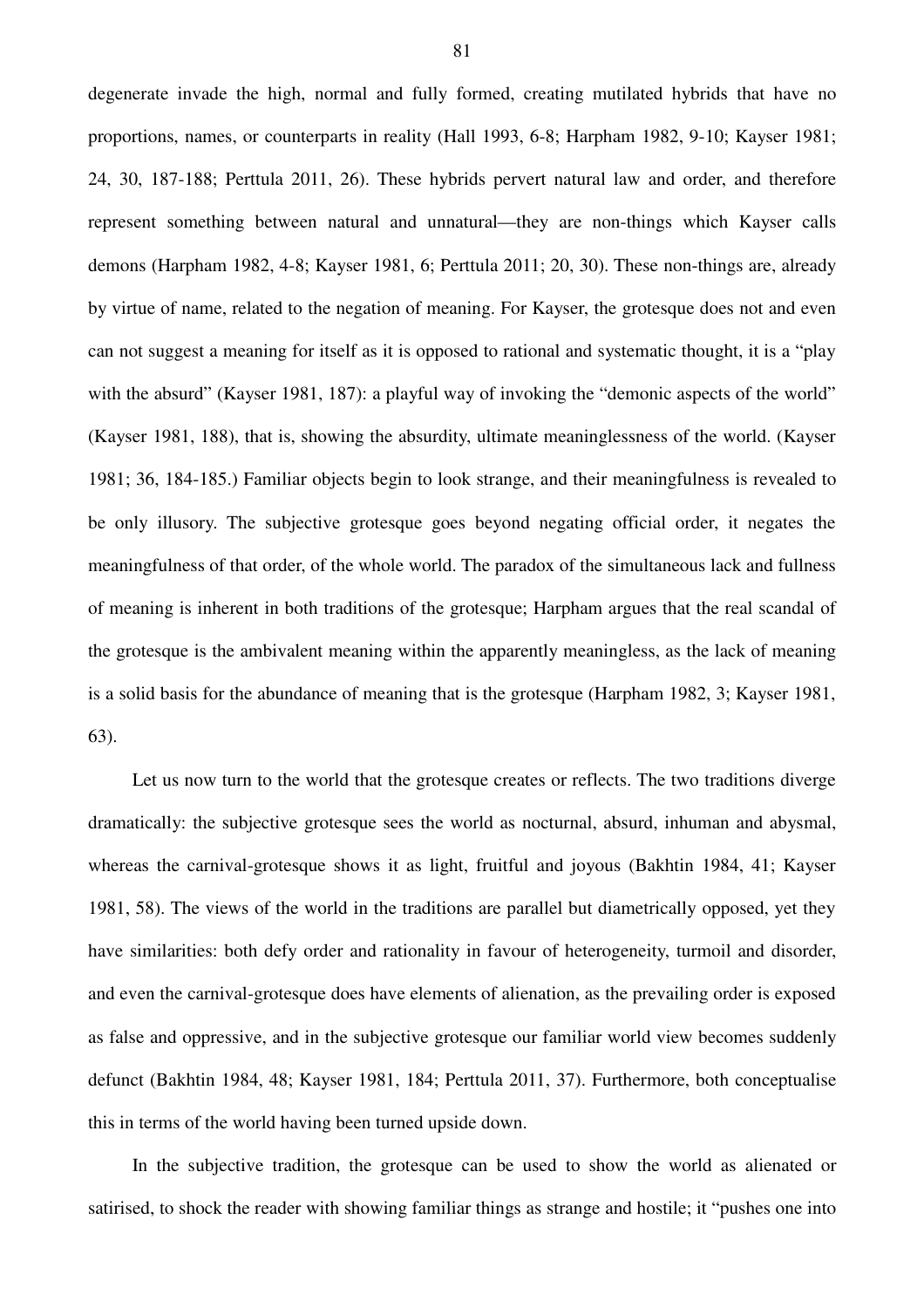the void" (Kayser 1981, 72; Thomson 1965; 18, 58). The world of the subjective grotesque both is and is not our familiar world: it stems from understanding that our world is absurd, what seemed familiar is turned upside down, alienated and invaded by what Kayser calls abysmal forces, it creates fear as our world suddenly breaks apart and becomes inaccessible, inhuman—yet it is not completely alien, there is a measure of reality to it (Bakhtin 1984, 38; Clayborough 1965, 71; Kayser 1981; 31-37, 52, 184). It should be emphasised that the estrangement of the world is a suddenly occurring process, an ominously tense state of action (Kayser 1981; 43, 163, 184-185). This may be compared with the dynamic image of change in the carnival-grotesque tradition, and with the Camusian absurd world—Kayser explicitly states that the grotesque world is absurd.

On the other hand, in the carnival-grotesque, the world is turned upside down in the sense that hierarchical order is reversed, the high or lofty degraded and debased, invaded by the low or earthy (Bakhtin 1984; 10, 20-21; Hall 1993, 6-8). Everything that is alien and terrifying is turned familiar and laughable: the carnival-grotesque language aims at materialising and bringing the world closer through what Bakhtin calls coarse words, that turn fearfulness into joy by transforming terrifying images into scenes of eating, drinking and defecating, and the alienated world into a fruitful, renewing earth (Bakhtin 1984; 21, 38-39, 174-176, 187, 394). Its function is to liberate people from dominant ideologies and to create the world anew; indeed, absurdity is a characteristic of the "old world" which is to be fearlessly killed in order to bring about a new, better one (Bakhtin 1984; 34, 394). This is in notable contrast to views expressed by Camus and Blanchot, who respectively argued that the absurd world is our only world, and that the literary realm is not finer or better than the old world.

The main figure of the grotesque world and language is the mask: Kayser argues that in the twentieth century the inner and outer worlds are separated, and the mask is the concrete image of the alienated self: it hides and solidifies identity, eventually destroying it. In the carnival-grotesque tradition the mask is the image of metamorphosis, non-conformity and violation of natural boundaries, it reveals the deeper reality of archetypes. (Bakhtin 1984, 39-40; Harpham 1982, 109; Kayser 1981; 61-62, 137, 146-147.) Notably, Camus and Blanchot discuss the mask as well: For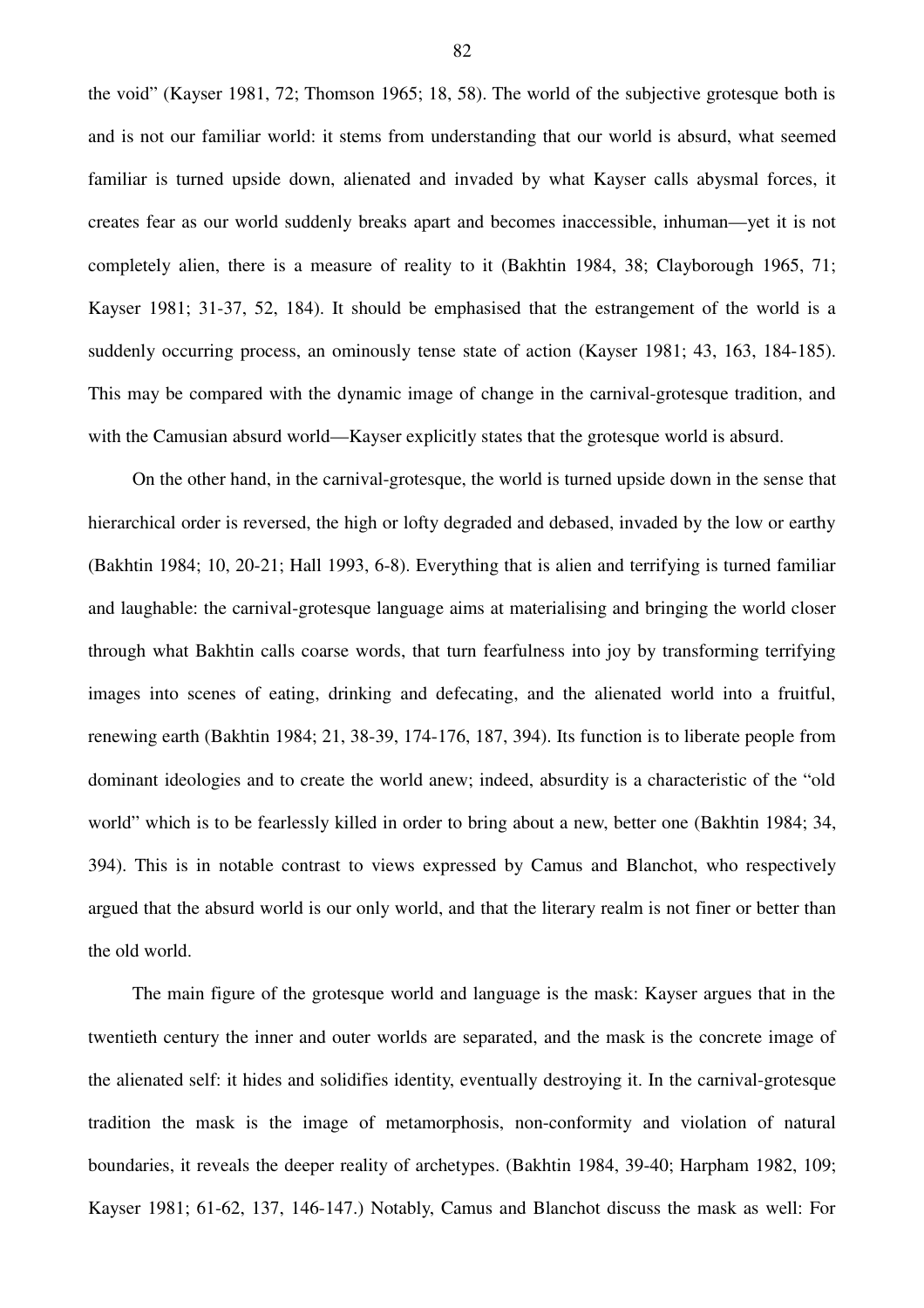Blanchot, writing literature is conceptualised as looking at the naked mask, it is seeing literature when it appears as disappearance (Blanchot 1982, 171-172); for Camus, the mask is the mask of meaning that covers the absurdity of the human condition, and the absurd man wishes to tear it away. It is quite obvious that Camus, Blanchot and Kayser attach similar connotations to the mask, that it distorts what it covers, and, most importantly, what it covers is nothingness. For Bakhtin the idea of distorting natural boundaries may come close to this, but, as with most everything, the mood he gives the mask is completely opposite to Kayser.

Though the grotesque is unnatural and estranged, it is not antithetical to realism or nature: the alienated world must be, as already mentioned, our world. It cannot be a fantastical nightmare realm, but it cannot be accepted as undistorted and real either; things are not presented in the work itself as incongruous with the norm, but recognised by the reader as such. When readers cease to experience the grotesque as incongruous, or when it is mitigated by offering some rational explanation, it ceases to exist (eg. Clayborough 1965; 15-16, 56-60; Kayser 1981, 138; Perttula 2011; 3, 20-22, 38). Of course, the work of art has qualities that are not found in reality, its constructedness comes from selecting and directing what is real, and the unnaturalness of the grotesque is to be found only in the work of art (Kayser 1981; 90, 100).

Therefore the relationship between the grotesque and realism is a complicated one, as both Kayser and Bakhtin argue that the grotesque can be used to reveal the truth about something or deeper reality (Bakhtin 1984; 208-212, 369; Kayser 1981, 159). The grotesque may be situated in the liminal space between art and something beyond of outside it, and derives part of its strength from its realistic framework (Harpham 1982; xxii, 50, 189-190; Thomson 1972, 8). Even Kayser agrees that the grotesque has a place in realism, though according to him, the carnivalesque emphasis on comical elements detracts from it (1981, 123); Bakhtin goes so far as to directly link them, as he argue that realism receives vitality from the grotesque. Perhaps to underscore this, he calls Renaissance grotesque literature "grotesque realism" (1984, 52). The grotesque may, naturally, as a label be attached to natural objects as well, as Clayborough notes (1965, 7). But this meaning is very different, and therefore not of interest to us.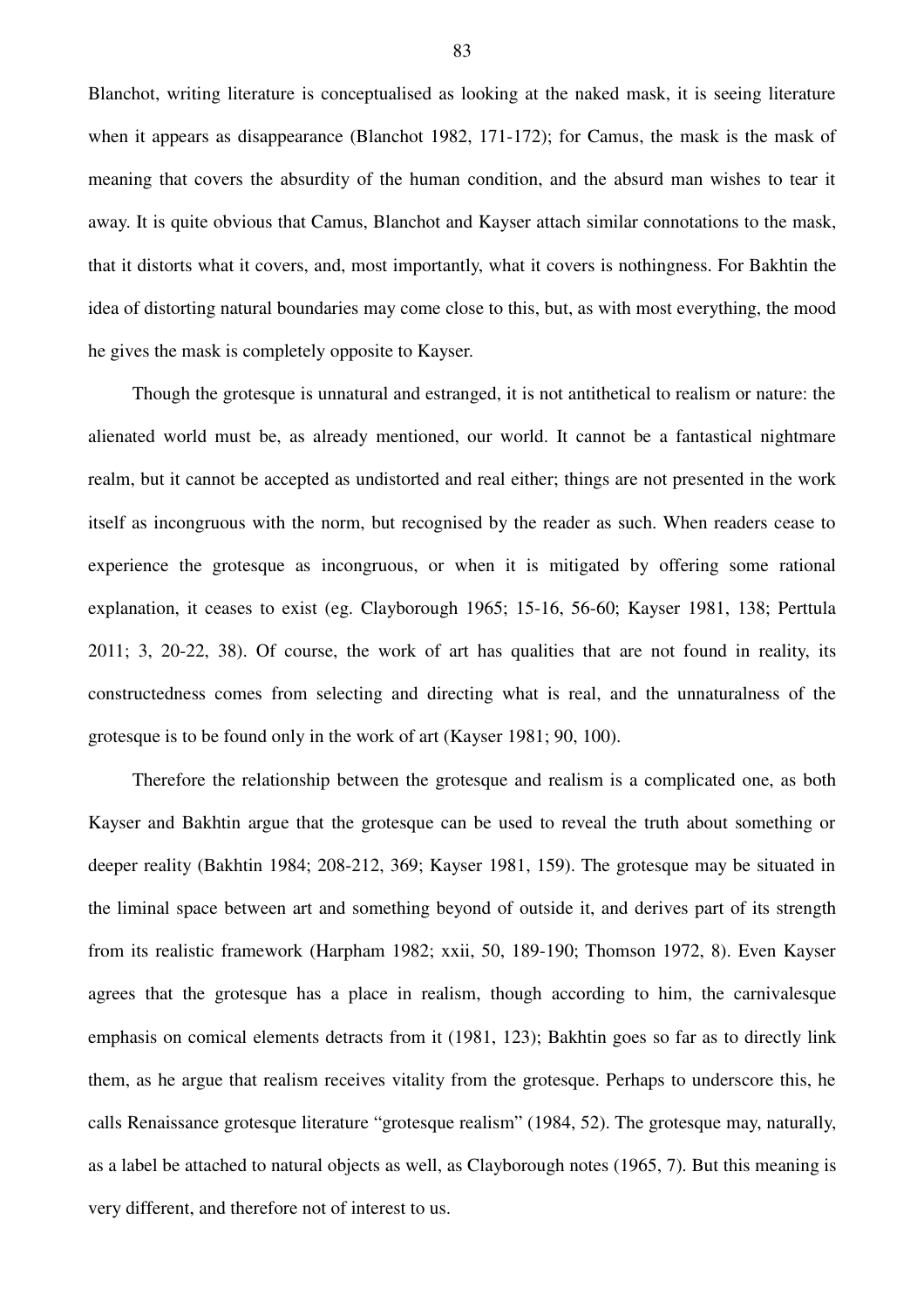However, the grotesque may also be used to blur the boundary between what is real and what is not: the grotesque is "the art of disgust", and, Harpham argues, disgusting works evoke the same emotion as disgusting objects, and thus annihilates the distinction between art and world (1982, 181). The grotesque is characterised by familiar objects becoming "possessed" or malicious, as if having a life of their own, undermining reality, and some elements are grotesque specifically because they are used for this effect, like the puppet-play and the mise-en-abyme (Kayser 1981; 91, 111, 119, 137). The dissolution of reality gives the subjective grotesque a dream-like quality, it is a nocturnal realm of "participation in a different kind of existence" (Kayser 1981, 22), between waking and dreaming (Kayser 1981; 79, 176). For Bakhtin, too, the grotesque creates a "second life" (1984, 5) but this life is not dream-like, it is on the level of deeper reality. To conclude, it seems safe to say that the image of the world, and the link to reality and the natural, that the grotesque presents to us is highly ambivalent.

#### **4.1.2 The Grotesque Time**

Let us now turn towards the view of time that can be read from the theories of the grotesque. This section will be somewhat shorter than the other two, primarily for the reason that the temporality of the grotesque is mostly implied in its world view, and thus has not been discussed as much. What can be retrieved, however, from implicit and explicit statements will be opened up and studied.

There is something about the grotesque that is simultaneously ageless or ancient and very contemporary: Perttula argues that it features mythic or primitive elements in otherwise modern content; Harpham argues that it embodies the tension between the ancient and the modern, pushing both to the fore, making them interrogate and deconstruct each other, thus bringing the past and the present together, overlaying them (Harpham 1982; 49, 56, 178; Perttula 2011, 21). Kayser, too, argues that the grotesque can reveal something about the modern age (Kayser 1981, 11-12).

We, again, detect very interesting differences between the two main traditions: the carnivalgrotesque focuses on the movement between history and the future whereas the subjective grotesque is concerned more with the deconstruction of the poles and the emerging middle point,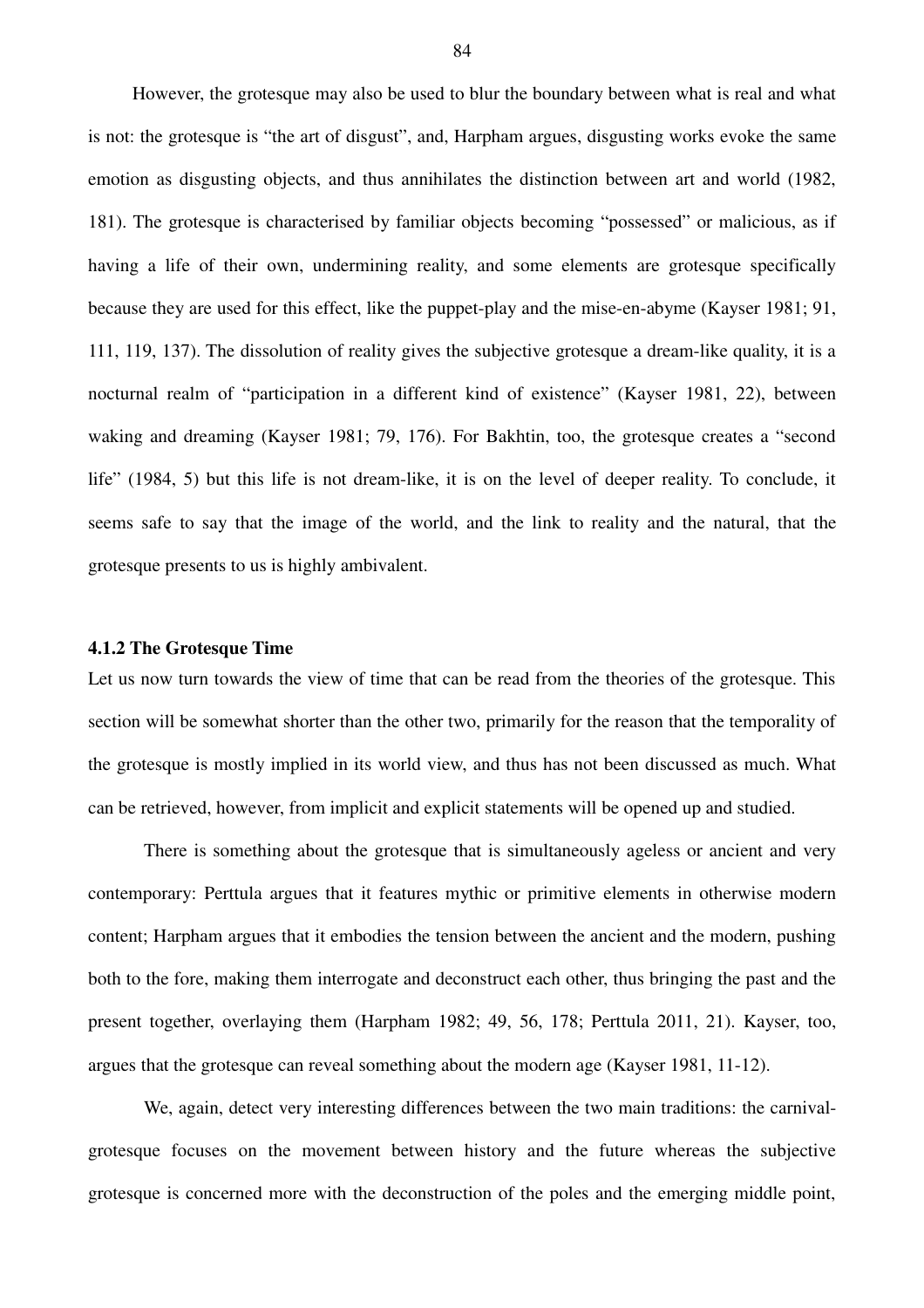the present. The meanings given to these vary also in the same way as with the world; in the carnivalesque tradition, time is merry and bright, and in the subjective, it is gloomy and dark.

The carnival-grotesque time is the time of biological life, that is, there are two phases of development running simultaneously and in parallel: beginning and end, life and death (Bakhtin 1984; 24-26). This leads to a cyclical understanding of time where each death brings about a new birth, new life conceived but not yet formed. The transformation never reaches its completion but remains always in flux, always on the brink of becoming. (Bakhtin 1984, 24-26; 52-53.) Thus life and death, the womb and the tomb, are inextricably linked: death is an indispensable part of life and rebirth, and in this ambivalence even death is merry and regenerating (Bakhtin 1984; 49, 150). This ceaseless cycle is, according to Bakhtin, a determining trait of the carnival-grotesque: it lightens the burden of old age, and turns the inevitable progression of historical time into a "sequence of gay transformations and renewals" (1984, 24; 394). Even acts of violence, such as beating, dismemberment, and abuse, are all transformed into acts of creation and renewal in the temporality of the carnival-grotesque, death becomes the giver of life (Bakhtin 1984; 211, 357, 435). Birth and death, past and future, become fused into one, a moment of death-birth.

Furthermore, the temporality of the carnival-grotesque is humanised and materialised, embodied: a concrete, realistic awareness of history takes form in the shared body of the people: a "living sense" that each person belongs to the shared corporeality of the people, and contributes to the creation of history, being thus relatively immortal—this immortality is the very core of the carnival-grotesque (Bakhtin 1984; 244, 255-256, 324, 367). This historic awareness brings a deeper understanding of reality as the unceasing progress of time, and exposes any so-called "eternal truth" (like Heaven) as ridiculous (Bakhtin 1984; 208, 212, 403-407). Most of all, the carnival-grotesque orients itself towards the future, towards the victory of the new over the old, assured and made fearless by the immortality of the shared corporeality. In this framework, the past is denigrated as something old, corrupt, and, notably, absurd. It is a "monster" to be chased away and conquered. (Bakhtin 1984; 256, 391-394.) For this purpose the carnival-grotesque employs, among other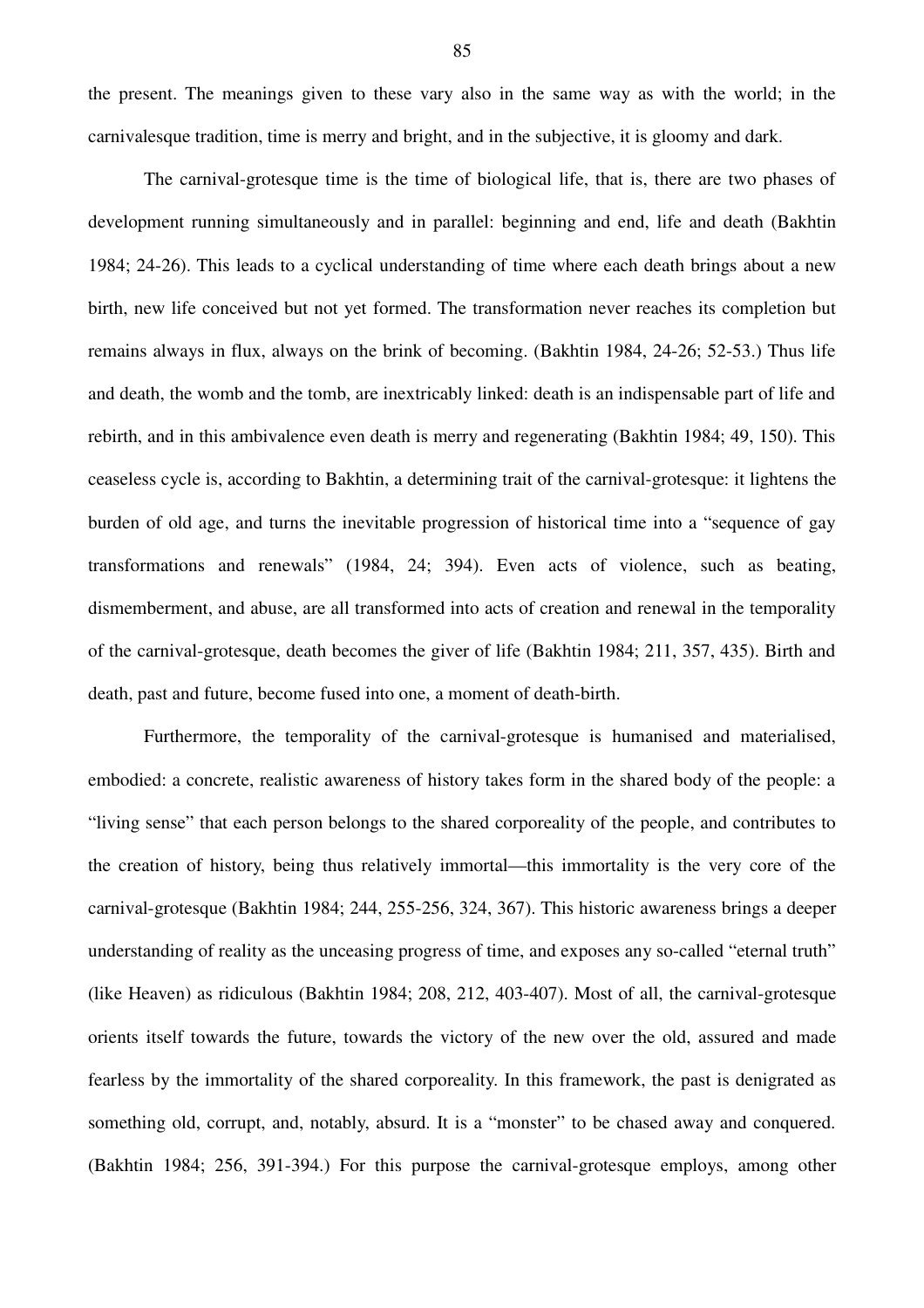things, games: they condense life into a miniature image,<sup>5</sup> orient the players toward the future, renew time on the bodily level, and "uncrown gloomy eschatological time" (Bakhtin 1984; 235- 238). We have seen that the carnival-grotesque time is rooted in the shared corporeality, but what happens when the carnivalesque mass is separated and turned inward in the subjective tradition? Bakhtin argues that fear (a central feature of the subjective grotesque) can only enter an individual that has been separated from the carnivalesque mass, and that the shared corporeality and bodily abundance are absent from the subjective tradition (1984; 48, 256). Perhaps then it is the case that in mind of the isolated individual the carnival spirit is transformed into the spirit of the absurd? (It is also worth noting that Bakhtin himself argues that the carnival spirit remains in the subjective grotesque in a "weakened" form.)

Following this, let us have a look at the temporality of the subjective tradition. Bakhtin argues that the notions of time, change and crisis are missing from Kayser's theory of the grotesque (1984, 48). However, we will see that this does not hold true; all these concepts are present in the theory, but they are, as mentioned, implicit rather than explicit. Most obviously the notions of change and crisis are implied in the world: the world is suddenly changed into a hostile and absurd, unknown realm, creating a crisis of world view. In this, in the word *sudden* is the crux of time as well, as Clayborough notes that Kayser emphasises the suddenness of the grotesque (1965, 65). There is no circularity, no ambivalent change of life and death like in the carnivalesque tradition: life and death are gravely opposed, "torn apart" to use Bakhtin's words (Bakhtin 1984; 49, 150). The sudden moment of the world turning inhuman is an instantaneous process when temporality is materialised into spatiality, and narrative compressed into image—it "impales us on the present moment, emptying the past and forestalling the future" (Harpham 1982, 16), arresting the differences between epistemological subjects and objects (Harpham 1982, 11).

The suddenness of the subjective grotesque is inherently dark or nocturnal as the estranged world is the creation of a strong imagination corrupted by an indulgence of the whims of the mind

<sup>5</sup> The mise-en-abyme falls under this category; the contrast to its function in the subjective grotesque, that of alienating the world, is again not very different, but presented in a completely different mood.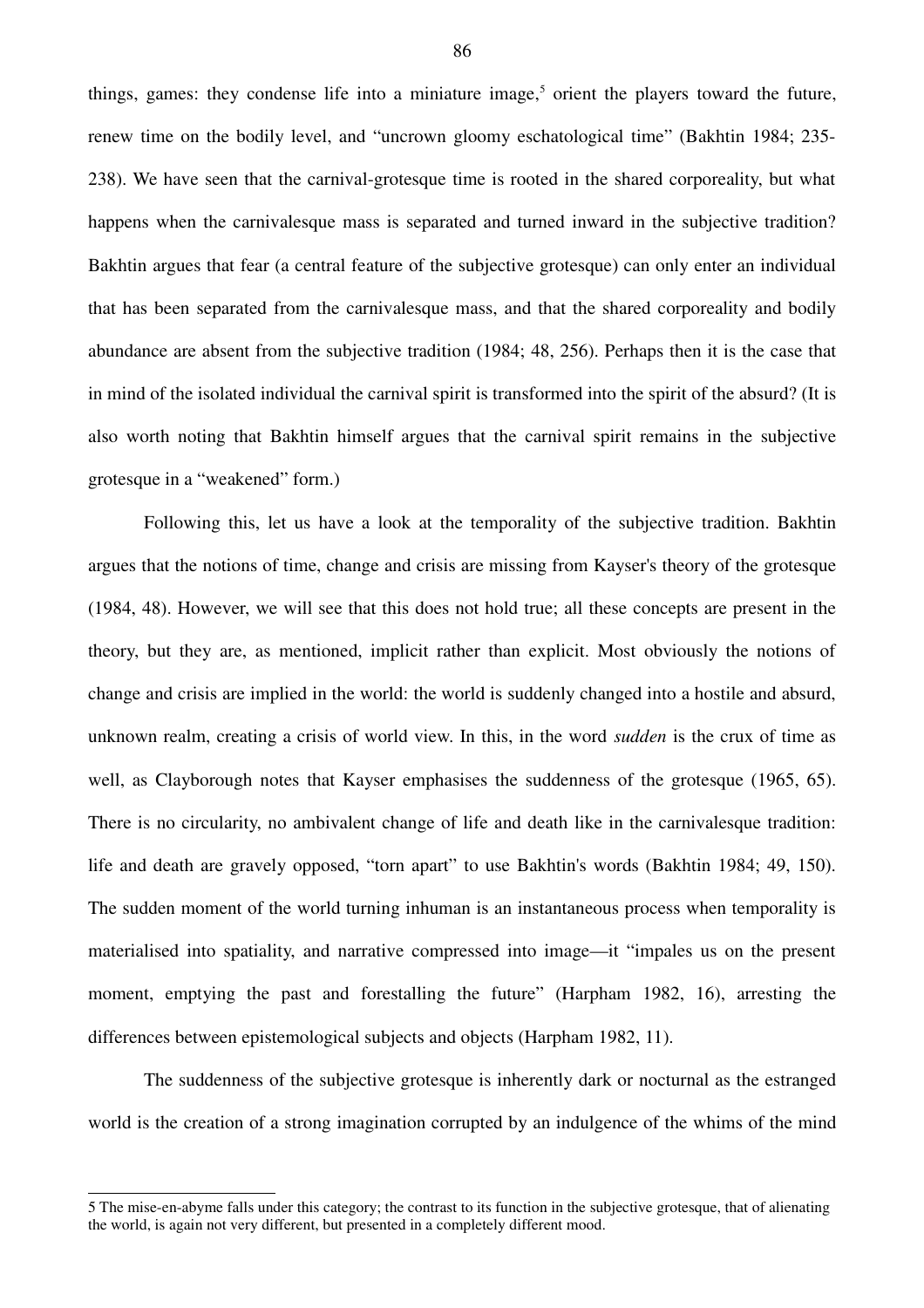(or of the subconscious?). Kayser writes that it "appears in the vision of the dreamer or the daydreamer or in the twilight of the transitional moments" (1981, 186). The subjective grotesque time is the time of the night. (Bakhtin 1984, 41; Harpham 1982, 131; Kayser 1981; 22, 30-31, 49.) It appears in the liminal time between dreaming and waking (Kayser 1981, 176). The emphasis on meaninglessness, nocturnality and the present moment, the now, leads us to think of the nocturnal phenomenon of our previous section, the night of literature. The midnight is a moment of utmost meaninglessness, fragile, temporary balance between the struggling contraries, obscureness of details and boundaries between objects (in the grotesque framework this translates immediately into grotesque hybrid combinations), the eternal now, and the emergence of the materiality within immateriality. The concept of the (mid)night of literature is surprisingly similar to the temporality of the subjective grotesque, and seems to lend itself well to parallel reading; indeed, the grotesque emerges in the twilight, but it is nocturnal by nature—the grotesque *effects* this change from twilight to night. It "pushes one into the void" (Kayser 1981, 34).

We may conclude that the subjective grotesque is not very different from the carnivalgrotesque even in terms of materiality and temporality: the subjective tradition finds its materialised time in the thickening of the (mid)night when the materiality within immateriality emerges, and the carnival-grotesque in its historical movement *as* the body of the people. Again the main difference is in the mood of the phenomenon, though the cyclical thinking of the carnivalesque tradition is inarguably missing in the subjective tradition.

### **4.1.3 The Grotesque Self**

The last section deals with three different aspects of the self of the grotesque: the reader, the writer and the grotesque character, as the grotesque is often defined through all three. Especially the subjective grotesque is very centred on the experience of the reader (Clayborough 1965, 63).

The grotesque is to be found between laughter and horror, at moral extremes, and so critics identify three very different reactions to the feeling of discomfort it causes: it is either shrugged off as humour or nonsense, it is found distasteful, disgusting, and outrageous, or it is deemed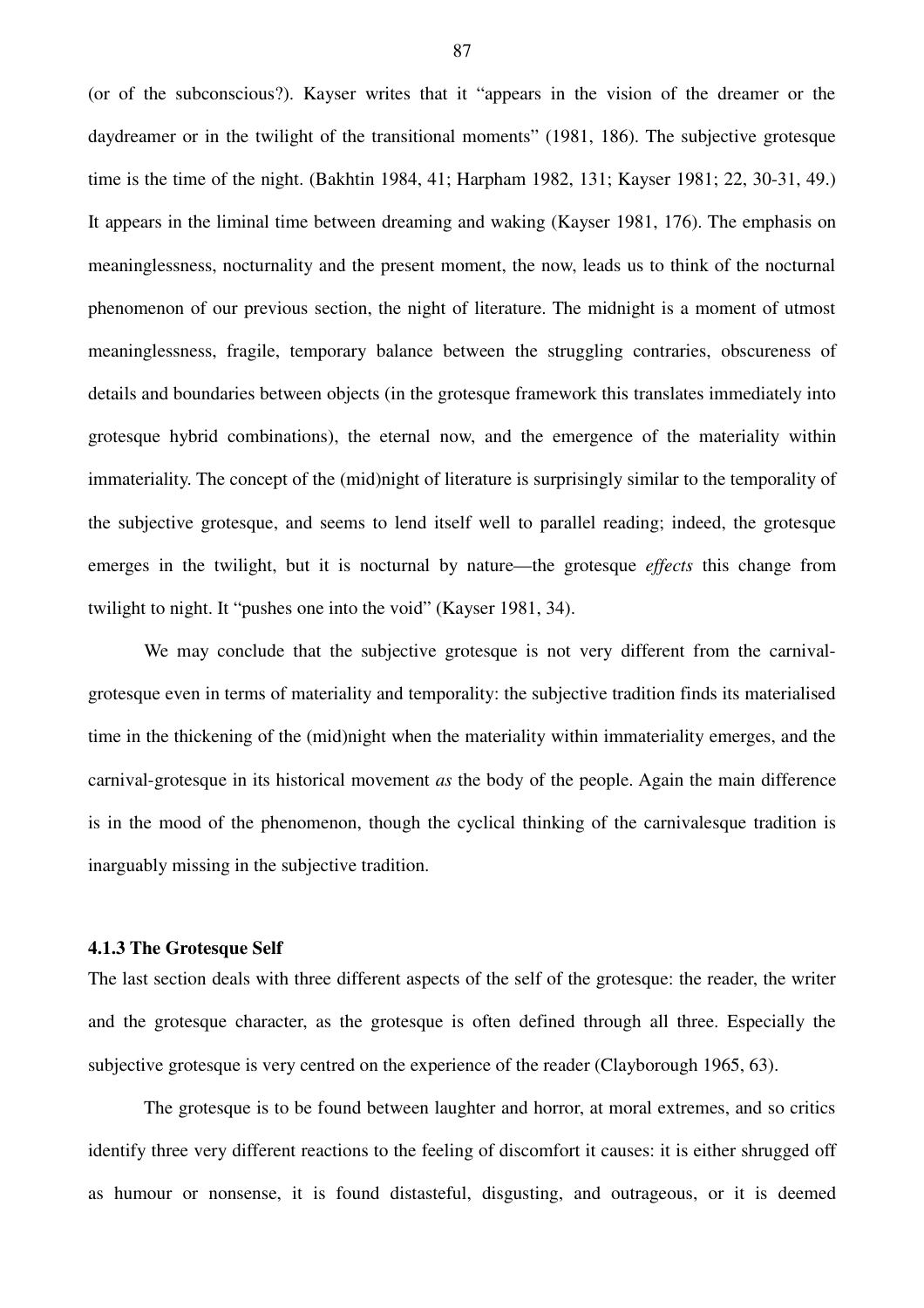fascinating, significant, and suggestive of "a deeper, freer, more enduring world" as Clayborough puts it (Clayborough 1965, 80; Harpham 1982, 184; Thomson 1972, 3). The grotesque effect is therefore emotional and intellectual, it requires the recognition of the element of alienation, and if the reader were to accept the internal harmony of the grotesque hybrid, making it not a hybrid but a unified whole, it would cease to be grotesque (Clayborough 1965; 16, 70-71; Kayser 1981, 143; Thomson 1972, 5). The grotesque is so independent on the reader's emotional and intellectual response that virtually anything may register as grotesque, depending on the reader (Clayborough 1965, 109; Thomson 1972, 58).

The grotesque is, to a large extent, a question of interpretation: being weird and incongruous with ordinary experience, understanding it necessitates interpretation which it also eludes by defying the very possibility of categories of interpretation and understanding. In this way it turns the reading process back to the reader. (Clayborough 1965, 12; Harpham 1982; 3, 80, 178; Perttula 2011, 27.) It suddenly appears to accuse the reader of creating monstrosities, of harbouring sordid fantasies. Being in a state of arrested understanding—between understanding and not understanding —is what creates the grotesque, Harpham argues (1982; 3, 15-16). In the world turned upside down, the reader is confused, repulsed but also, strangely curious and fascinated (Clayborough 1965, 71- 73).

The emotions the grotesque awakens are indeed ambivalent and conflicted, horror and laughter, disgust and fascination, and these conflicted emotions are in a tense balance (Clayborough 1965, 74; Kayser 1981, 31-32; Perttula 2011; 27, 34; Thomson 1972; 5, 14). The subjective grotesque specifically describes feelings of helplessness and disparagement as the world becomes absurd (Kayser 1981, 78)—this could well be contrasted with what Camus says of the feeling of the absurd before it is vanquished by determination. Yet the grotesque not only alienates the reader, it also fascinates and pulls the reader in, and "reduces [his] distance to the work", to use Kayser's own words (1981, 118). This sounds familiar to us from our discussion of Benjamin and Blanchot: the fascination of the grotesque erases the distance between the work and the reader, making the reader surrender to the strange, inhuman world of the grotesque. The grotesque reflects the attempt to read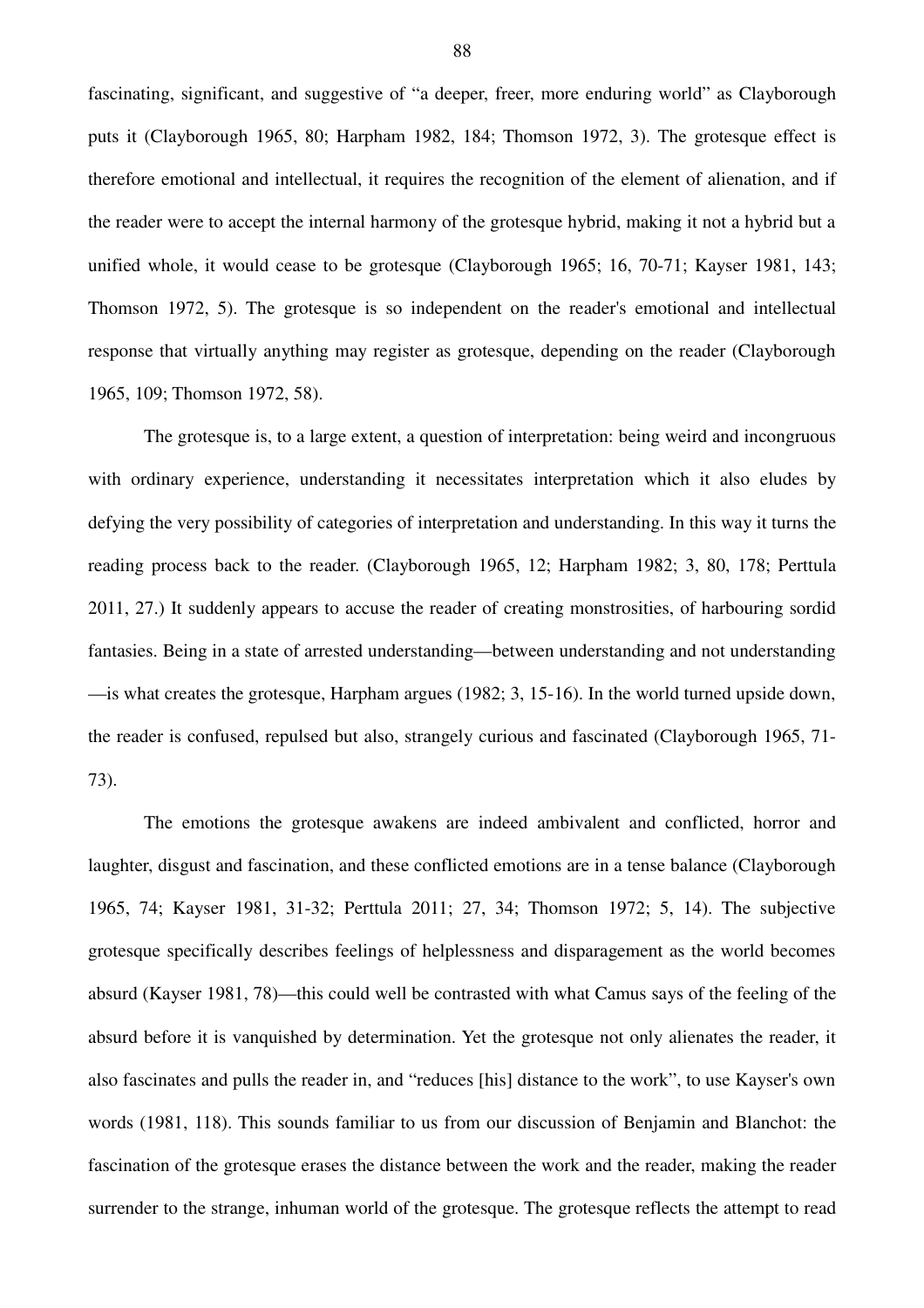it back to the reader, as argued earlier, showing the reader's own features as disgusting. The grotesque work is there to be devoured and to devour the reader also, as its fascination may be explained, Clayborough argues, by the very structure of the human mind (1965, 110).

Perhaps the explanation to how the grotesque attracts people may reside in the fascination of the repulsive, as the grotesque is the art of disgust: it is non-aesthetic, unnatural, hideous, anticlassical, indecent, and most of all, against good taste, norms and decorum. Indeed, the grotesque is only recognisable "in relation to the norm it exceeds" (Perttula 2011, 25), such as good taste, and the function of all systems of decorum is to keep the low in its place. (eg. Harpham 1982; 34, 74, 111, 181; Perttula 2011; 20, 25; Thomson 1972, 27.) The grotesque upsets this hierarchy by turning it upside down, letting the low invade the high, and by freely disintegrating and redistributing the parts of natural wholes "to suit the taste of the artist" (Clayborough 1965, 3). This brings us to the writer of the grotesque who brings together two familiar but so far apparently separate roles: that of the absurd man, and that of the Blanchotian writer.

It was noted that the writer is an absurd character, but he is also a grotesque one (Kayser 1981, 175; Clayborough 1965; 22, 111; Thomson 1972, 20). The absurd man and the grotesque creator share many similarities: the world view of the grotesque creator is unimpassioned and distanced, cold, and he sees the world as an empty marionette play. He rebels against what Kayser calls "fatalism", that is, lack of freedom, fear of dark inexplicable forces and being determined from the outside. This outside determination is what appears as "the shackles of sense". (Bakhtin 1984, 423-426; Clayborough 1965, 68; Kayser 1981; 91, 186.) The creator feels dread in the face of the world turning inhuman and absurd, like the absurd man, and the urge to show the absurdity to others through his art—this was argued about the writers of the Theatre of the Absurd as well. However, like the absurd, the grotesque also effects a "secret liberation" (Clayborough 1965, 67): its playfulness frees the writer and the reader, from the abysmal horror, mitigating the fear (Kayser 1981; 132, 154, 188). Clayborough seems to consider the release from rigid logic and the liberation of the mind from fear as somehow two different things, and, furthermore, he considers the rebellion against fatalism as incompatible with the coldness of the world view (1965, 68). Camus shows us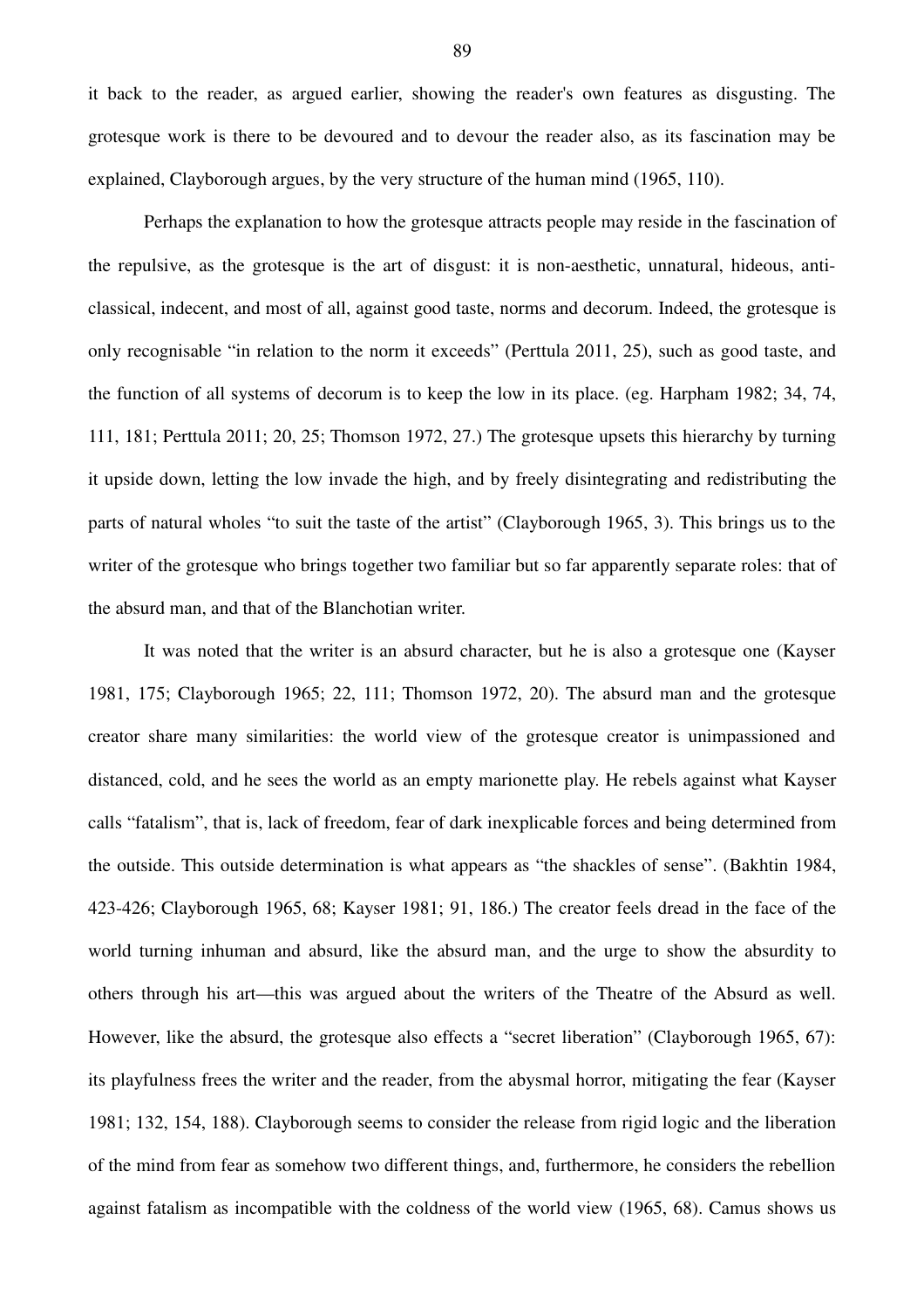however that these are not mutually incompatible—rather they complement each other.

The Blanchotian writer must more or less willingly surrender his personal identity for the Neutral, the inhuman force of literature itself; the grotesque writer feels the Neutral, which Kayser calls "Es", invade and posses the order of things—and his own soul—and beginning to control the process of creation (Clayborough 1965, 66-67; Kayser 1981, 185). Both Clayborough and Bakhtin interpret this "Es", an impersonal, autonomous force, as the Freudian subconscious Id, prompting criticism about the lack of creative freedom of the consciousness under the governance of the unconscious. Bakhtin calls for the "uncrowning" of the subconscious, and Clayborough interprets the banishing of demons as the Freudian method of psychoanalysis (Bakhtin 1984, 49; Clayborough 1965; 67, 79).

Naturally when the "Es" is interpreted as the emergence of literature itself such problems as the freedom of creation or the application of various psychoanalytic methodologies become redundant. The Neutral, the "Es", is owing to the unsettling and disgusting nature of the grotesque experienced as horrifying, and not the almost sublime feeling that can be read from Blanchot's theory, though Bakhtin, for example, argues that the grotesque and the sublime are, in fact, complementary (1984, 43). The dual nature of the literature in Blanchot's theory, its nature as the simultaneous presence and absence of meaning, is perhaps reflected in the grotesque writer's dual role: he "not only makes; he unmakes" (Clayborough 1965, 58) and cannot ascribe meaning to his own work (Clayborough 1965, 65). This, in its turn, naturally becomes the ambivalent meaning/meaninglessness of the grotesque itself which we have already discussed. As a side note, it is quite interesting that for Camus the absurdity of the world is a (near) sublime experience, but for Kayser the absurd world is grotesque: perhaps the grotesque and the sublime really are, like Bakhtin argues, at least to some extent complementary.

Our third and final aspect of the grotesque self is the grotesque character, the grotesque body being its central aspect, especially for the carnival-grotesque. Characters are grotesque on three levels, according to Kayser: 1) their appearance and movement are grotesquely distorted; 2) their mental faculties are distorted to eccentricity, if not insanity; 3) they are "demonic" with grotesque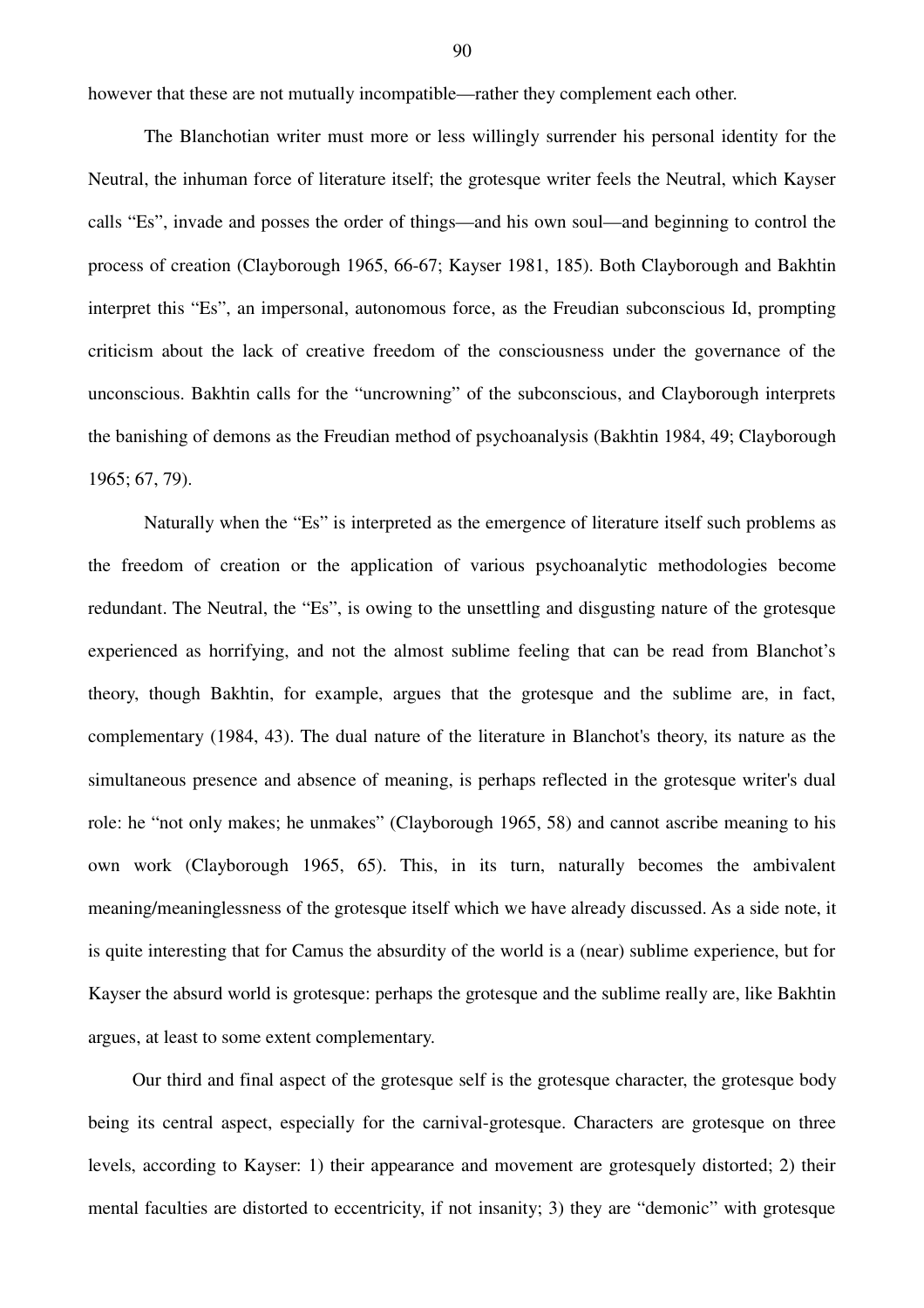appearance and uncanny skills (1981, 105-106). Furthermore, they are most often somehow monstrous, strange and ominous—they "[rise] out of the void" (Kayser 1981, 71)—whether natural creatures (like bats or vermin), unnatural physical combinations (like the fusion of machine and flesh) or familiar made strange as in the case of puppets and mental anomalies: in the subjective tradition, the madman appears grotesque because some alien force has possessed him and made him strange, in the carnivalesque tradition madness is a merry "parody of official reason or truth" (Bakhtin 1984, 39; Kayser 1981, 68, 184). The puppet relates to category 3 in the subjective tradition it is grotesque when it is given uncanny, that is, strangely familiar or life-like skills and features. However, in the carnivalesque tradition the live/dead reversibility is not relevant, and therefore the puppet is a laughable creature only, albeit grotesque. Grotesque characters can also be *like* puppets: they are human beings, but their behaviour is influenced by such eternal impulses or ideé fixes that they appear as puppets guided by an alien hand rather than their own inner life or personality. Sometimes they can also appear almost weightless or bodiless. (Bakhtin 1984, 39-40; Kayser 1981; 41, 92, 119-123, 183.) The focus on monstrosity shows to the reader the aspects of human nature which are usually glossed over and glorified, like animalism, bodily functions, and violence, which Bakhtin argues to be a form of renewal and affirmation. Grotesque characters may indeed seem aggressive and violent toward one another. (Bakhtin 1984, 211; Kayser 1981, 119-120; Perttula 2011; 30, 33-34.)

The central aspect and the root of the grotesque is the physicality of the human body, which is especially essential to the carnival-grotesque. It is mal- or deformed, hideous, and it symbolically destroys the idealisation and hierarchical control which is manifested in its opposite, the classical body. However, physical deformity is not enough to make it grotesque, as Kayser notes: the body also needs to have a grotesque function. (eg. Bakhtin 1984; 26-29, 315, 322; Harpham 1982, 177; Kayser 1981, 57; Thomson 1972; 1, 8, 12.) The grotesque function of the body for the carnivalgrotesque is that of exaggeration and reversal of natural order: the grotesque body is excessively large, (Perttula observes that it is rather more rarely excessively *small*), unindividualised, and the inside/outside separation is collapsed through the openings and protuberances of the grotesque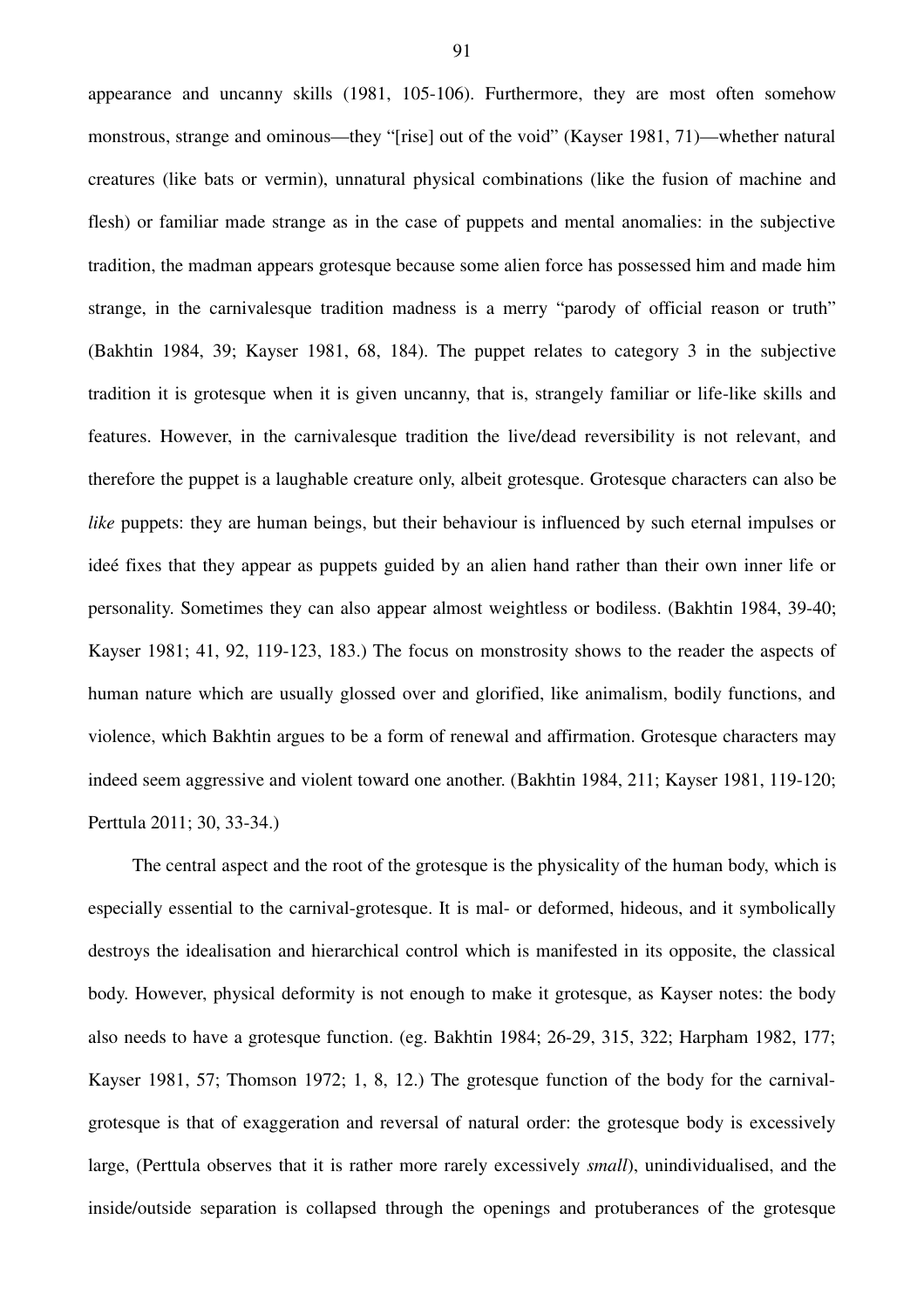body: it is open to the world with emphasised organs, apertures, and appendages such as the mouth, the genitals, belly, nose, buttocks—all the places where the outside contaminates the inside. It is also temporal and narrative process compressed into an image. The grotesque is sinful vitality (the classical grotesque border lures the eye away from the spiritual text by its playfulness), and Bakhtin argues that it is from the grotesque that realism gets its vitality. (Bakhtin 1984; 18-19, 52, 303; Harpham 1982; 11, 35-36, 107; Perttula 2011, 28-30.) This has interesting parallels to the absurd: Manschreck argues that the absurd in the hearts of men is like a "cancerous original sin" (1976, 92), and Camus says that the absurd is "sin without God" (1991, 40).

 The grotesque body in the carnival-grotesque is not a single person but a shared corporeality of the carnivalesque mass, continually growing and dying, transgressing its own limits. The carnival body is "contained not in the biological individual . . . but in the people" (Bakhtin 1984, 25). This body, furthermore, is in a state of constant flux, simultaneously giving birth or growing and dying. (Bakhtin 1984; 19, 24-26.) Laughter is a central bodily aspect of the carnivalesque mass. The reversal of order happens through laughter that is directed at everyone and everything simultaneously, even the laughers themselves, even God, and its function is both delighting and deriding. It destroys and revives by bringing all lofty to the material, bodily level, to bury in order to grow anew. This laughter may be borne of our delight at physical cruelty, abnormality and obscenity. (Bakhtin 1984; 11, 19-20; Thomson 1972, 8-9.)

Linked to laughter and debasement as renewal are eating and defecating, as both are bodily actions, mediators between the self and the world, and part of an organic cycle of recreation (Bakhtin 1984; 148-151, 281-283; Harpham 1982; 4, 56). In the acts of eating and defecating, the body transgresses its own limits, outside becomes inside and vice versa. In eating, the line between the consuming body and the consumed body is blurred, man conquers the world in his mouth by devouring it, making it part of himself, and in the act of defecation, the world is ejected out as a hybrid product of inside and outside, the mediator of the self and the non-self (Bakhtin 1984; 225, 278-283; Harpham 1982, 4). Fear and suffering are debased by transforming images of terror into scenes of eating and defecating: excrement combines the womb and the tomb in the least terrifying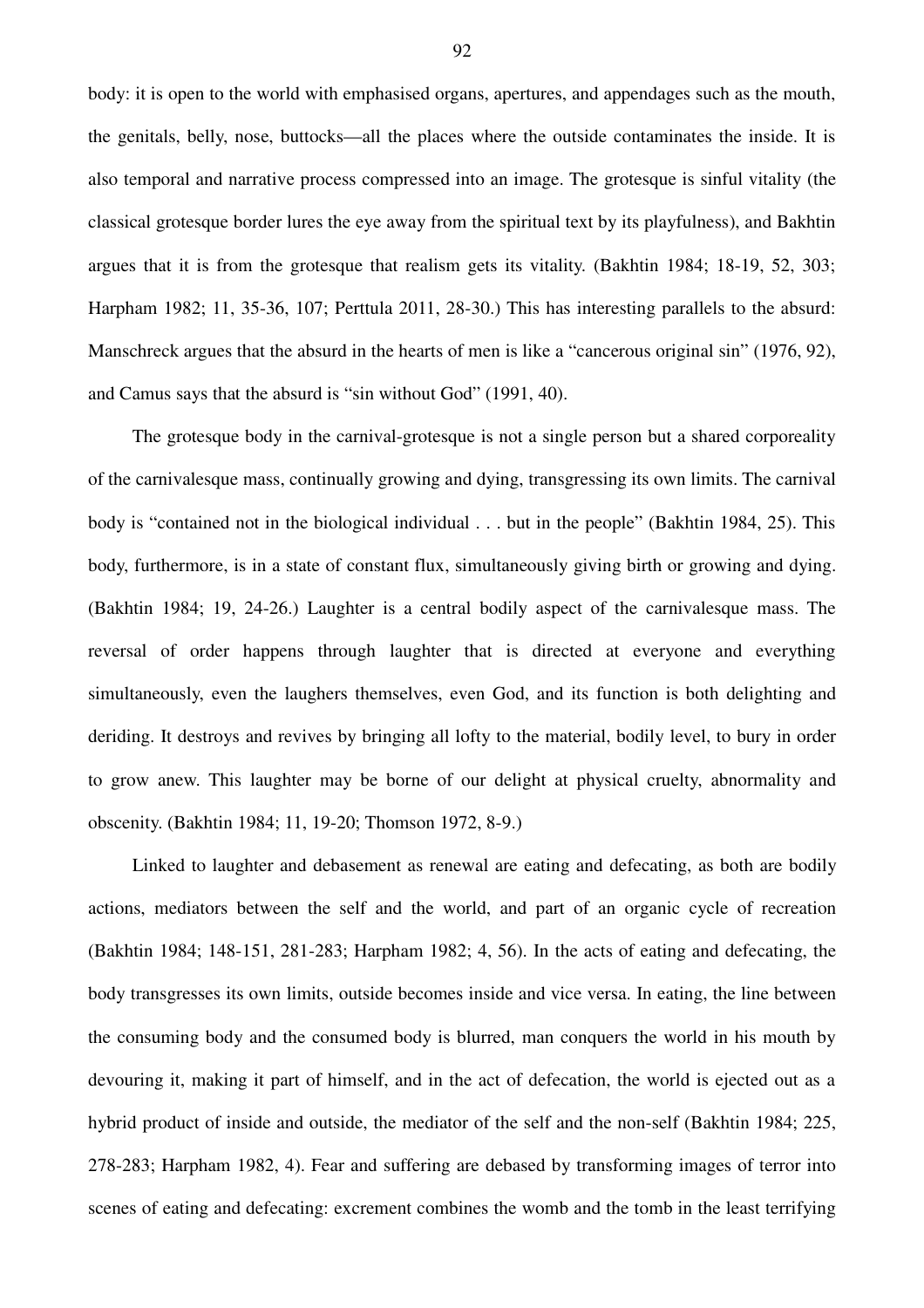way, making it nearly divine; yet in the subjective grotesque this link is severed (Bakhtin 1984, 174- 176; Harpham 1982, 56). Bakhtin does not make it explicit, but meat is the grotesque food par excellence.

The subjective grotesque is, on the other hand, as indicated by the name, focused on the individual and the life of the mind. Perttula argues that the change from the carnival-grotesque to the subjective grotesque is linked with the birth of the modern subject (this is related to the separation between the inner and outer worlds that Kayser mentions), and Bakhtin calls it the individual carnival, saying it has a "chamber character" (1984, 37): though it may appear playful, horror and fear run as its strongest currents, describing the sense of isolation, the life of the mind and the psyche, experiences of subjective horror and alienation from the world. (Bakhtin 1984, 36- 37; Clayborough 1965; 39, 63; Kayser 1981; 37, 52; Perttula 2011, 23-24.) In the subjective grotesque the body is individuated and isolated from the shared corporeality, the cycle of renewal disrupted. It is rather seen as an outward projection of an inner state. However, it still cannot be finished and closed off, like Bakhtin argues, as it still retains the element of the lower stratum, though losing the force of renewal and sanctity. (Bakhtin 1984; 23, 321; Harpham 1982, 56; Perttula 2011, 31.) Instead, the subjective grotesque turned towards what Bakhtin calls the interior infinite: the depth, complexity and the inexhaustible resources of the individual mind (1984, 44).

Let us note how the interior infinite may be analogous to the shared corporeality: as Bakhtin argues that the body and its ambivalent cycle of death and rebirth lost their positive, renewing aspect, retaining only the negative aspect in the private sphere of the individual (1984, 23-24), the focus turned inwards onto the powers of destruction and creation of the mind and the subconscious (which Freud and Jung, among others, argue to be shared by all humanity, a shared consciousness). We argued earlier that the materiality or corporeality of the subjective grotesque is to be found in the nocturnal aspects of the grotesque, and this is supported by Kayser, who notes that of bodily creatures, especially grotesque are nocturnal ones (1981, 181).

The laughter of the subjective grotesque also changed as it, too, ceased being bodily: it became cold and almost exclusively destructive instead of destructive and regenerating, and satanic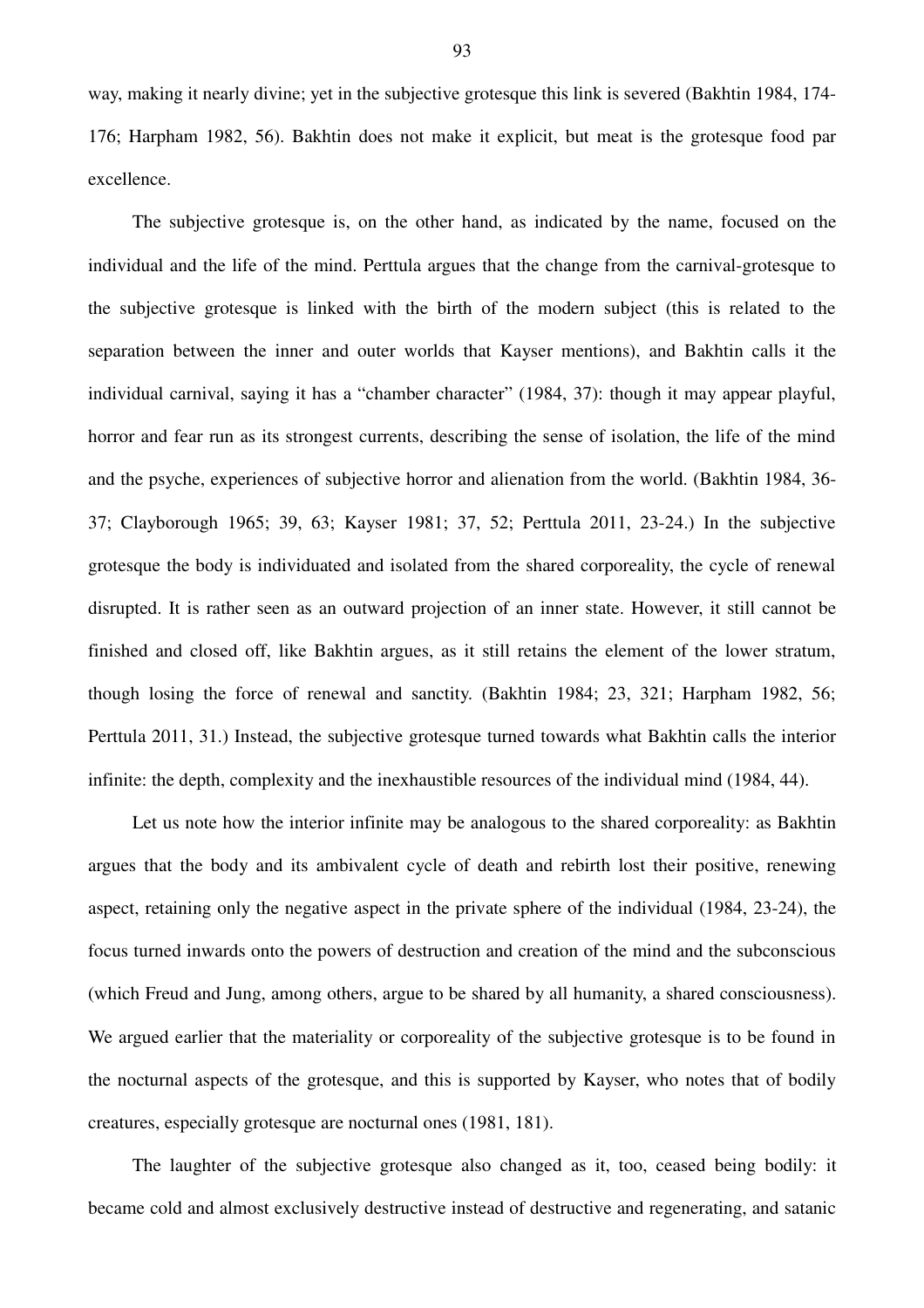instead of lowering and materialising the hierarchy represented by God; instead of conquering and grasping the world, laughter is used to annihilate and alienate it, and show the void of meaning behind it. Arguably, though, some elements of renewal still remain, as evidenced by the liberation from the demonic and horrifying the subjective grotesque, too, can manage. (Bakhtin 1984; 11-12, 37-38, 41-42, 51-52; Kayser 1981, 54-59, 187-188; Thomson 1972, 58.) The laughter of the subjective grotesque is not, however, free like in the carnivalesque tradition, is horrifying elements invade and turn it against itself, becoming bitter, cynical (Kayser 1981, 186; Thomson 1972, 58).

We have seen how the grotesque legitimises the simultaneous existence of meaning and meaninglessness, and materiality and nothingness, as a liminally situated hybrid. It also addressed the issues of realism and identity. Next we shall apply this theory to *Waiting for Godot*, and learn how it negotiates the tradition and the division between them.

# **4.2. Reading the Absurd, the Meaningless, and the Grotesque in Beckett: A Resolution**

Let us begin with a revisit to the Theatre of the Absurd; it is apparent that the strict definition of 'absurd' as 'opposed to reason' is not very accommodating for much further development, and therefore, as was argued earlier, the meaning is narrowed (according to Grossman) or expanded (according to Thomson) by Camus and the Theatre (Grossman 1967, 473-474; Thomson 1971, 29- 31). The changed scope of the term allows for a great deal of overlap between the absurd and the grotesque: they may be used to describe the same texts or other phenomena, or they may be each others' consequences in the sense that large-scale grotesque leads to the notion of prevailing absurdity, as grotesque forms are a favourable breeding-ground for the absurd (Clayborough 1965; 4, 18; Kayser 1981, 146-147; Stankiewicz 1972, 54; Thomson 1971, 31).

Furthermore, Esslin traces the roots of the Theatre into history as far as the Medieval festivities, putatively even further (1985, 327-335). The genealogy, when viewed through the lens of the grotesque, seems familiar. It seems, indeed, that the roots of the Theatre are firmly planted in the tradition of the grotesque. Esslin does call the Theatre grotesque on many occasions without further specification, but we shall see that such a vague (and especially vague in the context of Beckett's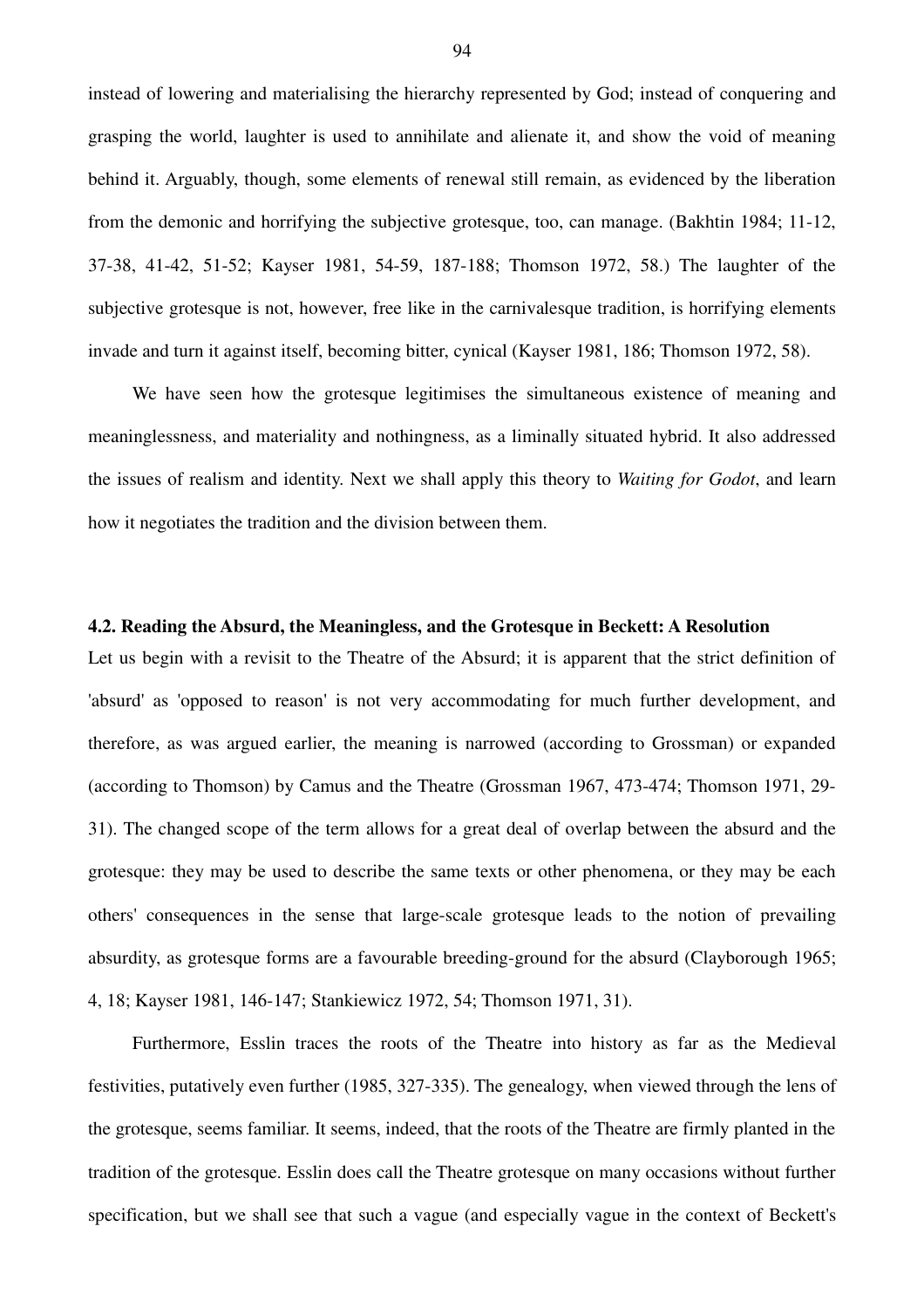works where Esslin hardly discusses the grotesque at all) reference does not quite reflect the fact that the Theatre seems to be inextricably bound with the grotesque.

Though the traditions of the grotesque and the absurd may not have existed in any form that resembles their current, they go hand in hand. Their pre-history begins in the cave paintings, at the very dawn of humanity's art and capability of feeling disparagement and alienation (Cornwell 2006, 3; Harpham 1982; 49-59, 178; Manschreck 1976, 92; Perttula 2011, 21). Both traditions have borrowed aspects from Greek and Roman arts: Greek tragedy and comedy, and Roman miming theatre *mimus* (with grotesque characters) and ornamental paintings (eg. Bakhtin 1984, 31; Cornwell 2006, 33-35; Esslin 1985, 330-332; Kayser 1981, 19; Oliver 1963, 225-226; Thomson 1971, 1-12). Medieval and Renaissance can be said to be the first historical time when the grotesque (and perhaps the absurd as well) truly emerge as a cultural phenomenon: Medieval folk carnival (especially commedia dell'arte and a type of humorous clowning theatre called the sottie) and Renaissance literature were a golden era for the grotesque in Bakhtin's view; it was then that the grotesque style developed dramatically—and the Theatre of the Absurd has borrowed many aspects from the traditions (Bakhtin 1984; 15-17, 31-38, Cornwell 2006; 42, 228; Knight 1971, 183-188; Oliver 1963, 227). In the nineteenth century both the absurd and the grotesque experienced a notable increase in popularity during the Romantic period, when the grotesque acquired its gloomier form, and the kinship between the traditions grew even closer (Bakhtin 1984; 11, 36-38, 44; Clayborough 1965, 11; Cornwell 2006, 43). Finally during the twentieth century both the grotesque and the absurd came to flourish during the modern period and the time of Beckett (eg. Bakhtin 1984, 46; Cornwell 2006; 44-55, 74 Kayser 1981; 130, 136; Oliver 1963, 226; Musgrave 2003; Thomson 1971; 11, 29-31).<sup>6</sup>

In addition to this, it is argued that drama, and tragicomedy (such as *Godot*) specifically, is especially well-suited for the showcasing of the grotesque: It is analogous in form to the grotesque, being a hybrid of two opposites, it is itself a grotesque genre, lacking the narrating voice of prose

<sup>6</sup> It should be emphasised that of the ten sources cited, only three (Thomson, Knight, and Cornwell) explicitly juxtapose the grotesque and the absurd to any extent.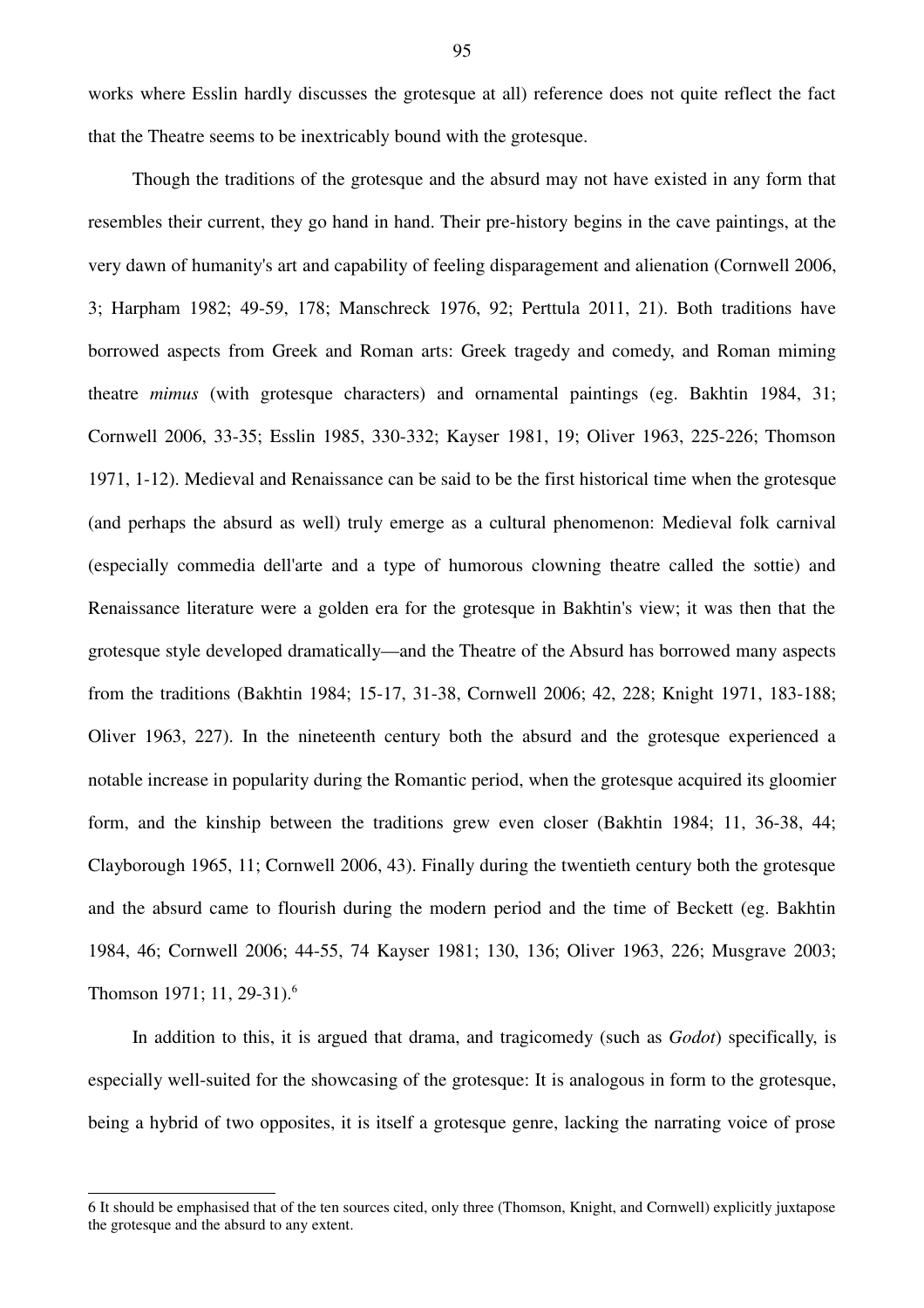which calmly dispels the ominous ambivalence of what is narrated (Harpham 1982; 68, 130; Kayser 1981; 11, 85). The question of whether or not a theatrical piece has a narrator seems answered: no, it does not.

The interconnectedness of absurdity and the grotesque, or Beckett and the grotesque, is supported by the fact that Beckett's works in general (or *Waiting for Godot* in specific) receive passing mentions from Thomson (1971, 1), Kayser (1981, 72), and Clayborough (1965, 61) in their analyses of the grotesque; furthermore, Esslin (1965, 41), Cornwell (2006, 221-223), Musgrave (2003), and Schevill (1977, 230) argue Beckett's works have (variably undefined and undiscussed) grotesque features. Therefore in both traditions it is taken as self-evident that Beckett's work can be read as grotesque, but Musgrave alone endeavours to study its specific form in the prose trilogy *Molloy/Malone Dies/The Nameless*; according to him, Beckett's grotesque significantly develops the concept further into the realm of abstraction, where "the metaphysical aspects of the traditional grotesque are extrapolated into the  $n<sup>th</sup>$  degree" (Musgrave, 2003). We will see that his formulation, while showing great insight, is not as informed on the various aspects of the grotesque, which is its greatest shortcoming. We will, in our present analysis, endeavour to take into consideration a fuller picture of the grotesque, and found our analysis on the absurd and the meaningless already discussed.

Furthermore, we may hark back to 2.2 and Tsur's argument that critics are trying to reconcile the uncertainty of meaninglessness of *Godot*, to turn its absence into presence by applying a theoretical formula to it: like the meaninglessness of the play, the grotesque is interrupted by offering rational or allegorical explanations that seek to interpret, to close it off (Harpham 1982, 18; Kayser 1981; 72, 103, 138; Tsur 1975, 779-783). Clayborough proposes in his book a certain mindset, one that rejoices in the contradictions of meaninglessness and inexplicability, to be the creative well of the grotesque: it is dissatisfied with the superficiality of the real world, and therefore defies common sense, depicting the real world as a stage and its inhabitants in a chaotic manner. This mindset is an inherent tendency of the human mind, and therefore describes both the author and the work, and contributes to the ambivalent reaction of being repulsed and fascinated by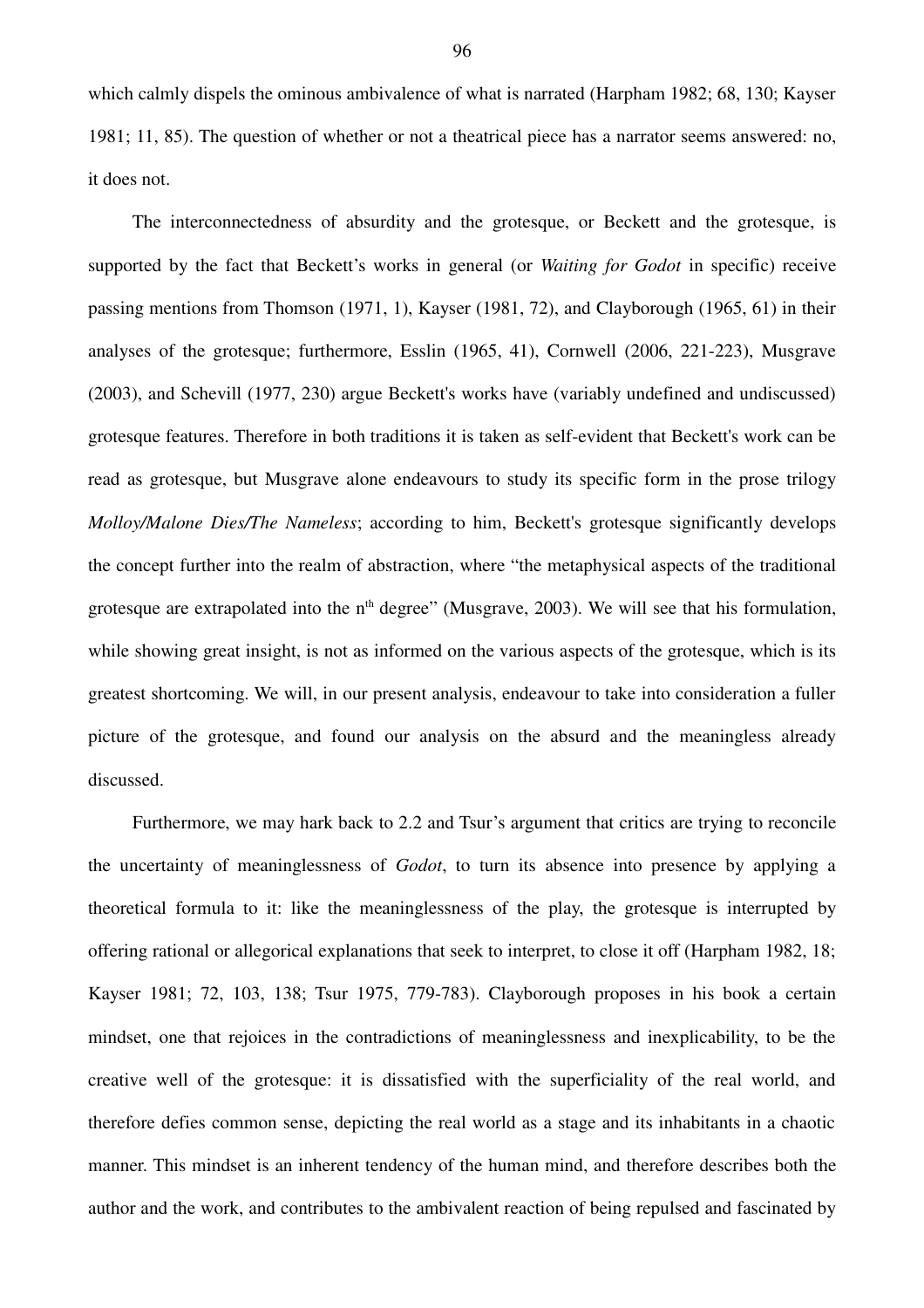the grotesque. Furthermore, fairytales and allegories are not a product of this mindset, which rejects the possibility of *Godot* being "a negative fable". (Anders 1965, 140-141; Clayborough 1965; 73- 75, 81-92, 101-107, 111.) After situating the grotesque with the claims made in the frameworks of the absurd and the meaningless, let us turn to the application of the theory to proper analysis. As with before, we will discuss the three thematic areas of world and language, time, and self.

The grotesque can be detected on three levels: form, content, and language, and this division is quite clear in *Godot* too. The discoveries made here will be studied in more detail in the coming pages. Starting with the perhaps easiest of the three, the level of content, it was argued that the grotesque is created by a certain way of handling different topics, and therefore there are no inherently grotesque themes, but there are some topics and figures that a perhaps more attractive to the grotesque. Among these there are "shameful" human body themes such as excretions and violent, bestial behaviour, and as independent figures were listed dreams, puppets, and strange and disgusting creatures.

It was argued already in 2.2 and 3.2 that the characters are like puppets in *Godot*, and we shall return to the topic in 4.2.3, but it is perhaps worth noting here that the "shameful" body is the most prevalent grotesque motif in the play: though it does not immediately arrest the attention, the play actually abounds with anecdotes about genitalia, masturbation, defecation, farts and other topics which Bakhtin identified as belonging to the lower bodily stratum. And perhaps the most notable thing about them is the surprising and inappropriate situations they appear: in the midst of lyrical dreaming about a better future, attention is suddenly drawn to a fart someone has let out, and while comparing their respective suffering, attention is again suddenly drawn to the lower bodily stratum: "ESTRAGON: [*Pointing*.] You might button it all the same. VLADIMIR: [*Stooping*.] True. [*He buttons his fly*.] Never neglect the little things in life." (Beckett 2006; 2, 74) In the latter example, the attention to the open trouser front, and thus to the genitalia beneath, may be an implication that the ailment Vladimir suffers is a venereal disease, which in itself is, according to Bakhtin, a grotesque topic (1984, 161). Perhaps the sudden, intrusive attention to the phenomena of the lower bodily stratum is a symptom of the inescapable corporeality of the characters that was argued in 3.2.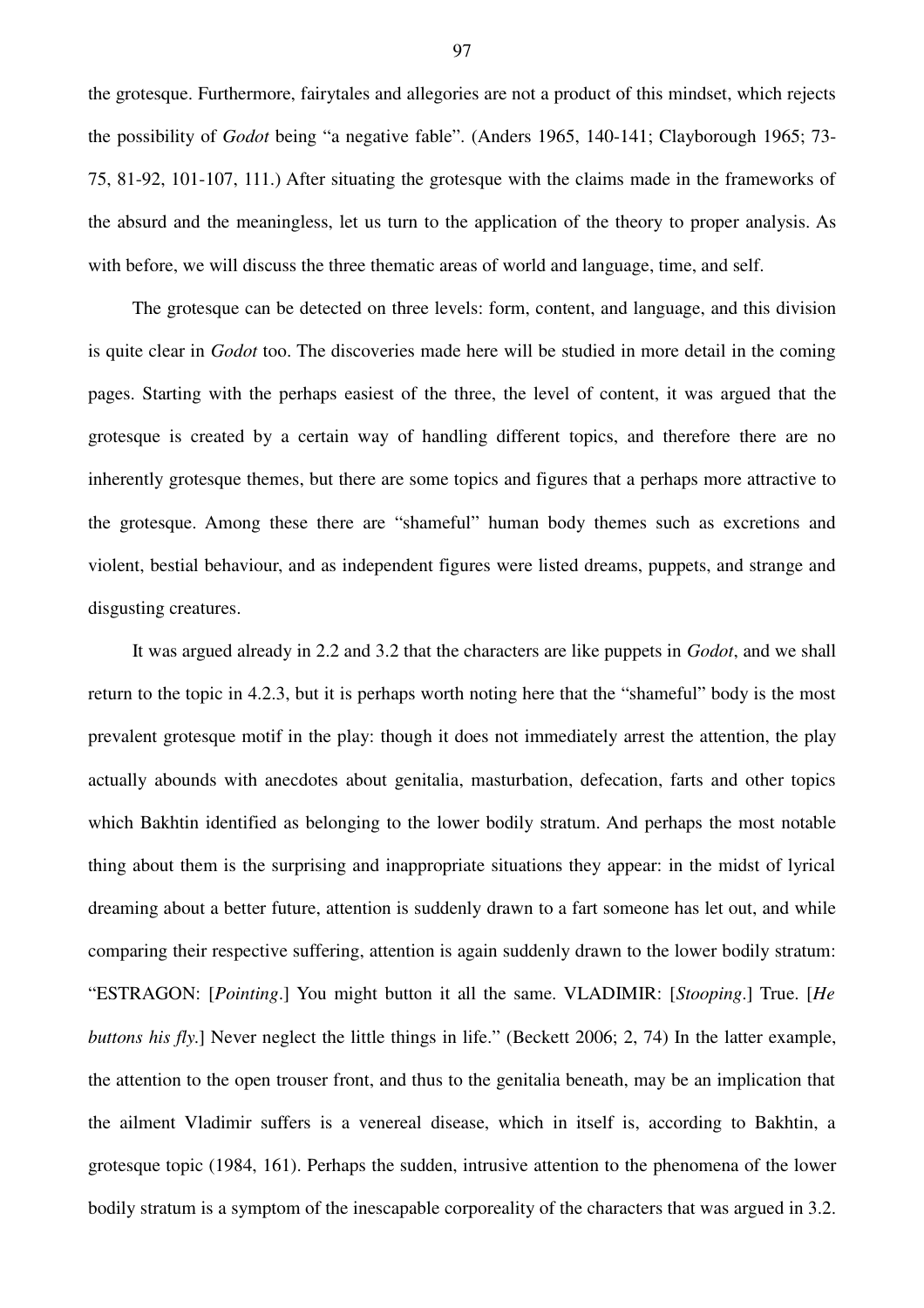The play also features other typically "grotesque-friendly" themes, such as dreams and violent behaviour.

Seemingly missing are the Kayserian strange, disgusting, nocturnal creatures. However, they, too, appear in the text as Vladimir and Estragon abuse each other verbally (Beckett 2006, 67). They call the other with progressively worse names such as moron, vermin, and sewer-rat, which fit the description of grotesque creatures well enough. More interestingly, morpion, cretin, curate and critic are on the worse end of the list. Morpion, evocative though meaningless in English, is French for 'crab louse', whereas cretin is a person who suffers from cretinism, that is, physical and mental deformity. Curate, on the other hand, is a low-ranking member of the Catholic clergy—insult, perhaps, in its own right, but there is also an idiom, "curate's egg", which indicates something patently bad which is nevertheless euphemistically downplayed. This aspect may, naturally, only be a contributing factor. Lastly, the final insult on the list, critic, is perhaps funny in that it stands out from the list of more obviously insulting names, and it is declared with such finality as to truly seem the worst one. Noteworthy is that these themes are on a purely linguistic level: the characters are not shown masturbating, farting or defecating, the creatures are words only.

In terms of form, the text of the play features fast-paced dialogue, which often consists only of one word of dialogue per line. This alternates with the famously dense stage-directions. This creates the impression of the text alternating between "narrow" and rigorous formulation, and "wide" and structural chaos (the names of the characters are printed in capital letters, intruding dialogue in standard typeface, and the stage-directions themselves bracketed in Italics, creating a confusion of styles). Conflict in reader response is a prerequisite for experiencing the grotesque, and certainly the reading process of this text differs from reading uniform text: the eye skips automatically over the dialogue parts, especially during episodes of repeated words and synonyms. Encountering the long confusions of dialogue and stage-directions is a jarring experience. The movement of the eye slows down, and the reader must make note of who speaks, who acts, and what happens:

POZZO: Leave him in peace! [*They turn towards* POZZO, *who, having finished*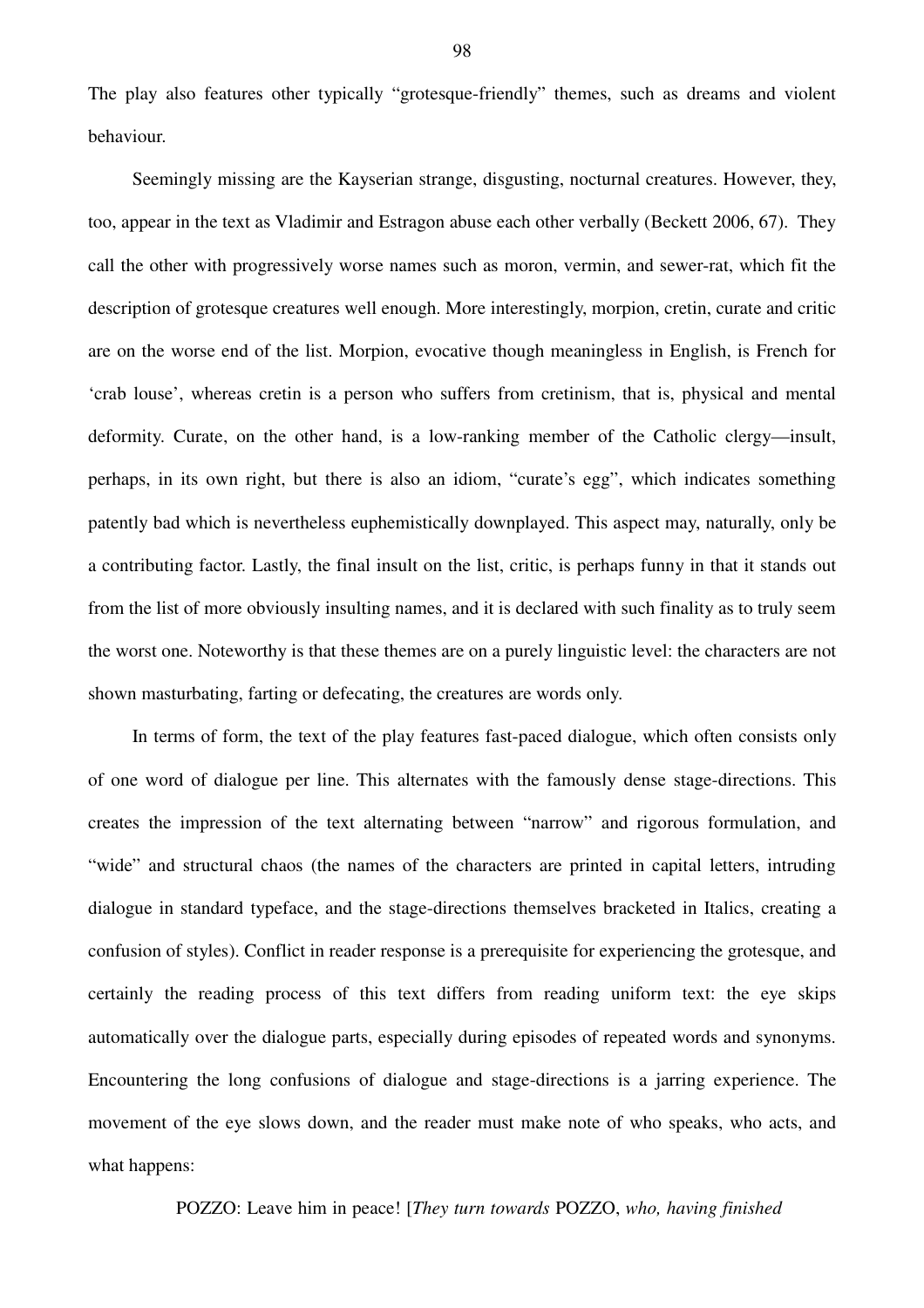*eating, wipes his mouth with the back of his hand.*] Can't you see he wants to rest? Basket! [*He strikes a match and begins to light his pipe.* ESTRAGON *sees the chicken bones on the ground and stares at them greedily. As* LUCKY *does not move,* POZZO *throws the match angrily away and jerks the rope.*] Basket! [LUCKY *starts, almost falls, recovers his senses, advances, puts the bottle in the basket, returns to his place.* ESTRAGON *stares at the bones.* POZZO *strikes another match and lights his pipe.*] What can you expect, it's not his job. [*He pulls at his pipe, stretches out his legs.*] Ah! That's better. (Beckett 2006, 19)

The reader is in pains to follow the text, whereas the viewer would receive two separate processes, one through the faculty of vision, and the other through hearing. Furthermore, sometimes even the stage-directions become repetitive as they describe repetitive action (best example being the episode where Estragon and Vladimir exchange hats) and the eye grows tired of following precisely identically repeated words, but it cannot start skimming the stage-directions, or else it may miss something. Indeed, Harpham notes the importance of movement of the eye for the grotesque: when the grotesque was mainly found in intricate border decorations in the Bible and other Christian texts, it lured the eye away from the religious content of the text to its nonsensical visual play (1982, 35-36). How the eye is dragged across surfaces by the grotesque has been a part of the grotesque experience from the start. It is therefore interesting to note that the eye is important to the Benjaminian aura as well, which is created in the way the work of art is looked at.

Moving to the level of language, Kayser argues that the verbal grotesque can be seen in structures and formations such as neologisms, ellipses and non-grammatical forms, and in the way its familiarity as a tool of communication suddenly turns strange and pushes the reader into inhuman meaninglessness (1981, 154-157). This reminds us of the Blanchotian essential word which annihilates the world and substitutes itself, perhaps blurring the boundary between what is real and what is fiction—as the grotesque does. "Weird" word formations are noted already in the absurdist criticism, as Brater argues that the combinations of strange words and positions is a central factor in Beckett's effectiveness, citing the word 'knook' as an example. Perhaps interestingly, Robert Cohen argues that the word may refer to an elf, bringing us back to the grotesque, malformed human body. (Brater 1975, 205; Cohen 2011.) Yet the grotesqueness of language in the play goes even deeper, as Musgrave argues that characteristic of Beckett's grotesque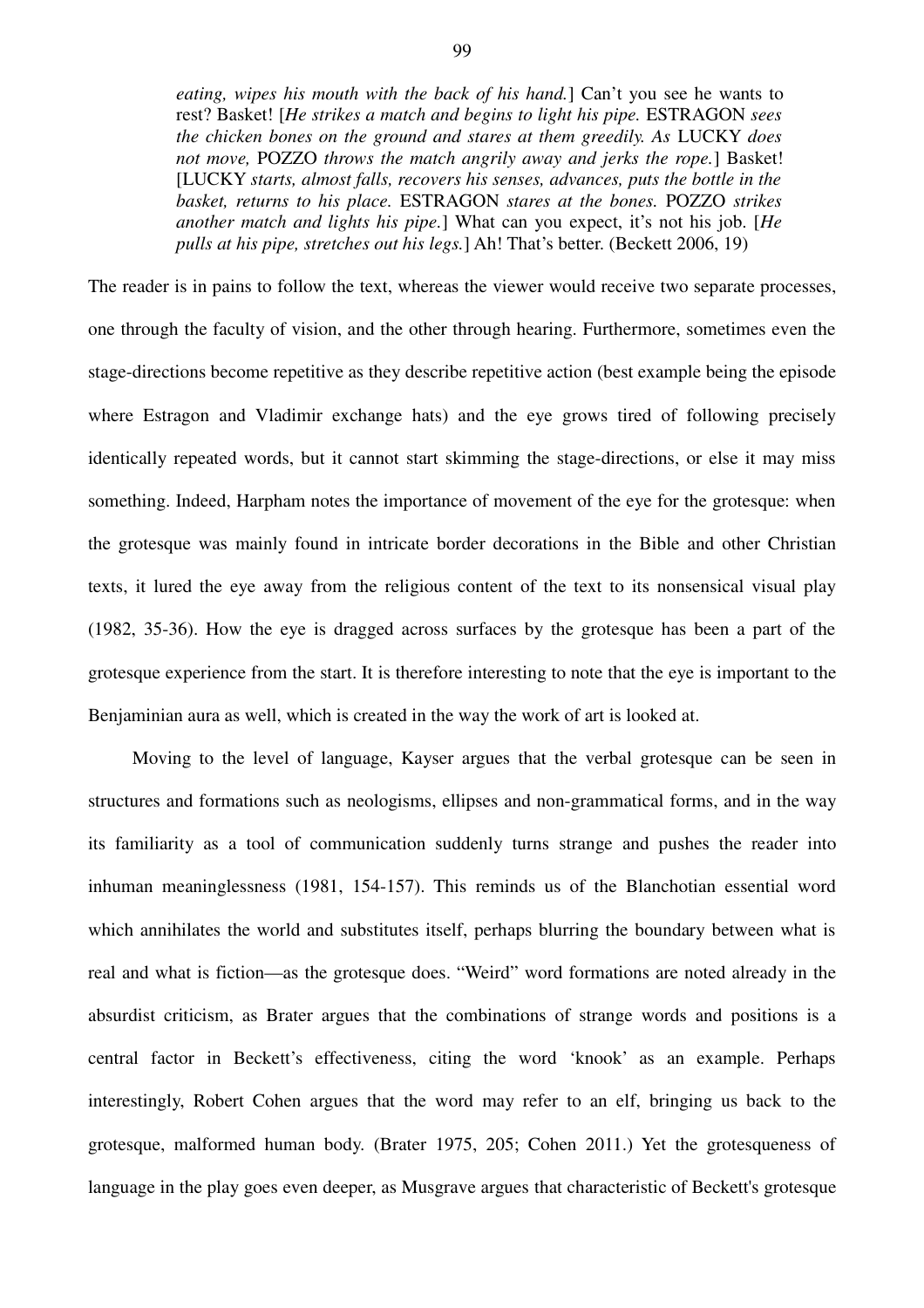is how his words are fused with silence, making them a grotesque, hybrid combination in themselves—silence is not "a passive absence but rather an active presence which contributes to the shape of the work as a whole" (2003). Perhaps this active silence is the "dead voices" which Vladimir and Estragon hear (Beckett 2006, 54). It was identified in 3.2 as the voice of the Neutral: the murmuring, whispering voice(s) ceaselessly telling stories, which Vladimir and Estragon hear behind the sound of their own voices. Perhaps this is Beckett's active, grotesque silence—after all, the voices negate the difference between life and death, human and non-human, by talking about their lives and sounding like leaves.

It was argued that the grotesque is born of inappropriate juxtapositions, such as horrifying content being narrated funnily or strange mixtures of genres. Esslin's argument that Beckett devalues language, that is, uses the clash between image and word (1985, 24-26), could be read as a form of grotesque juxtaposition, as the clash is created by foregrounding of incommensurate elements. The point of these juxtapositions of language and image is the attempt to communicate when it is impossible, as Esslin argues, noting Beckett himself saying the attempt is "horribly comic" (1985, 32) which certainly brings to mind the two main emotions of the grotesque, horror and mirth. Tragicomedy as such is an example of a grotesque combination of genres, as it is characterised by these very emotions.

In the grotesque, the incommensurate juxtaposed elements are mitigated or unified, but only to an extent: the unifying component is present but interrupted, and therefore the outcome is a continual struggle of the elements that are "forcibly" yoked together. Perhaps the uneasy copresence of word and image in *Godot* is a symptom of this: their mutual rhetoric is interrupted and turned into a clash. This may be the reason also for why Esslin argues that there is catharsis in *Godot* even though it is obvious there is not, and, furthermore, in grotesque there is not: according to Esslin, it offers relief to the viewers by confronting them with "concrete projections of the deepest fears and anxieties" (Esslin 1985, 70), but such elements belong to a classical, "well-made" play, which *Godot* is not, and therefore the experience of catharsis is interrupted before it is finished, experienced fully. (Esslin 1985; 28, 70; Perttula 2011, 38; Spanos 1971, 346.)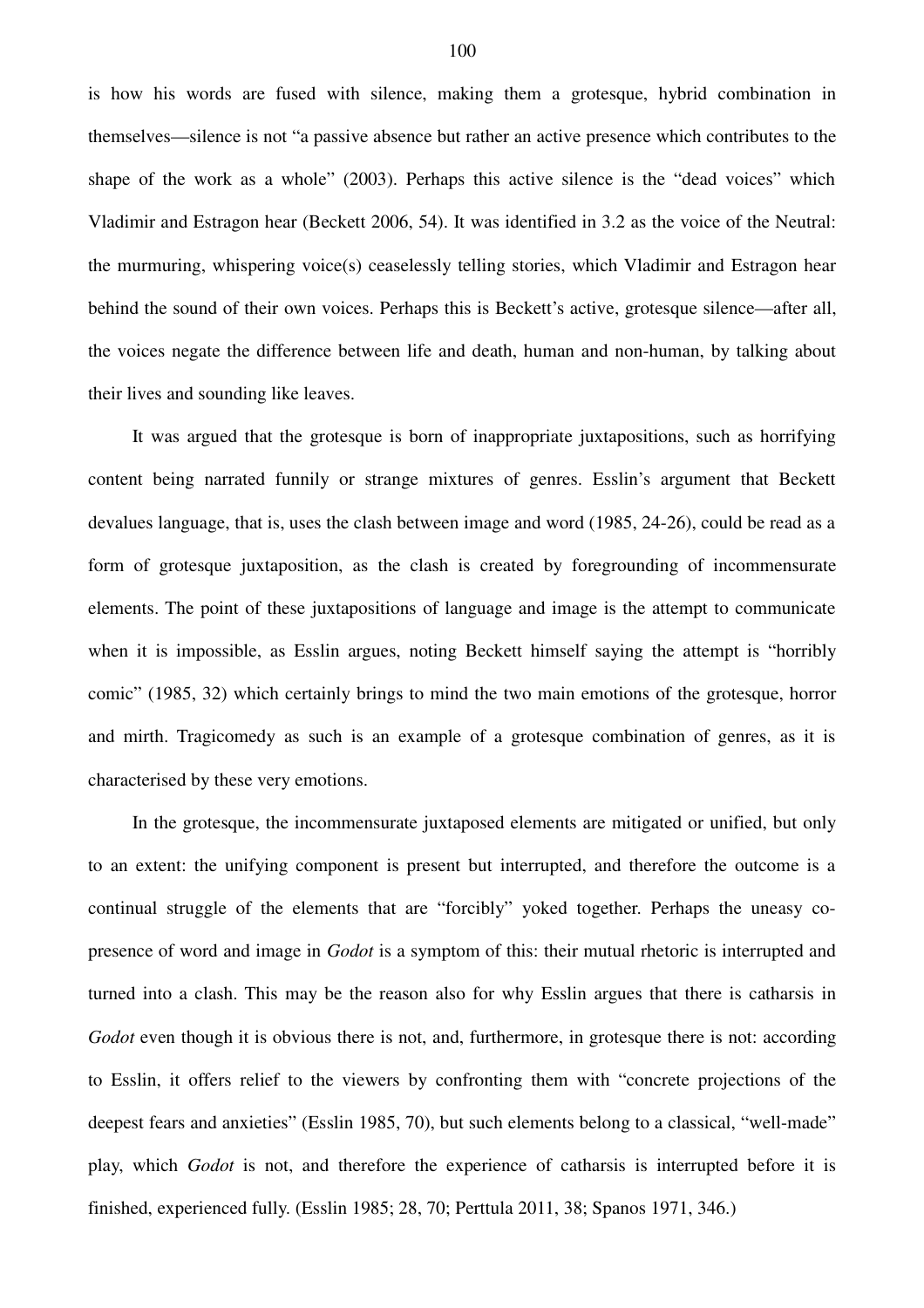Devaluing language, Beckett seeks the means to express beyond language. The same function can be attached to the grotesque: as it eludes linguistic categorisation, it gives a concrete form to experience that cannot be verbalised. Furthermore, the simultaneous assertion of both sides of a contradiction, the "double strategy of debasement and excess" (Rabaté 2012, 56), is a staple of grotesque use of language, and also how Beckett was considered to search for the means of expression beyond language—that is, the means of devaluing language. (Esslin 1985, 85-86; Harpham 1982; 3-4, 19-20; Kayser 1981, 53.) The "double strategy" involves silence and materiality, or to borrow Peter Fifield's terms, embodiment and abstraction, as its opposing poles. They are simultaneously asserted, as Fifield argues that abstraction is a compression of physicality, an "obsessive, distorting focus not only on appearance but on the sensation of being clothed in flesh" (2009; 57-58, 69-70). Indeed, the poles are brought together so closely as to be almost fused together.

Some clarification in the use of the terms 'embodiment' (as 'materiality' or 'excess') and 'abstraction' (as 'silence' or 'debasement') is perhaps in order, as they are somewhat misleading from our perspective. Musgrave names his findings the "abstract grotesque" because, in his view, Beckett's grotesque is characterised by the abstraction, that is, condensation, of traditional grotesque elements, and the conjunction of the material and the silence (2003). Yet we cannot be content with the word 'abstract', as it erases the struggle between the image and the silence. Esslin already argues that Beckett refused to "deal in abstractions" (1965, 8) and Kayser argues that the grotesque objectifies the abstract (1981, 109). We may bring Bakhtin's idea of materialisation into this: the abstract is materialised in the grotesque. But what, then, do the terms 'debasement' and 'excess' mean?

First of all, in 3.2, the word 'debasement' was decoded as 'atrophied', and 'excess' as 'gratuitousness', but now the meanings have flipped: in the grotesque framework, we saw that debasing means materialising, making earthly and material, and the meaning of 'excess' is shaded towards 'excessive', in the sense of 'unnecessary' or, even 'nonexistant', as Beckett's words are undermined by being hybridised with active silence. The excess or unnecessariness of language is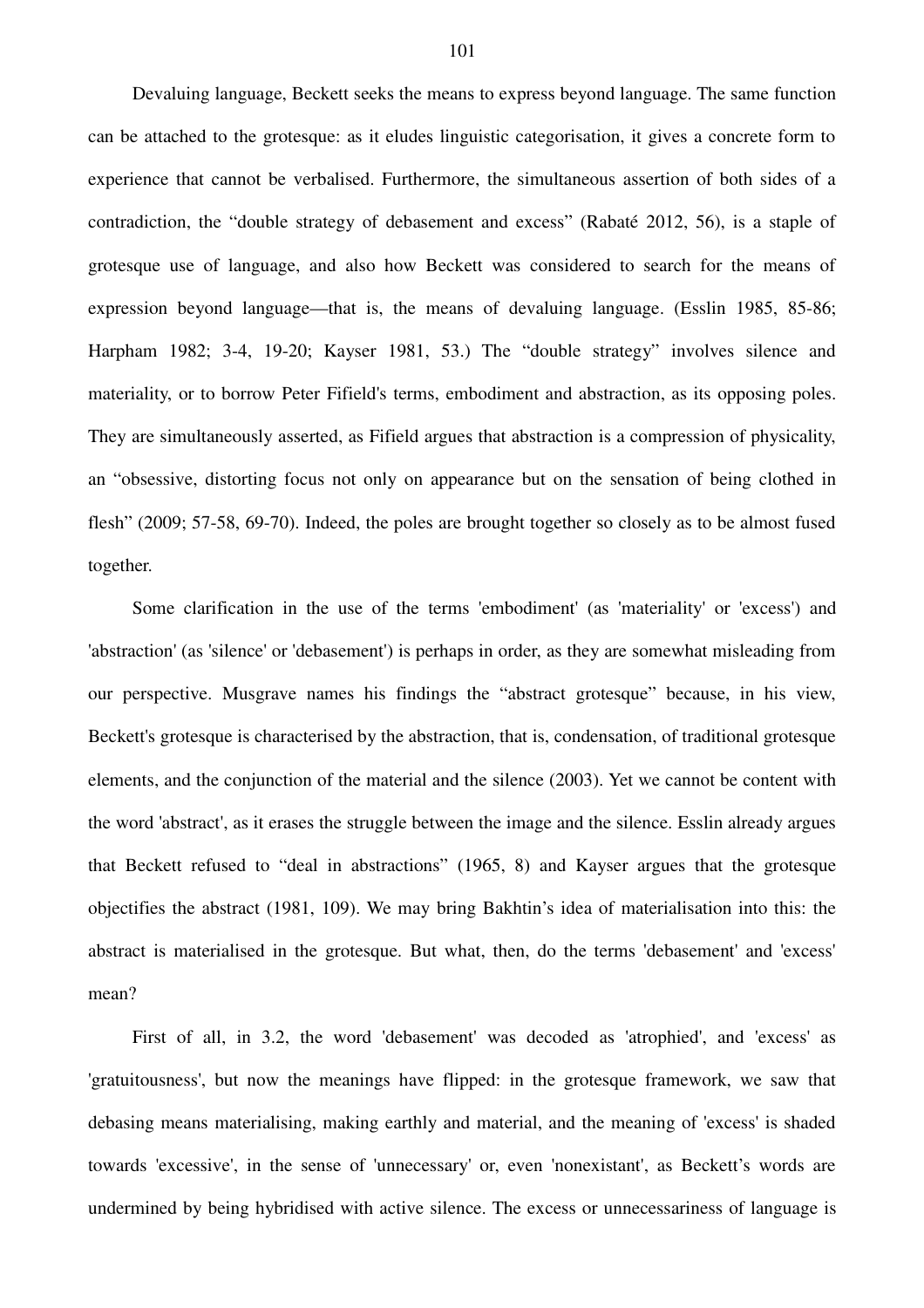therefore a means of reaching beyond language, and an integral part of Beckett's work alongside debasement as the lowering of the high and ideal onto a lower, earthly, level. Together they create the basis of the grotesque language emblematic to Beckett's works.

As we have seen, *Godot* has been interpreted in a variety of mutually incompatible ways, and this is one indication of its grotesqueness: grotesque language is characterised by legitimising multiple, mutually incompatible meanings, and subsequently dissolving clear boundaries between categories, creating a dual tone of the continuous struggle of incommensurate elements, and an indistinct fusion of elements that should not be fused. One feature showcases this tendency especially clearly in Beckett's grotesque language: the incomplete syllogism or the enthymeme, which Musgrave argues to be unique to Beckett's grotesque. It blurs the boundary between premise and conclusion by omitting the clear chain of deduction, and these gaps represent Beckett's silence, as Musgrave argues that they are "fundamental to the architectonics and structure of the work" (2003). The repetition with slight variations which we have discussed in earlier sections emphasises the enthymemes, the gaps between individual sentences and meanings, and the leaps of logic that are required to grasp even an approximation of the whole. (Musgrave 2003.)

For example here, the second premise "cutting the air flow to the body induces blood to flow to the penis" is omitted, and the leap of logic from hanging to erection seems arbitrary. This is used, naturally, for its startling and humorous effect of combining dying and sexual excitement—we may note that Estragon is "*highly excited*" by the very idea:

> ESTRAGON: What about hanging ourselves? VLADIMIR: Hmm. It'd give us an erection! ESTRAGON: [*Highly excited.*] An erection! (Beckett 2006, 9)

The enthymeme represents, presumably, the "rigidity of logic" or the logic of the absurd from 2.2 that Cornwell and Suciu speak about, since it certainly seems like a parody of a formal deduction. Furthermore, Cornwell argues that it is the extreme form of the comic, and Musgrave argues that the enthymeme is a "defining character of all true humour" (2003). (Cornwell 2006, 19; Suciu 11.) On the blurring between premise and conclusion, we may ask if getting an erection, after all, is the conclusion here? Or is it another premise, and the chain of deduction breaks before the conclusion?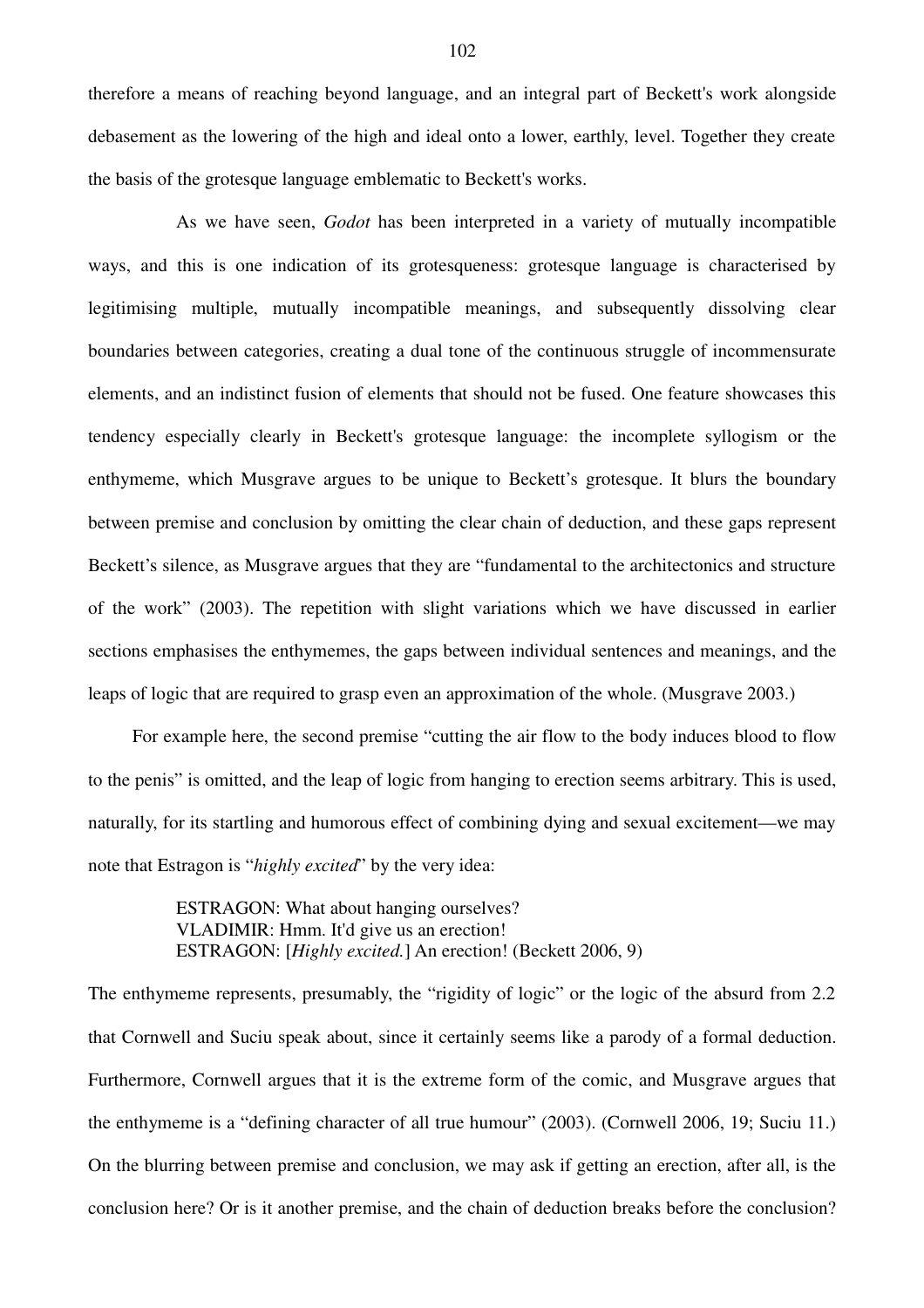Moreover, in a very Bakhtinian spirit, the exchange blurs the boundary between death and life by reversing the causality.

The dissolution of boundaries leads to a sort of "dual tone", especially notable in a dialogue between two characters, which manifests itself in grotesque speech as endless enumeration and exaggeration, abundance of figures and synonyms, transgression of limits and negation of logical progression. Grotesque speech reflects the general ambivalence of the grotesque by bringing together heterogeneous things like different registers or their parodies, simultaneous praise and abuse, and the opposites of dualities (such as lie/truth, light/dark, life/death). It is simultaneously malicious, abusive, and familiar, friendly. It is delivered in a rapid, puppet-like manner which destroys logical and syntactical connections, thus appearing beyond human comprehension and reason. Its tone is one of laughter—either the renewing laughter of the mass, or the satanic, satiric laughter of a lonely madman. Furthermore, it is also finds a concrete equivalent in beatings, and may even be a way of temporarily "reviving" the folk carnival in a "closed chamber conversation" (Bakhtin 1984, 421). (Bakhtin 1984; 41, 160-168, 187-189, 198-203, 265, 306, 432-434; Kayser 1981; 63, 66, 71.) For Bakhtin, it was noted, this creates a shifting, dynamic image of struggling contraries; for Kayser, this gives birth to monsters—nameless non-things that negate meaning and identity. Indeed, it was already noted how the characters of the play are ambivalently nameless, without identity and their speech negates meaning; perhaps they are monsters that look like humans, in a very non-restrictive interpretation of the word?

The varieties of grotesque speech in *Godot* use elements from both traditions. Unexpected combinations of words, dualistic oppositions (such as movement/stasis, materialism/idealism, dark/light, human/non-human) and literalisations of curses are a staple of the dialogue between Vladimir and Estragon. Culik argues that the fusion of these opposites is deferred, perhaps because, as Cavell argues, the dialectic between them is suspended. Furthermore, Krieger argues that there are no speaking human subjects which is revealed by the prevalence of the opposites. (Brater 1975, 205; Cavell 2001, 150, Culik 200, 139; Krieger 1977, 987-991.) The "dual tone" that Bakhtin mentions is most obvious in Vladimir and Estragon's back-and-forth dialogue. On the other hand,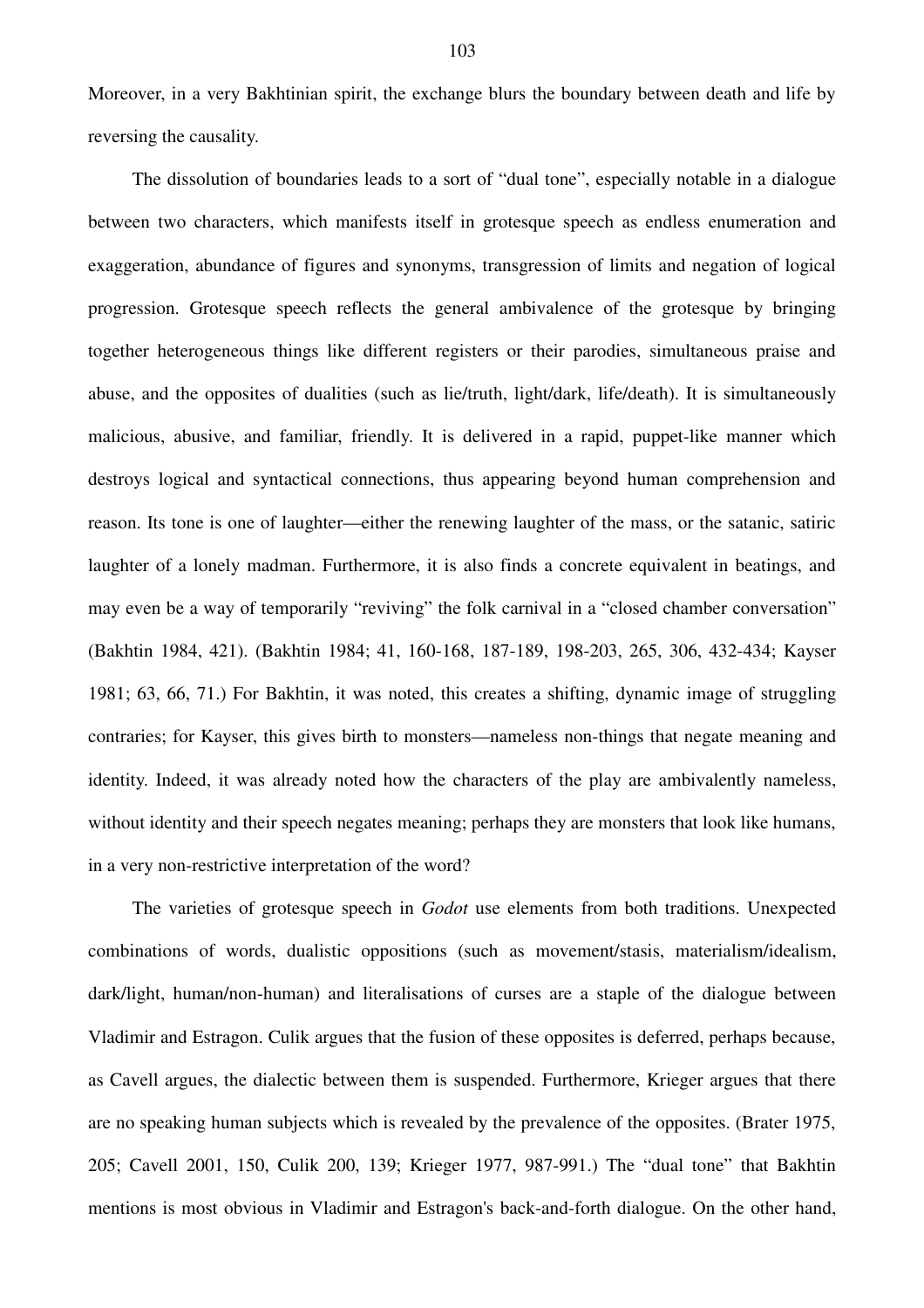Lucky's speech represents the Kayserian variety of puppet-like automatic speech that negates logical and syntactic connections. It is notable how the subjective and the carnival-grotesque traditions combine or run parallel in all aspects of the language of the play.

It was argued that the mask is the central image of the grotesque language and world, but we may now refocus the statement: it is the image of the poles of debasement and excess almost brought together. It is the concrete manifestation of both turning inwards from the world and the materialisation of identity, and Musgrave argues that in Beckett's work it is not indicative of the interior infinite nor of the Bakhtinian non-conformity and metamorphosis, but "abstracted", perhaps reminiscent of the realm of archetypes that has been noted previously, and by Bakhtin (Kayser 1981, 61; Musgrave 2003). While the mask is not mentioned in the play, nor is one worn by any characters, perhaps it is still present in an "abstracted" form—perhaps the characters wear the Blanchotian "naked mask": the mask is a cover over nothingness, so the characters wear their faces, their archetypical identities, as masks over the nothingness that is their empty identities. In this way the mask in the play takes on both Bakhtinian and Kayserian elements, creating an interesting hybrid of its own. Let us now turn to the world created by this language.

We established that the world of Godot is a projection of the characters' inner world, mental landscape made concrete. Its constriction is a reflection of this, as it is argued that absurd drama, especially Beckett's, takes place in a close, and, notably, round spaces. Bakhtin similarly argues that the atmosphere of the (carnival-)grotesque is that of "the great belly" (1984, 221), inside of the body being represented or projected in the world, and evoking also a closed and round space. (Blau 1961, 120; Fifield 2009, 67.) Allon White proposes the concept of the prosthetic grotesque, where the world is not turned upside down but *inside out* (1993, 169). Indeed, as the concrete manifestation of the inner world, the world of *Godot* can be viewed as having been turned inside out. But is it a metaphor for how the characters feel or experience themselves, or can it be read as a physical representation of their minds? Answering this, let us remember that the grotesque world is on the limit of our familiar world, as its shadow. In the subjective tradition, the comfortingly familiar world is alienated, it is suddenly hostile, absurd, and dark, and the grotesque experience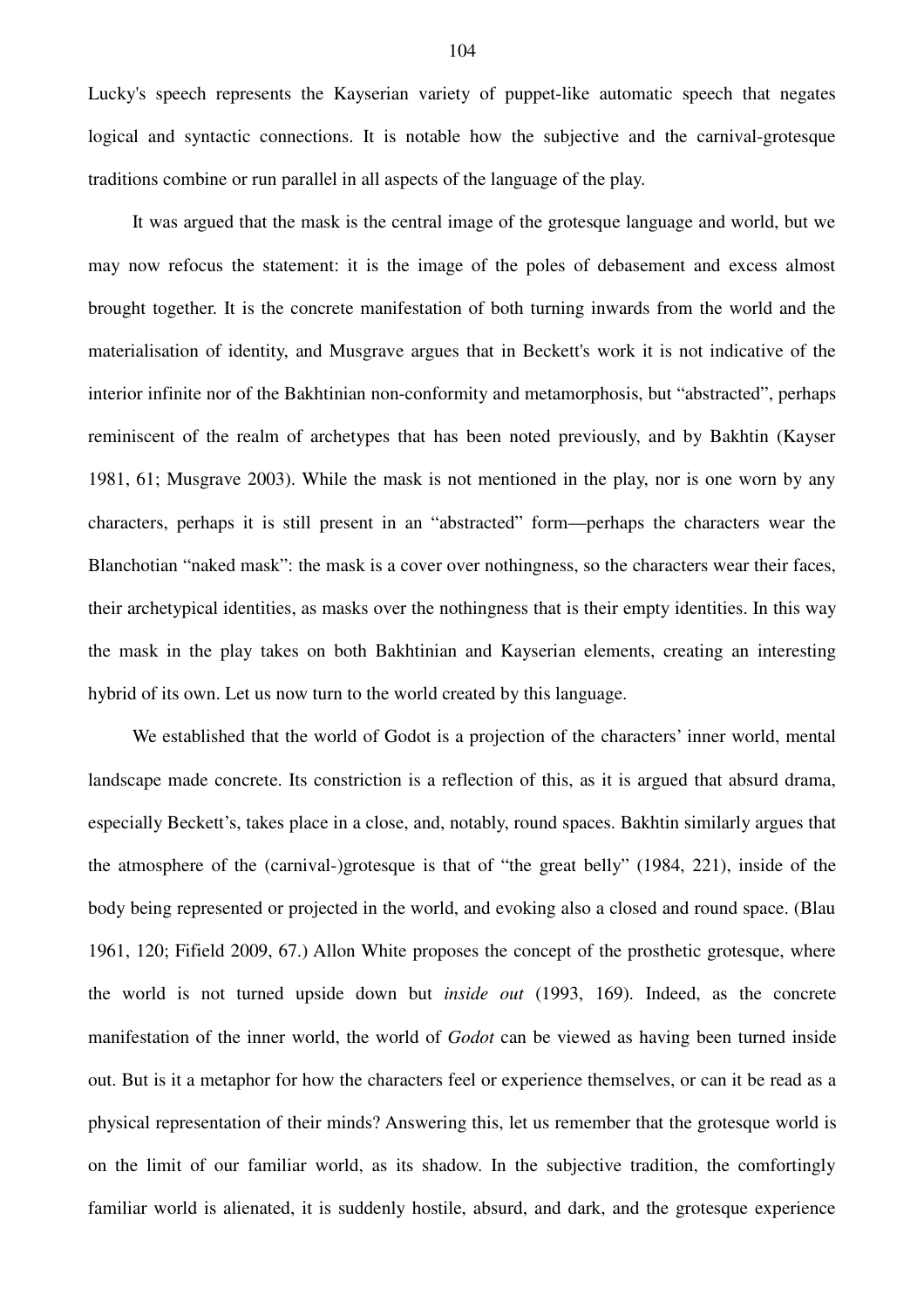springs from this sense of alienation. In the carnival-grotesque tradition, on the other hand, turning the world upside down signifies the reversal of hierarchical order, materialising and debasing the high and lofty, and turning horrifying and alien into familiar and laughable. It could perhaps be argued that the world of *Godot* borrows from both: as we have seen, the concrete world represents the inner world of the characters, it is a sort of movement inwards within a movement outwards. Moreover, the absurd is founded on the experience of the familiar world turning suddenly inhuman and strange.

As was argued in 2.2 and 3.2, the world and thus language are meaningless, the "ultimate void" in its "grotesque derision", as Esslin puts it (1965, 14; 1985, 84-85.). Vladimir says it is "indescribable. It's like nothing. There's nothing.", but then, at the very end, he adds, "There's a tree." (Beckett 2006, 79). The world is first strange and empty: the word 'like' has multiple interpretations—it resembles nothingness, it has no parallel, or even both. But there is also something, a tree. And, as noted in 3.2, there is also the country road and the stone. However, Kayser argues that in the grotesque world, familiar objects become malicious, strange, or "possessed", and, surely, the characters struggle with "non-human antagonists", as Brater argues (Brater 1975, 204; Kayser 1981, 111). The tree may actually be a bush, Estragon struggles with his boots throughout the play, their trousers will not stay up, and their hats do not fit their heads. The grotesque world, according to Kayser, is also "without heart" (1981, 119-120), meaning that it is dream-like and its inhabitants seem bodiless, indifferent, and aggressive towards each other—all of which we have argued to be characteristics of Godot. Truly, the world of the play seems inhuman, nocturnal and abysmally hopeless, like the world of the subjective grotesque. (Kayser 1981, 58.)

However, the carnival-grotesque vision of world is not unknown to the play either. The power dynamic between Vladimir and Estragon and Pozzo is turned upside down: in the first act, Pozzo is or at least claims to be the owner of the land (and he fits the image of the modern individual subject), and chastises Vladimir and Estragon for loitering around, but finally forgiving them with "*magnanimous gesture*" (Beckett 2006, 16); in the second act, Pozzo is, as noted, inexplicably blind and helpless, falls down, and begs for help and pity. Vladimir and Estragon consider kicking him in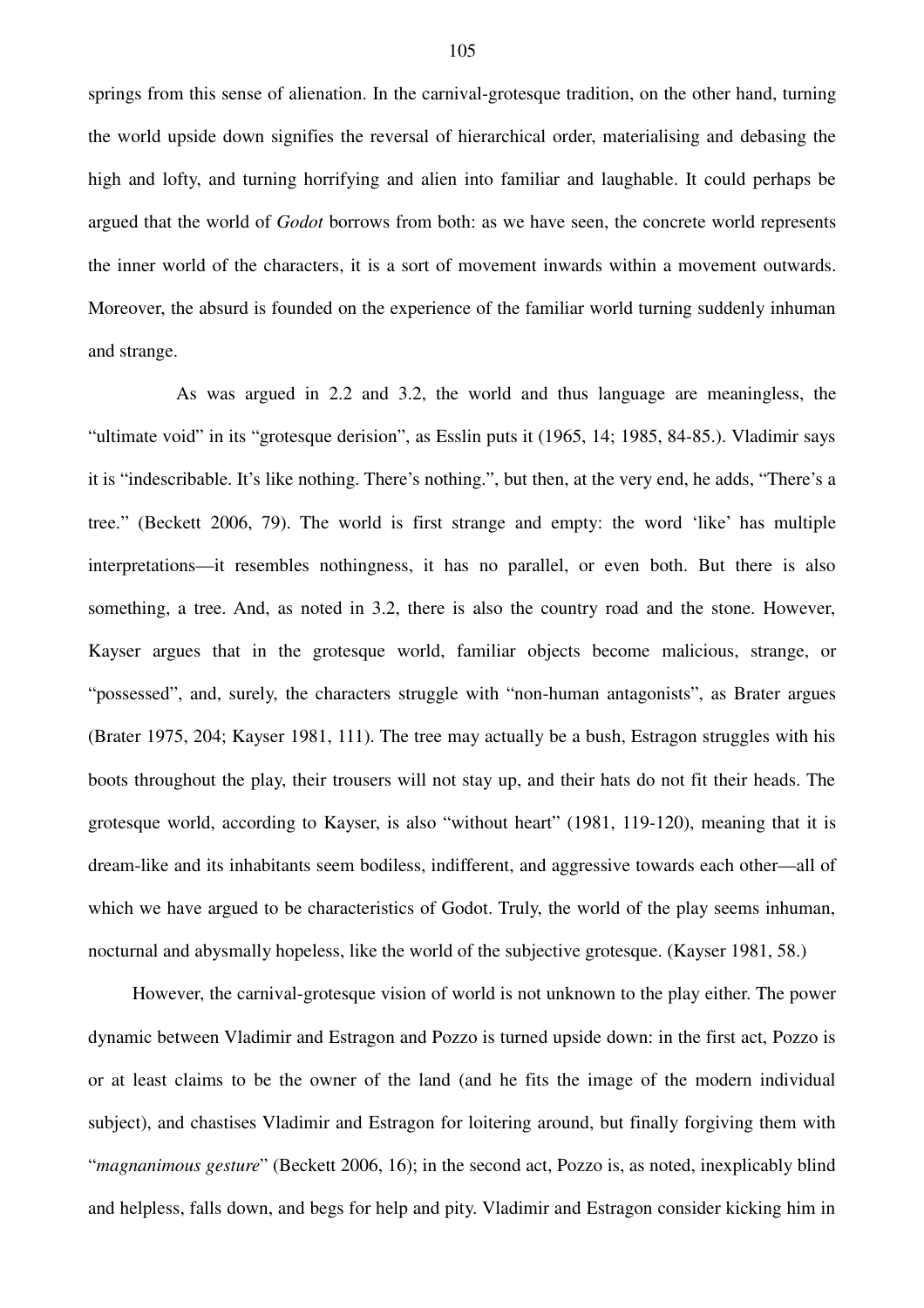the crotch and asking for "tangible return" for helping him. (Beckett 2006, 69-75.) Kicking Pozzo in the crotch, lowering him to the lower bodily stratum (which does not eventually happen—then again, what does?) is the finishing touch on the reversal of their hierarchical order. As was noted earlier, such Bakhtinian debasement permeates the play in a variety of forms: Vladimir and Estragon call each other names, Lucky kicks Estragon and Vladimir hits Pozzo, Vladimir and Estragon make references to masturbation, venereal disease, farting and vomiting. Vomiting is in a considerable role in the play in the form of word-vomit in Lucky's speech. There is even a funny scene where all the characters fall down inexplicably unable to get up again, until they simply decide to with the comment: "Child's play." (Beckett 2006, 76). (Bakhtin considers tripping and falling down a form of debasement also.) Through this type of debasing humour, we may argue, the play turns the strange and hostile absurd world laughable, into a "gay monster", to use Bakhtin's words.

 Thus the play makes a twofold move: it simultaneously alienates the world and makes it laughable; the gloomy, absurd inner world of the characters is materialised and made merry by debasement and hierarchical upturning. It is a concretised metaphor, speech made material. The play thus quite elegantly combines the world view of the subjective and the carnival traditions. Here we return to the prosthetic grotesque for Kari Matilainen argues that it carnivalises the basic categories of the Bakthinian carnival-grotesque (and therefore the corporeality of the play seems odd, reduced), because after the medieval carnivalesque body came under control, the carnival spirit detached from exterior rituals and became internalised: the rejected social phenomena of the carnival returned at the individual level as phobias, fantasies, fears and desires, and the grotesque turned into a forbidden and dirty internal experience that destabilised the separation between the subject and the object. (Matilainen 1996, 55-58; White 1993, 171.) But the characters, as reiterated again and again, have no personality, no fantasies, fears or desires. They are fixtures of the world like the tree is. The prosthetic grotesque erases the separation between the subject and the object perhaps: the play as the object and the viewer/reader as the subject. Following this, perhaps then the world of the play is a concrete projection of the feelings of disgust and dejection (but also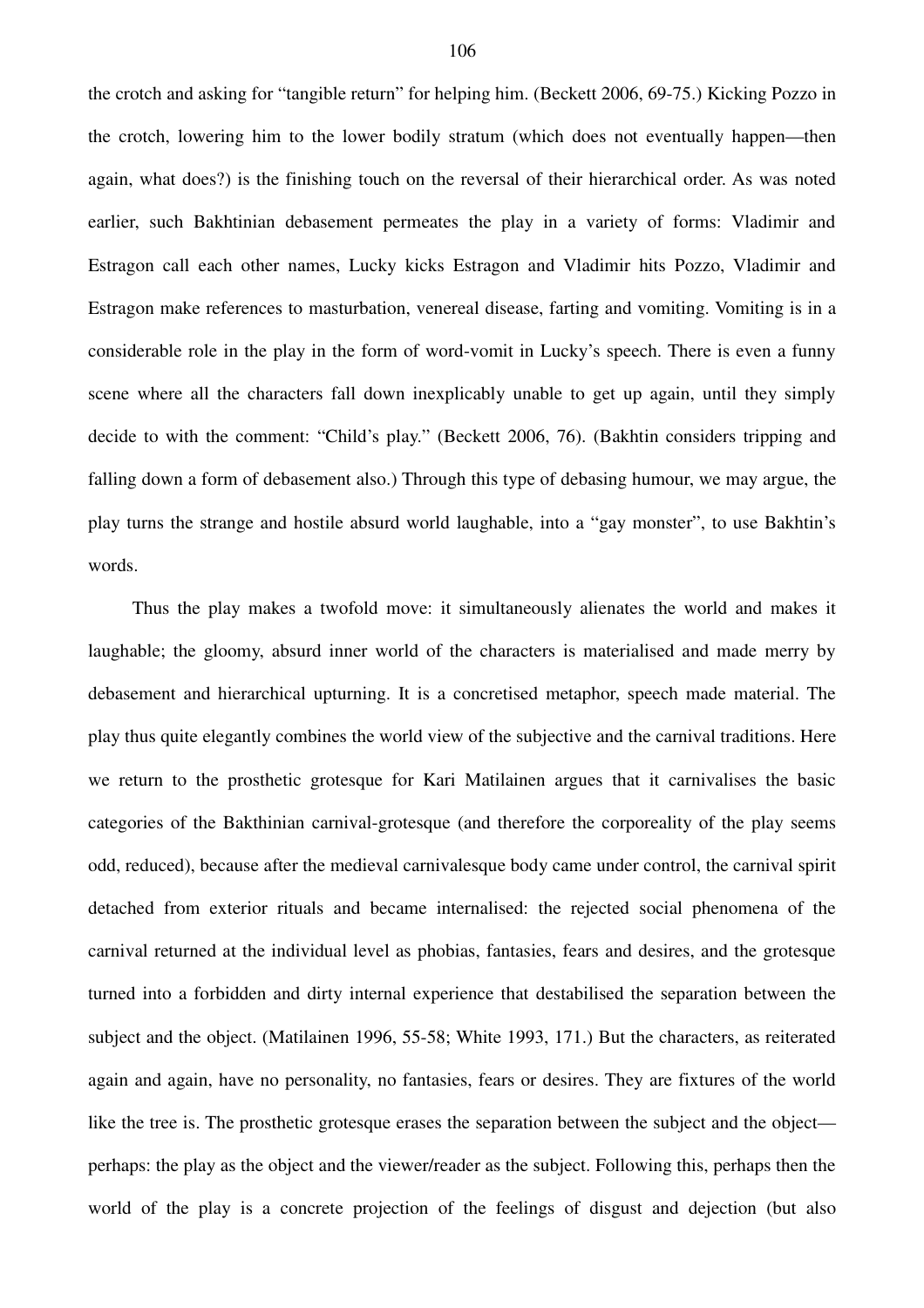amusement, it is after all a part of the absurd) the *reader/viewer* feels about his or her own world in a time when the great narratives that once held the world together are belied, in a world which in itself is schizophrenically obsessed about discovering some ultimate truth while revealing it, too, as mere illusion.

Turning to the grotesqueness of time in the play. We established that the essential difference between carnival-grotesque and subjective grotesque traditions is twofold: firstly, the mood, which in the former is merry, and the latter gloomy, and secondly, the emphasis on different aspects, as the former is interested in the cyclical change from history to future, and the latter in the present moment. The figure of night combines the two traditions in the play, on one hand it encompasses the awaited moment of nightfall, but it is also a symptom of the eternal recurrence of time, as it was established in 3.2 that the time the characters are waiting is nightfall, for Godot is to arrive then, but the circular, recurrent force of their waiting games prevents them from ever reaching that silent moment of the balance of struggling contraries and time's forward progression. Instead, the night always falls with sudden force, and in a matter of seconds, the twilight of early evening is full night, signalling the renewal of their wait.

Beginning with circularity and the time of the carnival-grotesque tradition, it was established that it is the time of biological life, cyclical and self-renewing. It orients itself towards the future, and it is seen in the play in the image of waiting. In *Godot*, waiting is concretely present in Vladimir and Estragon's games, such as competitive name-calling, playing at being Pozzo and Lucky, as they always note how each distraction "passed the time". Among the most notable instances of games is the hat-changing episode:

> [ESTRAGON *takes* VLADIMIR*'s hat.* VLADIMIR *adjusts* LUCKY*'s hat on his head.* ESTRAGON *puts on* VLADIMIR*'s hat in place of his own which he hands to* VLADIMIR*.* VLADIMIR *takes ESTRAGON's hat.* ESTRAGON *adjusts* VLADIMIR*'s hat on his head.* VLADIMIR *puts on* ESTRAGON*'s hat in place of* LUCKY*'s which he hands to* ESTRAGON*. . .*] (Beckett 2006, 63-64)

Vladimir and Estragon go through a needlessly complicated routine of handing and trying on hats back and forth with the only purpose of Vladimir changing his hat for Lucky's. It is obvious that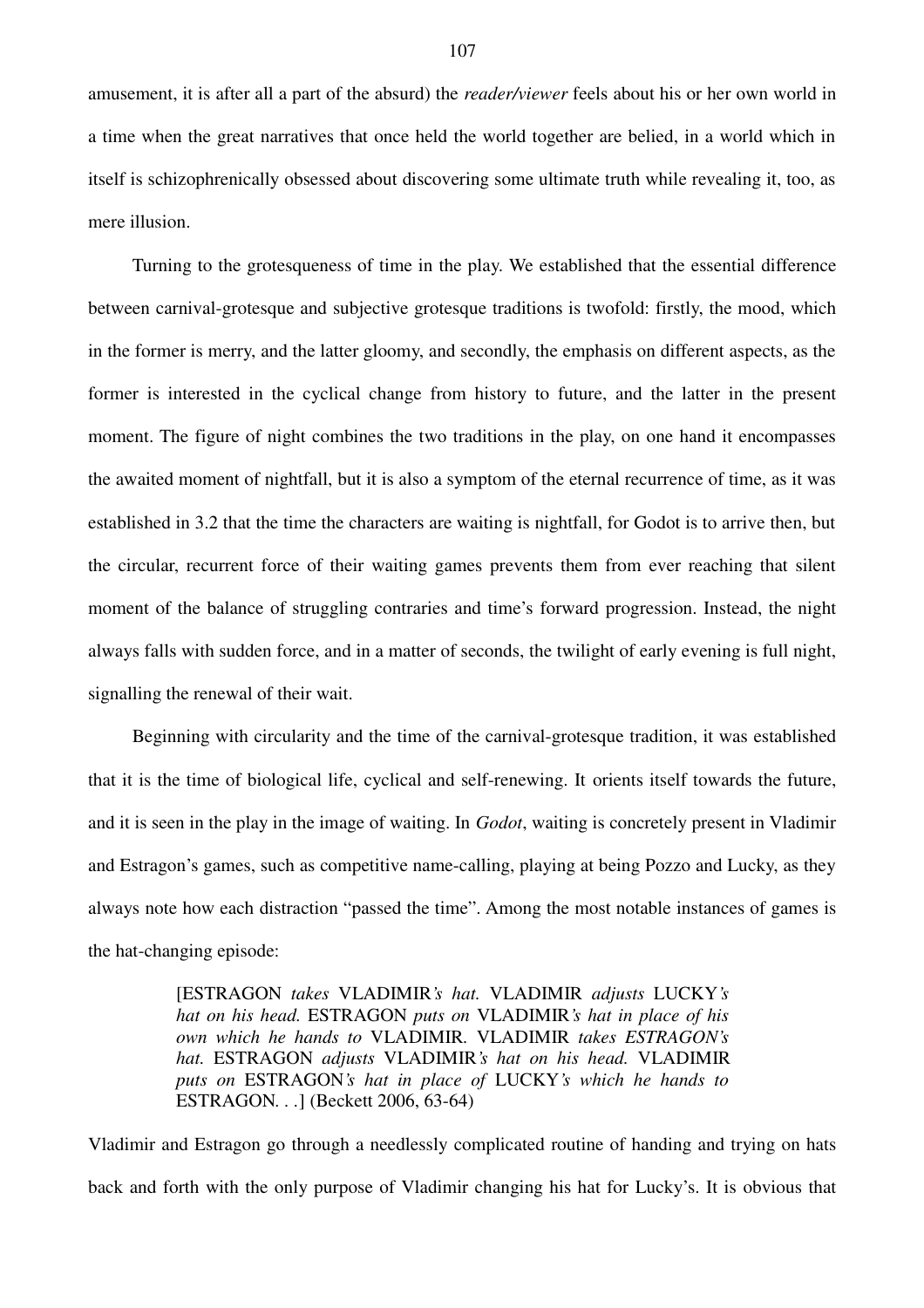without a stated goal, the routine is a game. Indeed, Bakhtin argues games to be an essential part of the carnival, as they orient the players towards future, and also to carnivalise and materialise "gloomy eschatological time" (1984; 231-238). Thus they are also part of destroying the dialecticality of time. In the hat game, which was also used as an example of the maliciousness of objects, subjective grotesque spatiality and carnival-grotesque temporality are fused. Perhaps this is why the hat game is not very merry: the superfluous hat is simply dropped to the ground, and the new hat does not make a great difference compared to the old one, even though the old hat "irked" or "itched" Vladimir (Beckett 2006, 64). Esslin argues that the games played in Beckett's works are those of imagining the two extreme limits of human consciousness: the moment of being born, and the moment of dying (1965, 9). Games (and waiting) thus do move their time forwards, but it does orient them towards the future, but towards death *as* the future. Games also become thus coarticulated with another central theme of circularity of the carnival-grotesque time, that of the merry moment of death-birth, when life and death run parallel neither assuming the primary position.

The confluence of death and birth is a theme in *Godot* as well: it was argued that the characters detest life and therefore yearn for death as a happier or reverse birth, and the movement of death and birth is a "meaningless circle" from nothingness into nothingness, with life but a flash between them. (Bruck 1982, 161; Cornwell 1973, 41-44; Metman 1965, 127-128.) As Pozzo says: "Have you not done tormenting me with your accursed time! It's abominable! When! When! One day, is that not enough for you, one day like any other . . . one day we were born, one day we shall die, the same day, the same second, is that not enough for you? [*Calmer*.] They give birth astride a grave, the light gleams an instant, then it's night once more." (Beckett 2006, 82) We can see how the moment of death-birth is essentially present in the play, but it is anything but merry; rather, it is intolerable, a moment of utmost despair.

Bakhtin's image of death bringing forth life, the senile hag giving birth is fascinatingly reversed in the play: "Astride of a grave and a difficult birth. Down in the hole, lingeringly, the grave-digger puts on the forceps. We have time to grow old. The air is full of our cries." (Beckett 2006, 83) Are the cries in the air the cries of a newborn child, or the cries of an old man in his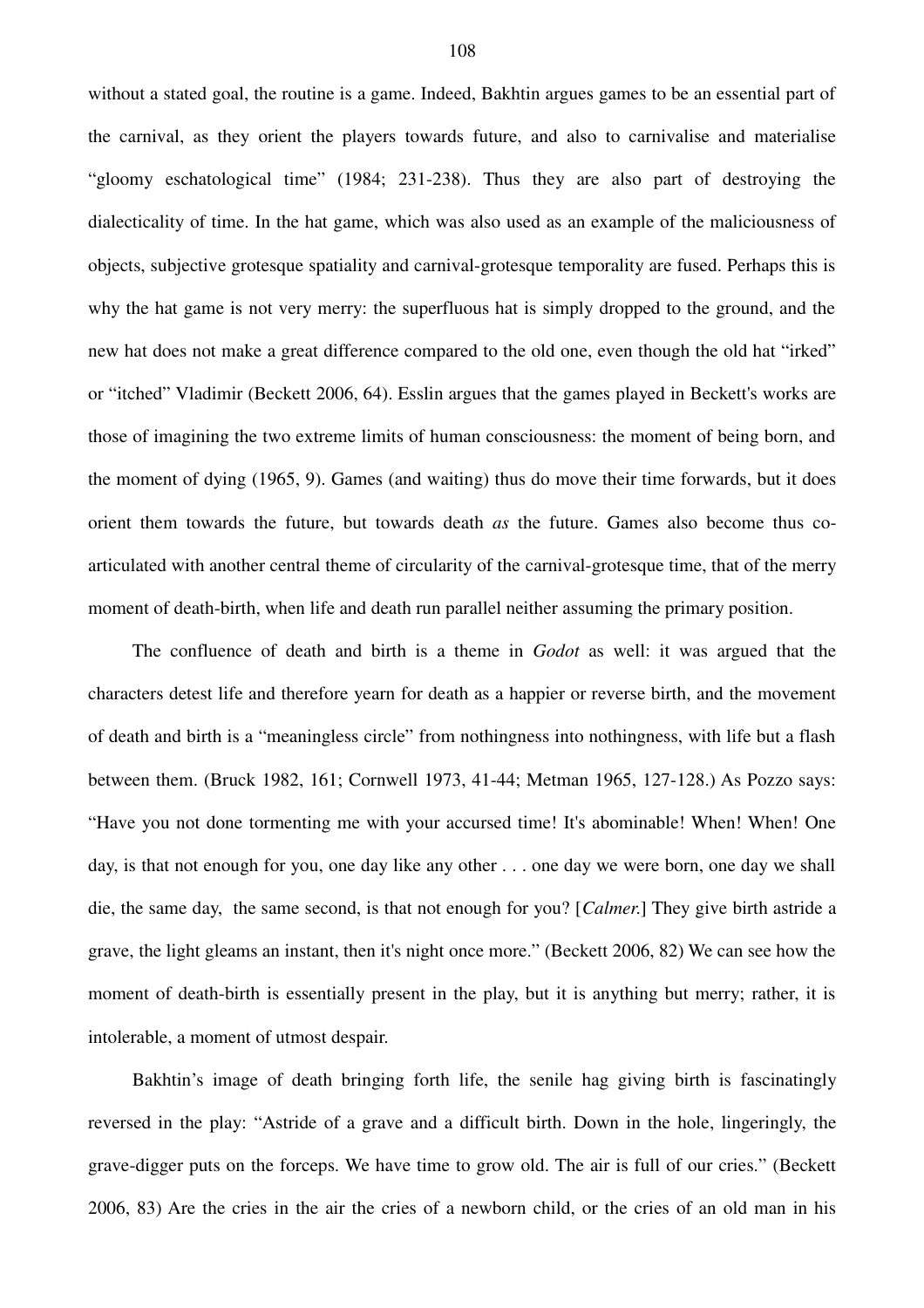death-throes? Or both? The grotesqueness of this image is noted in passing by some critics, it is called a "macabre transubstantiation" (Miskinis 1996, 1047), but not much else is made of it (Tsur 1975, 183-184). Yet if we consider it more carefully, does the image of the hag not depict a transformation of substance that is macabre as well? The only real difference is the change of mood; the grave-diggers forceps views the cycle of death and birth from the viewpoint of death instead of birth.

Furthermore, in the absurd context, waiting—or living for the future—is actually living as a slave for death. This may illuminate why the moment of death-birth is not merry for the characters, but grim and hopeless. Yet they still do not commit suicide, perhaps in some way they are, after all, renewed by death. Perhaps the loss of corporeality plays a part also: the shared corporeality of the carnivalesque mass lends it a kind of immortality, and the characters of *Godot* may be argued to be immortal in the circularity of their time. When nothing changes, no one dies. The absurd man, too, draws strength from the inevitability of dying. It was speculated that the spirit of carnival becomes the spirit of the absurd as the subject turns inwards; may this be the ultimate reason for the lack of merriment of the carnival-grotesque figures? Waiting in the play is a time when death and birth are, in fact, not separated. As the spirit of the absurd prevails, the moment of death-birth is simply afforded a negative mood by focusing on the pole of dying instead of being born.

Turning now to the subjective tradition and the night, it was argued that the play takes mostly place in an eternal twilight between evening and night. The time of the subjective grotesque is one of instantaneous process, in the present moment with the future and the past emptied of meaning. As Bakhtin argues, life and death are strictly opposed, and death loses its renewing aspect (1984; 49, 150). It was previously argued that the characters of *Godot* have no future or past, firstly as absurd characters they are deprived of those, and secondly because the eternally recurring now of their waiting annihilates temporality. The games that are supposed to orient them towards the future only orient them towards death, which has a gloomy renewing aspect in the play.

Furthermore, according to Kayser, the grotesque appears "in the vision of the dreamer . . . or in the twilight of transitional moments" (1981, 186). *Godot* is characterised by dreams or dreaming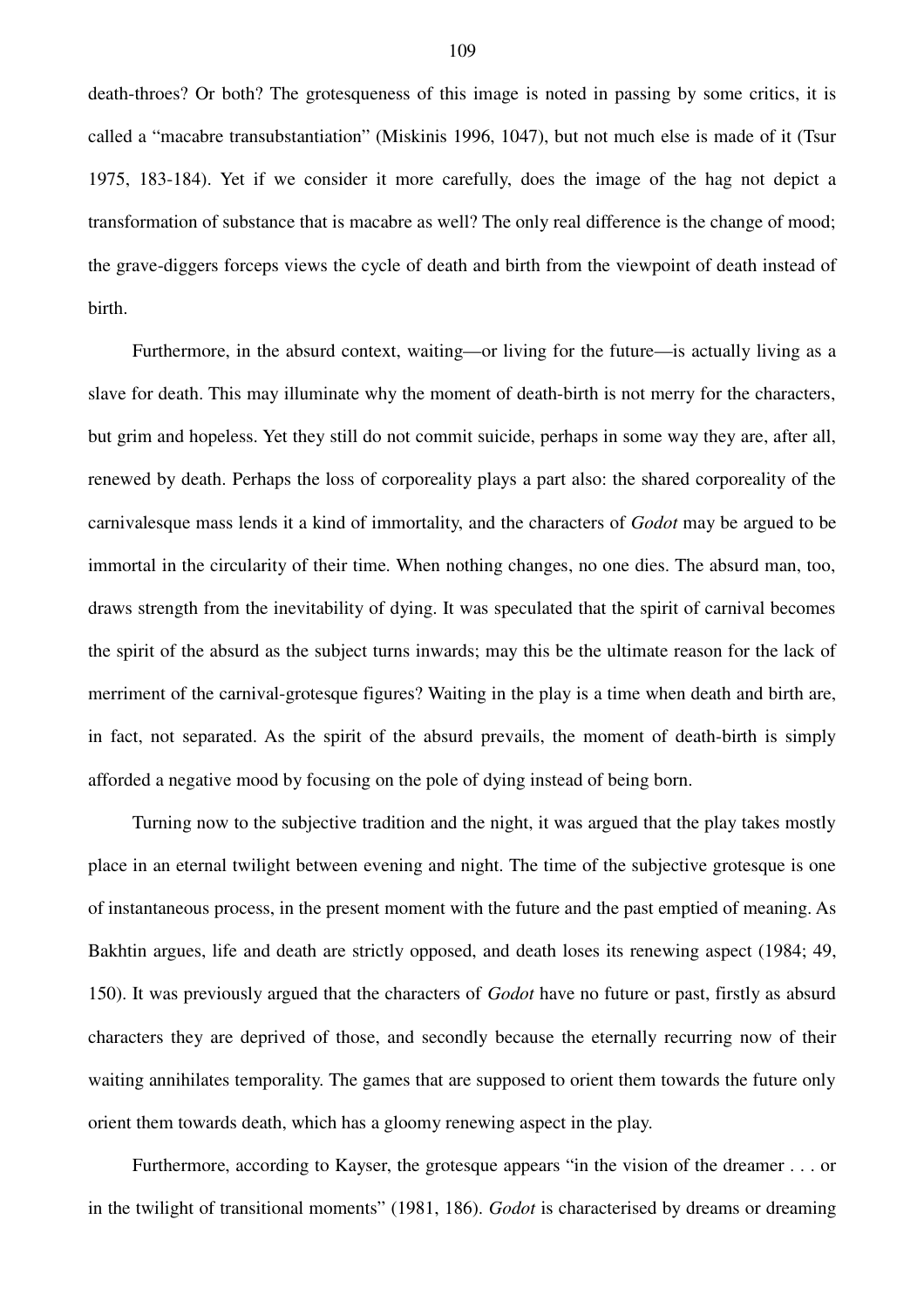and twilightt on many levels. It is argued that Beckett uses the "half-light of suggestion" rather than "overt symbolism" (Esslin 1985, 71), and that the world of *Godot* is a "twilight world" where nothing is certain, and where the characters are not released into either the full consciousness that is identity, or into the state of full unconsciousness that is death or madness, but instead they are kept in the liminal stage of Dying within their inner world, in a "hellish" state of twilight or half-light. (Cornwell 1973, 50; Metman 1965, 122-124; Postlewait 1978, 746.)

Esslin argues that the Theatre of the Absurd relies on dream realities (which he notes are grotesque), and Beckett shows reflections of dreams and nightmares instead of real-life situations (1985, 22-25). Certainly the reality of the play is more reminiscent of dreams with its closed-off boundaries and self-contained spatiality and temporality than of the real world. Dreaming is a recurring theme in *Godot*. In both acts, Estragon sleeps and dreams, but Vladimir wakes him up, refusing to hear what he dreamt about. In the first act, Estragon asks: "This one is enough for you?" while gesturing "*towards the universe*" (Beckett 2006, 8), clearly seeking what Clayborough called a "deeper, more enduring world" of the imagination. In the second act, Estragon describes his dream as falling from the top of something, perhaps recalling Vladimir's earlier regret of not committing a shared suicide with Estragon by jumping "hand in hand, from the top of the Eiffel Tower" (Beckett 2006, 2). This vision of suicide in the process (in the dream he was not yet dead but falling) came to Estragon in his sleep like the grotesque world occurs to the dreamer. Moreover, once more we have interrupted dying, albeit this time a dreamed one.

The grotesque emerges from the twilight, but it pushes one into the night (or void), and the subjective grotesque indeed is nocturnal in nature (Kayser 1981; 36, 58, 71, 79). We saw that the Blanchotian literature is nocturnal as well, it opens a void between itself and the world, and the boundaries between familiar objects disappear into nightly nothingness. In this void, the materiality of language emerges. There is, indeed, is "no lack of void" (Beckett 2006, 57) in *Godot*, where language "echoes in a void" (Postlewait 1978, 483). The materiality of literature, which was argued in 3.2 to permeate the whole play but appeared to be incongruous with the theory, becomes now clear.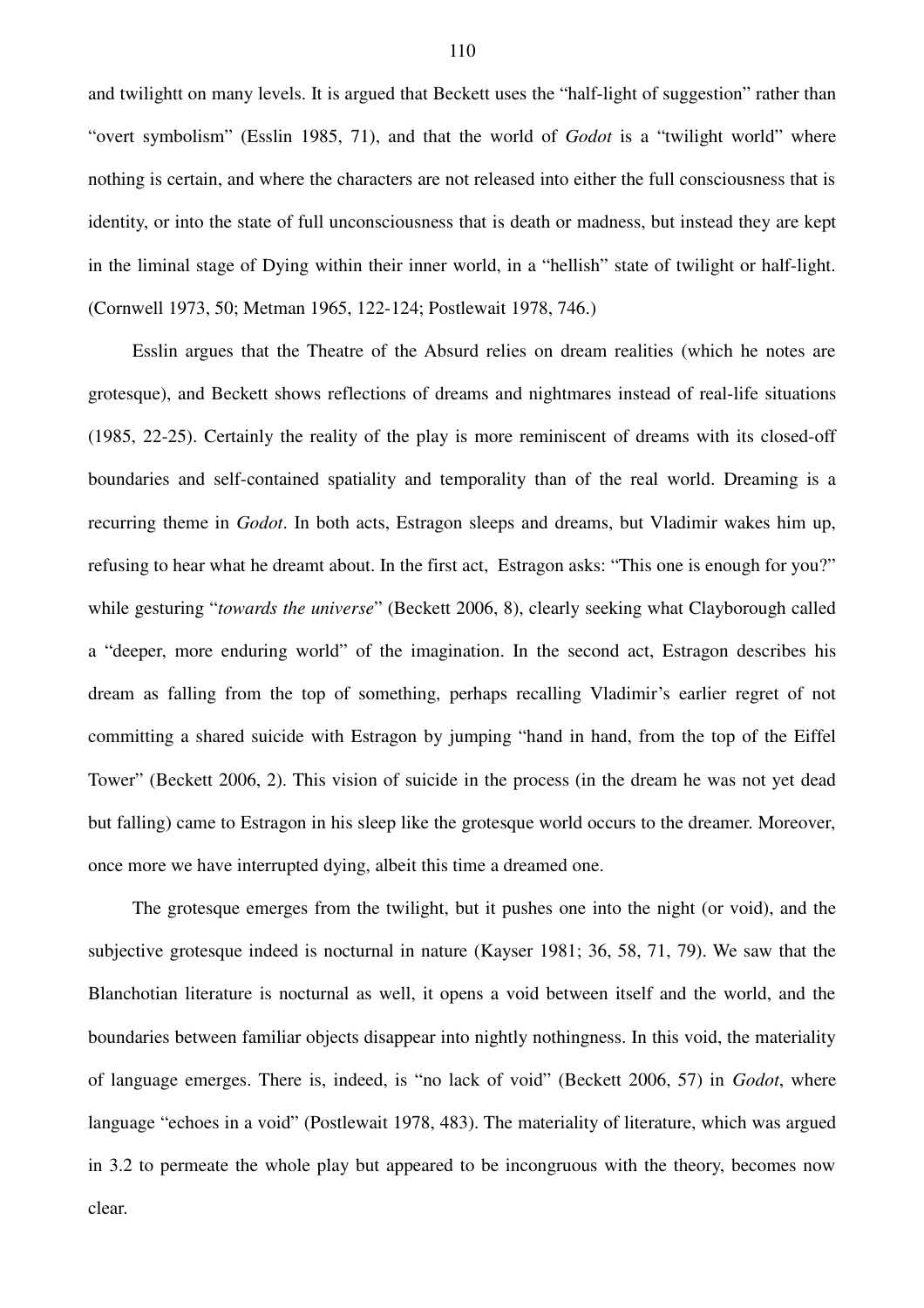The night, or in the case of *Godot*, nightfall, emerges with the experience of the grotesque: boundaries dissolve, a balance of contraries wherein they are not mitigated but the struggle ceases momentarily, creating a grotesque hybrid whole, is reached, and time begins to flow again. Esslin in fact argues that time will *stop* and stable identity will be established once Godot arrives, but actually the opposite of this happens, and Vladimir, mistaking Pozzo for Godot, says: "Time flows again already" (Beckett 2006, 69; Esslin 1965; 53, 90). Naturally Godot will not arrive, but a "secret liberation" is attained: it mitigates the hopelessness of the absurd, and frees the reader and the characters from the abysmal horror of existence. (It was already argued in 2.2 and 3.2 that the hopelessness is mitigated in some way.) In the darkness of the nightfall, the characters are released from the pressures of outside reality, and only uninterrupted, unformed consciousness stays awake in the newly established temporality, as human consciousness is linked to the experience of time (Cornwell 1973, 43; Krieger 1977, 991; Postlewait 1978, 473; Spanos 1971, 347). The half-light of consciousness without individuality, the elusiveness of the self, is not a burden. It is a freedom. Perhaps, then, even the reader (even only for the duration of the play) is released from the exigence of monolithic reality and identity and into the delights of the playfulness of the grotesque. As a final note, we may draw our attention to how in the play the polarities of the carnival-grotesque and subjective grotesque aspects of the temporality of the play are flipped: the carnival-grotesque elements were gloomy and dark, and the subjective grotesque aspects were, if not cautiously positive, at least liberating. This leads us to last section on the grotesque self. The discussion is divided to the reader, the writer and the characters.

The grotesque is born in the mind of the reader; what is experienced as incongruous with the norm and what eludes understanding appears as grotesque. Perhaps similarly, it was argued that only the reader or viewer can force *Godot* to proceed: the act of reading encompasses the oppositions found in Beckett, and the experience of the reader furnishes Beckett's characters with their corporeality. The reader invests the text with meaning and existence—the importance of the reader was similar for Blanchot. Furthermore, the experience of Beckett's actor (not often discussed in conjunction with the grotesque) is noted by Brater; the experience of incongruity, a disconnected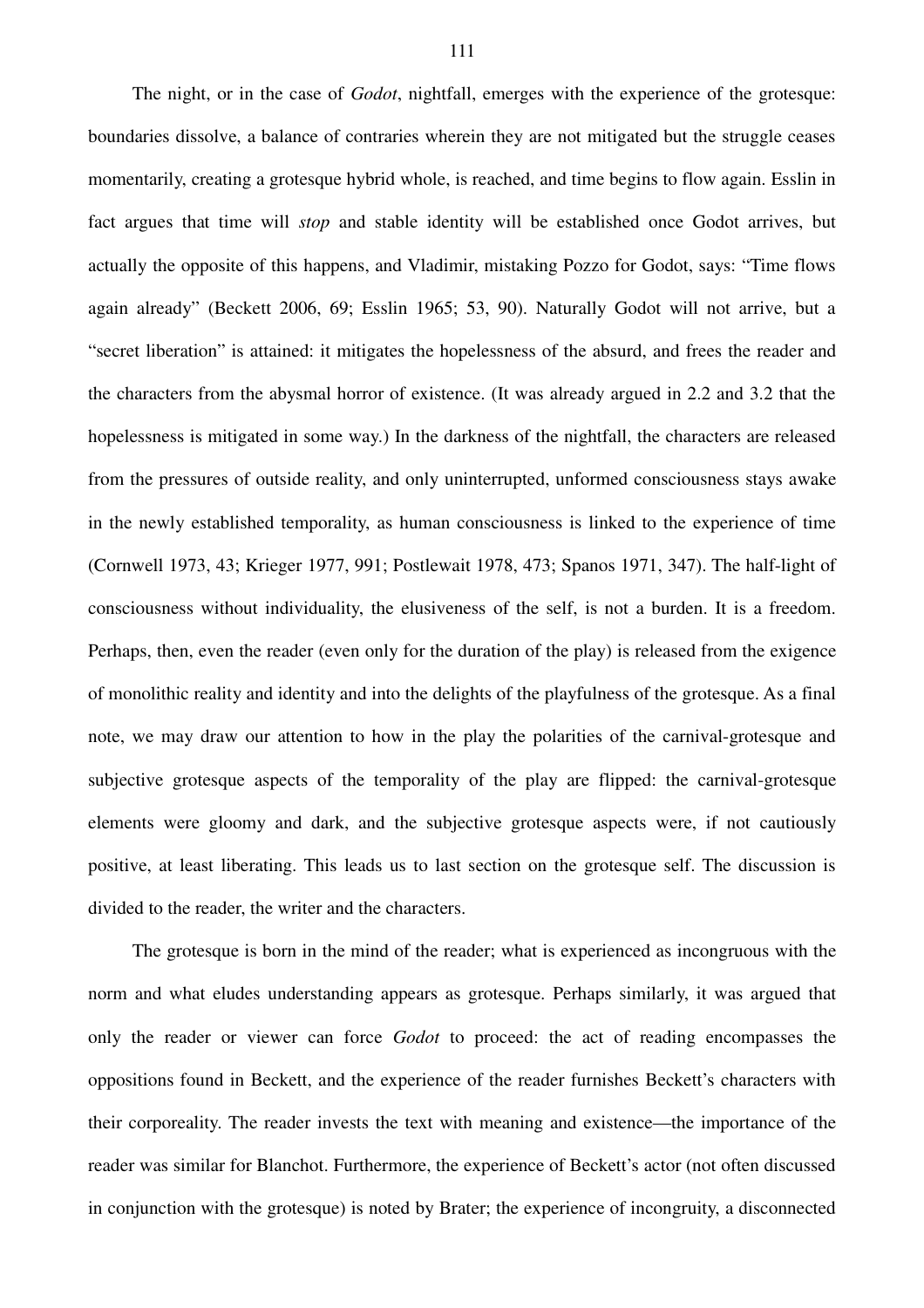connection between speech and action, wholly different from other types of drama, could also be read in terms of a kind of grotesque experience. (Brater 1975, 205-206; Fifield 2009, 71; Krieger 1977, 990-998.)

The appeal of *Godot* is difficult, if not impossible, to explain, as reading or watching it creates an uneasy feeling. The characters are boring, the action is boring, the staging is boring. There is no plot. There is something vaguely disgusting about it. Still it was among the most popular plays of its time, and its favour continues. Like the grotesque, the reader or viewer may not be certain what has been seen or read, and thus the reading process is turned back to the reader: suddenly the interpretation tells more about the interpreter than the piece itself, the viewer or reader sees himself in the characters, and his life in their lives. The way the play shifts into the reflection of the reader/viewer is a grotesque movement. It simultaneously evokes laughter and horror, like the grotesque, and holds a certain fascination in its gloomy absurdity. The grotesque, too, provokes fascination alongside revulsion, which reduces the distance to the text, and may be explained by "the polarity of the mind" that Clayborough mentions which is torn between the need for explanations and the enjoyment of the incomprehensible. This recalls the writer, to which we shall turn next.

The same ambivalence of mind characterises the writer as well: the grotesque is a product of a mind that rejoices in the inexplicable and the ambivalent. It is characterised by "dream thinking", that is, distortion, dream-like logic, and rejection of organization of thought, but still capable of "organized thinking" (Clayborough 1965, 75). Clayborough adapts this theory from Jung, and Metman's Jungian analysis of *Godot* has shown us that as such, the Jungian framework is not completely applicable to *Godot*. Indeed, the writer is pushed out of his work, and he may not try to grasp it again. Beckett's text reverses the bond of dependency and thus beings to control its author and attain a life of its own (Krieger 1977, 996). Furthermore, the grotesque writer was seen to occupy two positions: that of an absurd character, and of a Blanchotian writer.

The parallels between the absurd man and the grotesque writer, as well as Esslin's view of Beckett and the absurd man were noted. The image of Beckett as a lone, courageous figure who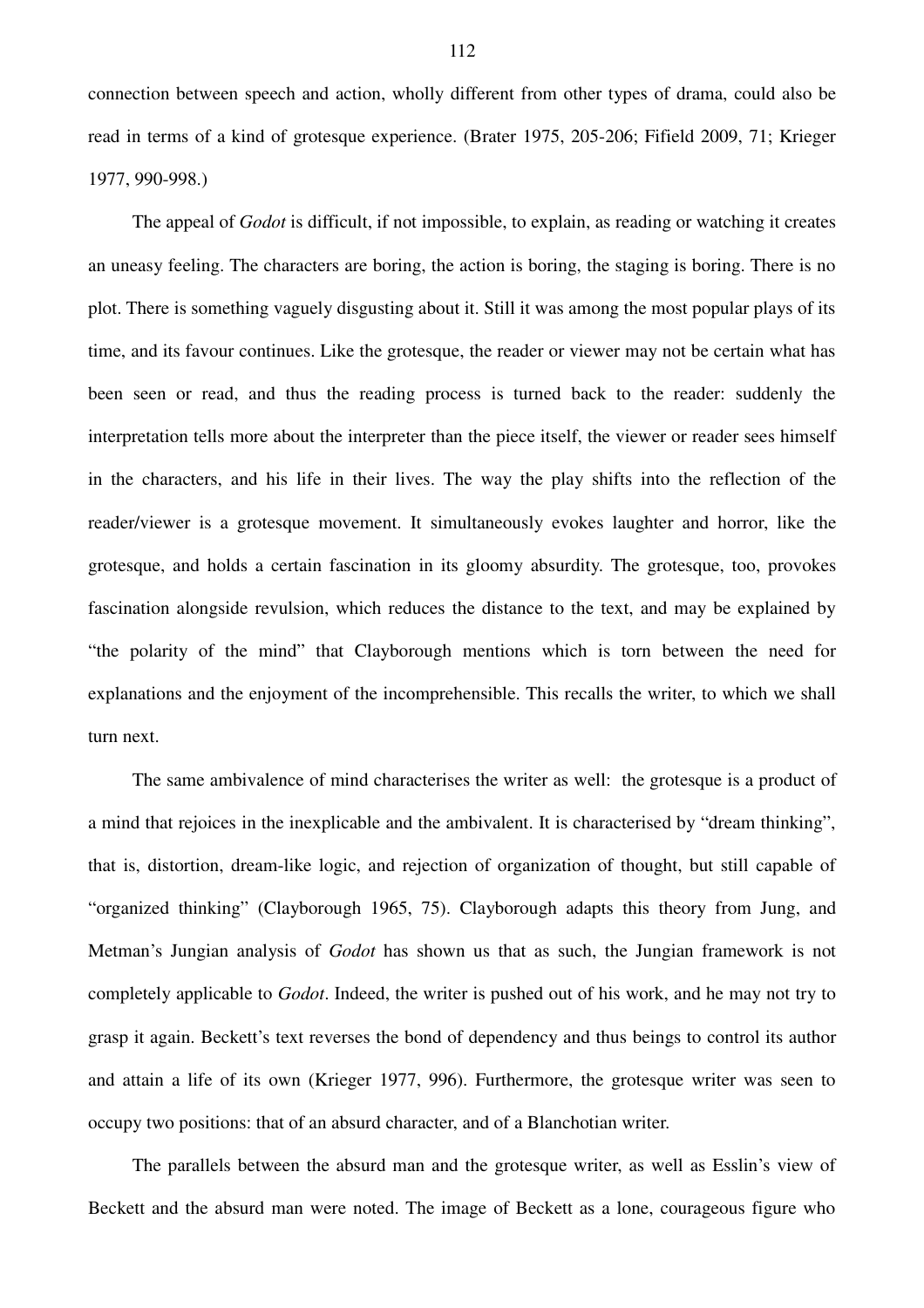stands proudly before the void of meaning in the world is paralleled in the grotesque writer, who has an impassioned and rational view of world, and who rebels against being defined from the outside. The grotesque writer endeavours to show the absurdity of the world, and according to Hurley and Oliver the writers of the Theatre of the Absurd share this goal (Hurley 1965, 635-636; Oliver 1963, 234-235). We may come to the conclusion that the public image of Beckett as an author of the absurd (Esslin's view of him is, after all, very influential still) bears a great resemblance to the grotesque writer.

Turning next to the grotesque writer as a Blanchotian character, we read the Kayserian "Es" previously as the Neutral of literature invading the personality of the writer, and the horrifying nature of the grotesque transforms the experience from a sublime into a horrifying one. Furthermore, the grotesque and the Blanchotian literature share the tense ambivalence of meaning and meaninglessness, indeed, the grotesque writer "not only makes; he unmakes" (Clayborough 1965, 58) the meaning in his works—as Beckett does (Krieger 1977, 996). This discussion on the interconnections between the absurd, the meaningless, and the grotesque with Beckett and *Godot* as a site of co-articulation shows us how the grotesque framework is capable of encompassing the absurd and the meaningless—at least in the context of Beckett's works.

Turning to our last topic, the grotesque character. Characters can be grotesque on three levels: in their anomalous appearance, anomalous mental faculties (especially madness), and in monstrous appearance and skills. The characters of *Godot* do not appear monstrous and uncannily skilled in any obvious way (though it was argued they may have some characteristics of the Kayserian nonthing regarding their lack of identity and meaning) but generally might pass as normal, as Pozzo says: "You are human beings none the less. [*He puts on his glasses.*] As far as one can see. [*He takes off his glasses*.] Of the same species as myself. [*He bursts into an enormous laugh*.] Of the same species as Pozzo! Made in God's image!" (Beckett 2006, 15) The derogatory tone may be an indication of Vladimir and Estragon's unkempt appearance as they are apparently homeless. Lucky, on the other hand, looks perhaps somewhat unusual, as Vladimir guesses he suffers from hypothyroidism, but still is "not bad looking" (Beckett 2006, 18). Though Lucky appears to have at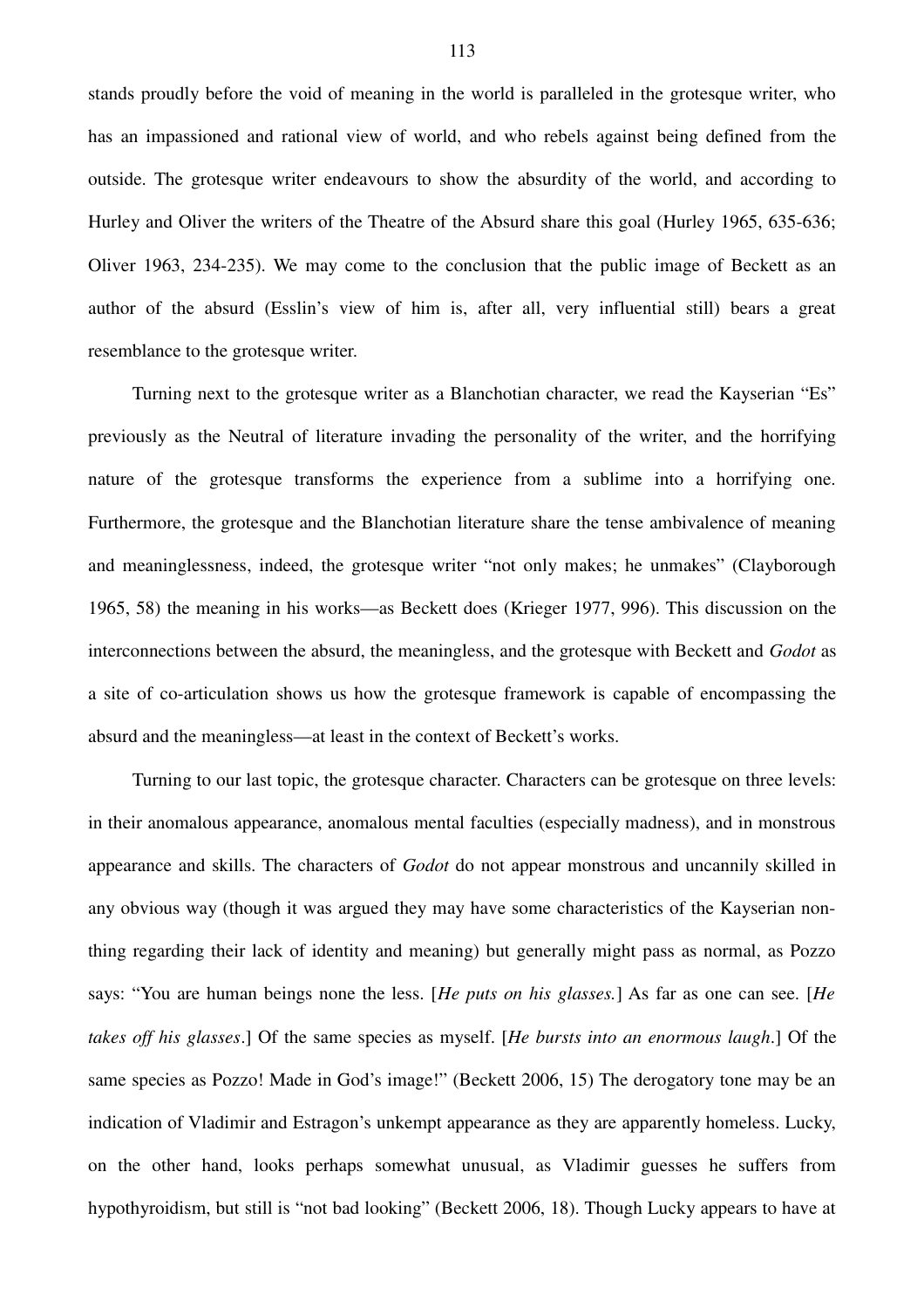least some degree of deformity, it hardly crosses to grotesqueness.

The relatively lacking anomaly of the characters' physical appearance is, however, compensated for by the anomaly of their mental faculties. The characters seem abstracted, like people in a dream, the cores of their personalities elusive and mutable. Metman argues that they have "an overplus of something" in them. (Esslin 1985, 90-91; Cavell 2002, 131; Metman 1965, 124.) Perhaps this "overplus" is madness: it was argued that the characters escape isolation through madness, which can also be a way of transgressing the limitations of language, as Cornwell argues that absurdity of consciousness is mitigated either by silence or by madness, and we have seen that silence is fused into words in Beckett's grotesque, leaving only madness (Cornwell 2006, 8; Cornwell 1973, 50). Indeed, it was argued that the change from the carnival-grotesque to the subjective grotesque transformed the carnival spirit into an interior experientiality—by the name of hysteria. In hysteria, the openings of the body do not function as a two-way permeable route for the body to take in and go out into the world; in hysteria, the body escapes itself, its own grotesqueness, through the openings. (Matilainen 1996, 55-56; White 1993; 160-168, 177.)

Madness takes two different meanings in the two traditions of the grotesque; in the carnival tradition it is a parody of official truth, recalling perhaps the absurd logic of the characters which seems like a parody of formal logic, and in the subjective tradition it is tragic and isolated, recalling Cornwell's arguments. Vladimir implies that their endless chatter is a way of preventing their "reason from floundering" (Beckett 2006, 72), but if at first it worked, it has become a habit ("a great deadener" [Beckett 2006, 83]) which only contributes to their predicament. He notes, "But has [our reason] not long been straying in the night without end of the abyssal depths?" (Beckett 2006, 73) He denies having been born mad, which suggests that indeed the waiting has made them so. Madness is also a form of meaninglessness: it permits of no name for the condition suffered, it permits no sense to be made of world, life, or self. Thus in the image of madness (and especially hysteria) the division between the subjective and the carnival-grotesque collapse.

Related to madness is its reverse image, the figure of the puppet: the puppet can be considered a form of mental anomaly as well, as Kayser argues that the puppet (or marionette) can manifest in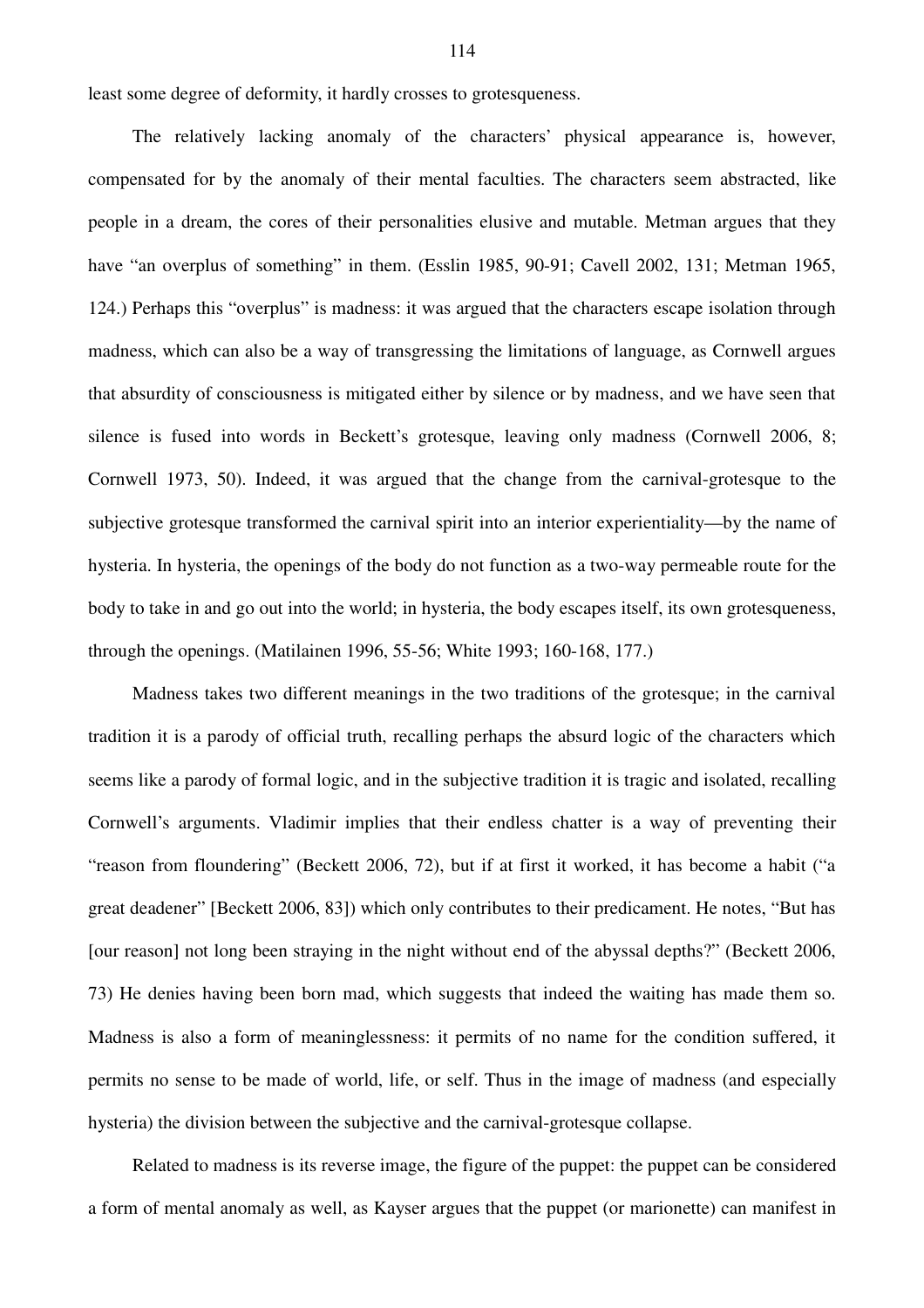actual human beings who, lacking substance and nuanced inner motivation, appear to be guided from the outside (1981; 41, 92, 184). Indeed, it has been put forth by Esslin already that the characters of the play are like puppets: It was argued that they are like mechanical puppets, depersonalised and indifferent, whose restricted movements are manipulated from outside as if in an abstraction of the puppet play. Robbe-Grillet argues that the whole play is as if Beckett is simply manipulating puppets; even the actors are turned into Beckett's puppets. (Esslin 1985, 22-24; Figlerowicz 2011, 86; Musgrave 2003; Oliver 1963, 228; Reid 1993; Robbe-Grillet 1965, 116; Spanos 1971, 349.) (Critchley argues that even the critic is turned into Beckett's puppet [1997, 144].)

The characters move about apparently without motivation, the best example is at the beginning of act II, Vladimir enters the stage "*agitatedly*", moves about, for no reason breaks into the dog song, after which "[*he remains a moment silent and motionless, then begins to move feverishly about the stage. He halts before the tree, comes and goes, before the boots, comes and goes, halts extreme right, gazes into distance, extreme left, gazes into distance.*]" (Beckett 2006, 49) This reminds us of the "ominous hustle and bustle" which Kayser described; he is not looking for Estragon, he is not going anywhere, there seems to be no goal to this action, it is as if an outside force moves him from left to right on the stage like a marionette or a puppet. Musgrave argues that the puppet is the "aesthetic principle of the abstract grotesque" in its "immanent grace" (2003), though the specific nature of this gracefulness is questionable, as Vladimir and Estragon are described as "*grotesquely rigid*" (Beckett 2006, 12), implying the very opposite of grace—in fact, implying that the puppetry of the play is inherently grotesque.

Let us discuss next the central characteristic of the grotesque, the body. It was argued in 3.2 that tense ambivalence of the materialised mind takes the place of corporeality, and the contours of the mind are continually transgressed by the ceaseless speaking. However, as Fifield argues, the body is not completely absent from the play, as Beckett has an "irresponsible" attachment to the human form as the crossroads of "embodiment and abstraction" (2009, 57-58). Again we may note how the subjective and the carnival-grotesque views of the human body are combined in the play: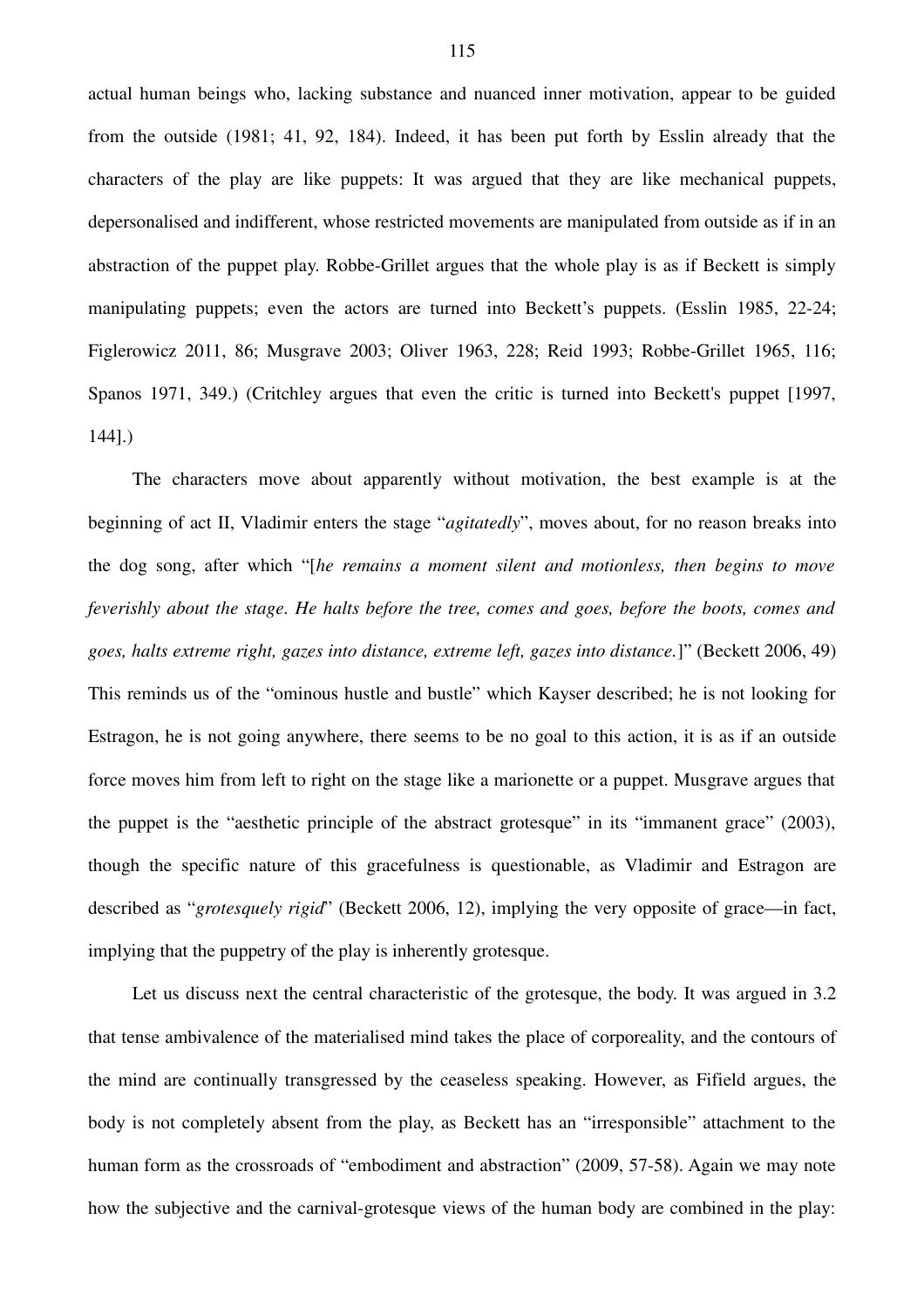the corporeality of the play is in constant fluctuating transgression of its own limits, collapsing the boundary between the inner and outer worlds is reminiscent of the carnival-grotesque tradition; on the other hand, reminiscent of the subjective tradition is that the body is not a physical entity in itself but an outward projection of the interior infinite or the consciousness, and laughter is not delighted and materialising but linked with annihilation of meaning: "VLADIMIR: One daren't even laugh anymore. ESTRAGON: Dreadful privation." (Beckett 2006, 3) The relationship between the characters and the modern subject was discussed in 3.2.

Furthermore, White argues that madness and fear turn the flesh of the body into a viscous substance between the solid forms and liquid (1993, 164-169). The bodies of the characters thus can be read as metaphorically viscous. However, even more viscous are their identities, which are in a constant flux: it was argued that the characters shift the boundaries of their selves (mentally and physically) by the power of their speech. Speech therefore constitutes a part of their bodies, indeed, it could be read as an abstract prosthesis. White writes of the prosthesis that it *parodies* the proper limb (or other body part), and it is defined by the very absence and deficiency it is intended to cover (1993, 171-173). The speech of the characters, too, has been noted to be an amalgamation of different discourses, and constantly reminds the characters of what they are lacking—space and movement. Figlerowicz's argument, noted in 3.2, that the character's bodies are not the mind's prosthesis, could thus be modified and reversed: speech is the body's prosthesis.

Beckett's characters were likened to abstracted Cubist paintings, but as Fifield notes, their abstraction is not the geometrical fragmentation of Cubism, but the abstraction of corporeality in general, the exaggeration of curves and protuberances, though their corporeality is "compulsively placed in doubt" (Cavell 2002, 131; Fifield 2009; 58-59, 69-70). Furthermore, bodies in Beckett's works are mutilated, deformed and malfunctioning, and it was argued that the abused, dismembered body is grotesque in its openness to the outside world (Bakhtin 1984; 26-27, 211; Fifield 2009, 59- 60; Perttula 2011, 28-30). Noteworthy is perhaps that the grotesque body is more often large, excessive, rather than small. This is perhaps Bakhtin's influence, but in Beckett's works, the body is often *excessively* ambivalent, constricted and expanded simultaneously.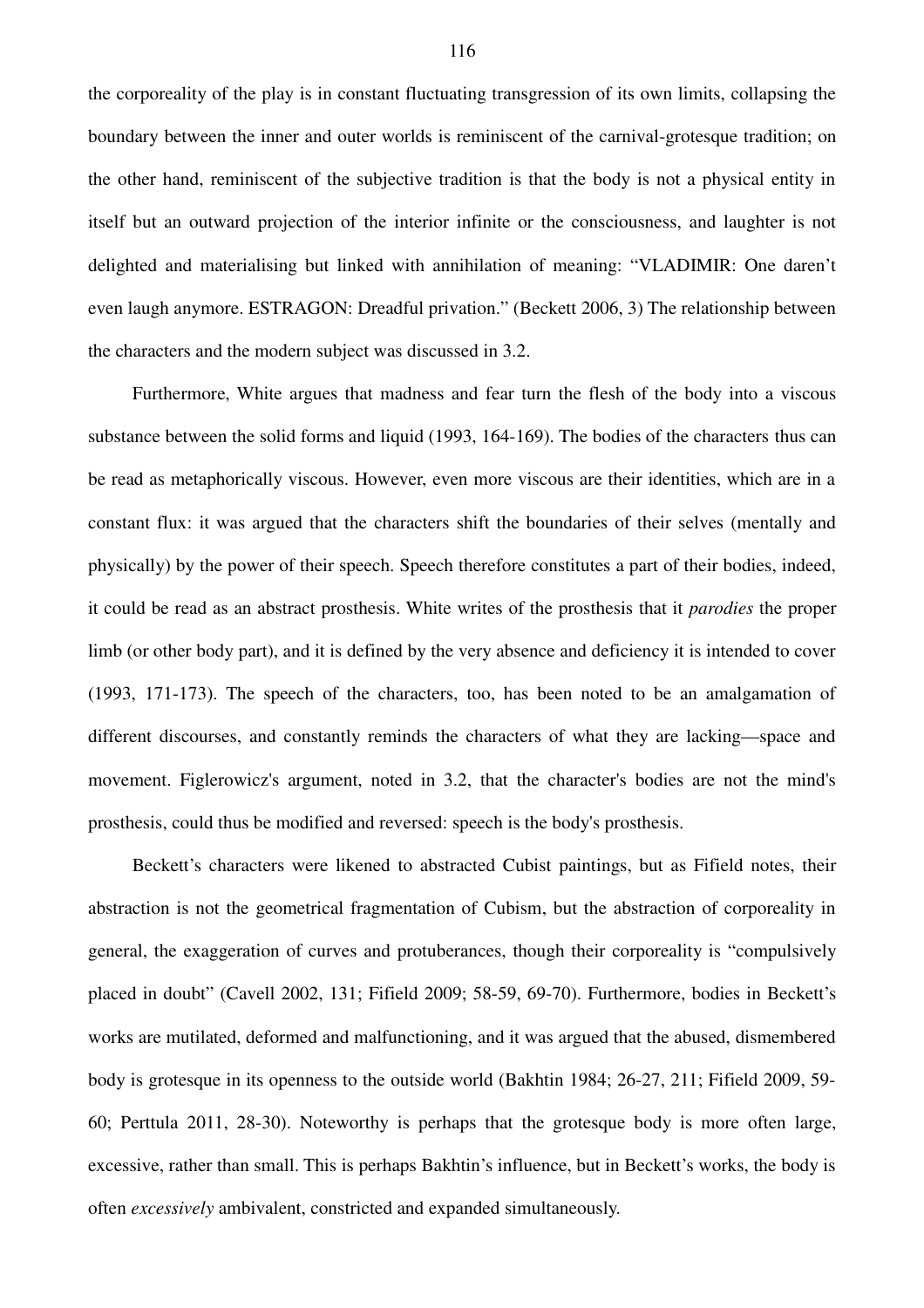While Vladimir and Estragon are the self-evident examples of the viscous corporeality of the prosthetic speech, Lucky serves this purpose as well: As noted, his physical strength varied according to his ability to speak. Furthermore, his speech negotiated the divisions between double entendres and academic discourse, associative lists and other dichotomies, and physically he negotiates the liminal space between male and female, health and sickness, and life and death: he is strong which implies masculinity and health, but also "a trifle effeminate" (Beckett 2006, 18) and suffering from goitre and deformities—he also has a running sore on his throat. Furthermore, he looks "at his last gasp" (Beckett 2006, 19), and his eyes bulge grotesquely out of his head. Lucky demonstrates the collapse of the mind/body division, and the resulting ambivalence of the grotesque body.

Two grotesque bodily phenomena require special attention: laughter, and the reversible actions of eating and defecating. Starting with laughter, in the carnival-grotesque its function is debasing and derision (and through them, renewal), and the laughter in *Godot* much resembles it; it features debasement in the form of crude physical humour (such as falling down), parodies and name-calling (Esslin 1985, 47; Suciu, 9-10). Debasement is closely linked with laughter as laughing induces a pain in Vladimir's pubic area: "[VLADIMIR *breaks into a hearty laugh which he immediately stifles, his hand pressed to his pubis, his face contorted*.] . . . [*Laugh of* VLADIMIR*, stifled as before, less the smile.*]" (Beckett 2006; 3, 11)

Vladimir's laughter is soon stifled, and so the laughter in the play is not the merry, free laughter of the carnivalesque mass. The humour of the play is more in line with the black humour of the subjective grotesque in that it is a "mask over an abyss", as Cornwell says (Cornwell 2006; 43, 116; Schevill 1977, 236; Thomson 1971, 16). Indeed, the play turns the grim humour back on the readers and viewers: while we laugh at the meaningless hustle and bustle and the meaningless word games on the stage or on the page, we are in actuality laughing at our own predicament, our own meaningless lives—though it was argued that the play illustrates the quintessentially modern *conditio humana*, its continued success indicates that the sense of the meaninglessness of life is not solely a twentieth century phenomenon. Thus even though the humour is physical and debasing, it is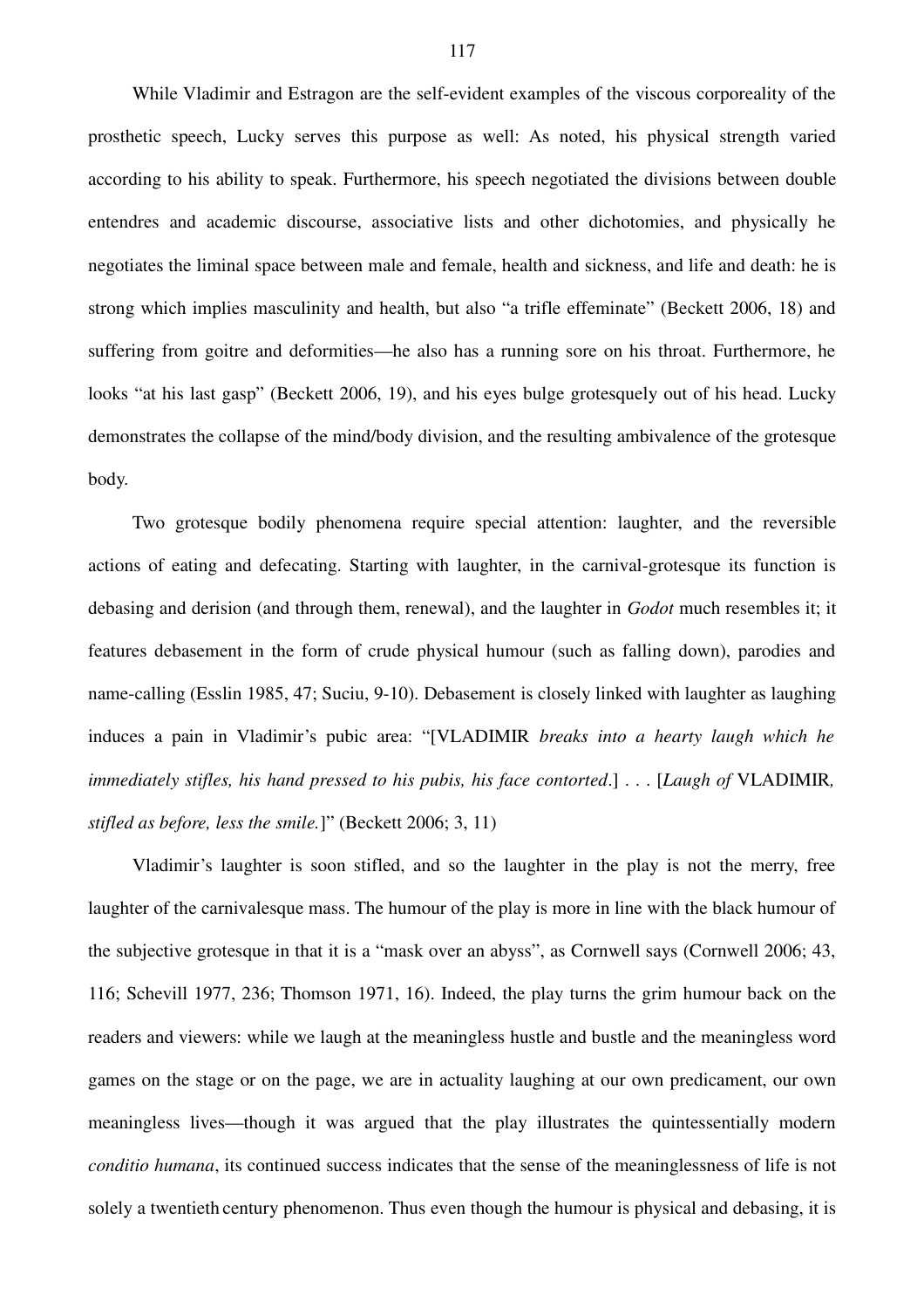not renewing.

Secondly, eating and defecating—or in the case of the play, vomiting, was already discussed in 3.2, but let us have a closer look at it now. Oliver argues that the images of pained and obsessive eating, vomiting, defecating, and general uncleanliness, of "man's impotent degradation" as he calls them, signify the failure to live with the absurd (1963, 233). However, in the carnival-grotesque framework, eating and excrement are closely linked with laughter, and are the main ways of debasing suffering and fear, as excrement combines the womb and the tomb "in the least terrifying way" (Bakhtin 1984, 176). In the act of eating the body transgresses its own limits, and conquers the world. (Bakhtin 1984; 147-151, 174-176, 281-283, 380.) Moreover, meat is, as noted, the quintessential grotesque food, indicative of abundance and fullness of life, but in *Godot*, everything that remains of the banquet of shared meat are the bones: Estragon "makes a dart at them", greedily "gnawing" them, until pocketing them with apparent satisfaction (Beckett 2006, 20-21). But earlier on Estragon noted how "the more you eat, the worse it gets", and Vladimir says that for him, "it's just the opposite" (Beckett 2006, 13). The characters of the play take an emaciated, starving version of the world into their mouth and for their conquest, and fittingly so, for the world is noted to be sparse.

However, conquering of the world in the mouth that is effected by eating is reversed in the act of vomiting which is prevalent in the play. It is even more prominent than defecating, even though Beckett's works convey a "scatological impulse" (Moody 2011, 71). White argues that the body expels "phobic monstrosities" that the mind cannot acknowledge through vomit (1193, 164). Though literal vomiting is absent from the play, Lucky's word-vomit was noted already in 3.2. It is interesting to note that the grotesque is the art of disgus", and word-vomit is the only way of communication, the explosive expelling of stories. But it is not only words which are expelled from the characters as vomit, as Estragon says: "I've puked my puke of a life away here, I tell you!" (Beckett 2006, 53) Life and language are such "phobic monstrosities" that are to be ejected from the bodies of the characters.

Thus there emerges from the play a central, and very grotesque, figure: the mouth. The mouth,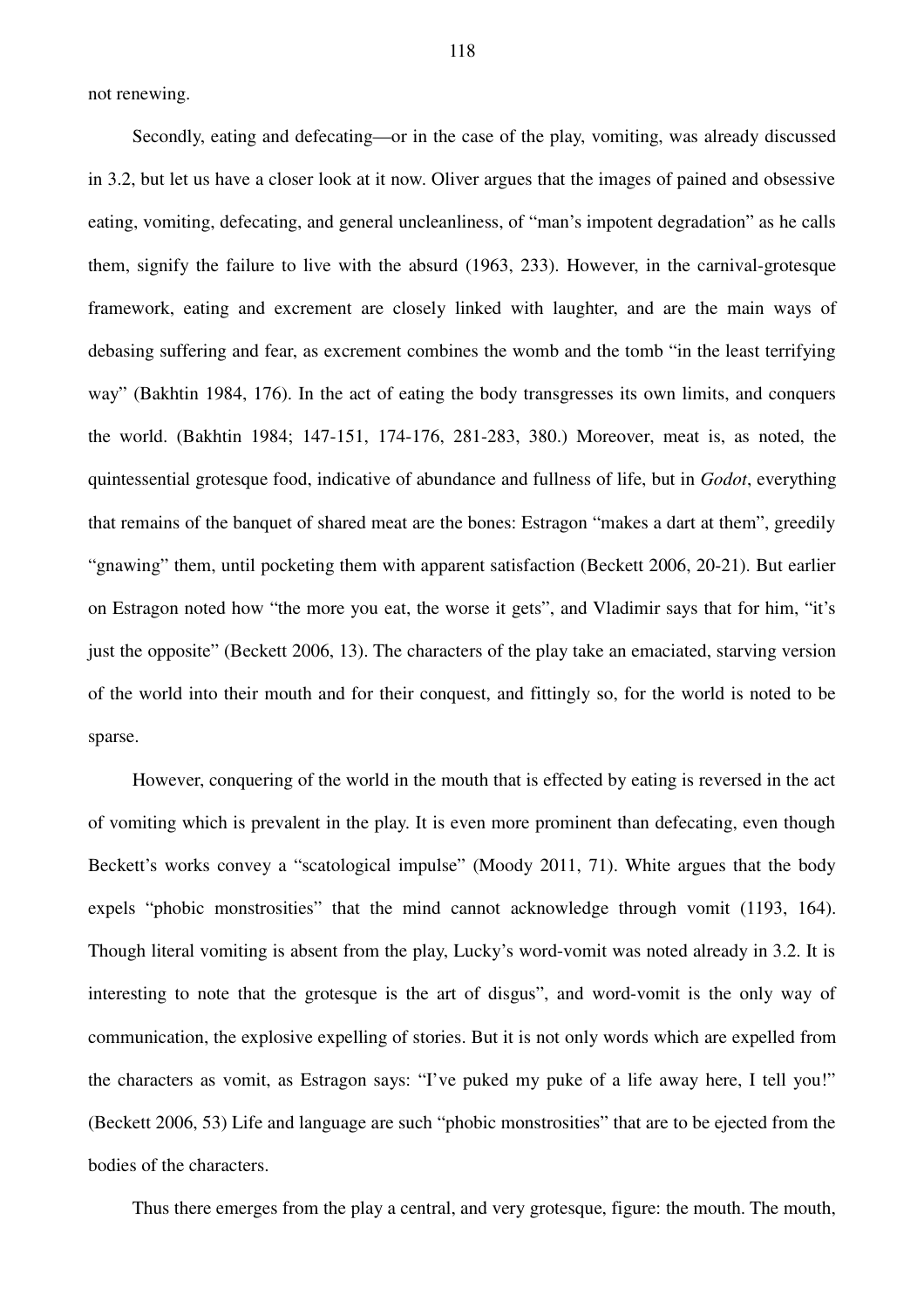as an opening of the body that both takes in the world and ejects it out, and as a "cave" where the grotesque originates in the form of cave paintings, is perhaps the foundational grotesque body part. It is argued to be a fixation in Beckett's works, and, furthermore, that it is the point of intersection between the non-material and the material world (Esslin 1985, 89; Fifield 2009, 63-66; Harpham 1982, 59). The mouth is foundational, if not essential, for the play as well, for it, far more than any other part, moves the characters, moves the time of the play, moves whatever lingers there of the plot. It also conjures, through speech and as the verbalisation of imagination, into existence most of the phenomena of the bare, inhuman world of the play. It is also the birthplace of the literary realm as the voice that murmurs incessantly. The mouth is where the foundational dichotomies of the play, vomiting and speaking, body and mind, world and human, and the inner and the outer worlds, meet and become co-articulated. And most of all, it is the place where the absurd, the meaningless, and the grotesque intersect.

## **5. Conclusions, Last Words**

The hope that the method employed in this thesis would prove itself was expressed in the Introduction of this thesis. As we have now reached the end, we may reflect on how it has succeeded.

It is in the nature of this "filtration method" as it was called that through each strata of theory and analysis we refine our understanding of the key concepts (world, time, and self), and through those, there emerges a refined image of the work as a whole. The extent to which the very different theories supported each other was not expected: this will be apparent as we summarise the main discoveries of each framework shortly. The method worked in such a way that the concepts grew organically firstly from the theories themselves, and secondly from the previous sections. However, the method requires a process of writing which is very time-intensive, for though the general outlines drew themselves relatively quickly, the process of including and excluding minor key terms was almost cyclical: if a term in a later framework suggested itself very powerfully, analysis had to revert to an earlier phase to compare what had been written of it before.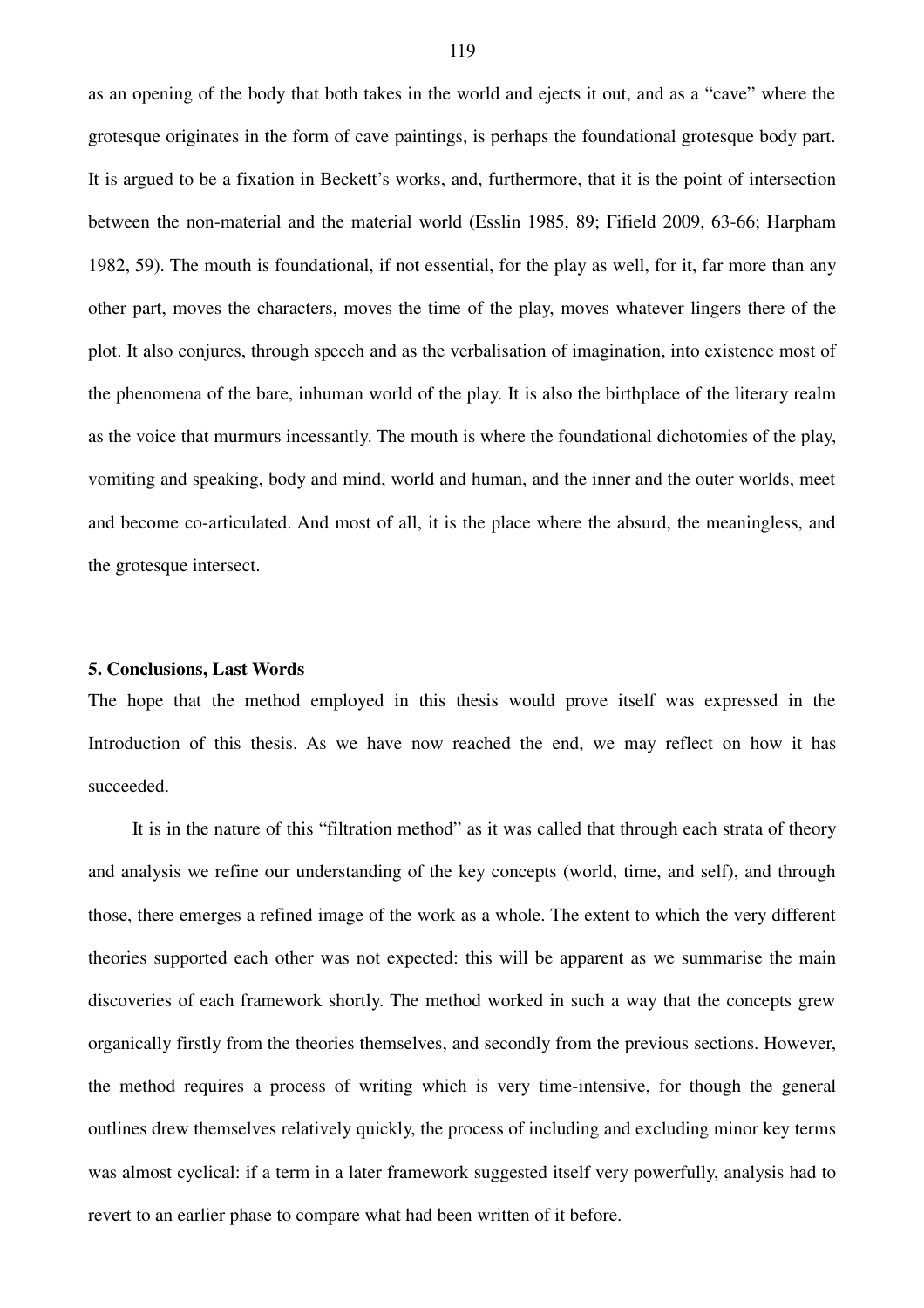Yet the purpose of this method is not only to study the strata of meaning of a single play, but to study the strata of meaning of (a limited set) of critical discussions as well. Thus we saw emerging a kind of historical aspect of progression to the analysis of different frameworks: looking at the years of publication of the bulk of criticism in this thesis, it is surprising to notice that the majority of the absurdist criticism is from the 1950 to 1970's, whereas the criticism of meaninglessness is from 1980 to 2010's, and lastly the commentators on the grotesqueness of Beckett's works from the 2000's. This lends some further credibility to the structure of this thesis, which is, after all, constructed so as to give an impression of movement through ever more refined strata of analyses. Of course this is to some extent artificial; the selection of works and themes for discussion under each topic is not accidental, but it must be emphasised that the "historical" aspect has not been a consciously sought outcome. It is purely incidental—and therefore perhaps all the more meaningful?

As a summary, the absurdist tradition viewed *Waiting for Godot* as an essentially finished piece—a fairytale, an allegory, Beckett's personal nightmare; it also read it in terms of Beckett's personal experiences and personality, even though this was explicitly stated to be reductive. However, the fundamentals of what constitute the central themes of the play were discovered, and the division to world, time, and self emerged. The main conclusions that we came to were that the play refuses meaning and narrative; its world is reduced to uncertainty, if not nothingness; its time is circular, and has the form of the placeholder action of waiting, which was waiting for nothing; and the characters had no genuine selves, they were likened to puppets or archetypes.

Moving to the tradition of the meaningless, it viewed *Waiting for Godot* as something unfinished or downright unfinishable—eternally recurrent, or eternally disrupted in the process of becoming something. It also read the play in terms of a more general, open-ended framework than Beckett's personal history and personality. In fact, it was explicitly argued that the writer cannot be used as a framework for the work at all, and that the relationship between the writer and the work is characterised by distance and indifference. We also developed the key concepts discovered in the section on absurdist criticism: Beckett's language attempts to defer signification by the method of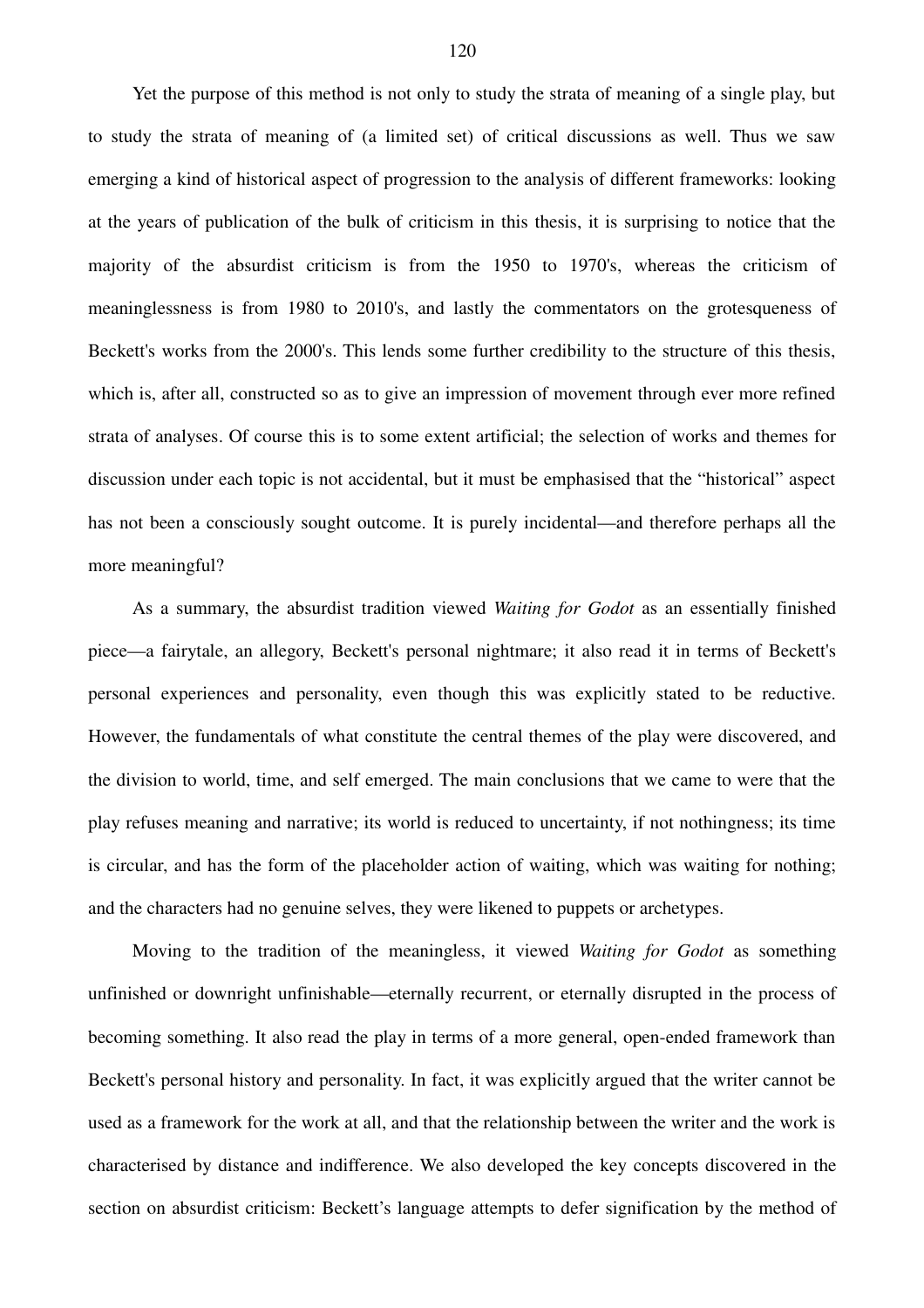excess and atrophy, but meaning cannot be avoided; the world of the play is the concrete projection of the inner world of the characters, and it is characterised by simultaneous expansion and constriction; the time of the play has two aspects: the time of the artwork which was the time of waiting, which actually deferred Godot's awaited arrival, and the time of Dying which was the absent centre of waiting as the nightfall; and lastly the selves of the characters are characterised by the collapsed mind/body dichotomy which happens through the materialised mind and the emaciated body pushing the polarities of the dichotomy towards each other. It became clear that the two traditions, absurd and meaningless, were in opposition on many aspects, though they were essentially derivative of each other.

Lastly, it was seen that the tradition of grotesque reconciles the apparent or superficial differences between the absurd and meaningless traditions by using this very clash as its starting point. The tradition of the grotesque itself was seen to be fundamentally divided into two, the subjective and the carnival-grotesque traditions. The main discovery was that in all three main aspects of the study, the play combines the traditions of the subjective and the carnival-grotesque, creating a composite, if not new, grotesque. The effect of the grotesque, as a whole, was that of reflecting the studied phenomena back to the reader/viewer, in a movement which relocated the locus of meaning onto the reader/viewer, thus truly legitimising simultaneous meaningfulness and meaninglessness.

The discoveries of the individual aspects could be summarised as following: Beckett's language is a hybrid of speech and silence which pushes the poles of dichotomic opposites towards one another; the world of the play is a concrete projection of the emotions, the fear, disgust, and amusement, the reader/viewer experiences in an unstable world of searching for and jeopardizing any ultimate truth; the time of the play was again divided into two: into the time of waiting and games which was the gloomy yet renewing moment of death-birth in the spirit of the absurd, and into the time of the nightfall into which the grotesque finally pushes the play and the reader/viewer, releasing both from the pressure of outside reality and identity; and lastly the self in the play: discovering the intersection of all three frameworks in the image of writer, but more importantly in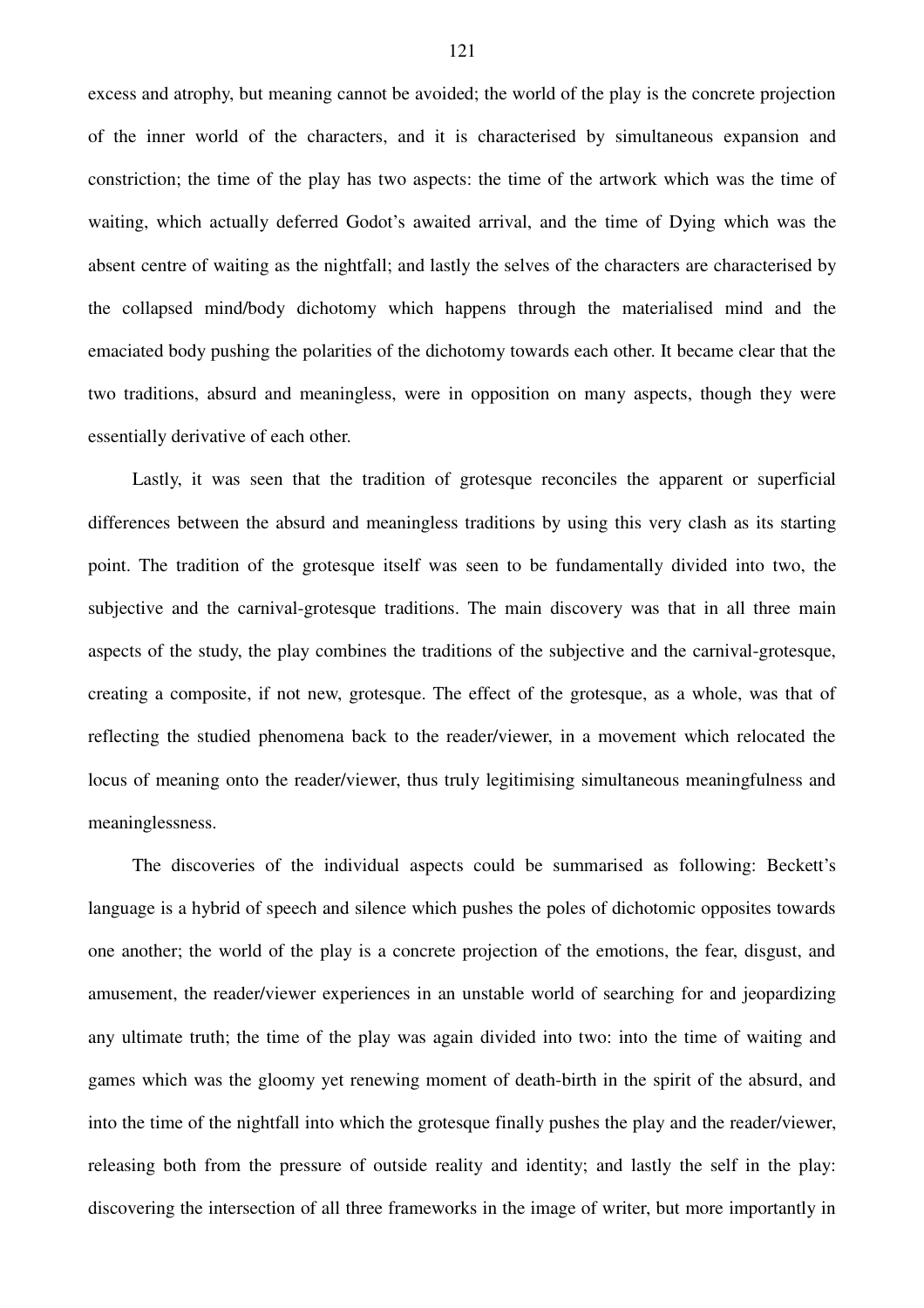the image of the mouth where the foundational dichotomies of the play, vomiting and speaking, body and mind, world and human, and the inner and the outer worlds, meet and become coarticulated. And most of all, it is the image where the absurd, the meaningless, and the grotesque intersect. It is interesting to note how the carnival-grotesque tradition corresponded with the absurdist tradition in its themes and assumptions, whereas the subjective grotesque tradition corresponded more closely with the tradition of the meaningless. The grotesque was thus discovered "buried" into the earlier established criticism itself as a palimpsest tradition, oblique and only occasionally glimpsed at.

Indeed, the grotesque forms and meanings that emerge from the margins of *Waiting for Godot* are analogous to how the grotesque emerges from the margins of the criticism: "between the lines" and "buried" beneath the other strata of meanings, only hinted or suggested at on the explicit level, but as we begin our filtration work, it opens new possibilities of mitigating, but importantly not negating, the clash of the incommensurate elements of the play. The grotesque has travelled as a shadow passenger all along the history of Theatre of Absurd, all the way from Esslin and his notes on the mouth; Thomson argues that the grotesque acts as "potting soil" for the absurd: grotesque "on a grand scale leads" to a "notion of universal absurdity" (1971, 31). Though *Waiting for Godot* seems not to invite grotesque meanings, they grow out of it, so much like strange, disgusting and beautiful, flowers, given the opportunity.

## **Works Cited**

Anders, Günther. 1965. "Being without Time: On Beckett's Play Waiting for Godot" in *Samuel Beckett; A Collection of Critical Essays*. Ed. Martin Esslin, 140-151. New Jersey: Prentice-Hall Inc.

Alanko, Outi. 2000. "Maurice Blanchot ja kirjallisuuden oikeus kuolemaan: Kirjallisuus (filosofian) ulkopuolena" in *Elämys, taide, totuus: Kirjoituksia fenomenologisesta estetiikasta.* Eds. Arto Haapala, Markku Lehtinen, 205-240. Helsinki: Helsinki University Press.

Bakhtin, Mikhail. 1984. *Rabelais and his World*. Trans. Hélène Iswolsky. Bloomington: Indiana University Press.

Beckett, Samuel. 2006. [1956.] *Waiting for Godot*. England: Faber and Faber.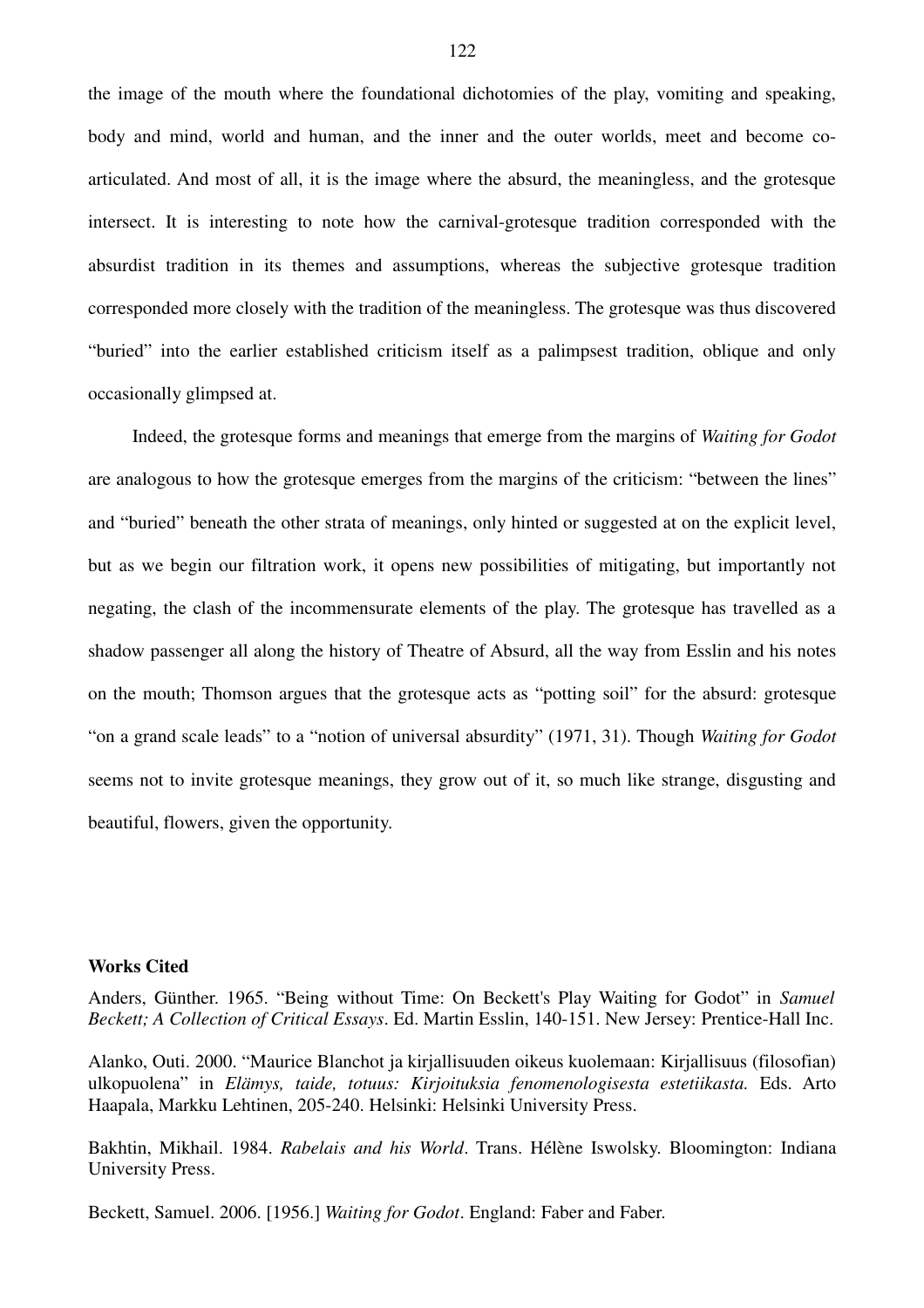Benjamin, Walter. 1936. "The Work of Art in the Age of Mechanical Reproduction" <http://www.marxists.org/reference/subject/philosophy/works/ge/benjamin.htm> [Accessed 28.5.2014]

Benjamin, Walter. 1973. *Charles Baudelaire: A Lyric Poet in the Era of High Capitalism*. Trans. Harry Zohn. London: NLB.

Benjamin, Walter. 2014. "Kokemus ja Köyhyys", in *Keskuspuisto; kirjoituksia kapitalismista, suurkaupungeista ja taiteesta*. Trans. Taneli Viitahuhta and Eetu Viren. Helsinki: Tutkijaliitto.

Blanchot, Maurice. 1982. *The Space of Literature.* Trans. Ann Smock. Lincoln: University of Nebraska Press.

Blanchot, Maurice. 1995. "Waiting" in *The Blanchot Reader*. Ed. Michael Holland. Oxford: Blackwell.

Blanchot, Maurice. 1993. *The Infinite Conversation*. Trans. Susan Hanson. Minneapolis: University of Minnesota Press.

Blau, Herbert. 1961. "The Popular, the Absurd and the 'Entente Cordiale'." in *The Tulane Drama Review* 5:3. 119-151.

Bruck, Jan. 1982. "Beckett, Benjamin and the Modern Crisis in Communication" in *New German Critique* 26. 159-171.

Brater, Enoch. 1975. "The 'Absurd' Actor in the Theatre of Samuel Beckett" in *Educational Theatre Journal* 27:2. 197-297.

Bruns, Gerald L. 2004. "Anarchic Temporality: Writing, Friendship, and the Ontology of the Work of Art in Maurice Blanchot's Poetics" in *The Power of Contestation: Perspectives on Maurice Blanchot*. Eds. Kevin Hart, Geoffrey H. Hartman, 121-140. Baltimore: The Johns Hopkins University Press.

Camus, Albert. 1991. *The Myth of Sisyphus and Other Essays*. Trans. Justin O'Brien. New York: Vintage Books.

Cascardi, Anthony J. 1992. *The Subject of Modernity*. Cambridge: Cambridge University Press.

Cavell, Stanley. 2002. *Must We Mean What We Say?* (Updated Ed.) Cambridge: Cambridge University Press.

Clayborough, Arthur. 1965. The Grotesque in English Literature. Oxford: Clarendon Press.

Cohen, Robert. 2011. "Pozzo's Knook, Beckett's Boys, and Santa Claus." <http://www.robertcohendrama.com/other-writings/pozzos-knook-becketts-boys-and-santa-claus> [Accessed 18.2.2015]

Critchley, Simon. 1997. *Very Little... Almost Nothing; Death, Philosophy, Literature*. London: Routledge.

Cronkhite, Gary. 1969. "En Attendant Fin De L'univers" in *Quarterly Journal of Speech* 55:1. 45- 54.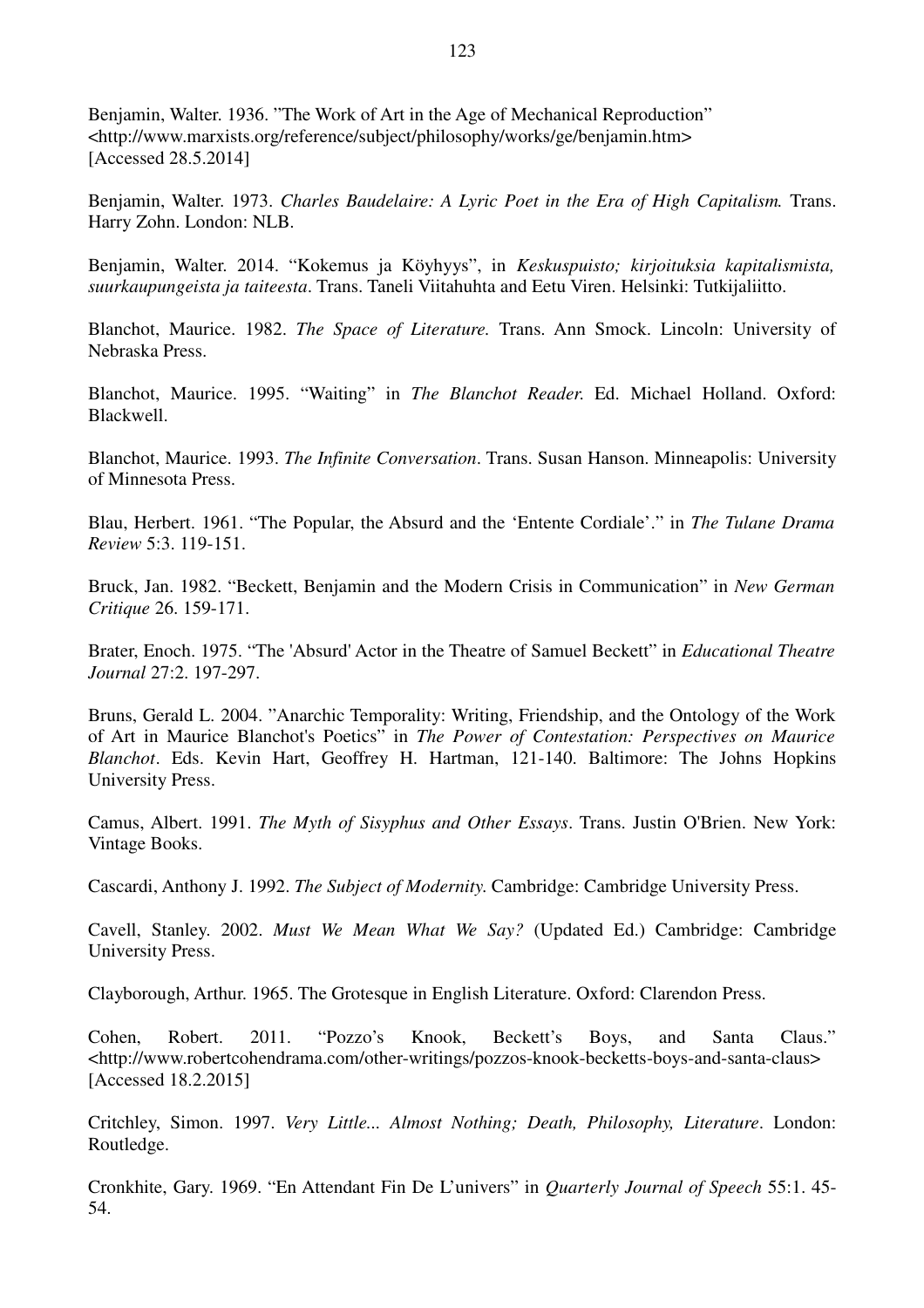Cornwell, Ethel F. 1973. "Samuel Beckett: The Flight From Self" in *PMLA* 88:1. 41-51.

Cornwell, Neil. 2006. *Absurd in Literature.* Manchester: Manchester University Press.

Culik, Hugh. 2008. "Raining & Midnight: The Limits of Representation." in *Journal of Beckett Studies* 17:1-2. 127-152.

Dubois, Diane. 2011."The Absurd Imagination: Northrop Frye and Waiting for Godot" in *English Studies in Canada* 37:2. 111-130.

Esslin, Martin. 1985. *The Theatre of the Absurd*. 3rd Ed. Harmondsworth: Penguin.

Esslin, Martin. 1965. "Introduction" in *Samuel Beckett; A Collection of Critical Essays*. Ed. Martin Esslin, 1-15. New Jersey: Prentice-Hall.

Figlerowicz, Marta. 2011. "Bounding the Self: Ethics, Anxiety and Territories of Personhood in Samuel Beckett's Fiction" in Journal of Modern Literature 34:2. 76-96. Indiana University Press.

Fifield, Peter. 2009. "Gaping Mouths and Bulging Bodies: Beckett and Francis Bacon." in *Journal of Beckett Studies* 18:1-2. 57-71.

Gregg, John. 1994. *Maurice Blanchot and the Literature of Transgression*. New Jersey: Princeton University Press.

Grossman, Manuel L. 1967. "Alfred Jarry and the Theatre of the Absurd" in *Educational Theatre Journal* 19:4. 473-477.

Hall, Stuart. 1993. "Metaphors of Transformation" in *Carnival, Hysteria, and Writing*. 1-25. Oxford: Clarendon Press.

Haney, William S. 2001. "Beckett Out of His Mind: The Theatre of the Absurd" in *Studies in the Literary Imagination* 34:2.

Hart, Kevin & Geoffrey H. Hartman. 2004. "Introduction." in *The Power of Contestation: Perspectives on Maurice Blanchot*. Eds. Kevin Hart, Geoffrey H. Hartman, 1-26. Baltimore: The Johns Hopkins University Press.

Hartman, Geoffrey H. 2004. "Maurice Blanchot: The Spirit of Language after the Holocaust" in *The Power of Contestation: Perspectives on Maurice Blanchot*. Eds. Kevin Hart, Geoffrey H. Hartman, 46-65. Baltimore: The Johns Hopkins University Press.

Harpham, Geoffrey Galt. 1982. *On the Grotesque; Strategies of Contradiction in Art and Literature.* New Jersey: Princeton University Press.

Holland, Michael (Ed.). 1995. *The Blanchot Reader.* Oxford: Blackwell.

Holland, Michael. 2004. "An Event without Witness: Contestation between Blanchot and Bataille." in *The Power of Contestation: Perspectives on Maurice Blanchot*. Eds. Kevin Hart, Geoffrey H. Hartman, 27-46. Baltimore: The Johns Hopkins University Press.

Hurley, Paul J. 1965. "France and America: Versions of the Absurd" in *College English* 26:8. 183- 189.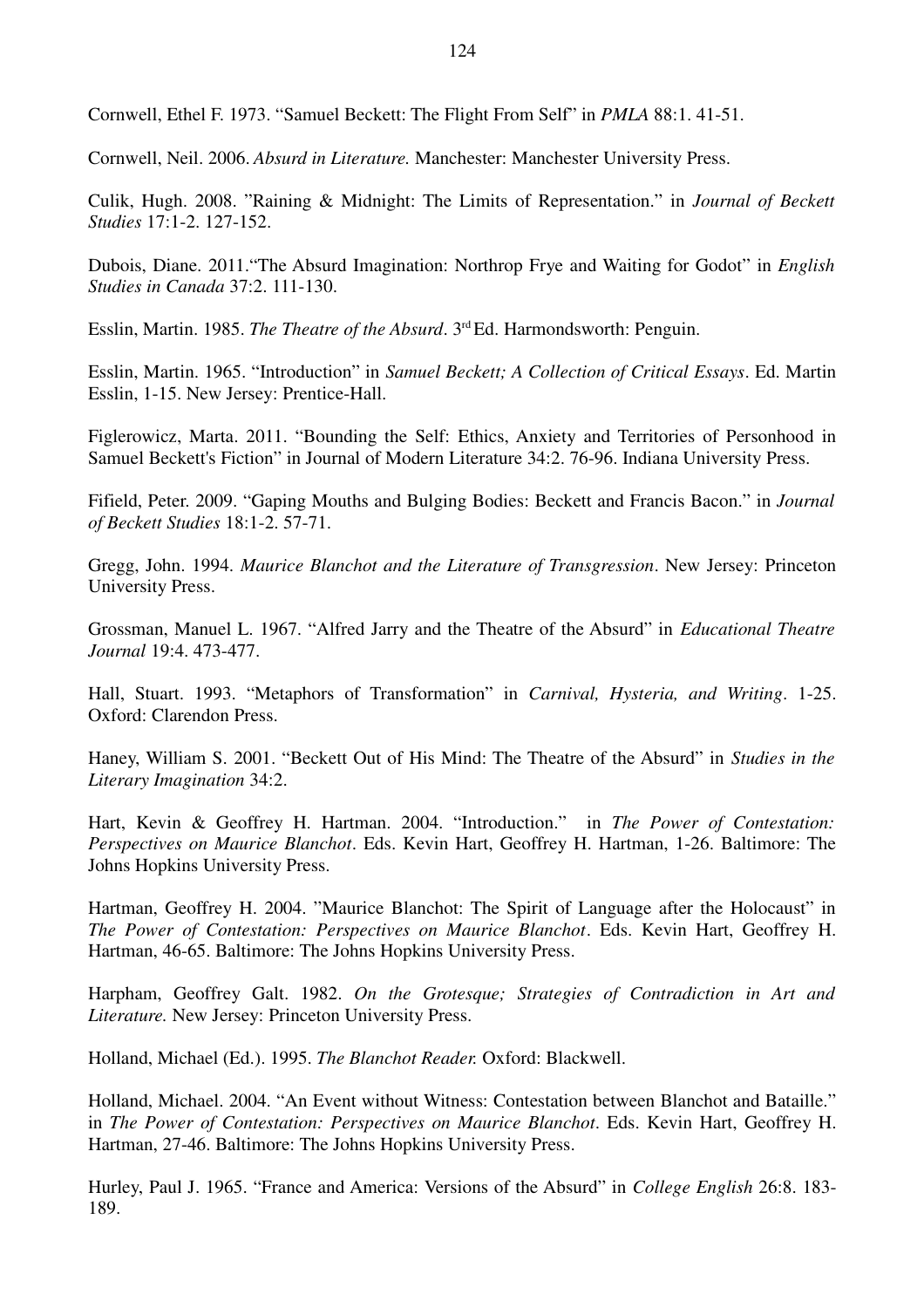Ionescu, Arleen. 2013. "Waiting for Blanchot: A Third Act for Beckett's Play." in *Partial Answers*  $11 \cdot 1$  71-86

Kauppinen, Jari. 2007. "Derrida and Blanchot. From the Nothingness of Literature to Writing as Arch-ethics" in *Illuminating Darkness: Approaches to Obscurity and Nothingness in Literature*. Ed. Päivi Mehtonen, 169-186. Helsinki: Suomalainen tiedeakatemia.

Kayser, Wolfgang. 1981. *The Grotesque in Art and Literature*. Trans. Ulrich Weisstein. New York: Columbia University Press.

Kern, Edith. 1954. "Drama Stripped for Inaction: Beckett's Godot." in *Motley: Today's French Theatre* 14. 41-47.

Kern, Edith. 1962. "Beckett's Knight of Infinite Resignation" in *Yale French Studies* 29. 49-56.

Kivistö, Sari. 2007. "Pan's Hour. Midday as a Moment of Epiphany, Nothingness and Poetical Illusion" in *Illuminating Darkness: Approaches to Obscurity and Nothingness in Literature*. Ed. Päivi Mehtonen, 101-122. Helsinki: Suomalainen tiedeakatemia.

Knight, Alan E. 1971. "The Medieval Theater of the Absurd" in *PMLA.* 86:2.

Krieger, Elliot. 1977. "Samuel Beckett's *Texts for Nothing*: Explication and Exposition." in *Comparative Literature* 92:5. 987-1000.

Leventhal, A. J. 1965 "The Beckett Hero" in *Samuel Beckett; A Collection of Critical Essays*. Ed. Martin Esslin, 37-51. New Jersey: Prentice-Hall.

Manschreck, Clyde L. 1976. "Nihilism in the Twentieth Century: A View from Here" in *Church History* 45:1. 85-96.

Matilainen, Kari. 1996. "Bahtinin karnevalistinen groteski modernin kriisidiskurssissa." in *niin & näin* 3:96. 53-61.

Marcel, Gabriel. 1978. "The Refusal of Salvation and the Exaltation of The Man of Absurdity" in *Homo Viator: Introduction to a Metaphysic of Hope*. Trans. Emma Craufurd, 185-212. Gloucester: Peter Smith.

McLuckie, Craig W. 1993. "Power, self and other: The absurd in 'Boesman and Lena'." in *Twentieth Century Literature* 39:4. 423.

Mehtonen, Päivi. 2007. "'Pilgrims on the road to nowhere.' Towards a Poetics of Nothingness" in *Illuminating Darkness: Approaches to Obscurity and Nothingness in Literature*. Ed. Päivi Mehtonen, 9-24. Helsinki: Suomalainen tiedeakatemia.

Metman, Eva. 1965. "Reflections on Samuel Beckett's Plays" in *Samuel Beckett; A Collection of Critical Essays*. Ed. Martin Esslin, 117-139. New Jersey: Prentice-Hall.

Moody, Alys. 2011. "Tasteless Beckett: Towards An Aesthetics of Hunger" in *symploke* 19:1. 55-73.

Miskinis, Steven. 1996. "Enduring Recurrence: Samuel Beckett's Nihilistic Poetics." in *ELH* 63:4. 1047-1067.